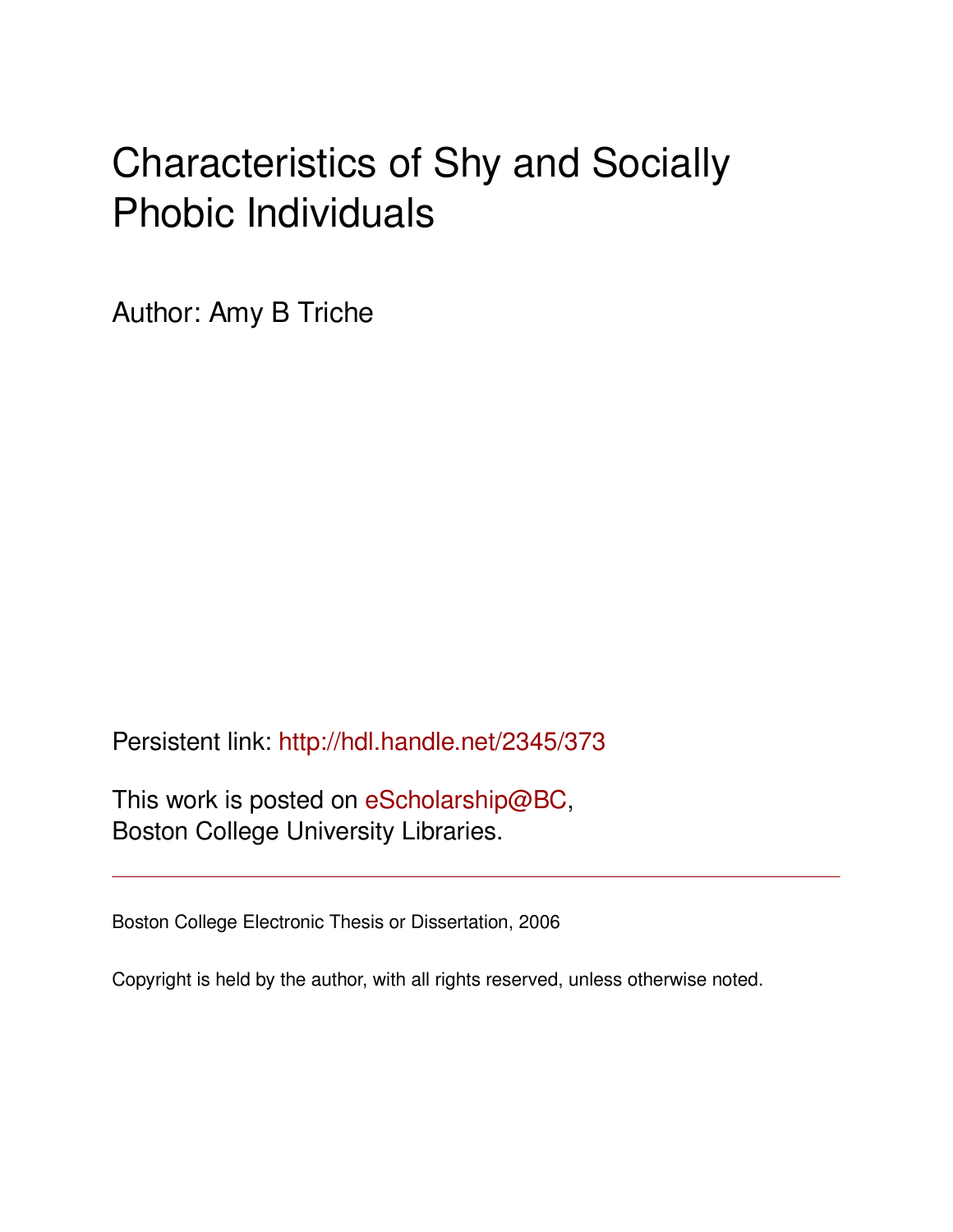## **Characteristics of Shy and Socially Phobic Individuals**

Amy Triche

Advisor: Professor Donnah Canavan Psychology Department

Arts & Sciences Honors Program Undergraduate Thesis May 2006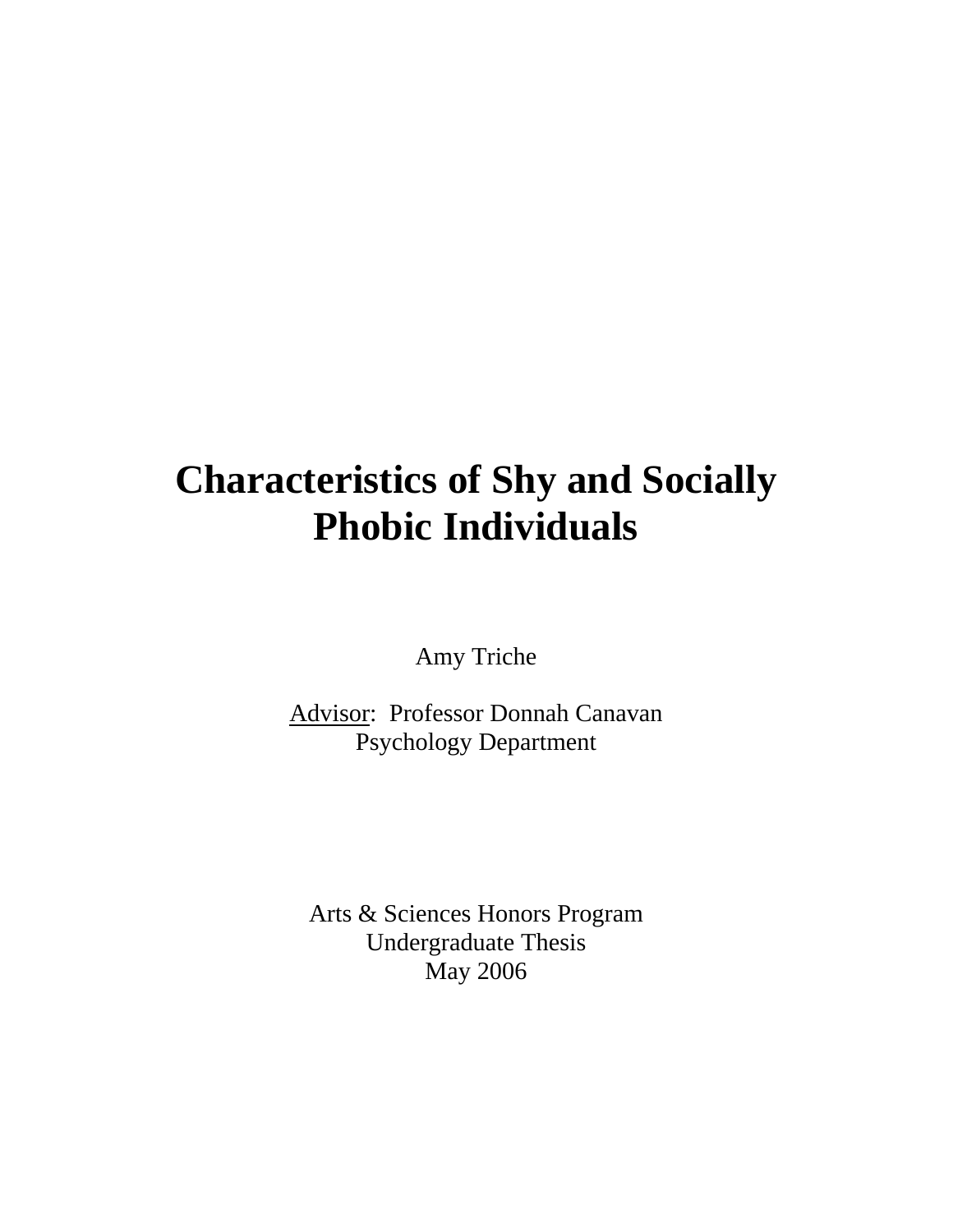## **Acknowledgements**

I would like to thank my advisor, Professor Donnah Canavan, for all her help, hard work, and advice.

I would also like to thank my family for supporting me through this.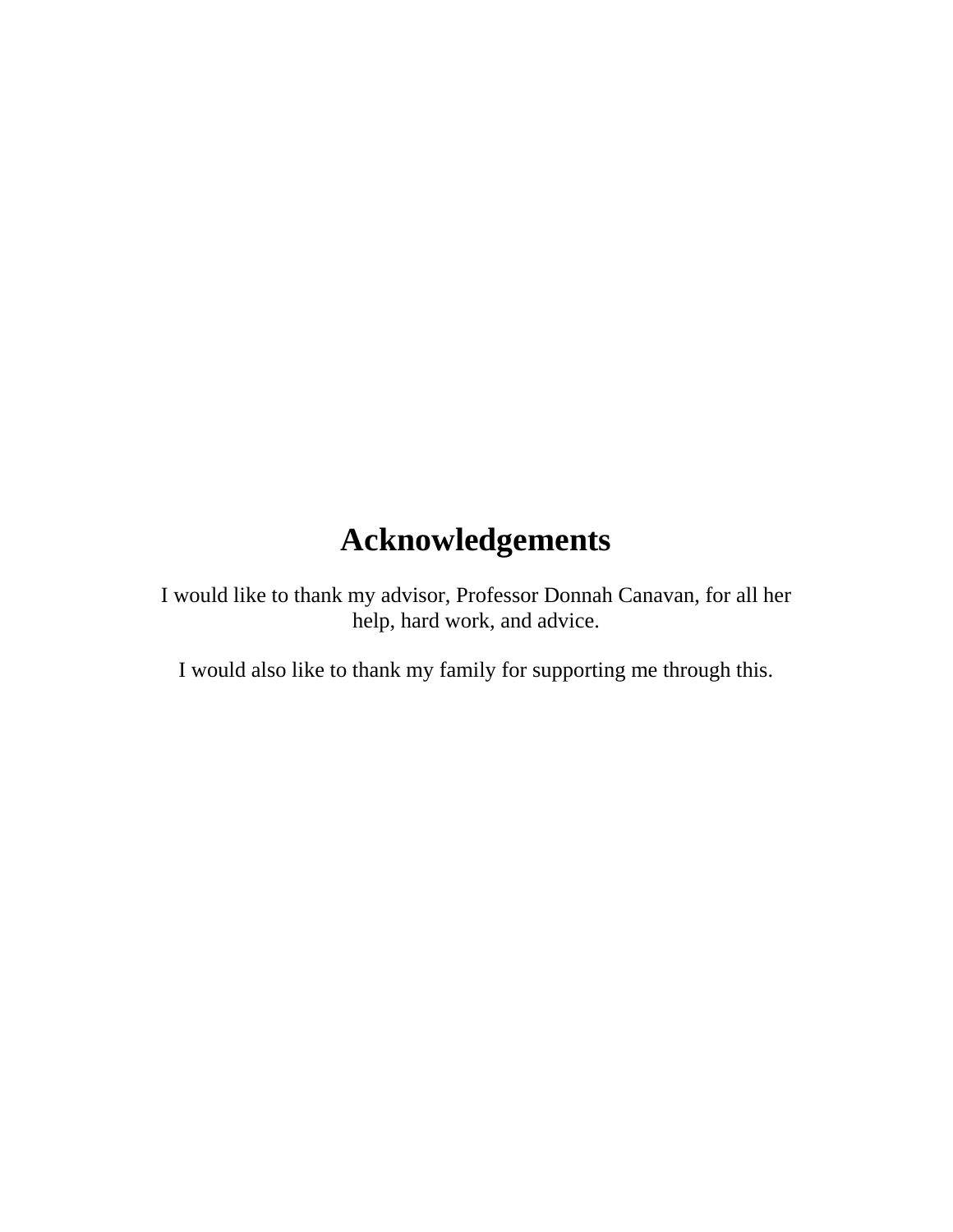#### **Abstract**

This study examines the relationship between shyness/social phobia and other personality traits, as manifested in college students. Very few studies have compared shyness and social phobia, and even fewer have contrasted them. However, we believe that there are several important differences between the two. Mainly, one hypothesis is that social phobics long to be more extroverted and, thus, are more conflicted in many aspects of their personalities. Moreover, very few studies have found a conclusive link between shyness or social phobia and self-esteem. One of our main hypotheses is that there is a link between shyness/social phobia and low social self-esteem, although not necessarily overall self-esteem. We sought support for these hypotheses and others in the analysis of data obtained through a survey, composed of several standard questionnaires, as well as original material covering areas of self-image, behaviors, emotions, and personality traits. The results did indicate substantial differences between shyness and social phobia, with social phobics having higher levels of extraversion and, overall, more conflict within themselves.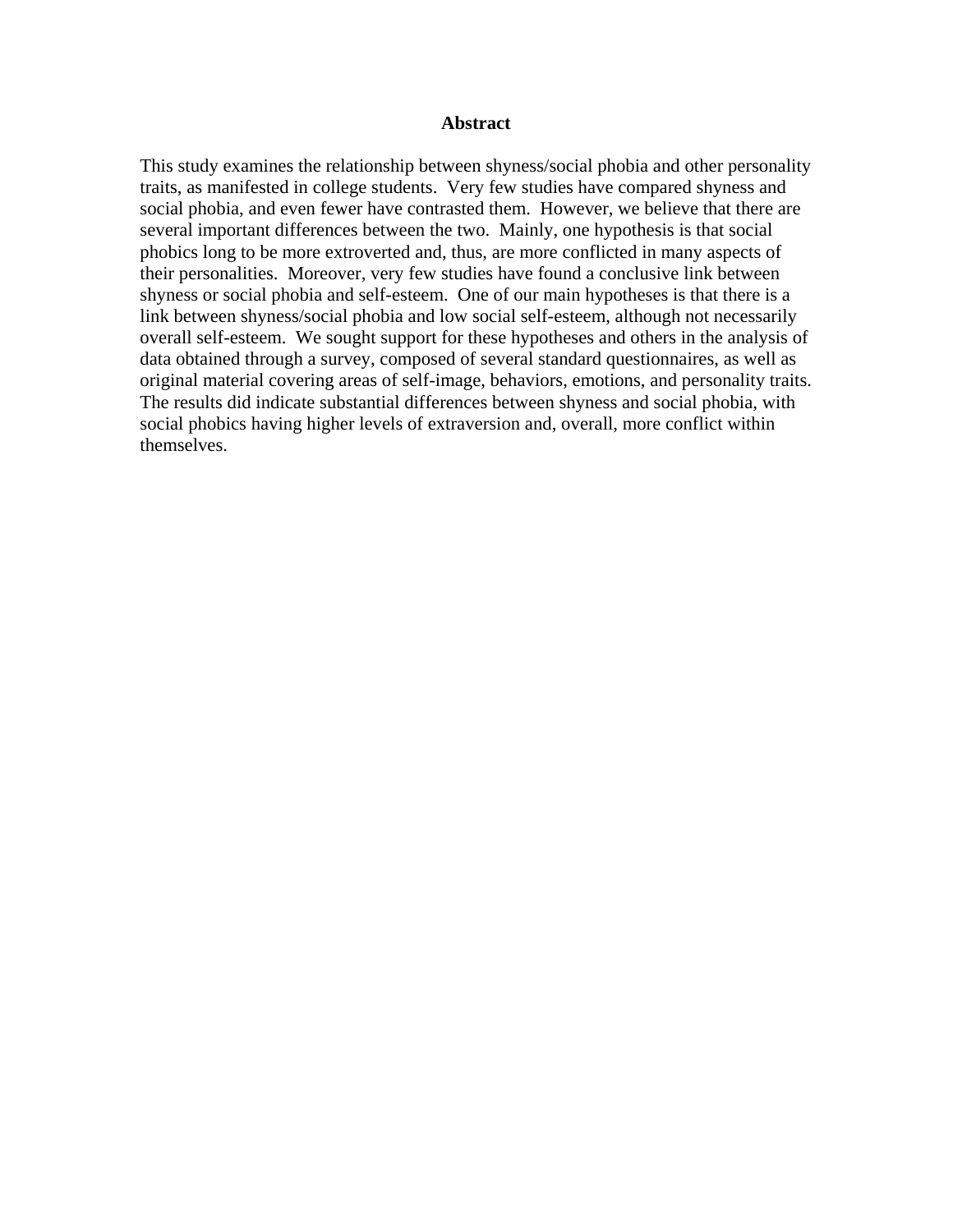#### **Introduction**

Social phobia is a fairly prevalent psychological (Kessler, McGonagle, Zhao, Nelson et al., 1994) disorder in our society, with 13.3% of the population suffering from it at some point in their life (Kessler et al., 1994). It is defined by the American Psychiatric Association as a "marked and persistent fear of one or more social or performance situations in which the person is exposed to unfamiliar people or to possible scrutiny by others" (American Psychiatric Association Task Force on DSM-IV., 2000). Not surprisingly, individuals who suffer from social phobia are at a higher risk of suffering from alcohol abuse and dependence compared to those who suffer from other anxiety disorders (Amies, Gelder, & Shaw, 1983), as well as having a higher frequency of suicidal ideation than the general population (Amies et al., 1983; Schneier, Johnson, Hornig, Liebowitz, & Weissman, 1992).

While the lifetime prevalence of social phobia is as high as 13.3%, the prevalence reported in a 30-day period is between 3% and 4.5% (Kessler et al., 1994). This is a fairly high prevalence for a psychological disorder, exemplifying why it is important to study social phobia. Differences in interpretation of interpersonal interactions as well as temperament have been linked to social phobia. For example, shyness, behavioral inhibition, self-consciousness, selective attention, and embarrassment have been correlated with this disorder (D. C. Beidel & Morris, 1995; D. C. Beidel & Randall, 1994; Crozier & Russell, 1992; Heimberg, Hope, Dodge, & Becker, 1990; Leary & Kowalski, 1995; Rosenbaum, Biederman, Pollock, & Hirshfeld, 1994; Stemberger, Turner, Beidel, & Calhoun, 1995). However, heredity and biochemical predisposition have also been implicated (Greist, Kobak, Jefferson, Katzelnick, & Chene, 1995;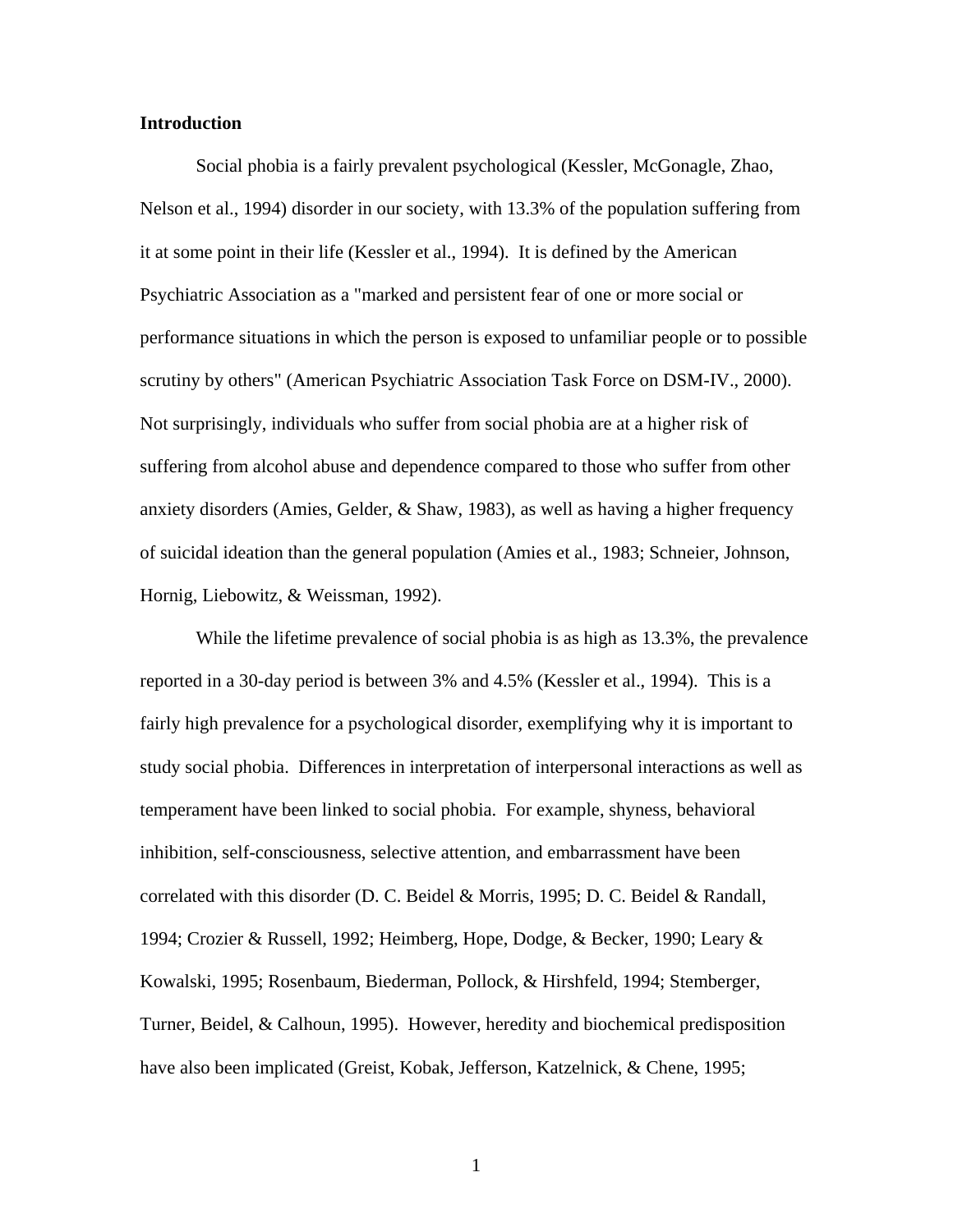Heimberg et al., 1990; Johnson & Lydiard, 1995; Kendler, Karkowski, & Prescott, 1999; Kendler, Neale, Kessler, Heath, & Eaves, 1992).

Comorbidity, or the co-occurrence of two or more psychological disorders, is also fairly common with social phobia. As mentioned earlier, there is a high prevalence of alcohol abuse and dependence among social phobics, as well as suicide ideation. Other research also indicates that social phobics are have a higher frequency of suicide attempts (Amies et al., 1983; Schneier et al., 1992). Moreover, studies have shown that individuals with *generalized* social phobia--"a form of social phobia wherein the individual fears most social situations" (American Psychiatric Association Task Force on DSM-IV., 2000)--have a very high rate of comorbidity with avoidant personality disorder. Avoidant personality disorder is characterized by the avoidance of most social situations and fear of judgment in those situations. In fact, a number of studies have shown that between 50% and 89% of individuals with social phobia also meet diagnostic criteria for avoidant personality disorder (Chapter 11, "Specific Phobias and Social Phobia," in *Treatment of Specific Anxiety Disorders*). On the other hand, only 21% to 23% of individual with more discrete or specific forms of social phobia (such as fear of public speaking) meet avoidant personality disorder criteria (Herbert, Hope, & Bellack, 1992; Holt, Heimberg, & Hope, 1992; Schneier, Spitzer, Gibbon, Fyer, & Liebowitz, 1991). Avoidant personality disorder and generalized social phobia share one main quality--fear of negative evaluation (Holt et al., 1992; S. M. Turner, Beidel, & Townsley, 1992).

Unlike social phobia, shyness is not a "psychological disorder" listed in the DSM, but rather a common personality trait, that actually has several adaptive purposes. For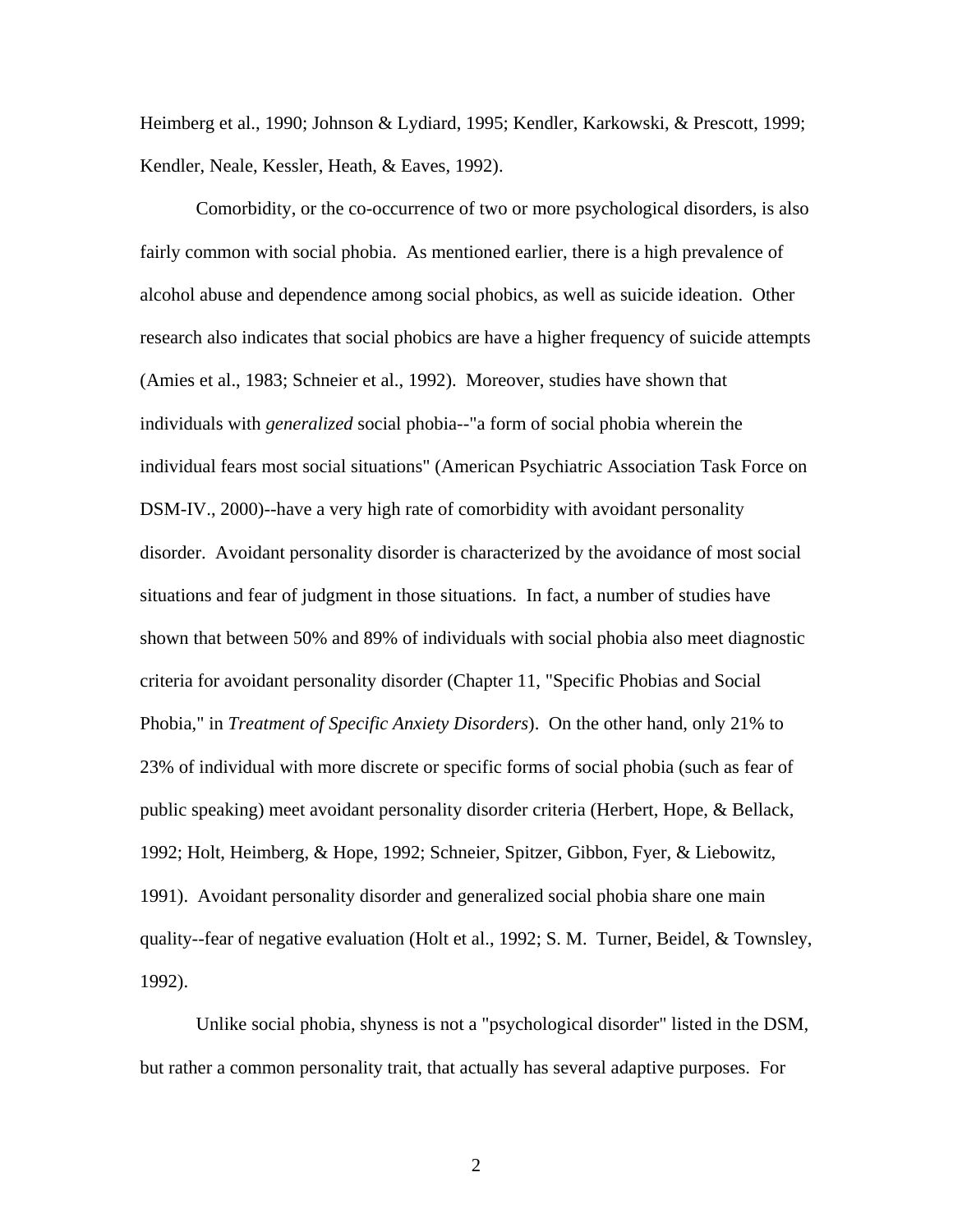example, "by being somewhat shy, children can withdraw temporarily and gain a sense of control" (Hyson & Van Trieste, 1987). However, there are many cases in which shyness is a problem and has negative consequences, such as children with extreme shyness that is neither context-specific nor transient may be at some risk for psychiatric and/or behavior problems (Sarafino, 1986). Shy children also like themselves less and see themselves as more passive and less friendly than their non-shy peers (Philip G. Zimbardo & Radl, 1981). Unfortunately, this means that such children are judged similarly by their peers and, thus, neglected by their peers, giving them few chances to develop their social skills. If the shyness continues into adolesence and adulthood, these individuals consider themselves lonelier, having fewer close friends and relationships with members of the opposite sex than their non-shy peers (Hyson & Van Trieste, 1987). Furthermore, many shy people have been found to have comorbid anxiety and mood disorders. Cox, MacPherson, and Enns found that over half of women and 40% of men met criteria at some time in their life for at least one mood or anxiety disorder (Cox, Fleet, & Stein, 2004). Not surprisingly, the most common comorbid disorder with shyness was social phobia, although posttraumatic stress disorder was seen relatively frequently in women and major depressive disorder relatively frequently in men (Cox et al., 2004).

Prevalence of shyness is fairly high, especially in comparison to social phobia. One study found that 26% of women and 19% of men described themselves as "very shy" when they were growing up (Cox et al., 2004), while other studies have found that shyness rates range from 40% to 50% (Carducci & Zimbardo, 1995; P. G. Zimbardo, 1977). Moreover, a study by Zimbardo, Pilkonis, and Norwood found that at least 90%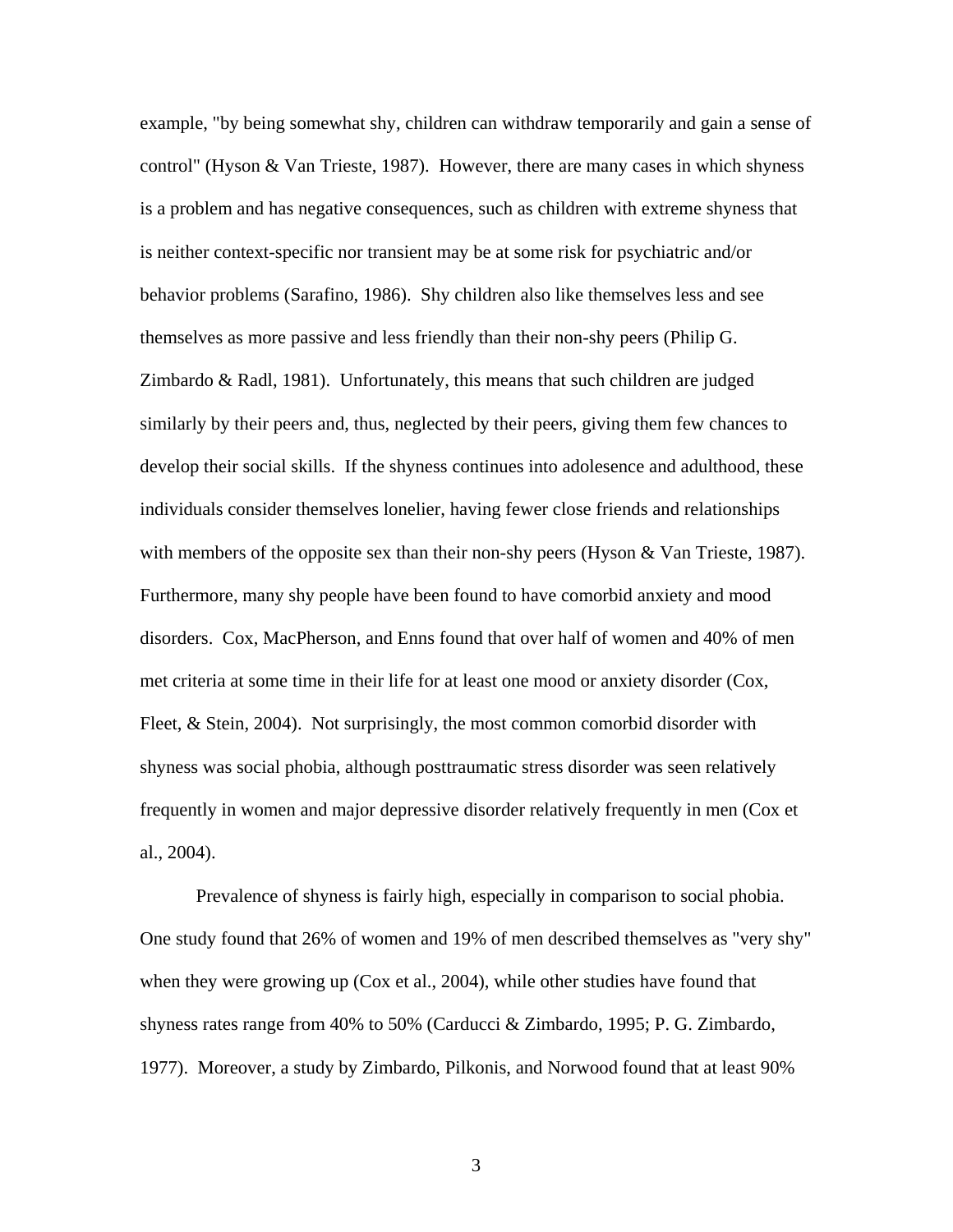of college students reported having been shy at some time in their life (P. G. Zimbardo, Pilkonis, & Norwood, 1975).

#### **Similarities and Differences between Shyness and Social Phobia**

One important topic of interest in psychological research is the study of similarities and differences between shyness and social phobia. The main similarity between the two is obviously that they are both marked by fear, anxiety, or feeling uncomfortable in social situations, which is often marked by heightened autonomic arousal, such as increased heart rate, blushing, and sweating (D.C. Beidel, Turner, & Dancu, 1985; Henderson, 1992; Pilkonis, 1977). Furthermore, both shyness and social phobia impart on their sufferers certain social skills defects (including limited eye contact and speech latencies), avoidance of social interactions/situations, and cognitions reflecting fear of negative evaluation (Heimberg et al., 1990; Herbert et al., 1992; P. G. Zimbardo, 1977).

Even in these aspects that are considered to be similar, many differences between shyness and social phobia can be seen. Several researchers have found that shyness differs from social phobia in severity of functional impairment (Chavira, Stein, & Malcarne, 2002; S. M. Turner, Beidel, & Townsley, 1990). In particular, shy individuals are less likely to exhibit avoidant behaviors, and the course of symptoms appear to be more transitory than social phobics (Pilkonis, 1977; Schneier et al., 1992; S. M. Turner, Beidel, & Larkin, 1986; J. C. Wells, Tien, Garrison, & Eaton, 1994).

In terms of comorbidity between shyness and social phobia, Chavira et al. (Chavira et al., 2002) performed a study to examine the similarities and differences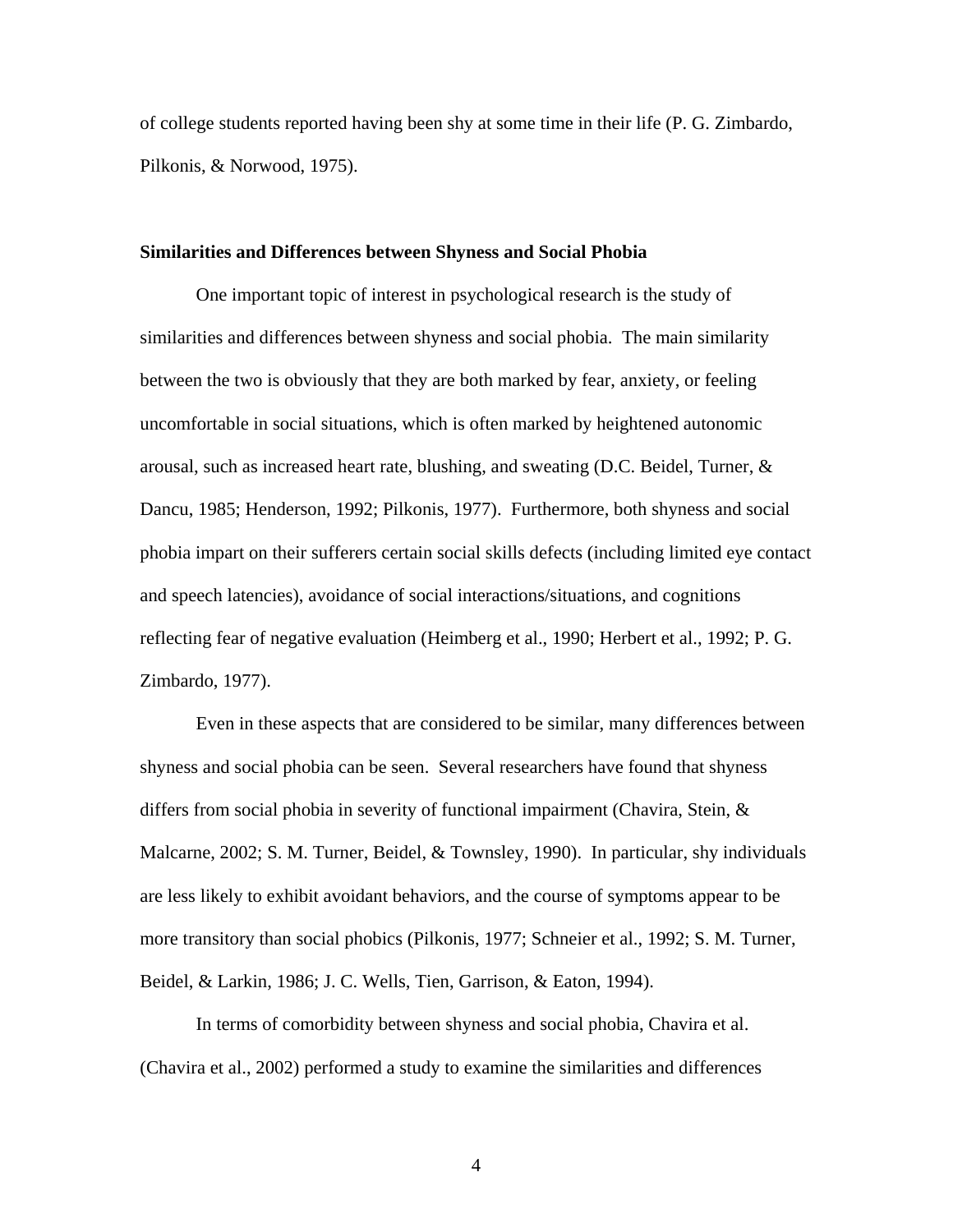between shyness and social phobia. By comparing rates of social phobia among shy and normal populations, they demonstrated that social phobia was much more common in the highly shy group (49%) compared to the normal group (18%). They concluded that the results "suggest that shyness and social phobia (especially the generalized type) are related constructs but not completely synonymous; an individual can be extremely shy yet not have a social phobia diagnosis" (Chavira et al., 2002).

It is important to note that social phobia and sociability are not the same concept. That is, sociability is a concept that is distinct and distinguishable from shyness (L. A. Schmidt & Fox, 1995). Zimbardo (P. G. Zimbardo, 1977) noted that shyness can be subdivided into two subtypes—introverts who prefer to be alone and extraverts who desire social interaction but are distressed by it (Chavira et al., 2002). Thus, according to Chavira et al. it is possible that "certain shyness subgroups are more likely to manifest social phobia than others" (Chavira et al., 2002). We hypothesize that one difference that exists between shyness and social phobia is that shy individuals tend to be introverts, while social phobics may actually be extroverts, with a desire to be more sociable than they feel capable of being. Unfortunately, there has been very little research on this topic so it is a primary focus of our study.

#### **Self-Consciousness, Interpersonal Interpretation, and Shyness or Social Phobia**

As humans, we become conscious of ourselves as we reach middle childhood. In some cases this leads to higher levels of shyness and social phobia, due to a fear of negative evaluation by others. Related to the idea of self-consciousness and shyness/social phobia is the *sociometer theory*, which is a theory, proposed by Leary and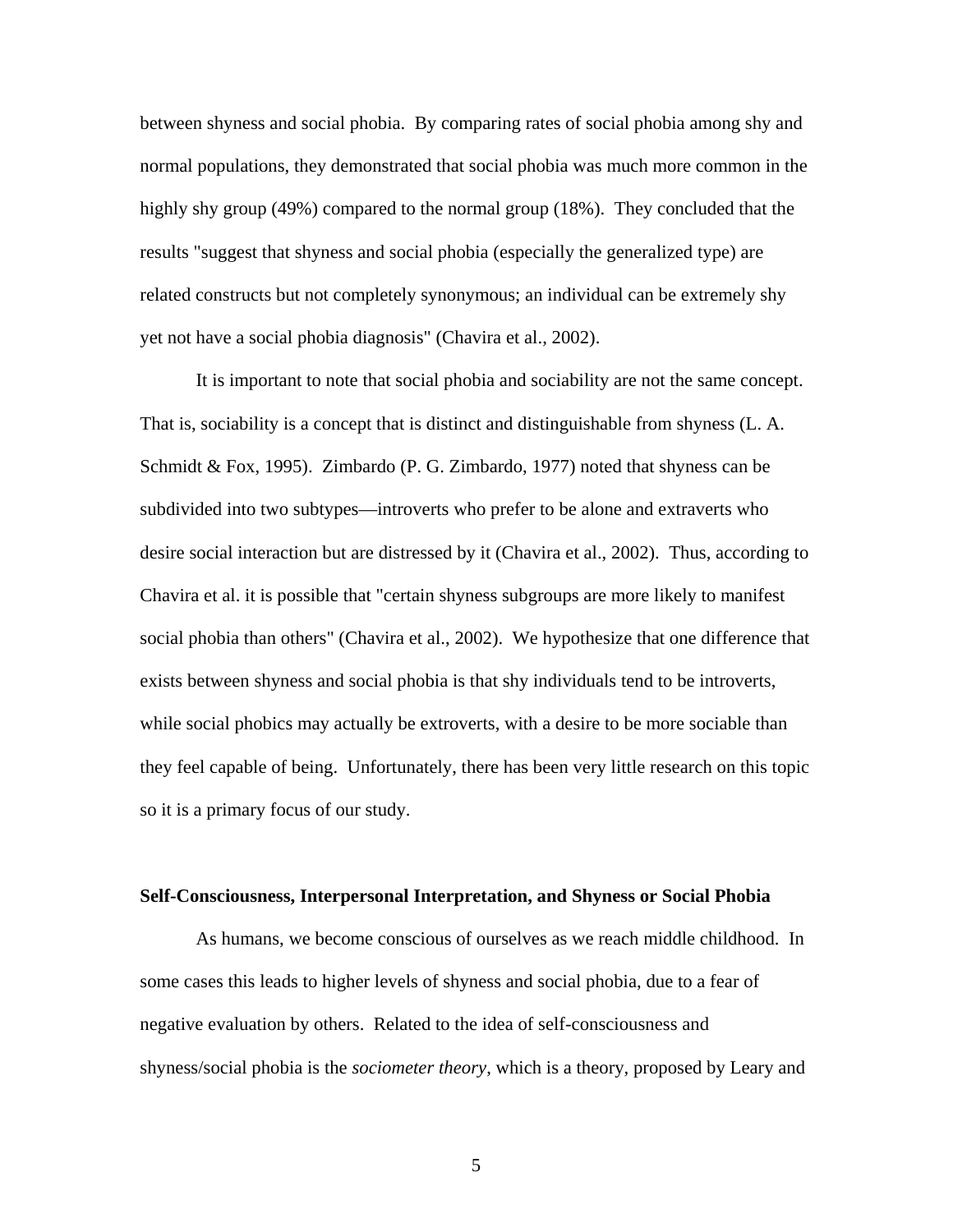Downs in 1995, that links self-esteem and interpersonal appraisals (Leary & Downs, 1995). According to this theory, there is a link between self-esteem and interpersonal appraisals because self-esteem is actually a subjective monitor or gauge of social acceptance, inclusion, and opinion of the individual. This idea comes from the fact that such a definition of self-esteem would be an adaptive psychological mechanism, as human beings are social beings, with a fundamental need/motive for social connectiveness, or a "need to belong" (Ainsworth, 1989; R. F. Baumeister & Leary, 1995). According to Leary et al. (Leary, Haupt, Strausser, & Chokel, 1998), the *sociometer* acts as a gauge to measure and monitor the social cues that an individual receives from others. As such a gauge, it responds to the social cues and effects an individual's self-esteem or self-feeling. However, there are several different possibilities for how the sociometer changes self-feelings in regards to others' reactions of the individual. Three possibilities that have found support in previous studies are that the sociometer is calibrated such that: 1) there is a linear relationship between interpersonal evaluation and self-feelings (Leary et al., 1998); 2) there is an imperfect relationship that favors a positive bias to protect self-esteem, "registering more social approval than is actually present" ((Leary et al., 1998); data from (R. E. Baumeister, 1993; Taylor & Brown, 1988)); 3) a positive bias to protect self-esteem is stronger in the face of more negative evaluations than for positive interactions ((Leary et al., 1998); data from (Goffman, 1955)).

Social phobia is likely based on the interpretation, often catastrophic, of negative events, which is supported by findings of changes in social phobics during and after treatment focused on changing the interpretation of social cues. Wilson and Rapee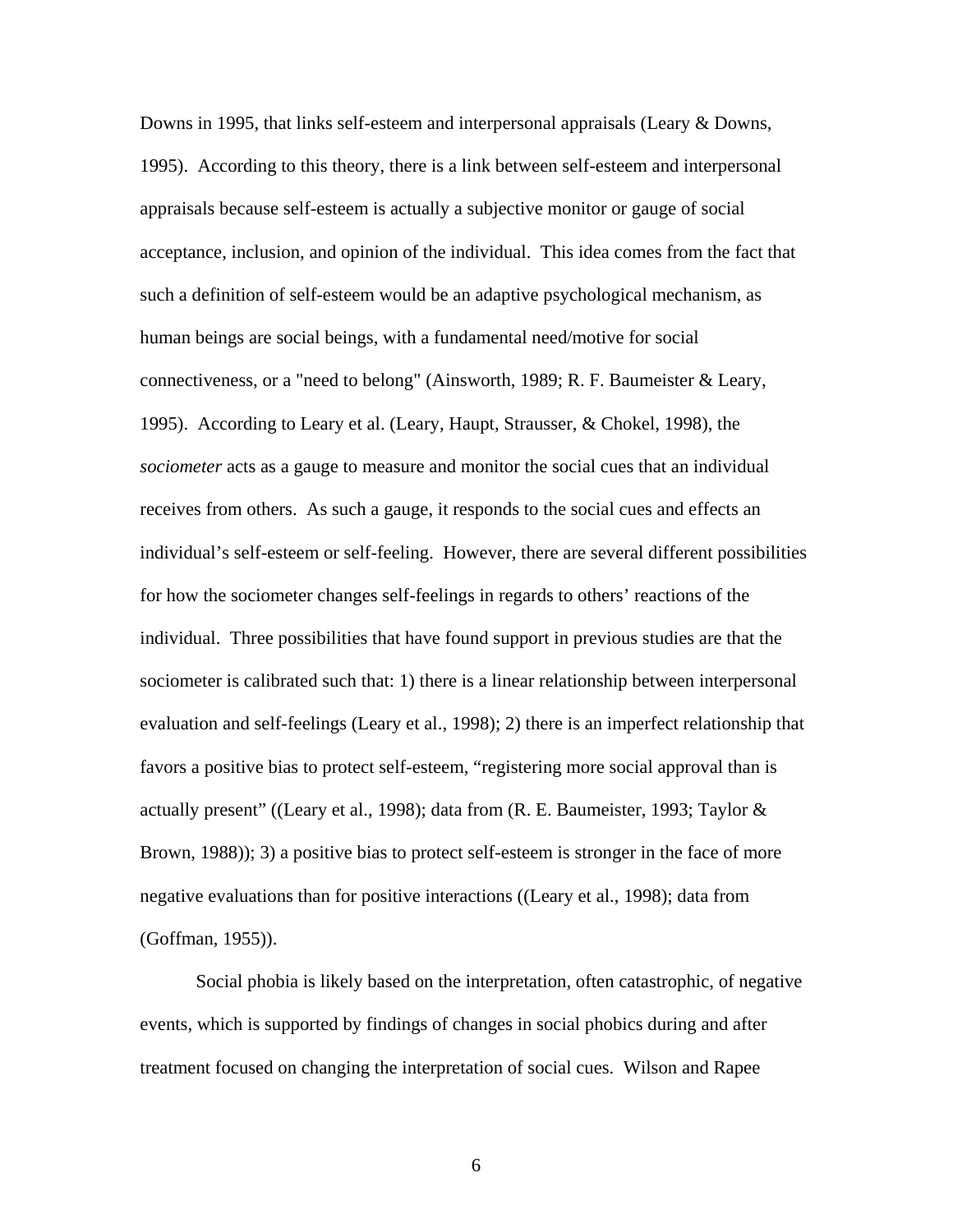(Wilson & Rapee, 2005) found that "…treatment was associated with decreases in various types of maladaptive interpretations of negative social events, but that social phobia symptoms 3 months after treatment were independently predicted only by withintreatment reductions in the degree to which individuals personally believed that negative social events were indicative of unfavourable self-characteristics" (Wilson & Rapee, 2005).

Similarly, other theories about social phobia claim that the disorder is associated with a negative self-image in social situations. Interestingly, this negative self-image during social interactions is important in the continuation of social phobia. In a study where participants held either a control or a negative self-image, not only did the participants holding the negative self-image experience a higher level of social anxiety, but they also rated their anxiety symptoms as more evident and their social performance as poorer. Moreover, an objective "observer" similarly rated these participants' symptoms as more noticeable and their behavior less positively (Hirsch, Clark, Mathews, & Williams, 2003).

Other cognitive theorists have theorized that imagery plays a central role in social phobia and all anxiety disorders (Clark & Beck, 1988; Hackmann, Clark, & McManus, 2000). Several studies have supported this theory, such as one by Beck, Laude, and Bohnert (Beck, Laude, & Bohnert, 1974), in which patients with various anxiety disorders were interviewed. Common among these patients were spontaneous images of the patients in "physical or psychosocial danger" (Beck et al., 1974). In another study, patients with panic disorder also tended to experience images of physical and/or mental catastrophes (Ottaviani & Beck, 1987). Yet another study examined patients with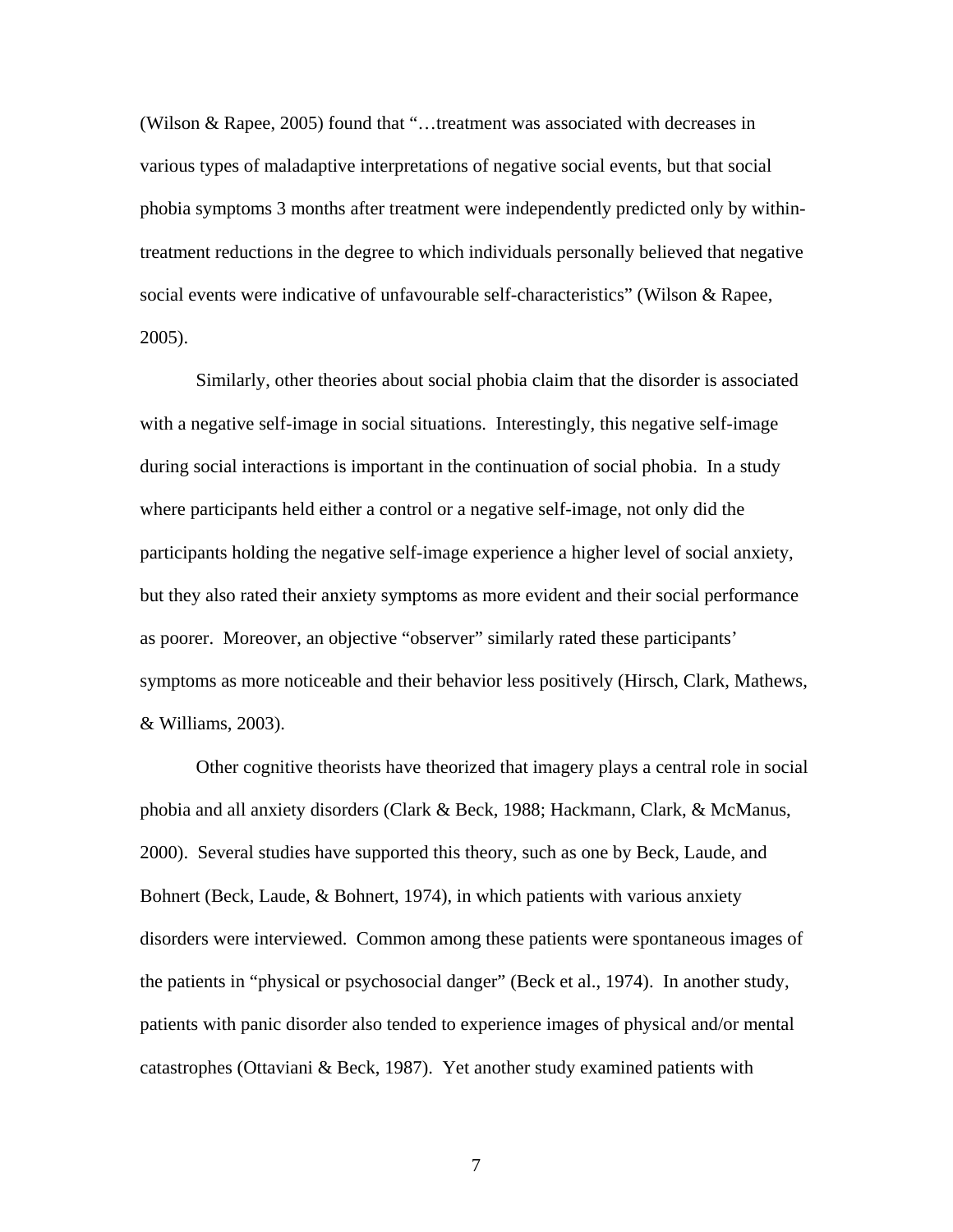obsessive-compulsive disorder and found that, once again, spontaneous images were common, and that these images were similar to their obsessive thoughts, including "death, decay, illness, injury, violence, disaster, sex, and blasphemy" (de Silva, 1986). Wells and Hackmann (1993) investigated spontaneous images in individuals with health anxiety. Themes of these images included misinterpretation of symptoms and overestimates of the likelihood of illness and death (A. Wells & Hackman, 1993).

With regard to social phobia, Clark and Wells' (1995) model provides an excellent theoretical account of the role of imagery in social phobia (Clark & Wells, 1995). It suggests that a higher level of focus on the self and self-monitoring of one's own performance result in social anxiety. This hypervigilant focus on the self results in the internalization of "negative images that involve seeing one's self as if from an external observer's perspective." Bogels and Mansell (Bogels & Mansell, 2004) argue that empirical evidence supports the use of "attentional strategies" as treatments for social phobia.

According to the Stanford Shyness Survey, self-consciousness was reported by 85% of subjects in relation to shyness (P. Zimbardo, Pilkonis, & Norwood, 1974). Moreover, in a more recent study, it was found that individuals with social phobia "are all too self-consciously aware of their own lack of verbal fluency, social presence and ambition and it is this self-awareness that inevitably leads to a fear of negative interpersonal evaluation, a major factor in trait social anxiety" (Creed & Funder, 1998). Thus, it is important to study and discuss the relationship between self-consciousness and both shyness and social phobia. In looking at self-consciousness, however, it is important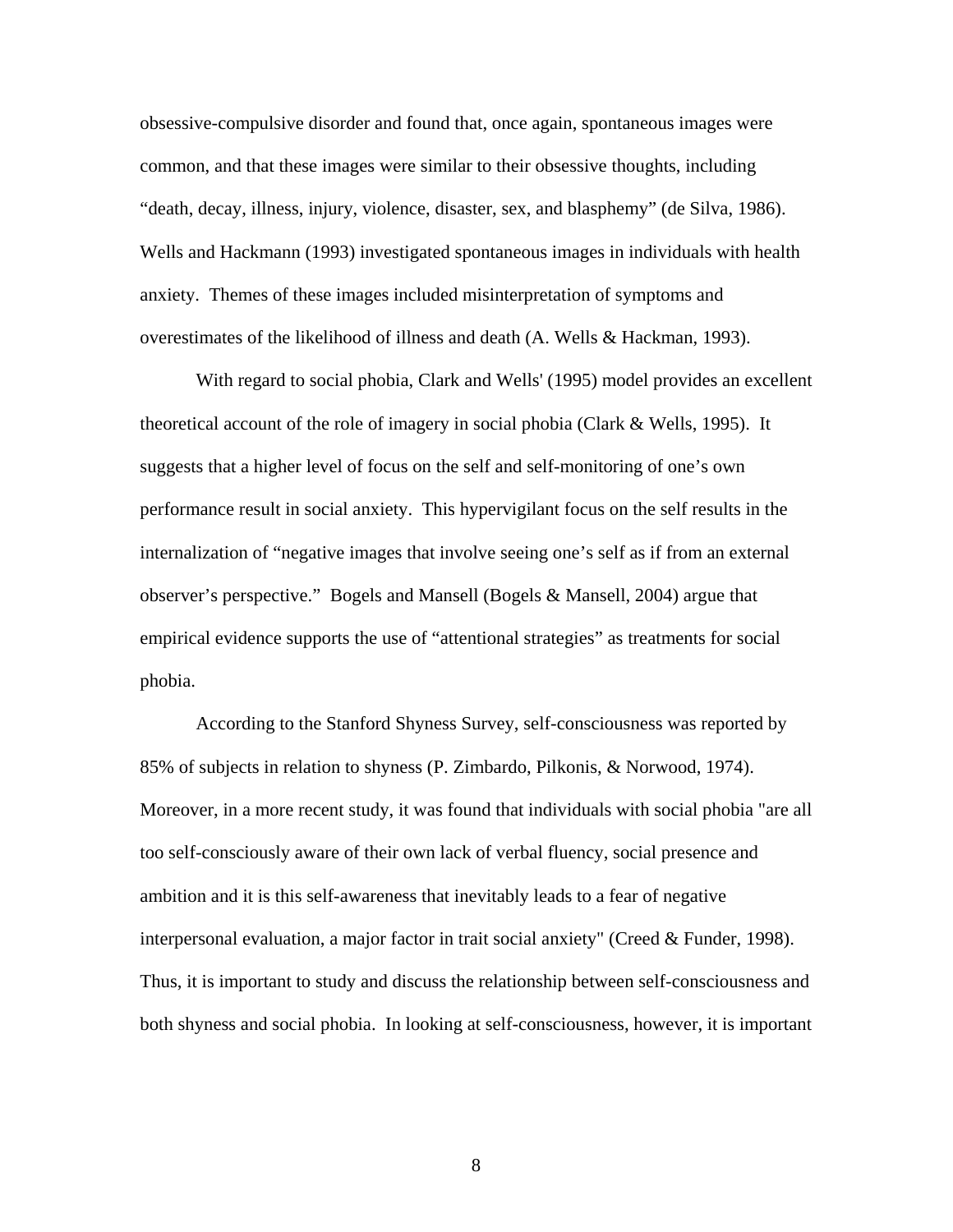to note that it is "not that the self is the object of evaluation but that the perspective of another is taken upon the self" (INABIS '98, p. 1).

A rather complex question is raised about the relationship between shyness and self-consciousness when we consider that the ability for self-consciousness does not develop until a certain level of cognitive development has been reached--often between ages four to six years old. As Asendorpf states, "The ability to take others' perspective and, more generally, to represent the relation between two people's views, emerges between the ages of 4-6 years...and it is rather likely that looking at oneself from the perspective of others is an even more complex cognitive task that perhaps emerges even later" (Asendorpf, 1989). On the other hand, there are even infants who exhibit behavioral symptoms of shyness, so it is may not be reasonable to claim that shyness does not occur among very young children. Some theorists have addressed this issue, but perhaps the most notable was Buss in 1984. In looking at these two rather contradictory views of shyness, "he proposed two distinct types, fearful shyness and self-conscious shyness, distinguishing between these in terms of both causes and reactions. Fearful shyness is elicited by novelty and intrusion into a social situation; self-conscious shyness is elicited by formal situations and breaches of privacy and is also awareness of being scrutinized and the belief that one is uniquely different. The predominant affective components of these two types are, obviously, fear and self-consciousness" (INABIS '98, p. 2). Thus, it would follow that fearful shyness emerges early in life, as it does not require self-consciousness or self-awareness, while the self-conscious form emerges somewhat later in life and "is associated with heightened awareness of the self as a social object and the capacity to adopt another perspective toward the self" (INABIS '98).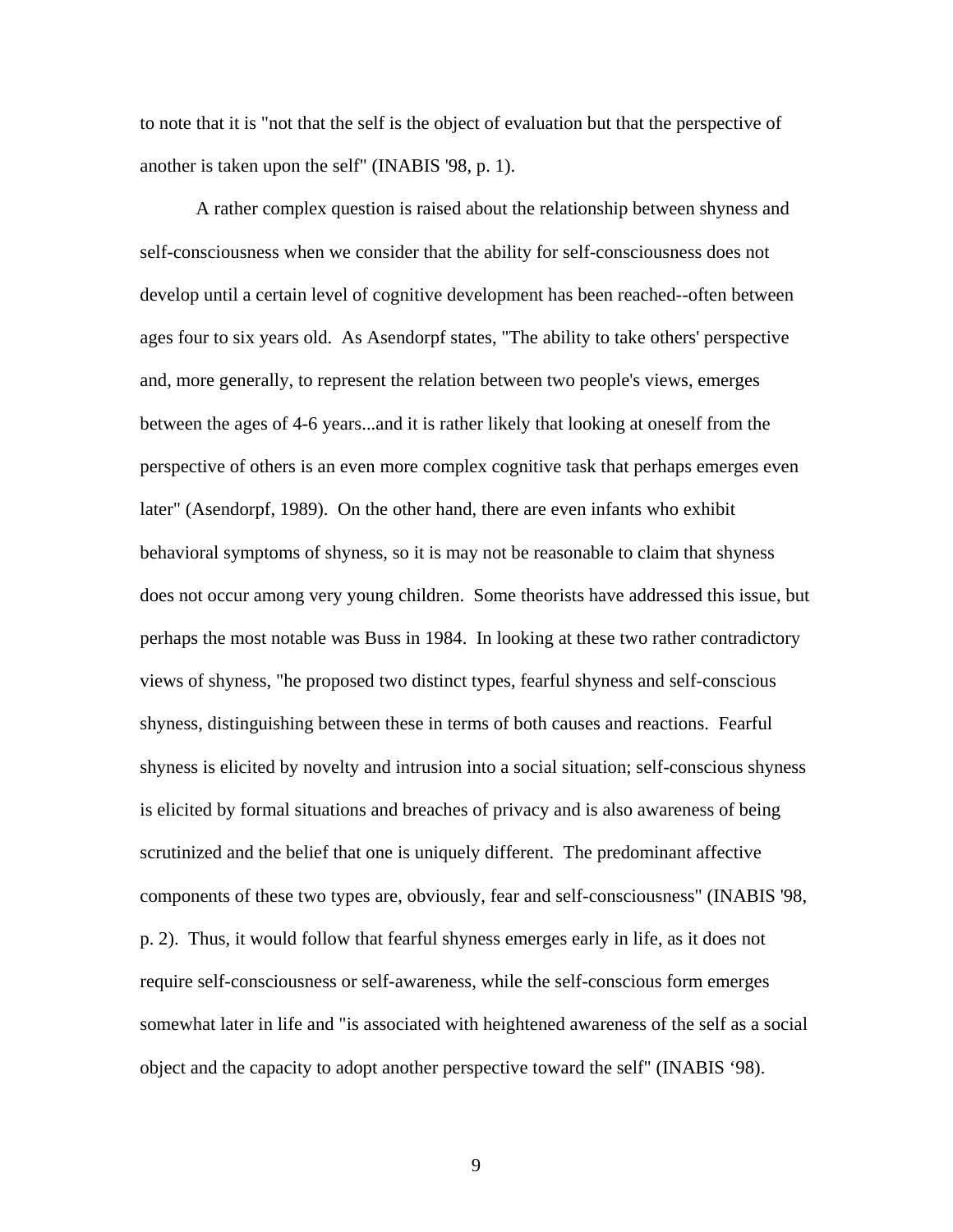Shyness and social phobia are not only associated with negative imagery of the self, but also with "abnormal" judgments of the self and others. One such aspect is selfesteem, particularly social self-esteem. Izgic et al. (Izgic, Akyuz, Dogan, & Kugu, 2004) examined the associations between social phobia and both self-esteem and body image in over 1000 college students. In this study, the socially phobic students had lower self esteem and lower body image compared to non-socially phobic students. Smith and Betz (Smith & Betz, 2002) also found that self-efficacy, self-esteem, and depression were all associated. Schmidt and Fox (L. A. Schmidt  $& Fox$ , 1995) found that extreme shyness was associated with low self-esteem as well as loneliness, depression, neuroticism, and social anxiety. In one of the only longitudinal studies of this association, Asendorpf and van Aken (Asendorpf & van Aken, 1994) found that high inhibition in early childhood predicted social self-esteem up to 10 years of age.

#### **Associations between Psychological Factors and Social Phobia/Shyness**

It is our hypothesis that there are several factors that are correlated with both shyness and social phobia, although we are unsure as to the causal direction of the relationships. The personality traits that we are hypothesizing are correlated with shyness and social phobia are narcissism, empathy, introspectiveness (increased self-focus), introversion, temperament, personality type, and differences in life orientation. However, we do not believe that all of these factors are associated with both shyness and social phobia. Unfortunately, there have been few studies done on the correlation between these factors and either shyness or social phobia, particularly the independent effects of several of these factors considered at the same time.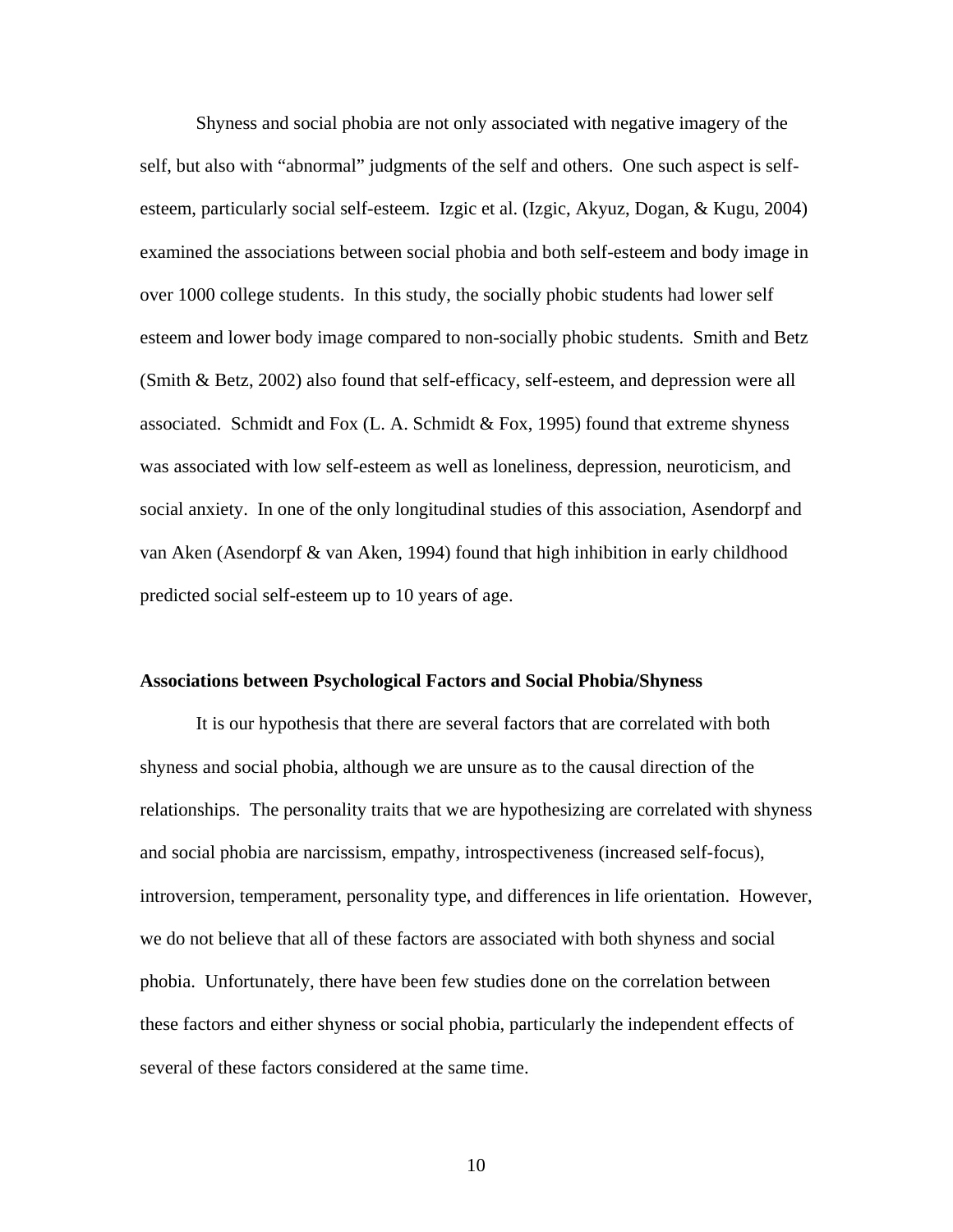*Narcissism*: Limited evidence suggests that social phobia or shyness is associated with narcissism. Schurman (Schurman, 2001) distinguished between two types of narcissism. The first is the more familiar, overt type "characterized by exhibitionism, extroversion, and self-centeredness." The second type of narcissism is more covert, and characterized more by hypersensitive, shyness, and sensitivity to rejection. Social phobia and shyness are thought to be more associated with the second covert type of narcissism.

It is possible that shy and socially phobic individuals experience their social incompetencies partly due to the fact that they often focus too much on their selves and try to interpret their own behaviors and interactions. This, in turn, leads these individuals to be constantly analyzing their social interactions which likely increases their anxiety and inhibition during these interactions. It is clear that some individuals facing the same social cues in their interactions interpret them differently than others. It is possible that individuals differ in their hypersensitivity to the social cues, and it is this hypersensitivity and self-focus that we hypothesize leads to social phobia.

*Introversion*: There is little controversy about the fact that shy individuals are often introverted. However, we propose a more radical hypothesis about social phobia, suggesting the possibility that social phobics actually desire more social interaction and are thus more extraverted than they feel competent to be. Thus they feel conflicted, as opposed to those who are shy but not socially phobic, who tend to be introverted. As social phobia is an anxiety disorder, which often prohibit individuals from acting out their desires, we believe that most social phobics are actually extroverts, or would prefer to be extroverts, who are merely just too paralyzed by fear of social interactions to act out on their natural desires.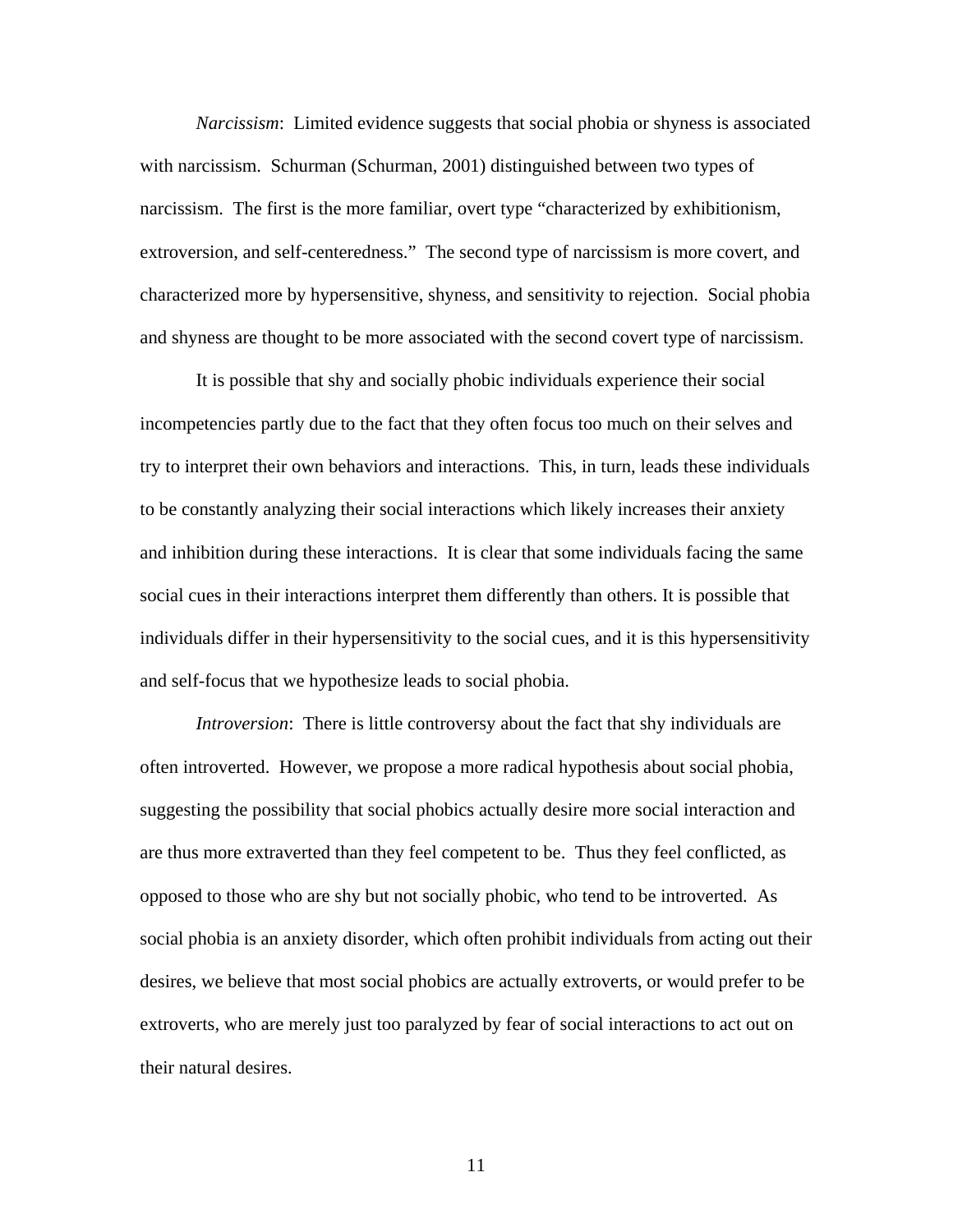*Judgments of self and others:* Shyness and social phobia have also been found to be associated with "abnormal" judgments of both the self and others. These "abnormal" judgments would, we believe, be associated with social self-esteem, stability of self, attitudes toward the self, and social competence. Interestingly, most studies have not found a relationship between shyness or social phobia and self-esteem, and those that have were studies that measured social self-esteem, rather than overall self-esteem. Thus, it is our hypothesis that overall self-esteem is not correlated with shyness or social phobia, while social self-esteem is inversely correlated with both shyness and social phobia.

Negative evaluation related to social phobia and shyness can lead to other personality/emotional problems, including loneliness, attachment problems, dependence, aggression (inhibited frustration), differences in date choices, unwillingness to disclose emotions or feelings, avoidance of social interaction, and general anxiety. One of the most commonly complained about complications of shyness and, more so, social phobia, is loneliness. Children who have shyness that lasts into middle childhood is often correlated with concurrent problems/subsequent disorders (Fordham & Stevenson-Hinde, 1999). However, it is important to note that perceptions of and actual friendships, especially those of good quality, are useful in developing interpersonal confidence and buffering against loneliness in young individuals (Fordham & Stevenson-Hinde, 1999). Moreover, shyness is seen as a barrier to interpersonal confidence (W. H. Jones, Cheek, & Briggs, 1986), as well as being associated with fewer friendships (W. J. Jones & Carpenter, 1986) and less satisfying friendships, which leads to higher levels of loneliness (Cheek & Buss, 1981). Shy individuals have also been found to be less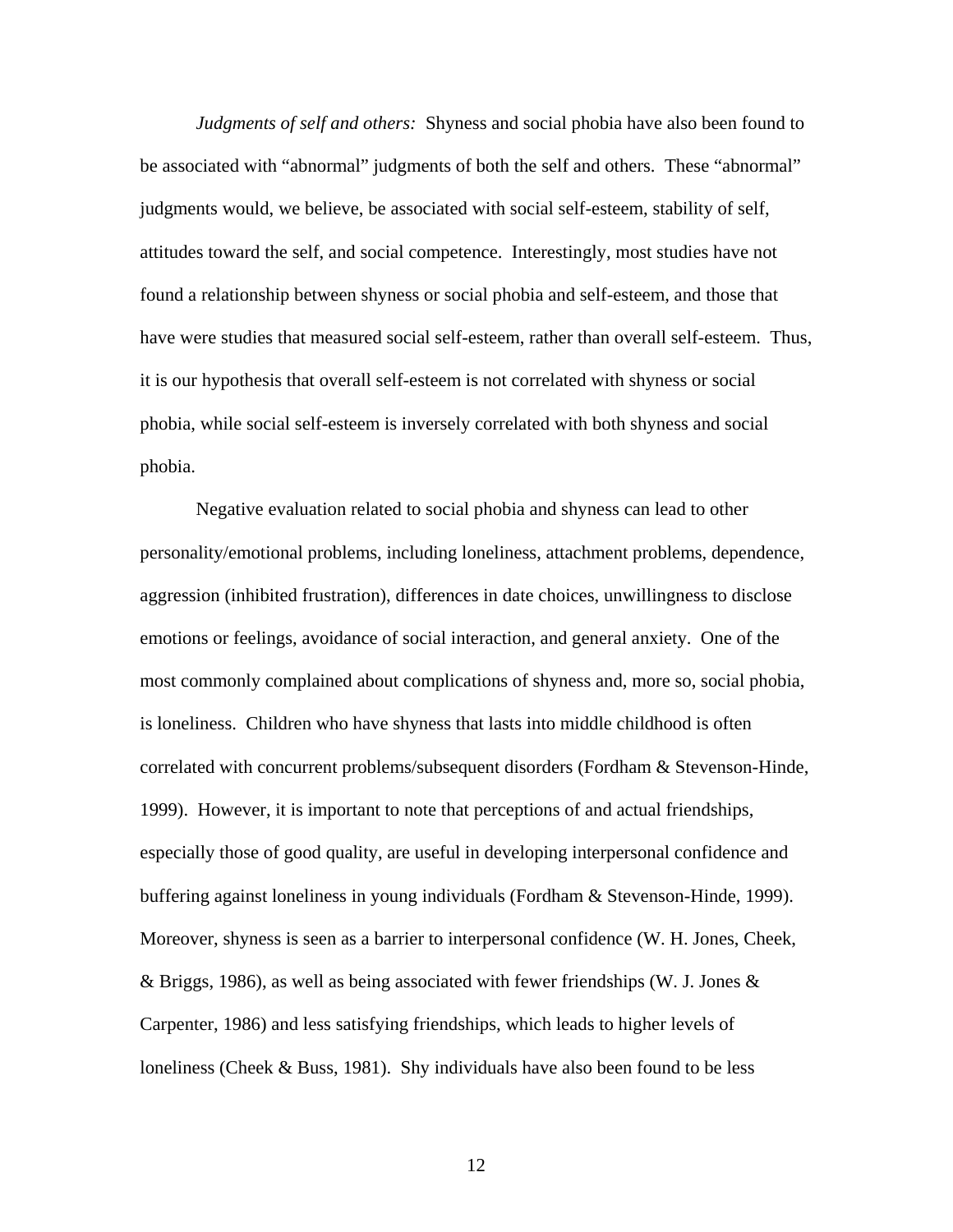competent in initiating friendships  $(R. E.$  Baumeister  $&$  Scher, 1988), as well as being less willing to self-disclose (W. H. Jones & Briggs, 1984; Meleshko & Alden, 1993).

*Aggression*: Not surprisingly, shyness and, more understandably, social phobia have often been found to be associated with high levels of aggression, probably due to the inhibited frustrations that are a result of these disorders. As Baumeister and Leary (R. F. Baumeister & Leary, 1995) point out, being with people/the need to belong are two fundamental human needs, which, oftentimes, shy and socially phobic individuals cannot accomplish, at least not to the extent that they would prefer  $(R, F, B\text{a}$  uneister  $\&$  Leary, 1995). We suggest that there is an increased risk of aggression in socially phobic individuals because they are internally conflicted because they are too anxious to be the extroverts that they truly are, or would like to be.

However, it is not only social rejection that can lead to aggressive behaviors, but also social inhibition/inhibited temperament. In fact, it has been found that the second strongest predictor of aggression in children is "inhibited temperament or personality" (Potier, 2002). No other factors, including race, ethnicity, social class, or even sex, predict as well for aggression as does behavioral inhibition (Potier, 2002). As Fischer points out, "'Inhibition stood alone as the one personality characteristic that predicted aggression, which suggests possible connections with the isolated, alienated children who have committed school attacks'" (Potier, 2002). This article also notes that the behavioral inhibition which it examines is not the same as shyness, thus leading us to hypothesize that social phobia is much more similar to behavioral inhibition and, therefore, likely to be correlated with higher levels of aggression than in shy, non-socially phobic or non-shy, non-socially phobic participants.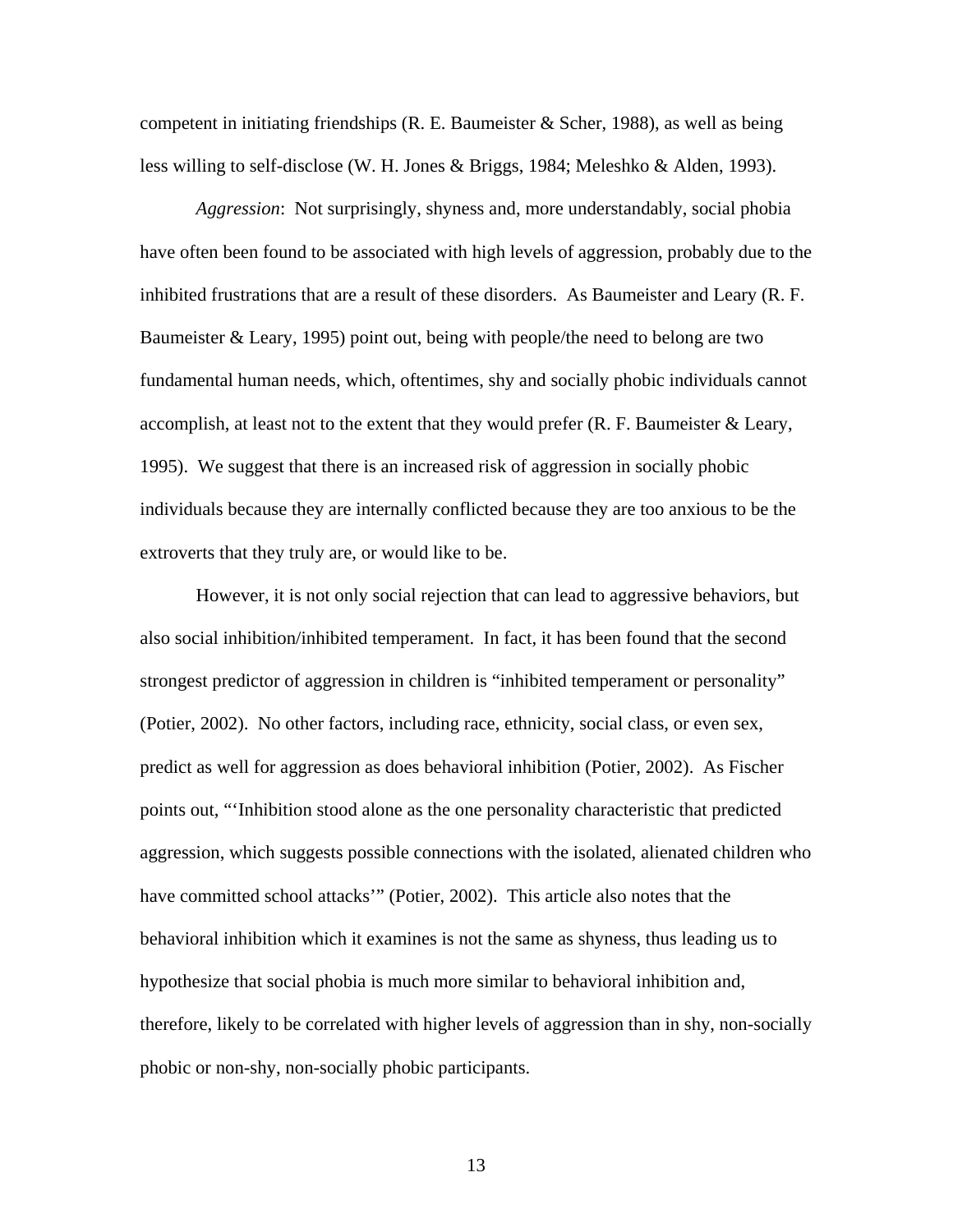#### **Consequences of Shyness and/or Social Phobia**

Unfortunately, lack of belongingness/insufficient social connections can lead to negative emotions, including anxiety, depression, loneliness, feelings of isolation, and low self-esteem (R. E. Baumeister & Tice, 1990; R. F. Baumeister & Leary, 1995; Gardner, Pickett, & Brewer, 2000; Leary, 1990; Leary & Downs, 1995). It should be noted that the vast majority of school shootings that have occurred in this country were perpetrated by individuals who had been rejected, ostracized, and harassed by their peers (Leary, 2001). Furthermore, socially rejected individuals were much more likely to engage in risk-taking and self-defeating behaviors than were accepted individuals (Twenge & Baumeister, 2005), although social rejection was not found to be correlated with negative mood (Twenge & Baumeister, 2005).

Shy and socially phobic individuals are also less likely to self-disclose, especially in regards to their own emotions or feelings. For example, a study by Meleshko and Alden (Meleshko & Alden, 1993), found that socially anxious participants almost always disclosed at a moderate level of intimacy, whether their partner (a confederate) disclosed at a high or low level of intimacy (W. H. Jones & Briggs, 1984; Meleshko & Alden, 1993). Moreover, these socially anxious individuals did not reciprocate their partners' disclosures as well as non-anxious participants. The authors of this study have theorized that this unwillingness to disclose was due to the fact that socially anxious participants were "concerned with self-protection during the task" (Meleshko & Alden, 1993). Unfortunately, the unwillingness to disclose was "associated with less liking and more discomfort on the part of their partners….This suggests that the adoption of self-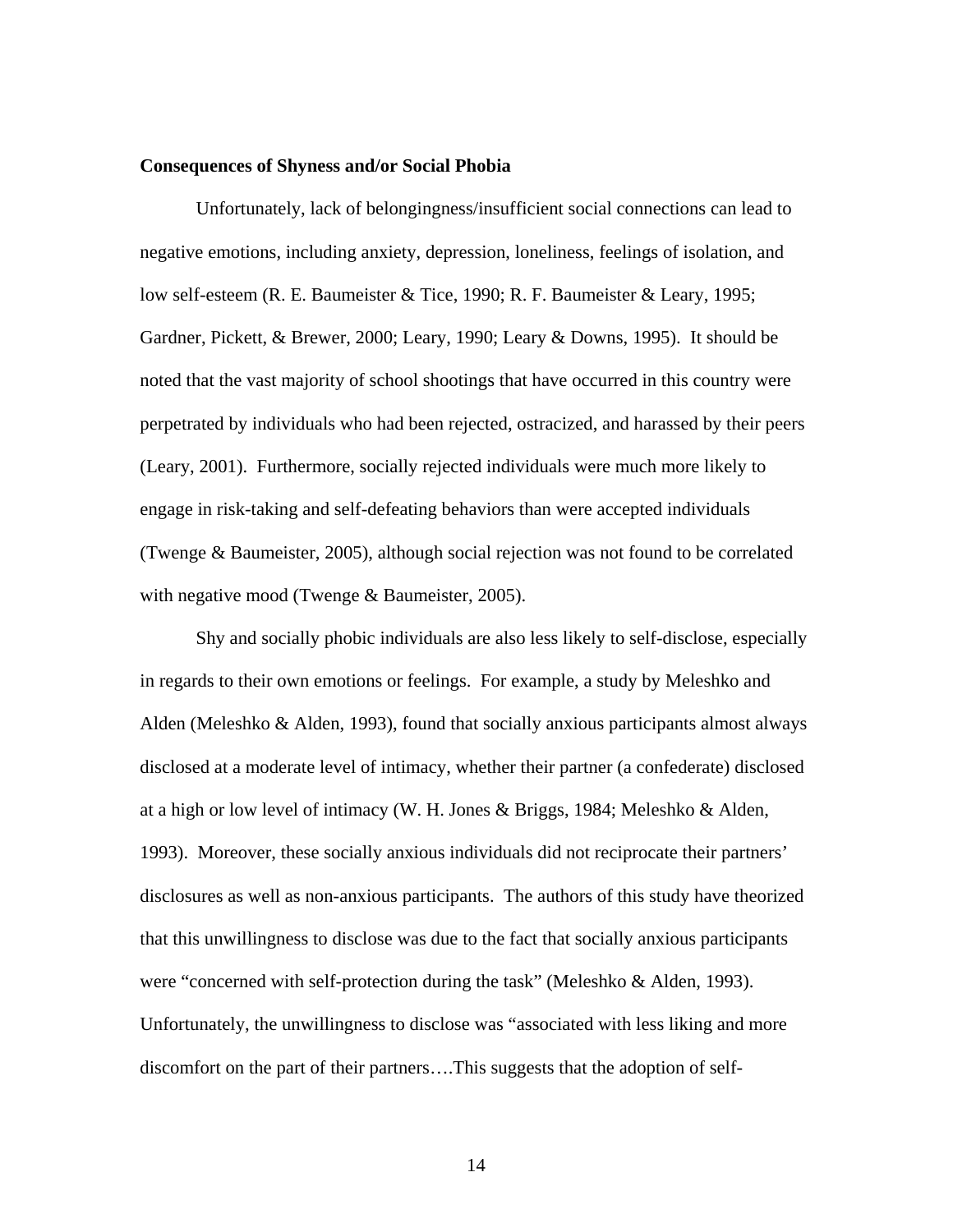protective strategies may elicit negative interpersonal reactions that maintain selfdefeating interpersonal patterns in socially anxious" (Meleshko & Alden, 1993). Why are shy and socially anxious individuals less willing/unwilling to self-disclose? There are theories that, in social situations, social anxious individuals have the primary goal of avoiding negative evaluation, thus avoiding almost any disclosure or behaviors that could focus attention on them until they are quite certain that they will not be negatively evaluated (Arkin, Lake, & Baumgardner, 1986). Non-shy individuals, on the other hand, aim for positive evaluations by others, such that they will disclose information about themselves, as well as seek attention from those around them (Arkin et al., 1986; Schlenker & Leary, 1982). The distinctions between social phobia and shyness are unclear in many studies, such as the previously mentioned ones, but some, such as Millon (Millon, 1981) focus only on individuals with chronic social phobia. This study found similar results to those of Arkin's 1981 study, although Millon came to the conclusion that such an unwillingness to self-disclose could be one cause of the formation of avoidant personality disorder among social phobics (Millon, 1981).

Mutual self-disclosure is an important of any intimate relationship (Cohen, Sherrod, & Clark, 1986), and, therefore, it has been theorized that shy and socially phobic individuals do not have as good quality/intimate relationships as non-shy individuals. However, there have been no major studies that have found an actual correlation between shy/socially phobics unwillingness to disclose and their lower-quality relationships. It is our hypothesis, in fact, that while shy individuals are always unwilling to self-disclose, social phobics, upon reaching a certain level of comfort with a partner/friend would be willing to disclose the same amount as a non-shy individual, if not at higher levels.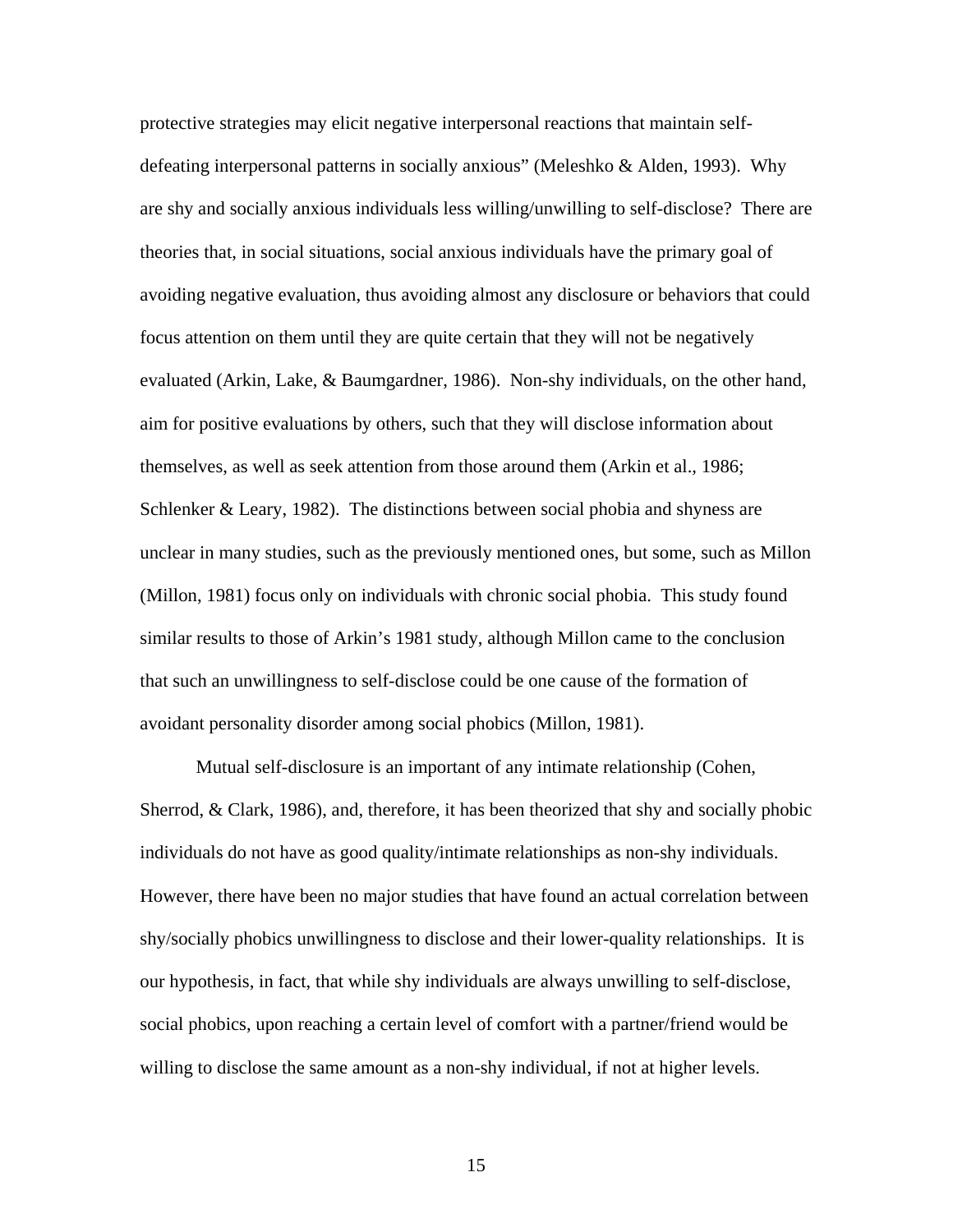Shy and social phobic individuals have been found to have lower social competence than non-shy individuals. However, many theories blame this lower competence on these individuals' avoidance of social situations, which in turn lowers social competence and causes a vicious cycle. Many studies, such as Fordham and Stevenson-Hinde (Fordham & Stevenson-Hinde, 1999) have found that "shy children participate in verbal interaction relatively infrequently and exhibit poor communicative competency" (Fordham & Stevenson-Hinde, 1999). Unfortunately, this causes them to be seen as less approachable and less desirable social partners (Evans, 1993), thus limiting their social interactions even more, and giving them less experience in social situations, lowering their social competence. Due to the often early onset age of shyness—normally around age 2—it is not surprising that this could be viewed as a cause of interpersonal competence, as well as diminished emotion expression (Bruch, Berko, & Haase, 1998).

A final factor that is often associated with shyness and, more so, social phobia is anxiety, primarily generalized anxiety. The correlations between shyness and anxiety have been found to be quite high in numerous studies. For example, Prior, Smart, Sanson, and Oberklaid (2000) found that "forty-two percent of children who rated as shy on 6 or more occasions over 8 surveys in childhood had anxiety problems in adolescence, compared with 11% who were never shy (Prior, Smart, Sanson, & Oberklaid, 2000). *Persistence* of shyness and its presence in middle childhood increased risk for anxiety" (Prior et al., 2000). These correlations, however, are not extremely predictive, as "most shy children did not develop an anxiety disorder and most adolescents with anxiety disorders had not been especially shy" (Prior et al., 2000). Another study, by Biederman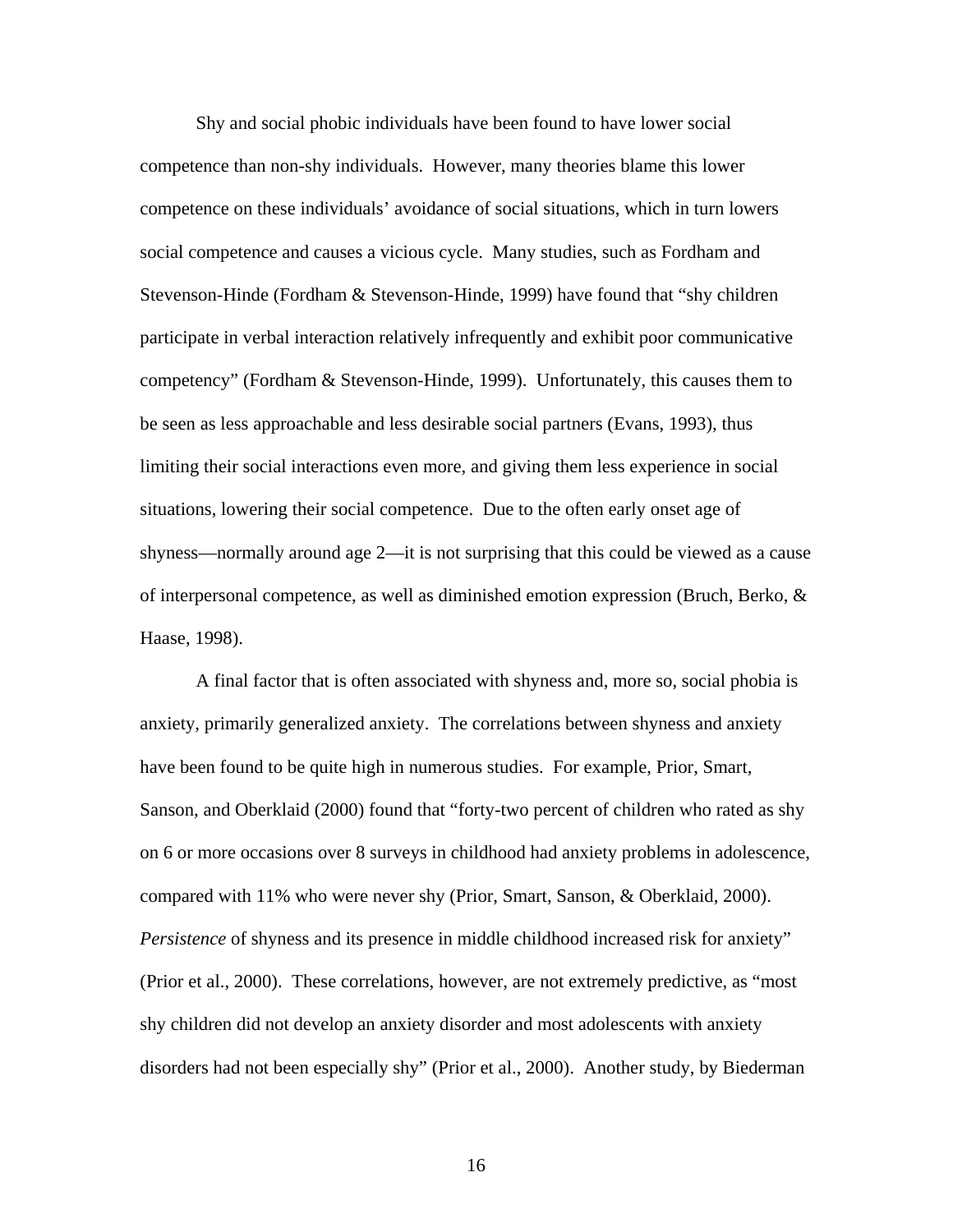et al (1990), found that 21 month old children who were inhibited had a non-significantly higher risk for anxiety disorders than uninhibited children (Biederman, Rosenbaum, Hirshfeld, & Faraone, 1990).

Prior et al. (2000) stated in their Introduction that, "It can be argued on the basis of the Kagan et al. work that it is perhaps shyness in combination with high reactivity, rather than shyness alone, which contributes to vulnerability for anxiety problems. Hence an additional focus of this study was on the contribution of reactivity and its association with shyness to later anxiety disorder" (Prior et al., 2000), p. 461. However, it was found that a highly reactive temperament added to shyness did not increase the risk for anxiety (Prior et al., 2000).

## **Study Objectives**

Evaluations of our selves and others can affect and be affected by interpersonal interactions. Some people become more concerned about how others might judge them. Perceived negative evaluations and hypersensitivity to them can potentially lead to shyness and/or social phobia. However, the distinctions between shyness and social phobia remain unclear. The objectives of this study are to:

- Describe the psychological, personality and temperament factors among male and female college students
- Examine psychological, personality, and temperament correlates of social phobia and shyness in college students
- Examine similarities and differences between shy and socially phobic college students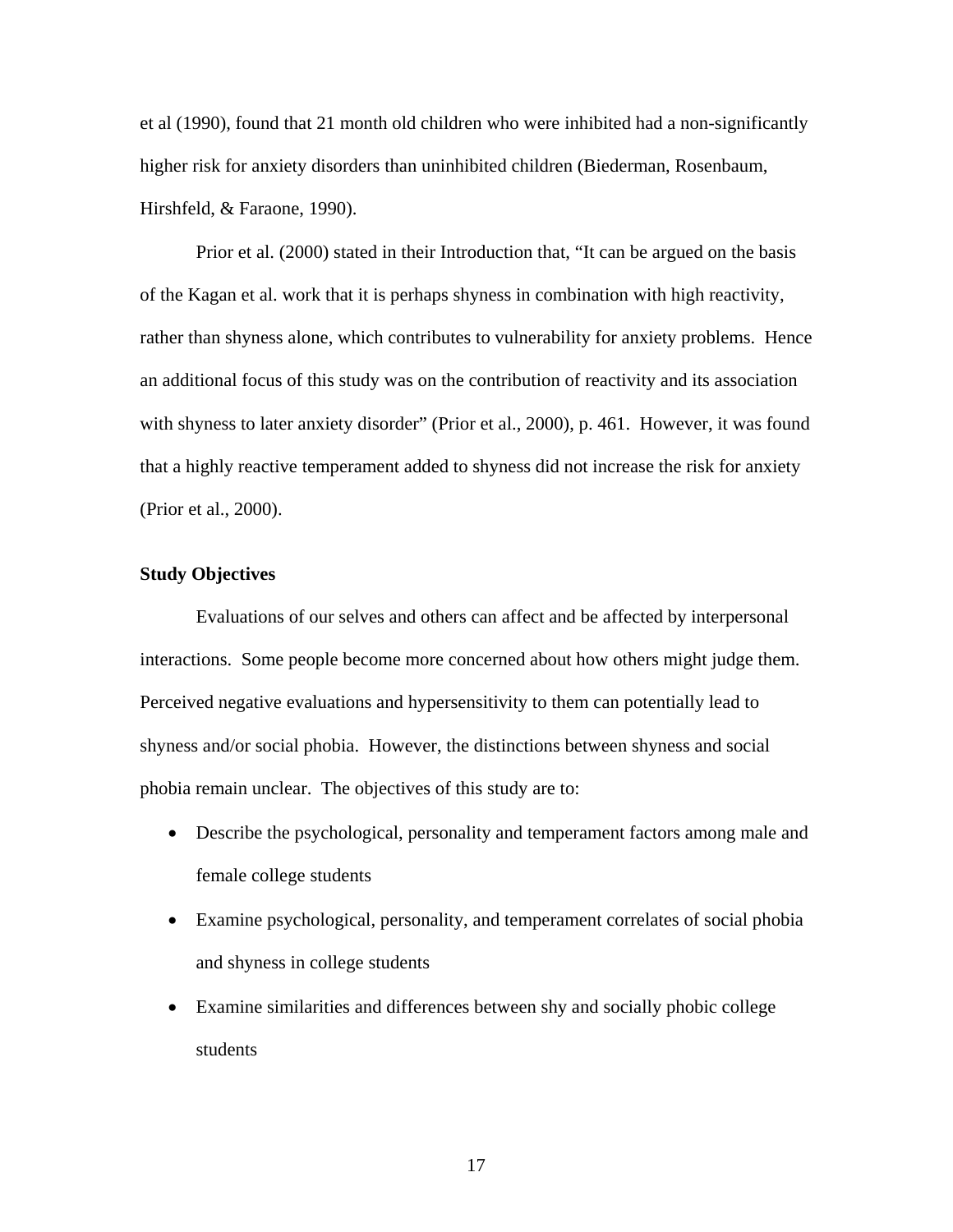## **Hypotheses**

Based on previous literature on shyness and/or social phobia, we propose the following specific hypotheses:

1. We hypothesize that fear of negative evaluation by others can negatively affect

self esteem, particularly social self-esteem.

*Questions from* The Fear of Negative Evaluation Scale The survey in this study used questions from this scale (Leary 1983) in order to measure how much a student fears negative evaluations in social situations. The original scale is a 12-item scale with each item rated on a five-point scale. Cronbach alpha coefficients for internal reliability were found to be 0.91 (Gilbert and Meyer 2005). These questions are on a 5 point Likhert Scale, from "Very Little" (A/1) to "Very Much" (E/5).

2. The following factors are predicted to be associated with increased fear of

negative evaluations. More specifically, they are predicted to be associated with

both shyness and social phobia. However, it is our hypothesis that the differences

between shyness and social phobia will be apparent in the differing associations

with these factors.

a. Narcissism—we hypothesize that there would not be a difference in classical narcissism between non-shy, non-socially phobic participants,

shy (non-socially phobic), and socially phobic participants.

Narcissistic Personality Inventory (NPI)

This scale measures conventional, overt narcissism, as opposed to the hypersensitive narcissism that was measured with the Hypersensitive Narcissism Scale (HSNS). This inventory consists of forty (40) questions in which the participants have to choose between two options (Raskin & Hall, 1979, 1981).

b. Introspectiveness/self-consciousness (hypersensitive narcissism)—despite

a hypothesis against an association between social phobia with classical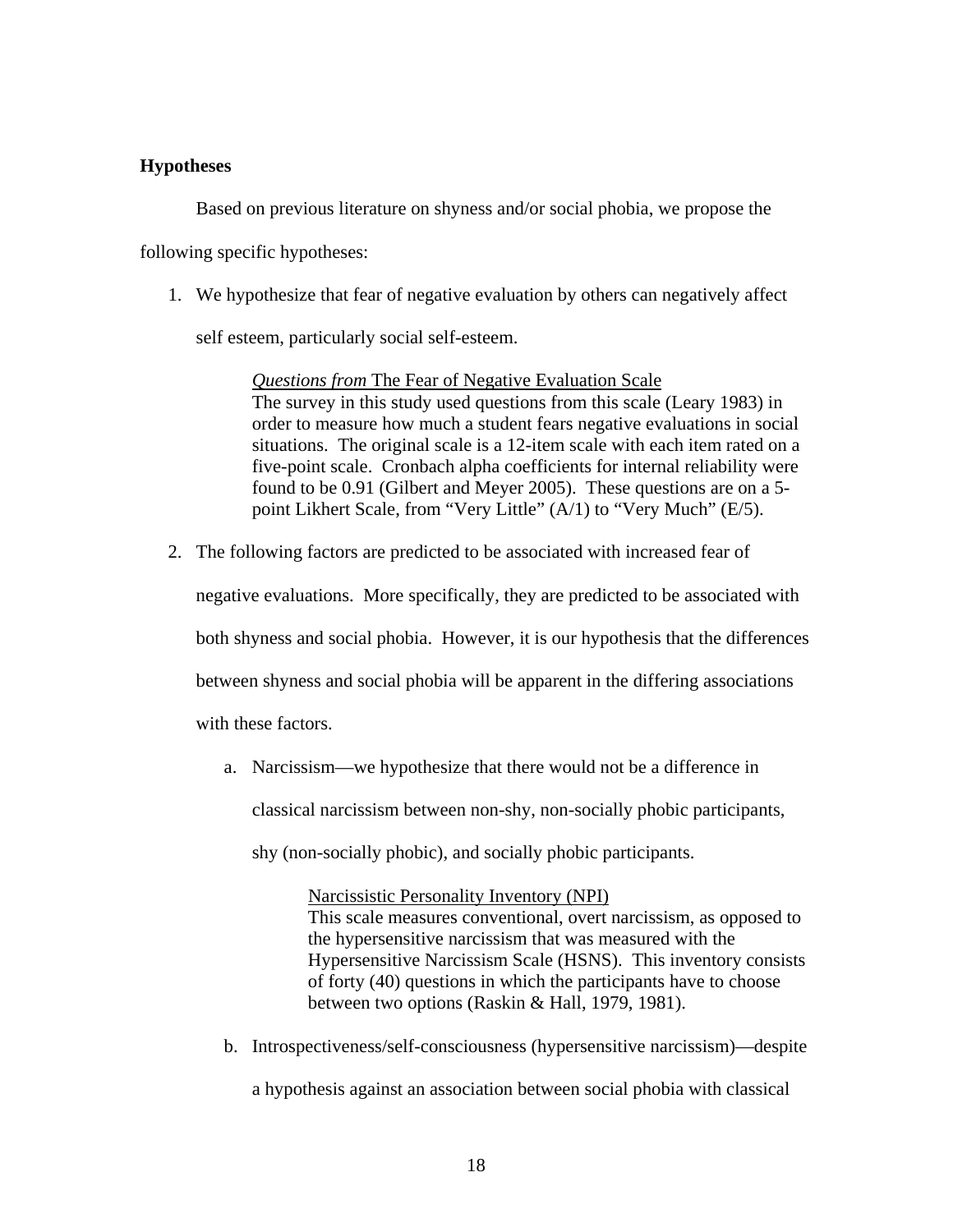narcissism, we hypothesize that social phobia would be associated with

hypersensitive narcissism.

The Hypersensitive Narcissism Scale (HSNS) This scale (Hendin & Cheek, 1997) is a 10-item scale measuring covert narcissism. The HSNS had an alpha coefficient of 0.72 to 0.75 among female students and 0.62 to 0.76 among male students. This scale was measured with a 5-point Likhert Scale, from "Not at all characteristic" (A/1) to "Extremely Characteristic" (E/5).

c. Empathy—We originally hypothesized that individuals with social phobia

would be lower in empathy, due to the commonly social nature of

empathy. However, this scale was rather removed from social situations,

so we did not think there would be a significant difference in empathy

between the three groups.

Emotional Empathy Scale

This 30-item scale was developed by Caruso & Mayer (Caruso & Mayer, 2000). Principal components analysis was used to identify six distinct factors. The alpha reliability coefficient for the total scale was 0.88 (Caruso & Mayer 1998). The six factor scales were Empathetic Suffering, Positive Sharing, Responsive Crying, Emotional Attention, Feeling for Others, and Emotional Contagion. The questions on this scale are, once again, on a 5 point Likhert Scale, from "Strongly Agree" (A/1) to "Strongly Disagree"  $(E/5)$ .

d. Introversion/Extroversion—We hypothesize that social phobics will be

significantly more extroverted than shy (non-socially phobic) individuals,

but will not differ significantly from "normal" (non-shy, non-socially

phobic) individuals.

## *Questions from* The Keirsey Temperament Sorter—Extroversion vs. Introversion

This is a personality instrument designed to distinguish subjects on their temperament (www.keirsey.com). The scale "sorts" subjects into Guardian, Artist, Idealist, or Rational temperaments. This study only used the questions from this scale that measured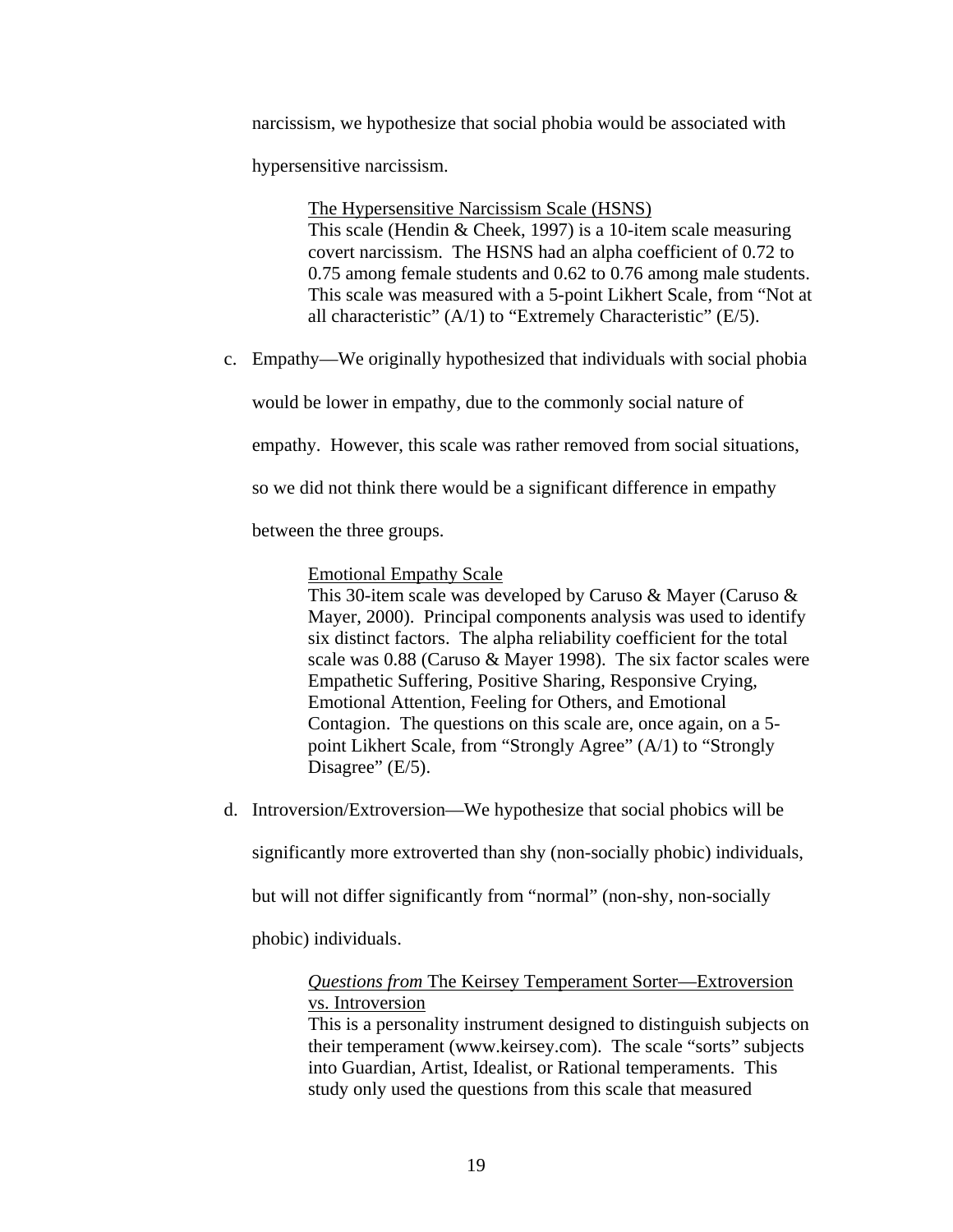introversion vs. extroversion. This section of "The Keirsey Temperament Sorter" consists of ten (10) questions in which participants have to choose between two options.

e. Personality type (Agreeableness, Emotional Stability, Openness)—It was

our hypothesis that social phobics would be significantly less emotionally

stable and open than shy individuals. We also hypothesize that shy

individuals would be significantly more conscientious than either socially

phobic or non-shy, non-socially phobic individuals.

10-Item Measure of the Big-Five Personality Domains Personality was assessed using a short 10-item inventory developed by Gosling, Rentfrow, & Swann (Gosling, Rentfrow, & Swann, 2003) as a measure of the Big-Five personality domains. While the psychometric properties are not as good as for the longer personality tests, psychometric properties are adequate for research in which personality is not the primary variable of interest. Convergent correlations between the TIPI and the larger Big-Five inventory for each of the five domains—Extraversion, Agreeableness, Conscientiousness, Emotional Stability, and Openness to Experience—ranged from 0.65 for Openness to 0.87 for Extraversion (Gosling, Rentfrow & Swann 2003). This scale also consists of questions on a 5-point Likhert Scale, from "Strongly Agree" (A/1) to "Strongly Disagree" (E/5).

f. Differences in life orientation (optimism versus pessimism)—We

hypothesize that socially phobic participants will be significantly less

optimistic than shy or "normal" participants.

*Questions from* The Life Orientation Test-Revised This is a 10-item scale, of which 6 items are actually scored. This scale was developed by Scheier & Carver (1992) to assess optimism versus pessimism. However, the survey in this study only used 5 of the 6 scored items. This scale was measured on the same scale as the "Attitudes Toward Self Scale."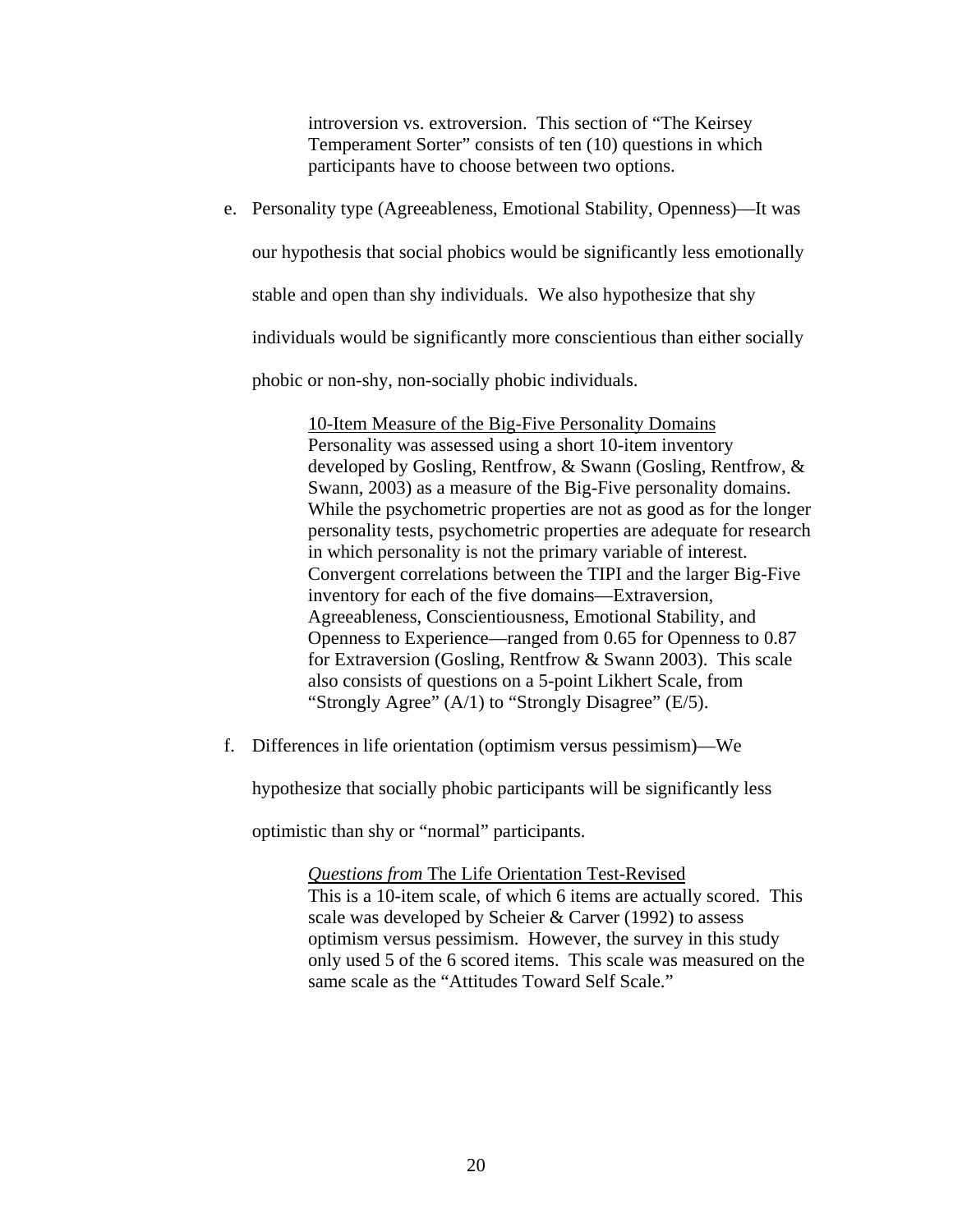3. Shyness and/or social anxiety are expected to be associated (separately and

differently) with more negative judgments of self and more positive judgments of

others, as measured by:

a. Self-esteem, particularly social self-esteem—We hypothesize that both

shyness and social phobia will be associated with lower social self-esteem.

However, we do not believe that there will be an association with lower

overall self-esteem for either shyness or social phobia.

#### Rosenberg Self-Esteem Scale

This scale (Rosenberg, 1965) is administered to assess self-esteem among study subjects. This scale was designed to be a unidimensional measure of global self-esteem. Rosenberg found reproducibility of 0.92 and scalability of 0.72 among more than 5000 high school students. This scale is measured on a 5-point Likhert Scale, from "Strongly Agree" (A/1) to "Strongly Disagree" (E/5). It is important to note that in this instance, lower scores indicate higher self-esteem.

## Social Self-Esteem Scale—revised from Rosenberg Self-Esteem Scale

This scale was the way in which this study measured social selfesteem, rather than overall self-esteem. It is a revision of the original Rosenberg Self-esteem Scale, with the questions changed in order to measure social self-esteem (as well as several revised questions for other aspects of life, such as academics or athletics). This scale is also measured on a 5-point Likhert Scale, from "Strongly Agree" (A/1) to "Strongly Disagree" (E/5). It is important to note that this survey also is scored so that lower scores indicate higher self-esteem.

b. Stability of self—It is our hypothesis that social phobics will be

significantly less emotionally stable than shy (non-socially phobic) or non-

shy, non-socially phobic individuals.

#### Stability of Self Scale

This scale, developed by Rosenberg, is used to measure an individual's emotional stability, with higher scores indicating more emotional stability. Reproducibility of the scale is 94%; scalability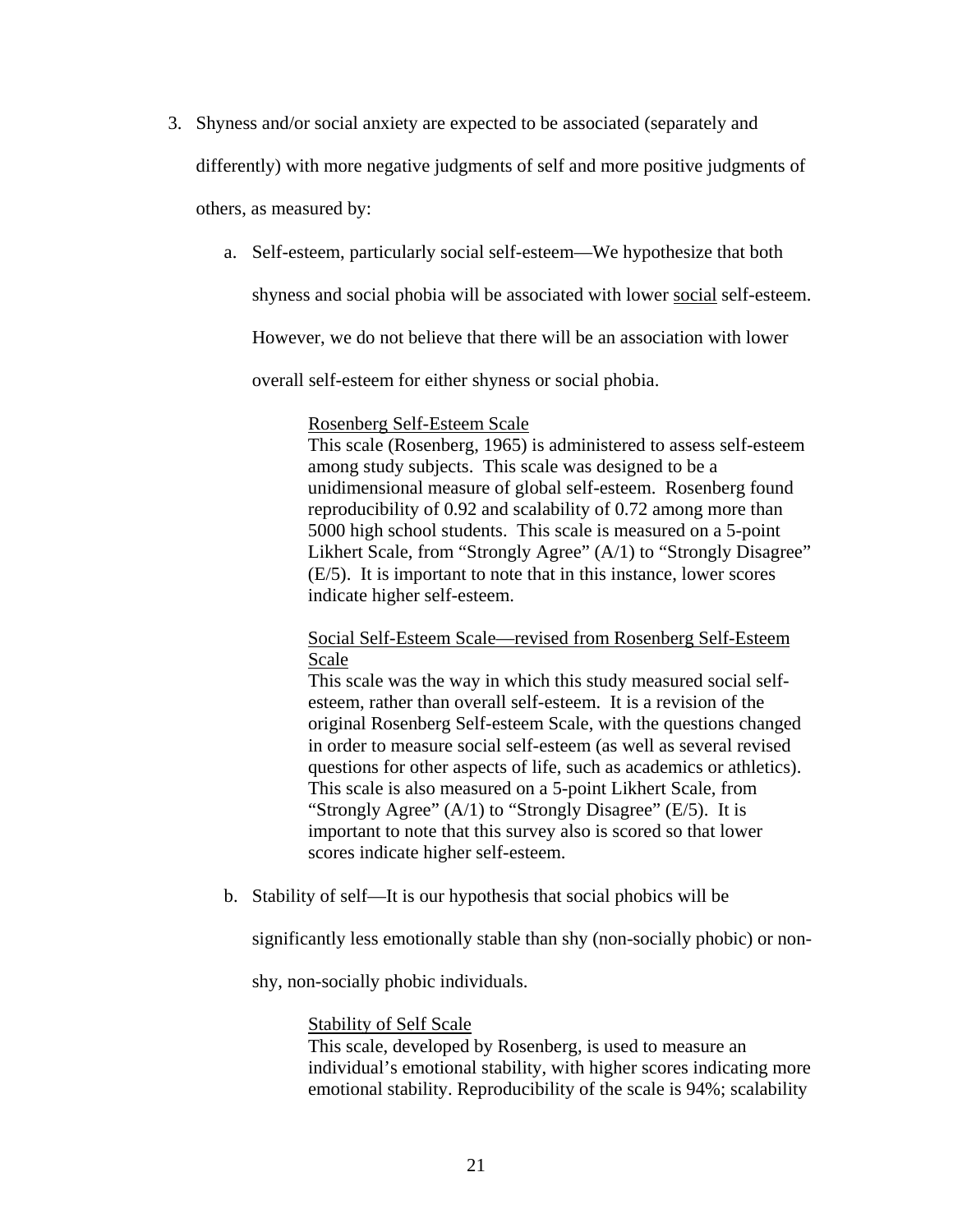(items and individuals) is 77%. This scale consists of several multiple choice questions, some of which only consist of two choices ("Agree" or "Disagree").

c. Attitudes towards the self—It was our hypothesis that socially phobic

individuals will be more likely to generalize from a single failure, but we

do not believe that there will be significant differences between the other

aspects of this scale.

*Questions from* The Attitudes Toward Self (ATS) Scale This scale was developed by Carver to measure three dimensions of self-regulation, including holding overly high standards, having the "tendency to be self-critical at any failure to perform well," and having the "tendency to generalize from a single failure to the broader sense of self-worth." This scale consists of 10 items rated on a 5-point scale from "I agree a lot" (A/1) to "I DISagree a lot" (E/5), although our survey only used eight (8) of these questions.

d. Social competence (use of technology to communicate in order to avoid

face-to-face interaction)—It is our hypothesis that social phobics will use

technology over face-to-face interaction significantly more than shy (non-

socially phobic) or non-shy, non-socially phobic individuals.

Use of Technology to Communicate Scale

We also developed this scale in order to measure our participants' use of technology to avoid face-to-face social interactions. There was also a question addressing the issue of avoiding social (phone) contact in general. This was also a 5-point Likhert Scale, from "Not at all Like Me" (A/1) to "Very Much Like Me" (E/5).

e. Ratings of self and partner attractiveness

Use of Technology to Communicate Scale We also developed this scale in order to measure our participants' use of technology to avoid face-to-face social interactions. There was also a question addressing the issue of avoiding social (phone) contact in general. This was also a 5-point Likhert Scale, from "Not at all Like Me"  $(A/1)$  to "Very Much Like Me"  $(E/5)$ .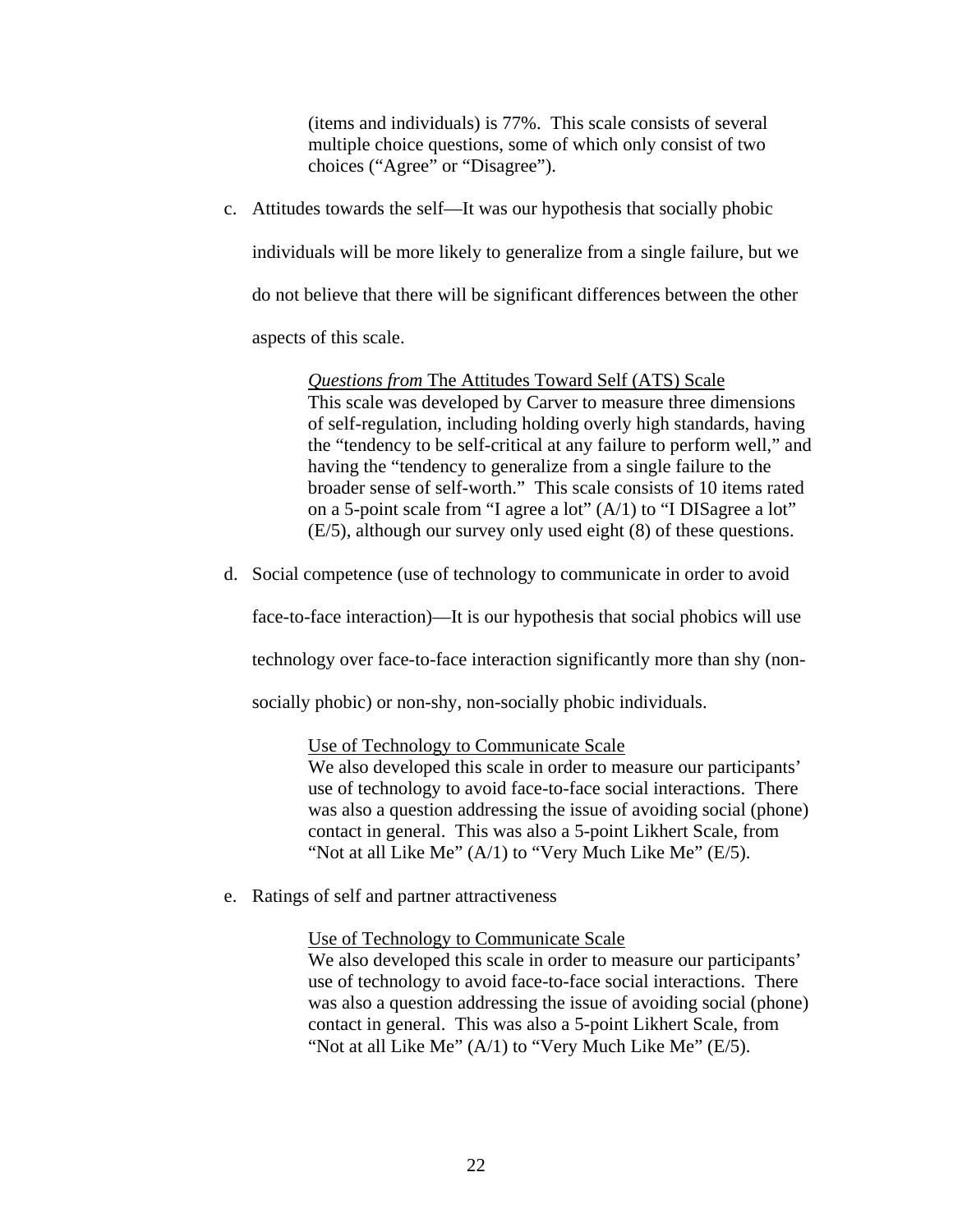- 4. Shyness and/or social phobia, and the associated negative self-evaluations, are hypothesized to be associated with the following, with much higher levels found in participants with social phobia:
	- a. Loneliness—We hypothesize that social phobia will also be associated

with loneliness.

*Questions from* The Differential Loneliness Scale The short version (N. Schmidt & Sermat, 1983) is a 20-item scale assessing loneliness. It consists of twenty (20) "True" or "False" questions. There are different areas of loneliness addressed, including romantic relationships, friendships, family relationships and relationships with larger groups.

b. Attachment problems—It is our hypothesis that social phobics will be

more likely to "over attach" than either of the other two groups.

The Revised Hazan & Shaver (1987) Three-Category Romantic Attachment Measure

This scale can be used to measure attachment in all relationships, not just romantic relationships. It consists of descriptions of three different attachment types (normal attachment, under-attachment, and over-attachment), and the participant must choose which type best suits them. The participants must then rate on a scale of "Not at all Like Me"  $(A/1)$  to "Very Much Like Me"  $(E/5)$ .

c. More anxiety/fear/stress—It is predicted that social phobics will feel more

perceived stress, as well as have more overall fear than shy or "normal"

participants.

*Questions from* The Perceived Stress Scale (PSS)

This scale was designed as a global measure of perceived stress in the past week (Cohen, Kamarck, & Mermelstein, 1983). Alpha coefficients of reliability ranged from 0.84 to 0.86 among three samples of college students (Cohen et al 1983). The test-retest correlation was 0.85 for two days and 0.55 for six weeks. However, our survey only used four (4) questions from this scale. This scale was measured on a 5-point Likehert Scale, from "Never"  $(A/1)$  to "Very Often"  $(E/5)$ .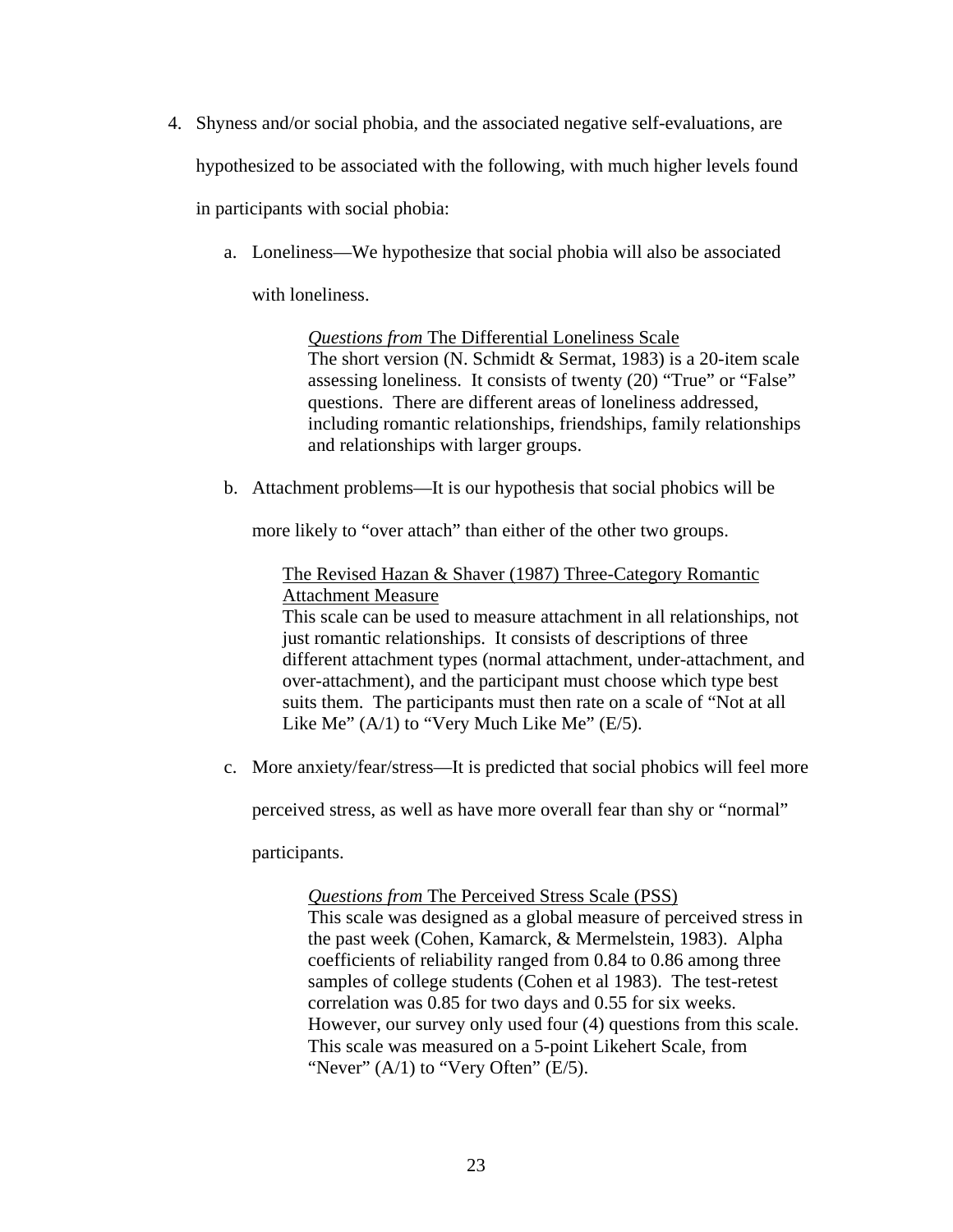Revised "FEAR" Scale

Our survey did not include this entire scale, but rather used several questions from it, as well as adding our own questions relating to other common fears that participants may have. This was a 5-point Likhert Scale, from "No Fear" (A/1) to "Extreme Fear" (E/5).

d. Aggression (inhibited frustration)—We hypothesize that social phobics

will be significantly more aggressive than shy (non-socially phobic) or

non-shy, non-socially phobic individuals. This is due to their conflicted

emotions in terms of desiring to be extroverts, but having to much fear to

act on these desires.

#### *Questions from* Aggression Questionnaire

Our survey included fourteen (14) questions from this questionnaire, which was developed by Buss and Perry (1992). This scale has four subscales measuring four dimensions—Verbal aggression, Anger, Physical aggression, and Hostility. It is one of the most widely used scales in studies of aggression and violence. All of these dimensions have good internal consistency and validity over time (Gilbert and Miles 2000). Coefficient alphas for these subscales range from 0.74 to 0.84 (Gilbert and Miles 2000). This was a 5-point Likhert Scale, from "Extremely Uncharacteristic of Me" (A/1) to "Extremely Characteristic of Me"  $(E/5)$ .

e. Unwillingness to disclose emotions or feelings—We hypothesize that

social phobia will be associated with greater unwillingness to disclose

emotions.

*Questions from* Emotional Self-Disclosure Scale

This scale was developed by Snell, Miller, and Belk (1988) to measure an individual's willingness to disclose personal feelings to friends of the same and opposite sex, and to spouses/partners (Snell et al. 1988). We added parents as another potential target of disclosures. We added parents as another potential target of disclosures. There are eight subscales in this instrument depression, happiness, jealousy, anxiety, anger, calmness, apathy, and fear. Coefficients of internal reliability for each subscale ranged from 0.83 to 0.95. This is also measured on a 5-point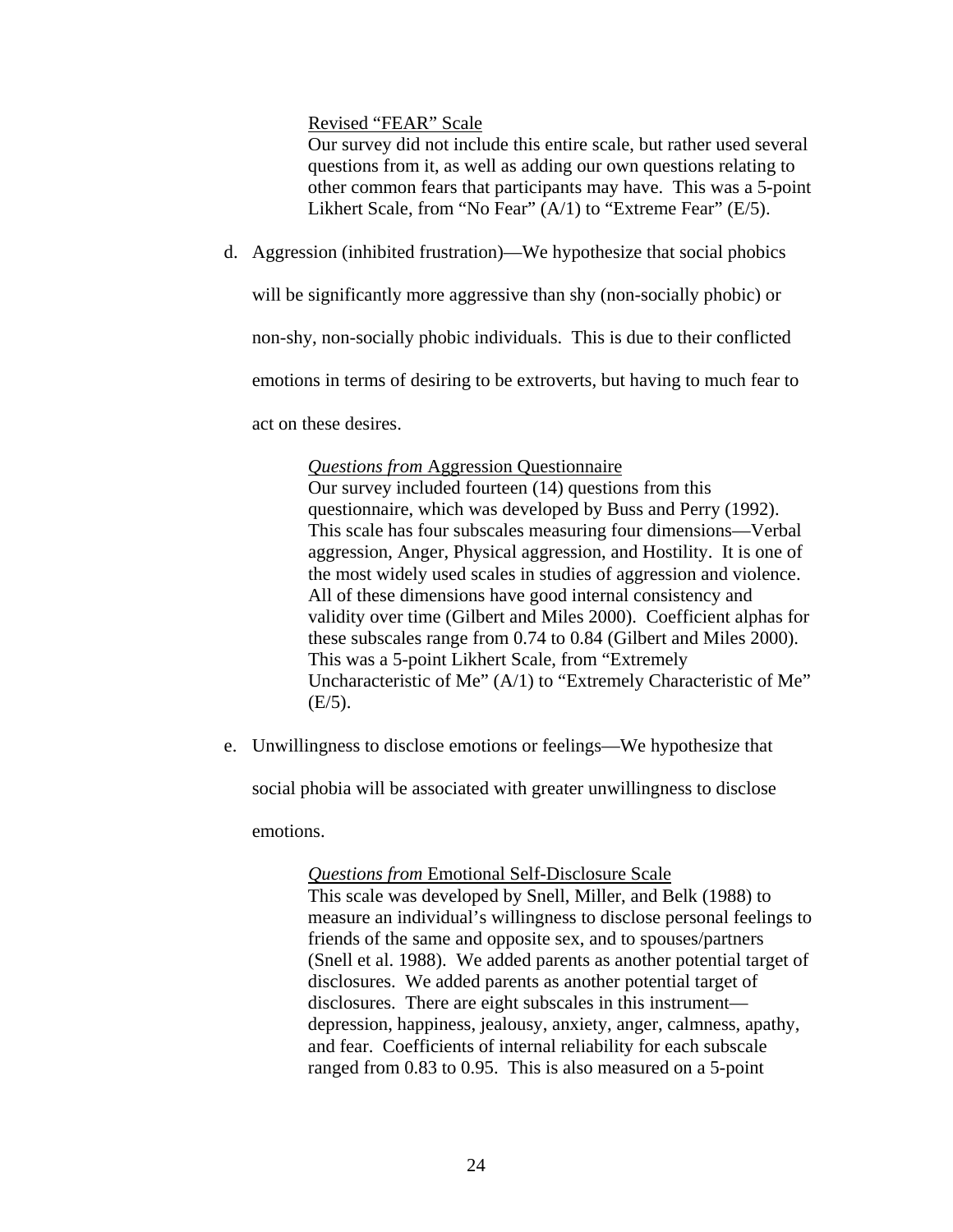Likhert Scale, from "Not at all Willing to Discuss" (A/1) to "Very Willing to Discuss"  $(E/5)$ .

- f. More negative relationships with others—We also hypothesize that social phobics will have significantly more negative relationships with others than shy or "normal" individuals.
- 5. Because these factors can result in decreased confidence, they are also expected to

be associated with students' choices:

a. Choice of professor to ask for recommendation—It is predicted that social

phobics will be less likely to ask a more prestigious, less friendly

professor for a recommendation than either of the other two groups.

## Professor Recommendation Choices

The premise of this set of questions is very similar to the "Date Choices," in that we believe social phobics, and perhaps shy individuals, would be less likely to ask a more intimidating professor for a recommendation. However, we also hypothesize that the results of these questions may be slightly different, in that they are academic rather than social. The questions in this set were a very similar format to those in the "Date Choices" section.

b. Choice of date to homecoming dance were presented as hypothetical

situations. In addition, we asked about the importance of certain characteristics in mates for casual dating and serious relationships. We hypothesize that social phobics are more likely to invite a more attractive individual on a date in a public situation (i.e., a dance) and that attractiveness is also significantly more important to socially phobic individuals.

## Date Choices

This scale was developed specifically for this study because we believed that individuals' date choices may be different, depending on if they were shy or socially phobic (or neither). We also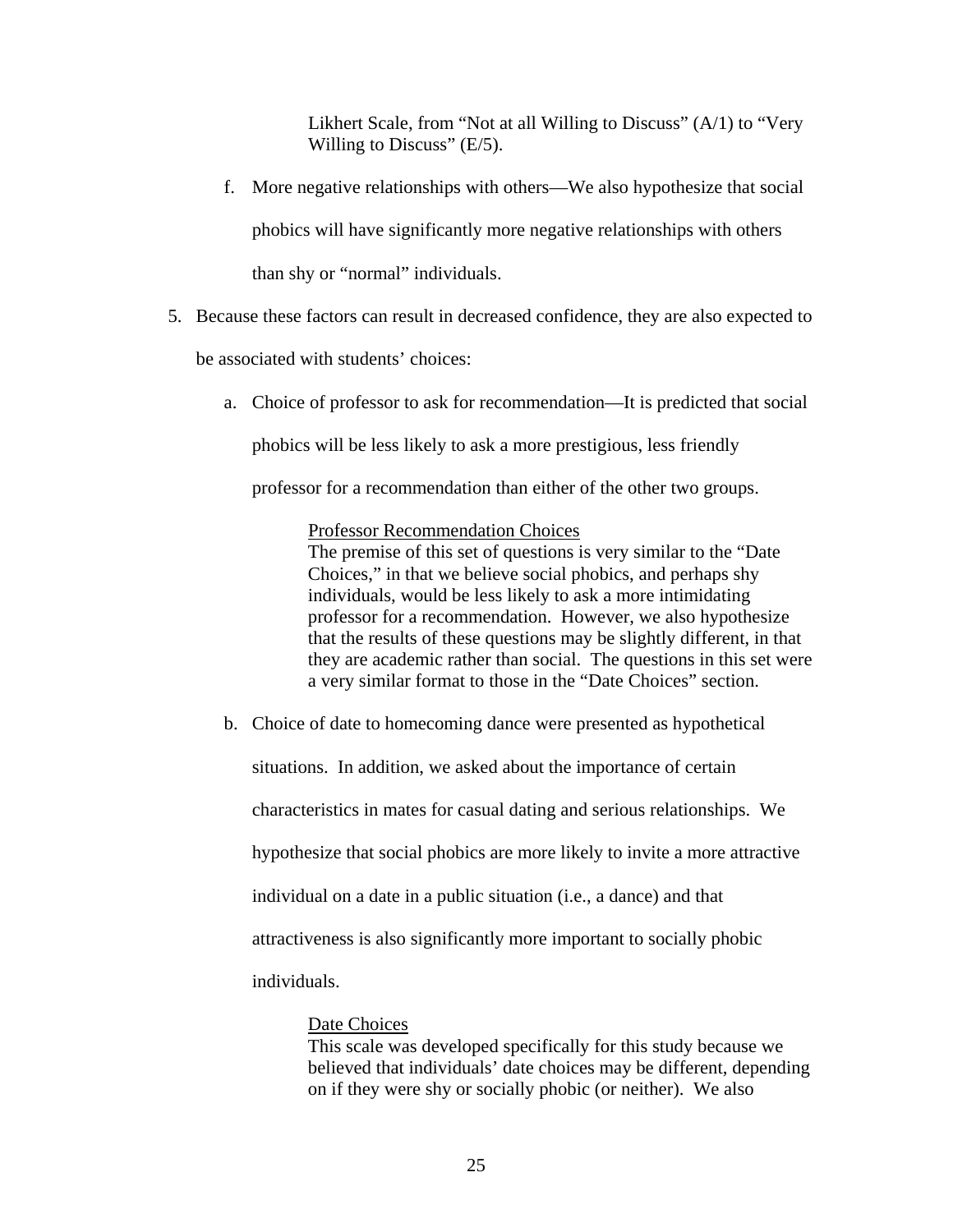hypothesized that these choices would be different depending on whether the participant had to ask or was being asked. These questions included multiple choice questions in regard to which person a participant would ask out on a date, as well as how he or she would ask that person out. Furthermore, at the beginning of this section, participants also had to rate how important certain characteristics are to them (on a Likert Scale from "Not at all Important" [A/1] to "Extremely Important" [E/5]) for both casually and seriously dating a partner.

c. Choice of paper that could affect grade—We do not believe that there will

be a significant difference in the level of difficulty of the paper that will be

chosen. However, we do hypothesize that socially phobic participants will

choose less difficult presentations (same and different lengths) than either

shy (non-socially phobic) or non-shy, non-socially phobic participants.

## Papers and Presentations

This section, also developed for this study, was included to measure a baseline of participants' willingness to work hard on a paper, and then compare this to the willingness to perform a more difficult presentation. As well as multiple choice questions on what difficulty level the participants would choose, there were several free response questions about why they would make certain choices.

6. We further hypothesize that shy and social phobic individuals will differ on several of these characteristics, with social phobics being, overall, much more conflicted than shy individuals. For example, we hypothesize that social phobics desire to be more socially interactive and are actually extraverts, while shy individuals have less desire to be socially interactive (introverts)

## **Methods**

## *Participants*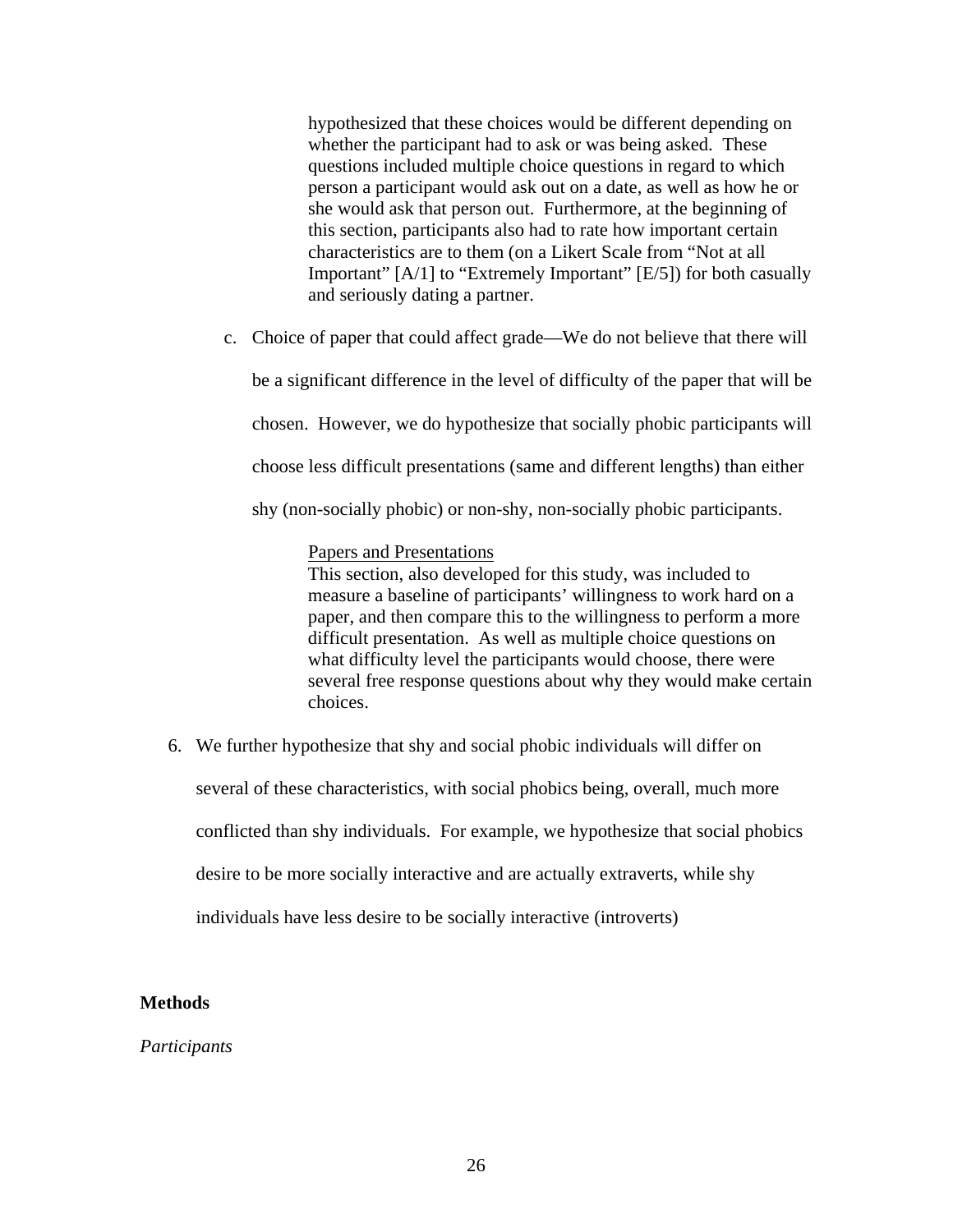The participants of this study were undergraduate college students at Boston College, most of whom were enrolled in psychology classes and needed the research credit they received for participating in this experiment in order to get credit for these classes. Forty-five (45) students completed the survey in this study, although not all of these students were able to finish the survey in the hour-long time period that was allotted. Thus, there is some missing data, although not a significant amount.

#### *Measures*

We used many scales in this survey, most of which were pre-existing, validated psychological scales, used in many previous studies and have been described above. However, this survey also included numerous questions that we came up with, some of which were based on other psychological scales, such as the BIS-BAS scale, while others were based on many of our hypotheses that we had discussed and were trying to test.

Our primary factor of interest was a categorized variable dividing the subjects into socially phobic, shy but not socially phobic, or "normal" (not shy or socially phobic). The individuals in the top 50% of average shyness scores and were not found to have social phobia were categorized as shy but not socially phobic  $(n=11)$ . Individuals in the top 25% of the social phobic scale were classified as socially phobic. Those who did not meet either the shyness or social phobia criteria were classified as "normal."

Shyness was assessed using the Henderson/Zimbardo Shyness Questionnaire. This scale has excellent psychometric properties, including an internal consistency of 0.92 for six samples and a test-retest reliability for two weeks of 0.87. In two college student samples, criterion validity was 0.60 and 0.67 when measured by correlation with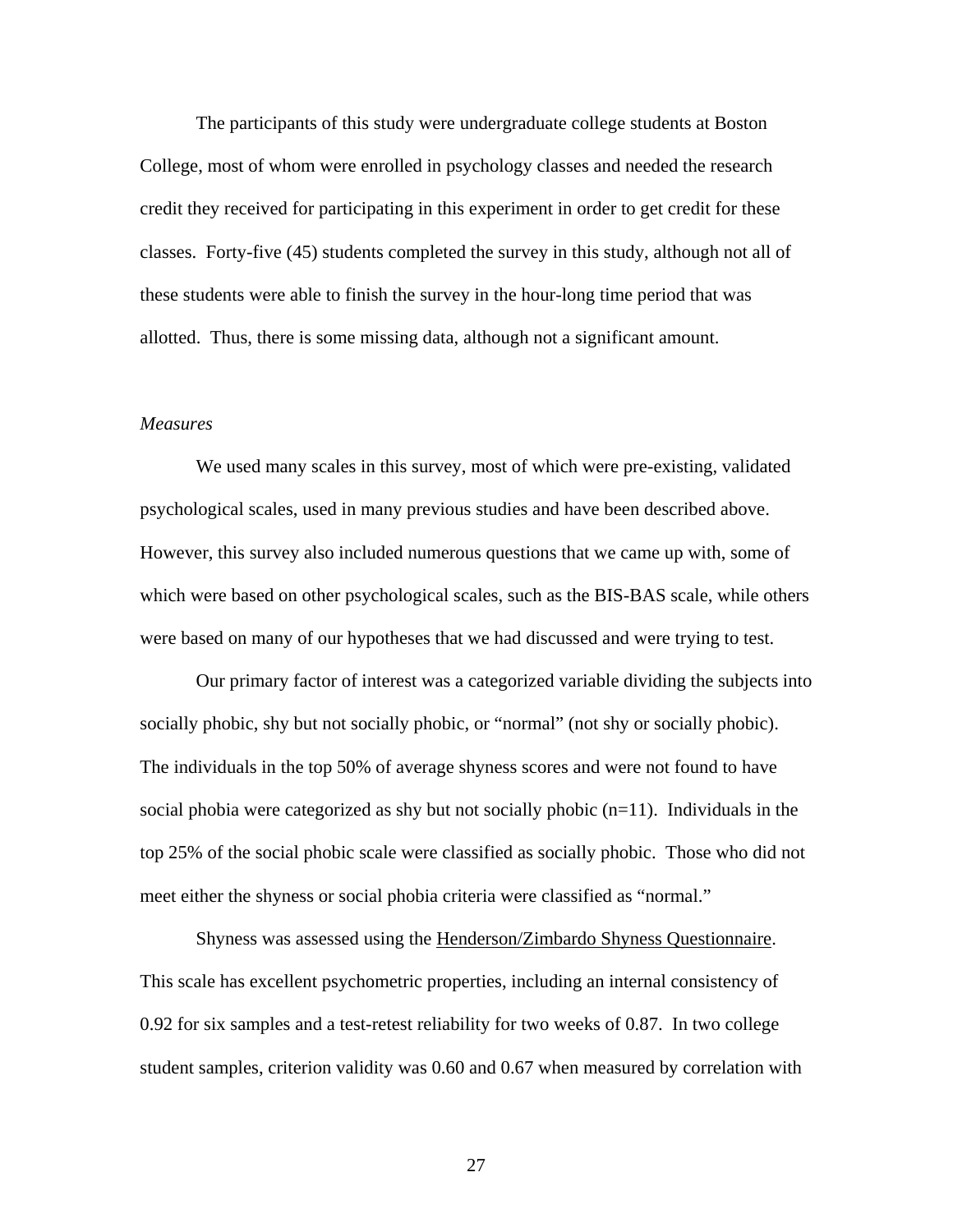the 20-item Revised Cheek and Buss Scale (Henderson & Zimbardo). This scale was measured with a 5-point Likert Scale, from "Not at all characteristic" (A/1) to "Extremely Characteristic" (E/5).

The 14-item Revised Cheek and Buss Scale also measures shyness and is a revised version of the original Cheek and Buss Shyness Scale. The revised 9-item version had the following psychometric properties, for college students: Mean = 33.3. for men and 32.4 for women, alpha coefficient  $= .90, 45$ -day retest reliability  $= .88$ , correlation with aggregated ratings of shyness by friends and family = .68, and correlation with original 9 item version = .96.

This scale is also measured on a 5-point Likhert Scale, from "Not at all characteristic"  $(A/1)$  to "Extremely Characteristic" (E/5).

#### Social Phobia/Anxiety Checklist/Scale

This is a clinical scale, which consisted of eighteen (18) "Yes" or "No" questions, was used to determine whether or not individuals suffered from social phobia. A score of 8 or more "Yes" responses was necessary in order to be "diagnosed" with social phobia for the purposes of this study. The questions on this scale are all "Yes" or "No" questions, with more "Yes" responses meaning more social phobia.

The shyness/social phobia factor was related to other scales described in detail in the Introduction. These scales include:

#### Rosenberg Self-Esteem Scale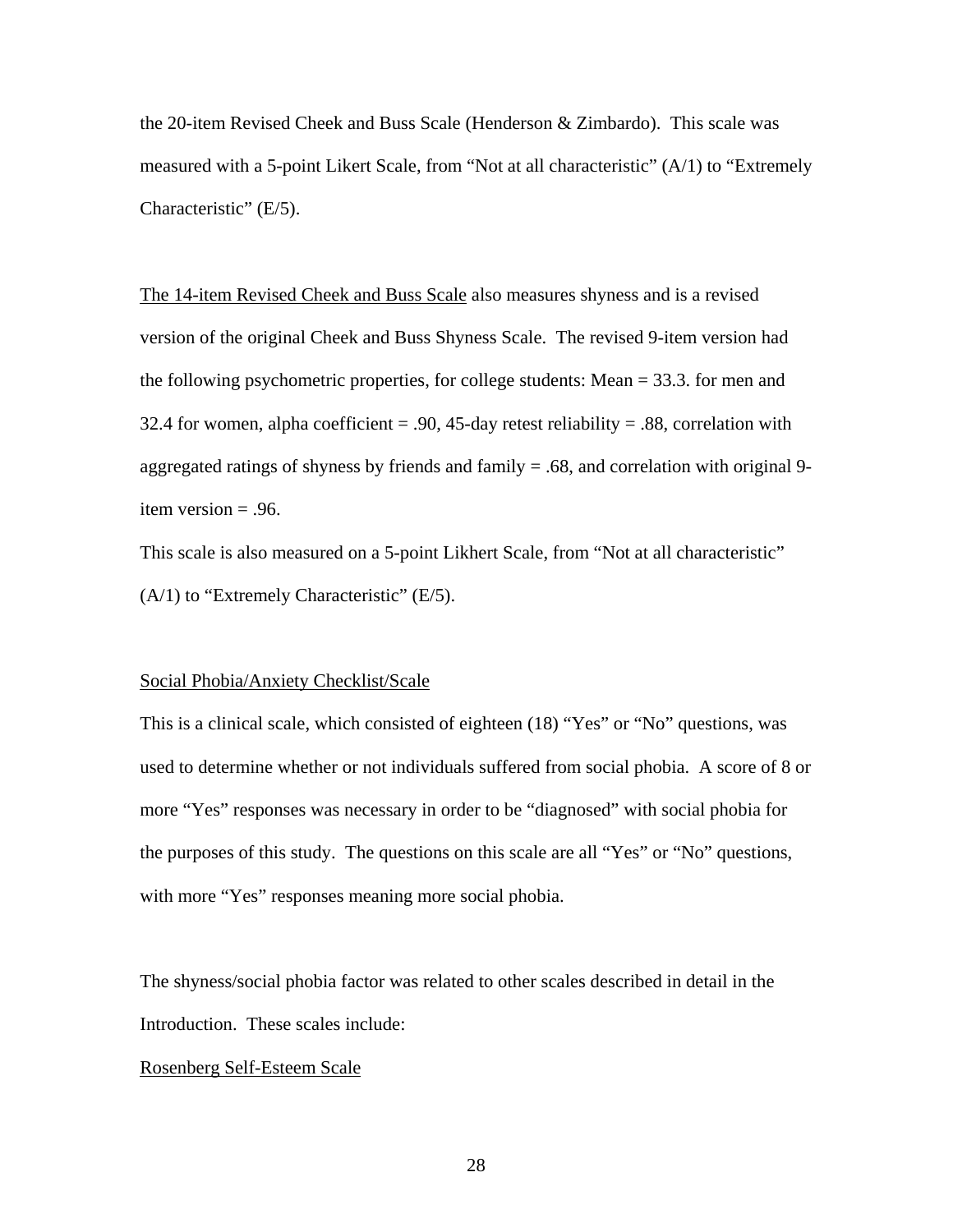Social Self-Esteem Scale—revised from Rosenberg Self-Esteem Scale

Stability of Self Scale

The Hypersensitive Narcissism Scale (HSNS)

Narcissistic Personality Inventory (NPI)

*Questions from* The Keirsey Temperament Sorter—Extroversion vs. Introversion

*Questions from* The Perceived Stress Scale (PSS)

*Questions from* The Differential Loneliness Scale

Emotional Empathy Scale

10-Item Measure of the Big-Five Personality Domains

*Questions from* The Fear of Negative Evaluation Scale

Revised "FEAR" Scale

*Questions from* The Attitudes Toward Self (ATS) Scale

*Questions from* The Life Orientation Test-Revised

The Revised Hazan & Shaver (1987) Three-Category Romantic Attachment Measure

*Questions from* Aggression Questionnaire

*Questions from* Emotional Self-Disclosure Scale

Use of Technology to Communicate Scale

## Own Perception of Self vs. Others' Perception

We developed this scale in order to measure how much participants felt they had certain traits/behaved certain ways, as well as how they felt others saw them in regard to these aspects of their personality. Moreover, this section of the questionnaire also served to examine the differences between how individual see themselves versus how [they think]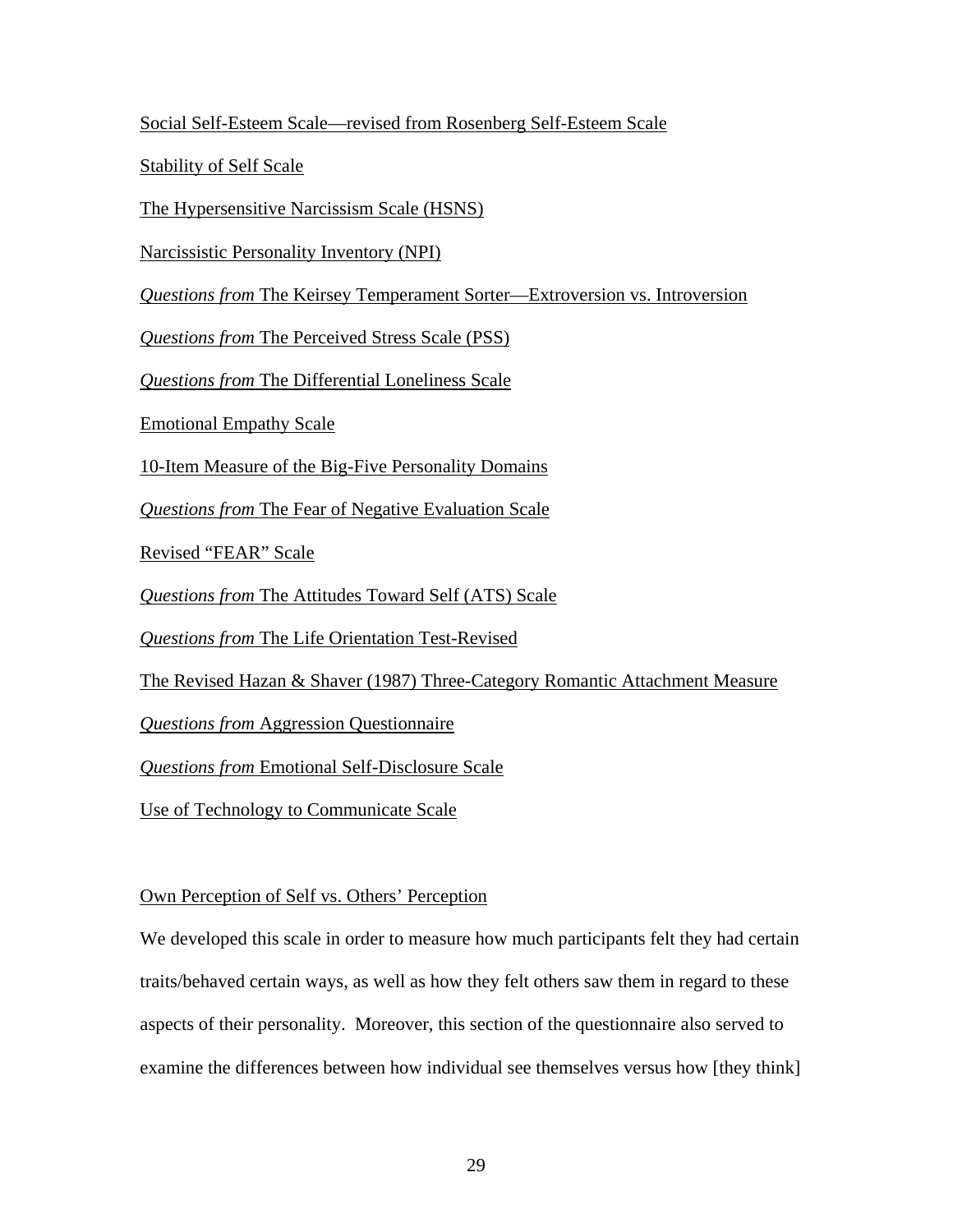others see them. Once again, these questions are answered on a 5-point Likhert Scale, from "Strongly Agree" (A/1) to "Strongly Disagree" (E/5).

#### Self and Partner Attractiveness Scale

For this section, the survey asked participants to rate both themselves and their partner in terms of several traits, including appearances, confidence, and personality, on a 10-point scale ("Not at all" [1] to "Extremely" [10]).

#### *Questions from* The Willingness to Communicate Scale

This scale (McCroskey 1992) is a 20-item scale, with 12 items actually scored. However, we only used 14 of the total 20 items. Three receiver group scores (friend, acquaintance, and stranger) and four context scores (public, meeting, group, dyad) are obtained from the instrument. Reliability estimates of the total score range from 0.86 to 0.95. Reliability estimates for each of the subscores range from 0.60 to 0.83 for context subscores and from 0.70 to 0.91 for receiver subscores. In this scale, participants record the percentage of time (0% to 100%) that they would like to talk in certain situations, as well as the percentage of time they believe they would *actually* talk in such situations.

#### *Choices in Hypothetical Situations*

Date Choices

Professor Recommendation Choices

Papers and Presentations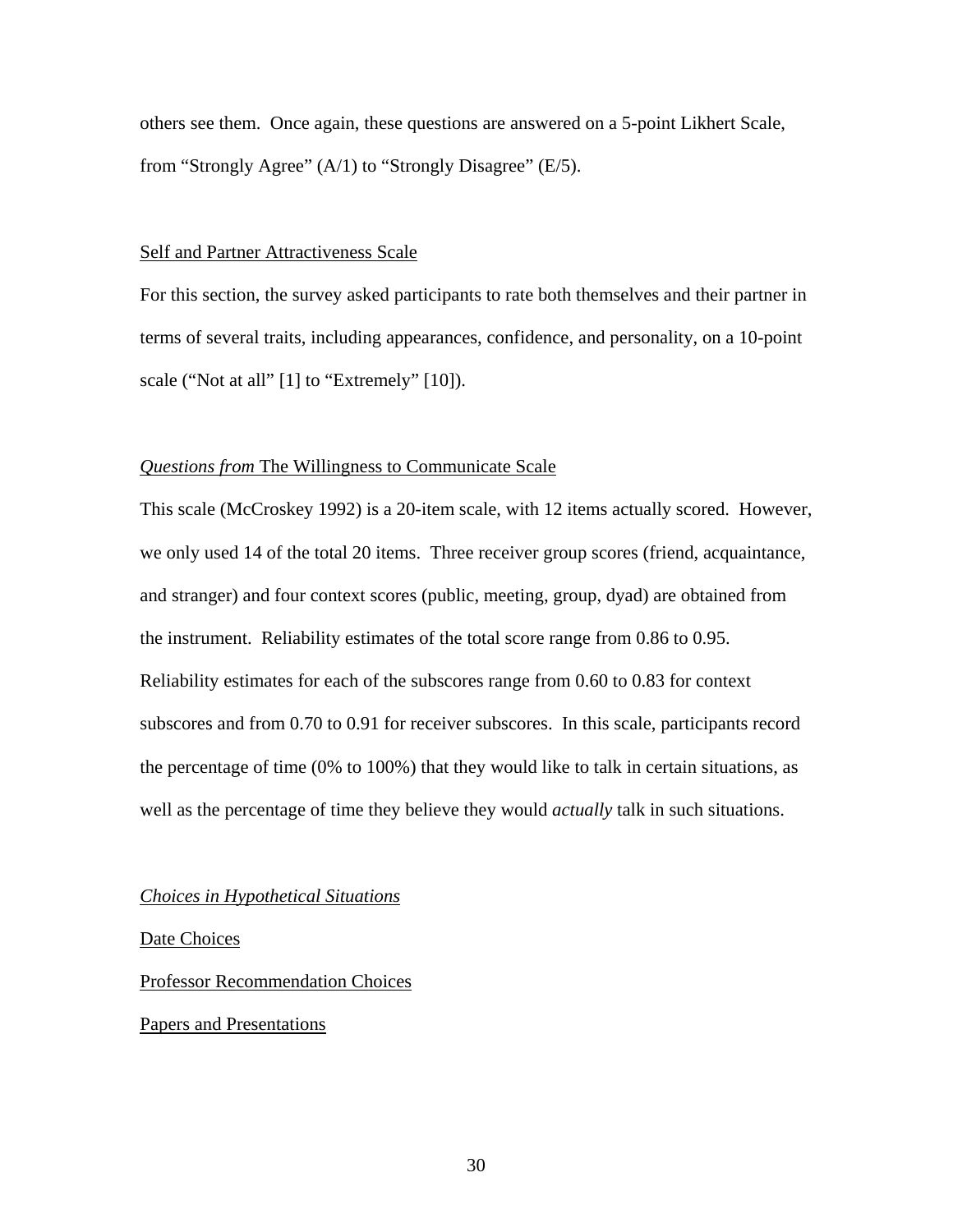#### *Procedure*

One hour time slots were set up in a lab in which the participants could fill out the survey, as well as sign a consent form and be debriefed after they completed the survey (or ran out of time to finish the survey). There were 9-10 study sessions in which between 4-12 participants filled out the survey in the aforementioned lab.

#### *Data Analysis*

The data from the survey were input into SPSS (a computer program to perform statistical analysis on data) and then analyzed by the investigator. Items for each scale were summed (after reverse scoring items as necessary), and were then averaged to give a mean score for each scale. These mean scores were correlated with each other. ANOVA analyses were used to test for differences in mean scores among three groups of individuals—those with social phobia (top 25% on social phobia scale), those with shyness (top 50% on Henderson Shyness scale) but not socially phobic, and "normal" individuals (those without shyness or social phobia). In addition, ANOVA models compared ratings of self and partners, willingness to disclose emotions, relationships with others, and choices in hypothetical situations among these three groups.

## **Results**

There were a total of 45 participants in this study, with 21 males and 24 females. Table 1 displays the characteristics of the study population by gender. Neither mean shyness nor social phobia scores differ by gender. There were also no differences by gender on the Fear of Negative Evaluation scale or the Hypersensitive Narcissism scale.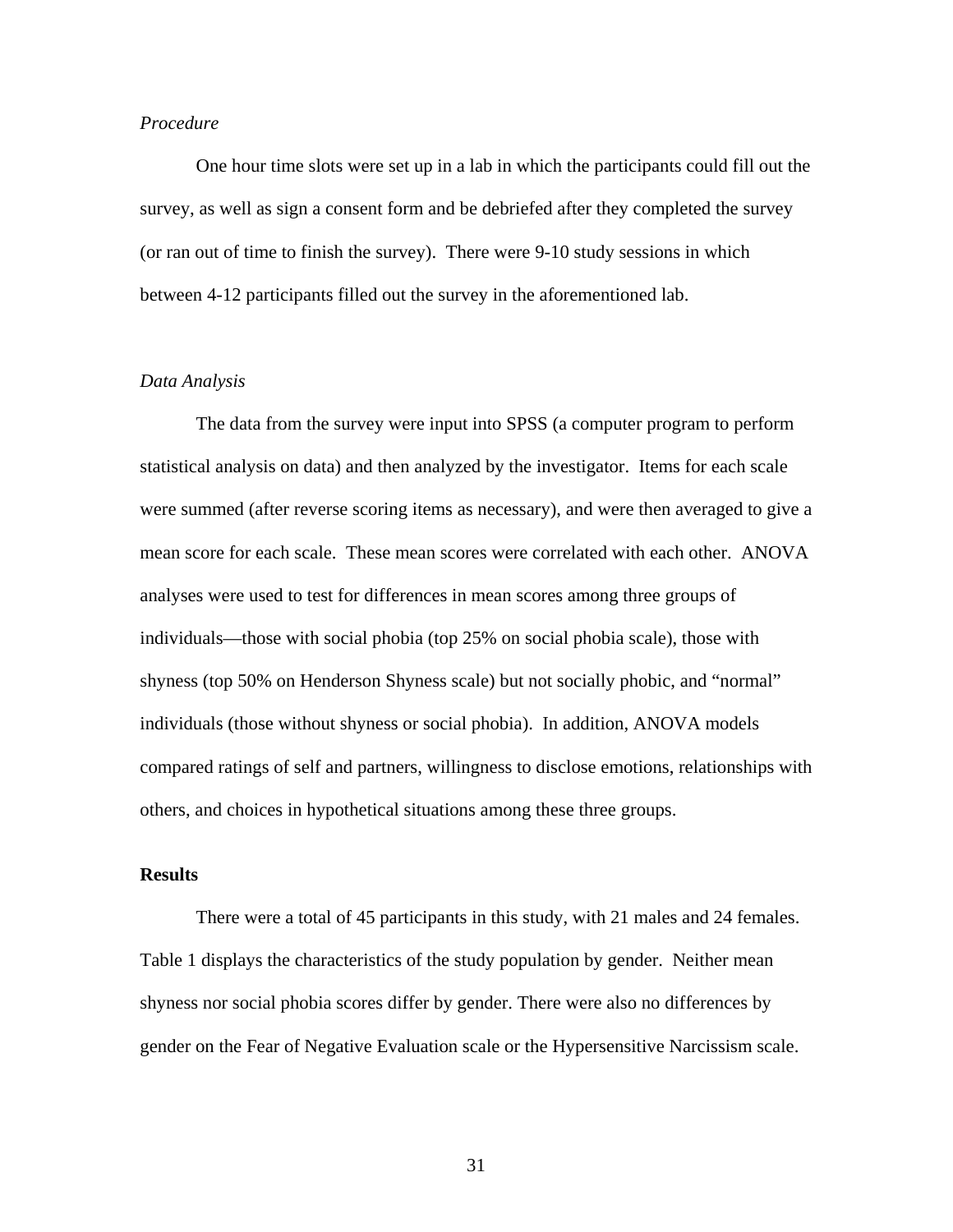Females had higher mean scores on the perceived stress scale  $(p=0.09)$ . Males had higher scores on the empathy scale ( $p=0.03$ ) and on the Keirsey Extraversion subscale ( $p=0.07$ ).

Table 2 shows the differences between individuals with social phobia (top 25%) and those without. There are many differences in scores on the psychological scales. Mean shyness scores on both the Henderson and revised Buss & Cheek Shyness scales were higher among the socially phobic than non-socially phobic individuals (p=0.000). Mean Fear of Negative Evaluation Scale, Hypersensitive Narcissism Scale, and the FEAR Scale are all, as predicted, higher for socially phobic individuals. In addition, socially phobic individuals tend to have lower self esteem, both overall (excluding social) and social self-esteem, and lower narcissistic personality (NPI). These results were a bit different than expected in that, while we expected social phobics to have lower social self-esteem, we did not hypothesize that they would have significantly lower overall selfesteem or classical narcissism. Socially phobic individuals also had higher perceived stress, use of technology to communicate, and higher scores on the Attitudes Toward Self (ATS) Self-criticism Scale and Generalization Scale. Interestingly, they also had higher aggression scores and more negative life orientation. In terms of personality, socially phobic individuals did not differ on the TIPI Extraversion subscale or on the Agreeableness subscale, but were lower on the Conscientiousness, Emotional Stability, and Openness subscales. They also tended to have higher perceived stress, but did not differ from non-social phobics on loneliness or empathy.

Table 3 is one of the most interesting tables, with the participants split into three categories—non-shy, non-socially phobic  $(N = 21)$ , shy but not socially phobic  $(N = 11)$ ,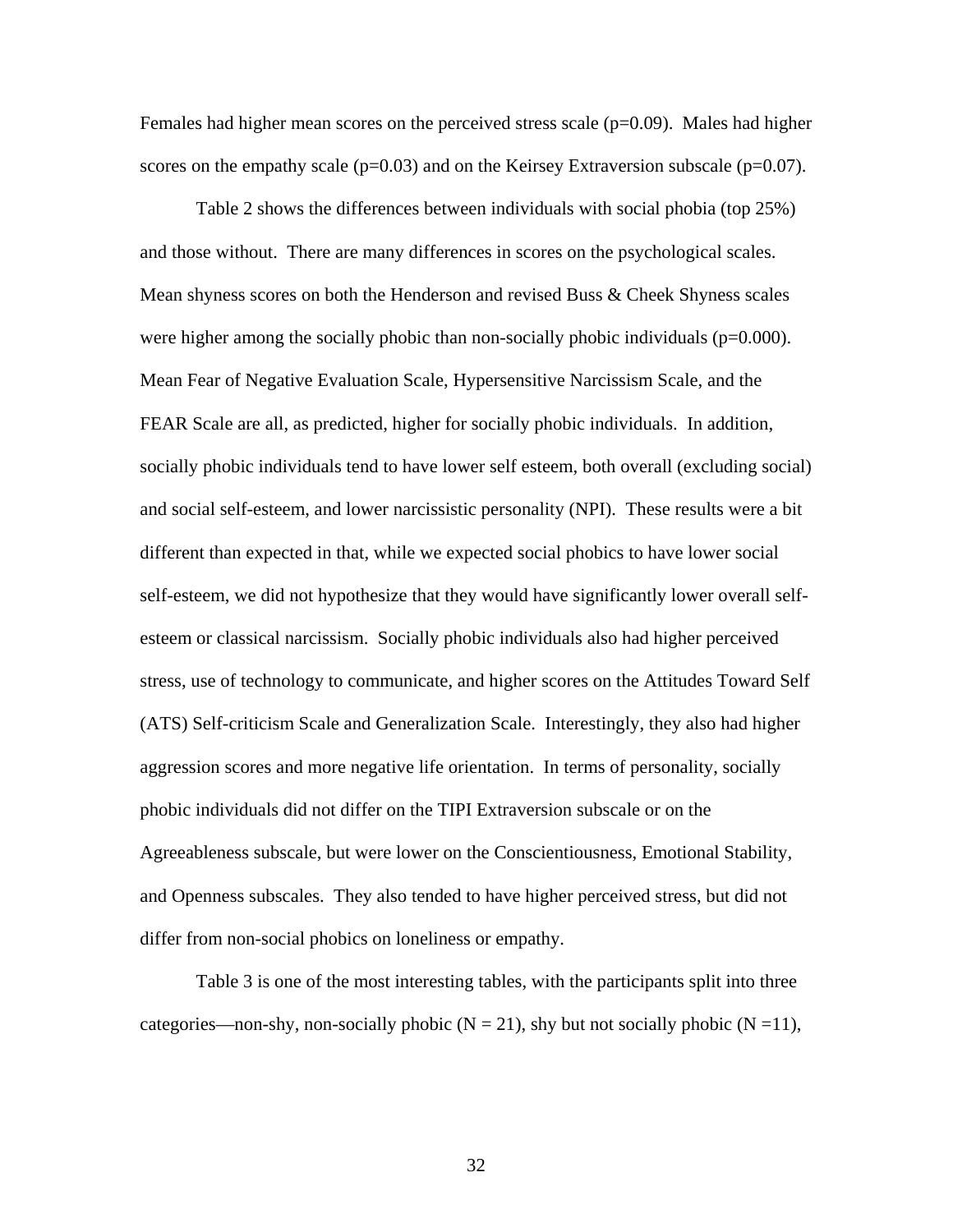and socially phobic  $(N = 13)$ . Once again, the variables in which there are significant differences are highlighted.

Socially phobic individuals were different from both "normal" and shy individuals on a number of characteristics (Table 3). Socially phobic individuals had lower overall self-esteem (excluding social), lower stability of self, higher use of technology to communicate, lower TIPI Openness, and higher ATS Generalization Scale scores than the normal and shy/non-phobic individuals.

Socially phobic individuals differed from shy but not "normal" individuals on a few other characteristics (Table 3). They had lower TIPI Agreeableness scores, lower TIPI Conscientiousness scores, but higher FEAR Scale scores than the shy individuals, but their scores did not differ from the "normal individuals" on these characteristics.

Both social phobics and shy individuals differed from "normal" individuals on several factors, particularly those that relate to evaluation of interpersonal interactions (Table 3). Hypersensitive narcissism scores were higher for shy and socially phobic individuals than the normals, as were scores on the Fear of Negative Evaluation scale. The results for hypersensitive narcissism were slightly unexpected in that we expected social phobic individuals to be significantly higher in hypersensitive narcissism than shy (non-socially phobic) individuals. Shy and socially phobic individuals also had lower social self-esteem, more negative life orientation, and higher aggression than the "normal" individuals. These results also differed slightly from our hypotheses, in that we predicted that social phobics would be significantly more aggressive than shy individuals.

Social phobics had higher perceived stress, lower emotional stability, and higher ATS self-criticism than "normals", but were not different from shy individuals on these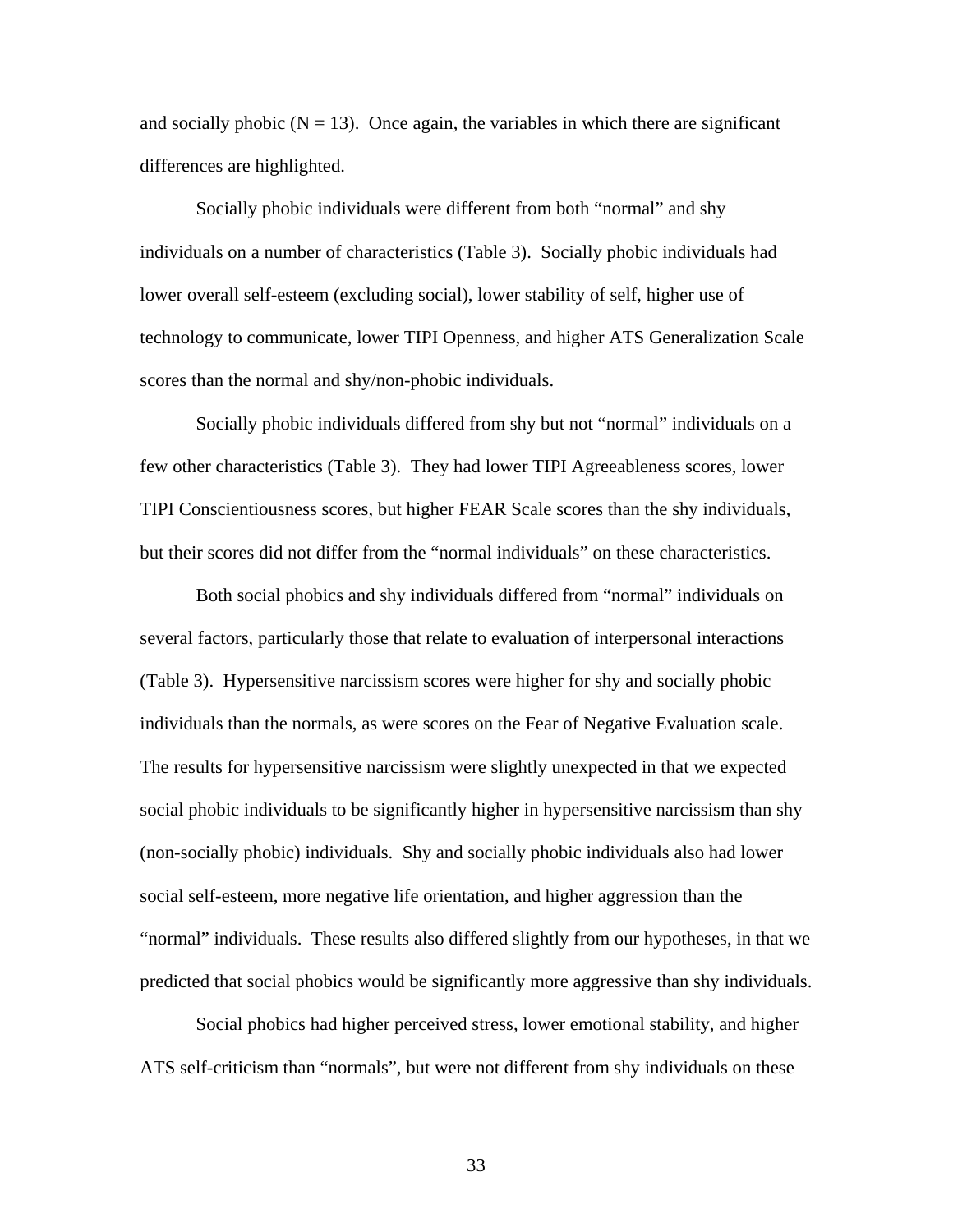characteristics (Table 3). Shy individuals also had lower TIPI Extraversion scores than both normal and socially phobic individuals, but, as hypothesized, socially phobic individuals did not differ from "normals" on Extraversion.

Table 3a is a correlation table, which also shows the direction of association/correlation between variables. Positive correlations mean that a higher score on one variable leads to a higher score on the other variable, while negative correlations indicate that a higher score on one variable leads to a lower score on the other. There were quite a few positive correlations found in this study and shown in this table. Positive correlations were found between fear of negative evaluation and hypersensitive narcissism; extraversion and (classical) narcissism; openness and narcissism; openness and emotional stability; life orientation and narcissism (narcissists were more optimistic, as a higher score on "LOT" means more optimistic); life orientation and emotional stability (more optimism correlates with more emotional stability); life orientation and openness; shyness (on the Henderson scale) and fear of negative evaluation; shyness and hypersensitive narcissism; social phobia and fear of negative evaluation; social phobia and hypersensitive narcissism; and social phobia and shyness (Henderson scale). Negative correlations were found between empathy and extraversion; emotional stability and fear of negative evaluation (the less emotionally stable, the more one fears negative evaluation, or vice versa); emotional stability and hypersensitive narcissism (the more emotionally stable, the lower the hypersensitive narcissism score, or vice versa); life orientation and fear of negative evaluation (higher levels of optimism lead to less fear of negative evaluation, or vice versa); life orientation and hypersensitive narcissism (the more optimistic, the lower the score on hypersensitive narcissism, or vice versa); shyness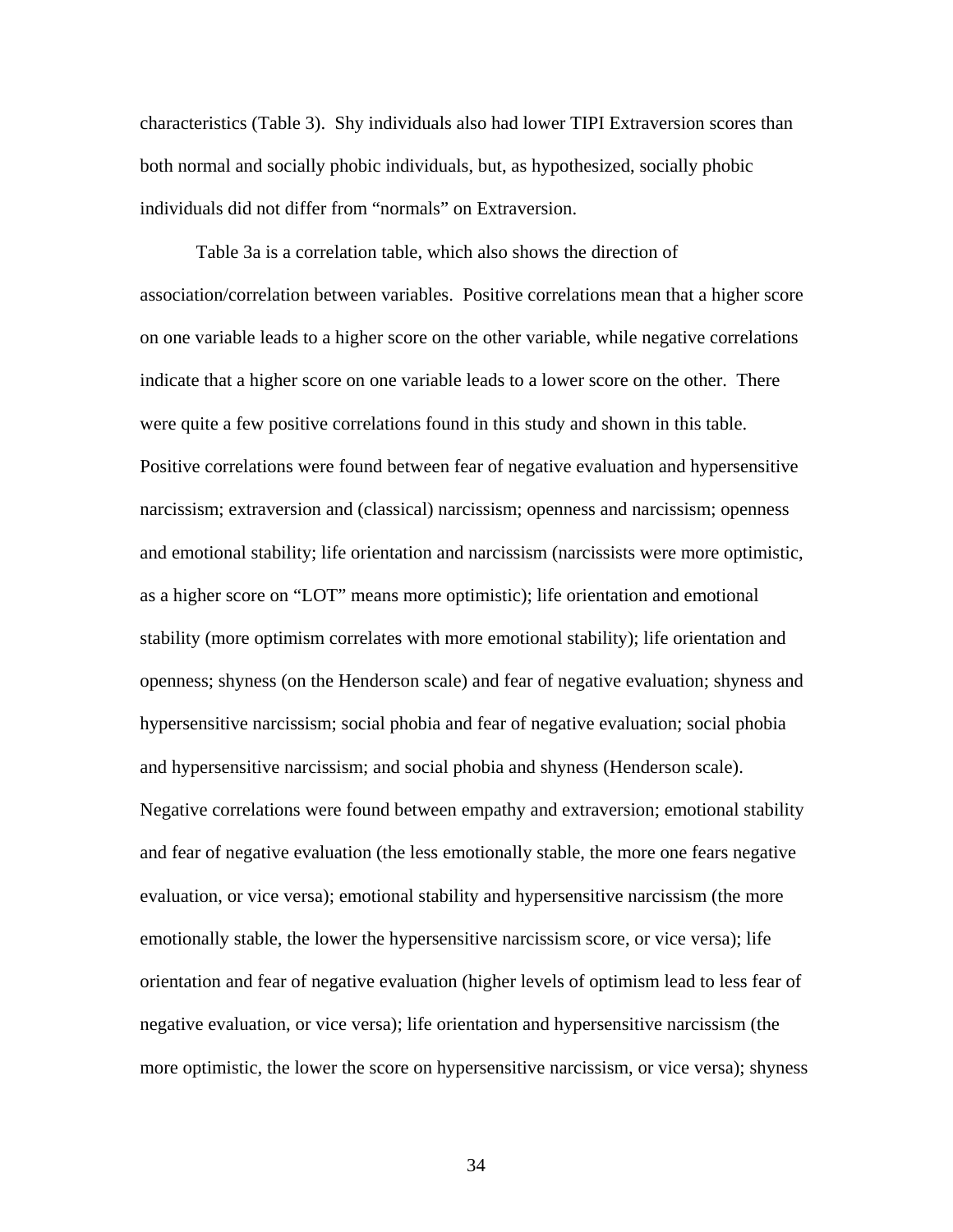(Henderson scale) and classical narcissism (higher shyness scores correlate with lower narcissism scores on the NPI, or vice versa); shyness and emotional stability; shyness and openness; shyness and life orientation (higher levels of shyness are correlated with lower levels of optimism, or vice versa); social phobia and classical narcissism (higher social phobia scores correlated with lower levels of classical narcissism, or vice versa); social phobia and emotional stability (the more socially phobic, the less emotionally stable, or vice versa); social phobia and openness (higher social phobia scores indicate less openness, or vice versa); and social phobia and life orientation (higher levels of social phobia are associated with lower levels of optimism/higher levels of pessimism, or vice versa).

Table 4 shows the mean scores among the three groups on the "Willingness to Disclose Emotion" scale and is, actually, broken down by type of emotion. Thus, it can be seen that both shy and socially phobic individuals differ significantly from non-shy, non-socially phobic individuals in their willingness to disclose jealousy/suspicion and anger/hostility. Moreover, social phobics are significantly less likely than "normal" individuals to disclose emotions to male friends.

One portion of the survey asked participants to rank the percentage of time they would want to and would actually talk to people in various situations. The results, which are displayed in Table 5, came out to be rather significant. Interestingly, although perhaps not surprisingly, most of the differences between groups were in the percentage of time they would *actually* talk, with only one significant difference in percentage of time they would want to talk. Socially phobic participants were significantly less likely than non-shy, non-socially phobic participants to actually talk to acquaintances in large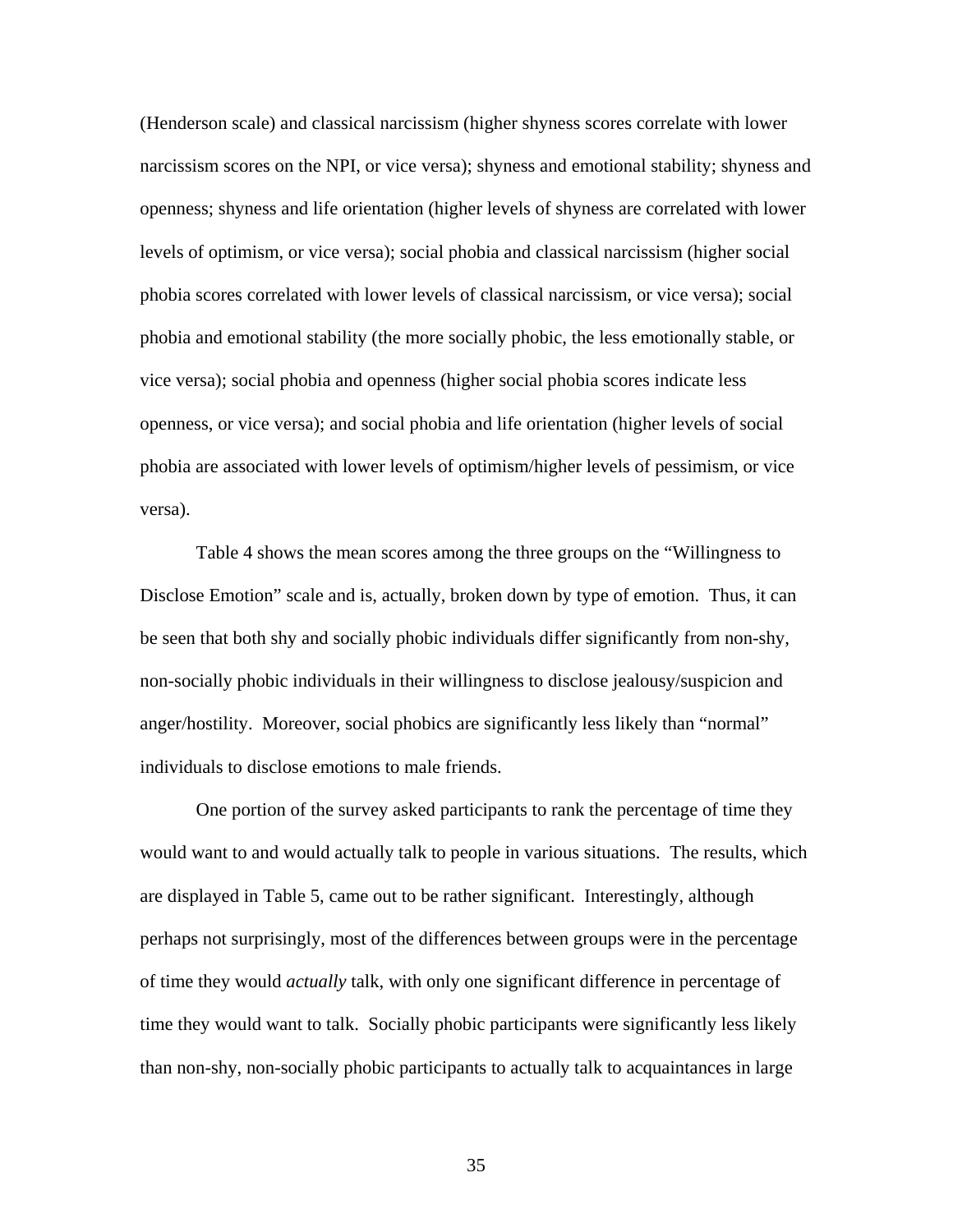groups, acquaintances in small groups, and strangers in large groups. Both shy and socially phobic participants were significantly less likely to actually talk to strangers in a small group and to service staff, as well as significantly less likely to want to talk to strangers in a small group. Finally, in regard to differences between the percentage of time participants would want to talk versus percentage of time that they would actually talk, the only significant difference was in situations with acquaintances, with both shy (non-socially phobic) and socially phobic participants having a significantly larger difference than non-shy, non-socially phobic ("normal") participants.

Table 6 shows the mean scores and significance values of the same three groups, in regards to how they see themselves on certain characteristics. In terms of introversion/extraversion, the results are very interesting in that both shy (non-socially phobic) and socially phobic participants differ significantly from non-shy, non-socially phobic for extraversion scores but, unlike with the Keirsey Scale, not from each other. However, in terms of self-identified introversion, only shy individuals were found to differ significantly from non-shy, non-socially phobic individuals*,* while social phobics did not. Interestingly, there were many variables in which socially phobics differed significantly from non-shy, non-socially phobic, but no other groups differed significantly—high self-esteem (social phobics agreeing significantly less), low-selfesteem (social phobics agreeing significantly more), envious (social phobics agreeing significantly more), easily agitated (social phobics agreeing significantly more), very proud (social phobics agreeing significantly less), and "cool" (social phobics agreeing significantly less). Although these results did not show significant differences between shy (non-socially phobic) and socially phobic participants, one can assume a certain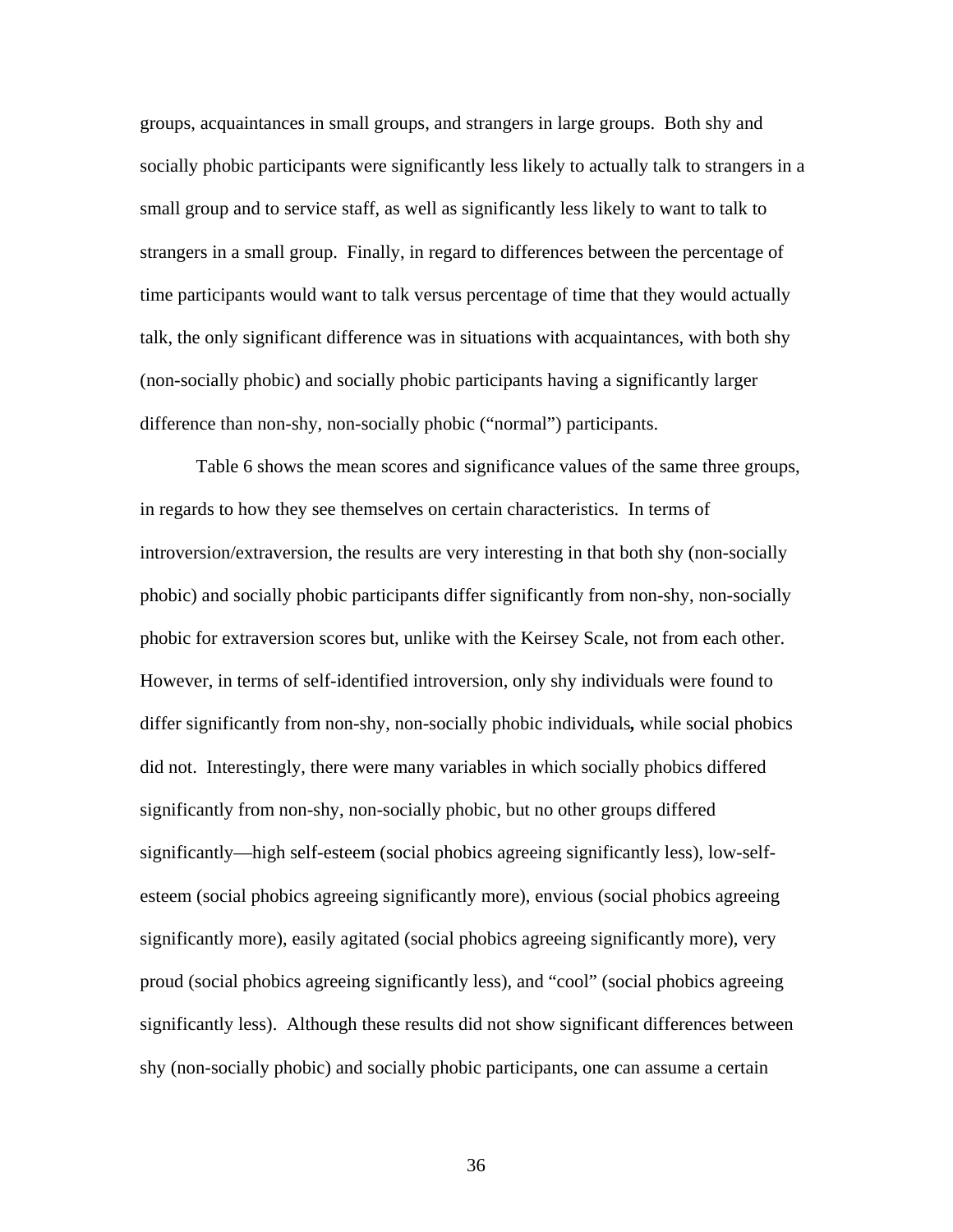difference in that shy (non-socially phobic) participants did not differ significantly from the non-shy, non-socially phobic group, while social phobics did. Moreover, "shy" and "fantasize about entering a public competition" were both significantly different between non-shy, non-socially phobic and both shy and socially phobic, with the latter agreeing significantly more to "shy" and significantly less to fantasizing about entering a public competition. Finally, the only variable that differed significantly between shy (nonsocially phobic) and socially phobic individuals was "calm," with shy participants agreeing significantly more than socially phobic participants. For this variable, social phobics also disagreed more than non-shy, non-socially phobic participants.

The results of "How Others See You" in relation to the three main categories (non-shy, non-socially phobic; shy but not socially-phobic; socially phobic) are shown in Table 7. These results are a bit surprising in that there are more discrepancies than one might expect in the results between this and those in which participants rated how they viewed themselves. Perhaps most importantly, only shy (non-socially phobic) and nonshy, non-socially phobic participants differed significantly in terms of "extraversion," with the shy individuals agreeing significantly less. Once again, while there is no significant difference between shy and socially phobic individuals, there was also no significant difference between socially phobic participants and non-shy, non-socially phobic participants.Another very important, possibly more important, result in this table is the fact that shy individuals differ significantly (agree significantly more) from both non-shy, non-socially phobic participants and socially phobic participants in "introversion." Once again, there were lots of variables in which the only significant difference was between social phobics and non-shy, non-socially phobic participants—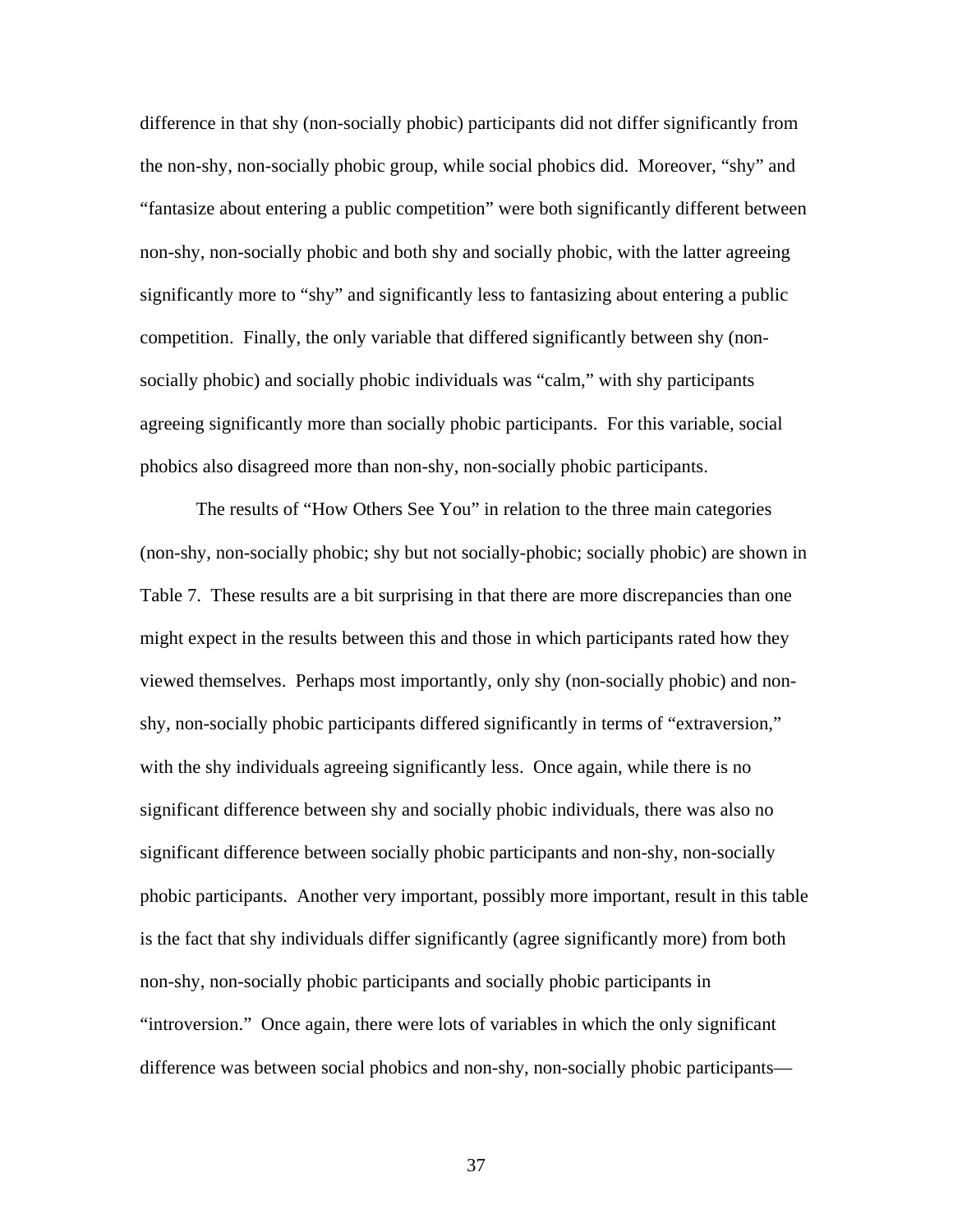high self-esteem (social phobics agreed significantly less), low self-esteem (social phobics agreed significantly more); very proud (social phobics agreed significantly less); "cool" (social phobics agreed significantly less); and introspective (a weak significance, but social phobics agreed significantly more). Furthermore, in this table, socially phobics differed (agreed significantly less) from both non-shy, non-socially phobic and shy (nonsocially phobic) participants in regards to the variable "calm." Finally, the one variable in which only shyness (non-social phobia) and social phobia differed significantly was "easily agitated," with social phobics agreeing, as hypothesized, significantly more.

Table 8 looks at the differences in relationship variables between, once again, non-shy, non-socially phobic participants  $(N = 21)$ , shy but not socially phobic participants ( $N = 13$ ), and shy participants ( $N = 11$ ). In the first section of the table, differences in "Use of Technology to Communicate" are shown, with no significant differences between shy and socially phobic participants or shy and non-shy, non-socially phobic participants, but several between socially phobic and non-shy, non-socially phobic individuals. The conditions in which these two differed significantly, with social phobics always agreeing more/being more characteristic than non-shy, non socially phobic participants were text messaging to avoid calling, calling when the participant knew no one would be home, and using Instant Messenger as a means to contact acquaintances and friends. The next section of this table examines current relationships and quality of those relationships. Interestingly, and in contrast with our hypotheses, the only significant difference in these results was between shy (not socially phobic) and non-shy, non-socially phobic participants—quality of relationships with acquaintances, with shy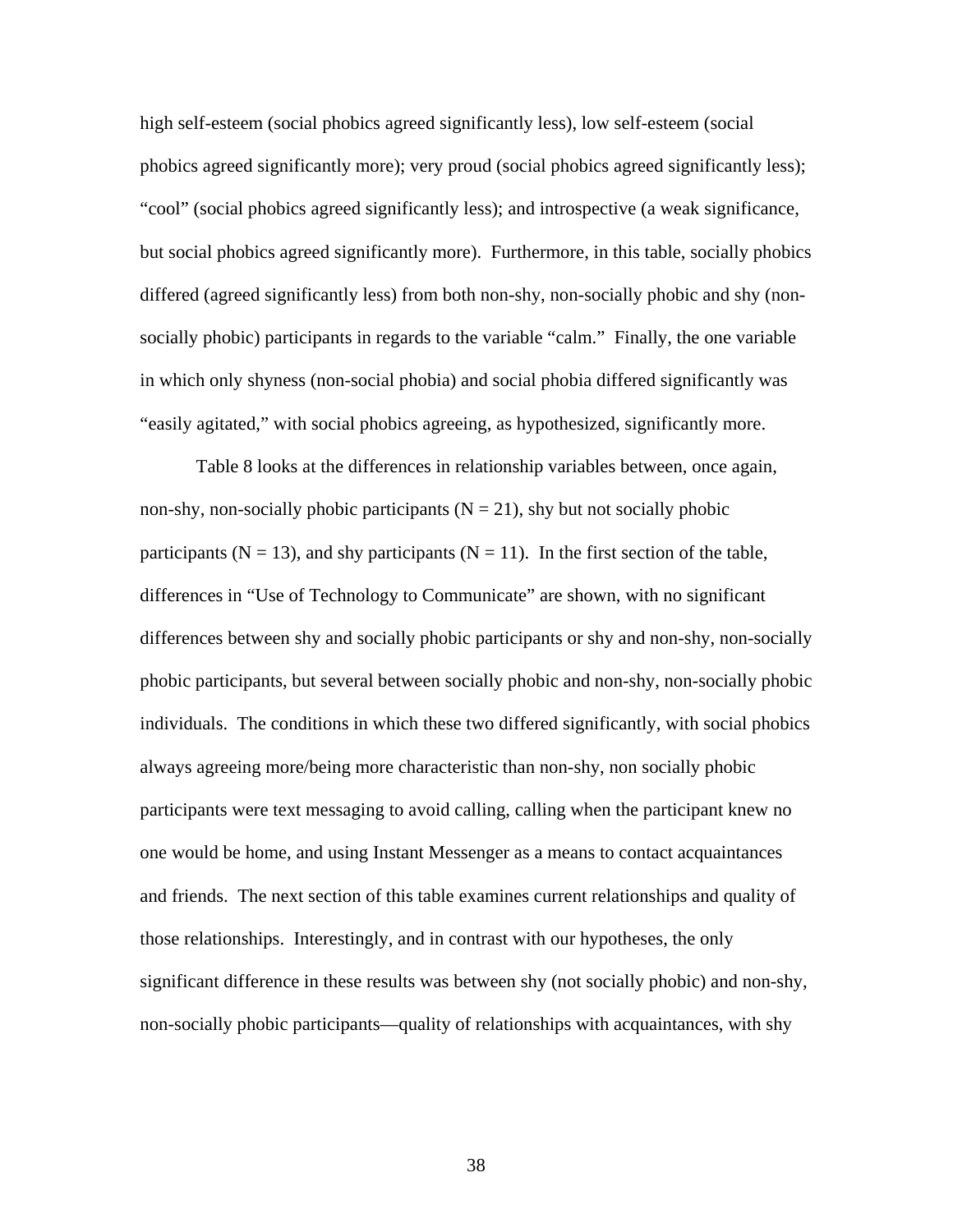participants rating the quality of their relationships with acquaintances significantly lower than "normal" participants.

Table 9 summarizes the results of differences between the three main groups in terms of diagnoses of certain disorders—anxiety, depression, obsessive-compulsive disorder, social phobia, and a learning disorder. There were no significant differences in prevalence of these disorders, either as clinically diagnosed or what the participants thought they may have had. Most of these results are not surprising, except for the lack of a significant difference in either anxiety (general) or social phobia, especially in selfdiagnoses.

One rather surprising and interesting table is Table 10, which exhibits the ratings that participants gave both themselves and their current/last partner in various categories. There were two categories in which social phobics differed significantly from both "normal" and shy (non-socially phobic) participants—facial attractiveness and overall physical attractiveness of the partner. In both of these categories, social phobics rated their partners significantly lower than either of the other two groups. Furthermore, in terms of personality of the partner, socially phobic participants also rated their partners significantly lower than non-shy, non-socially phobic or shy (non-socially phobic) participants. The only category in which shy (non-socially phobic) participants differed significantly from "normal" participants was in their own (self) personality. Social phobics also differed significantly from "normal" participants in this category, although shy (non-socially phobic) and socially phobic individuals did not differ from each other. One result that was slightly surprising was that socially phobic participants differed not only from non-shy, non-socially phobic participants, but also from shy (non-socially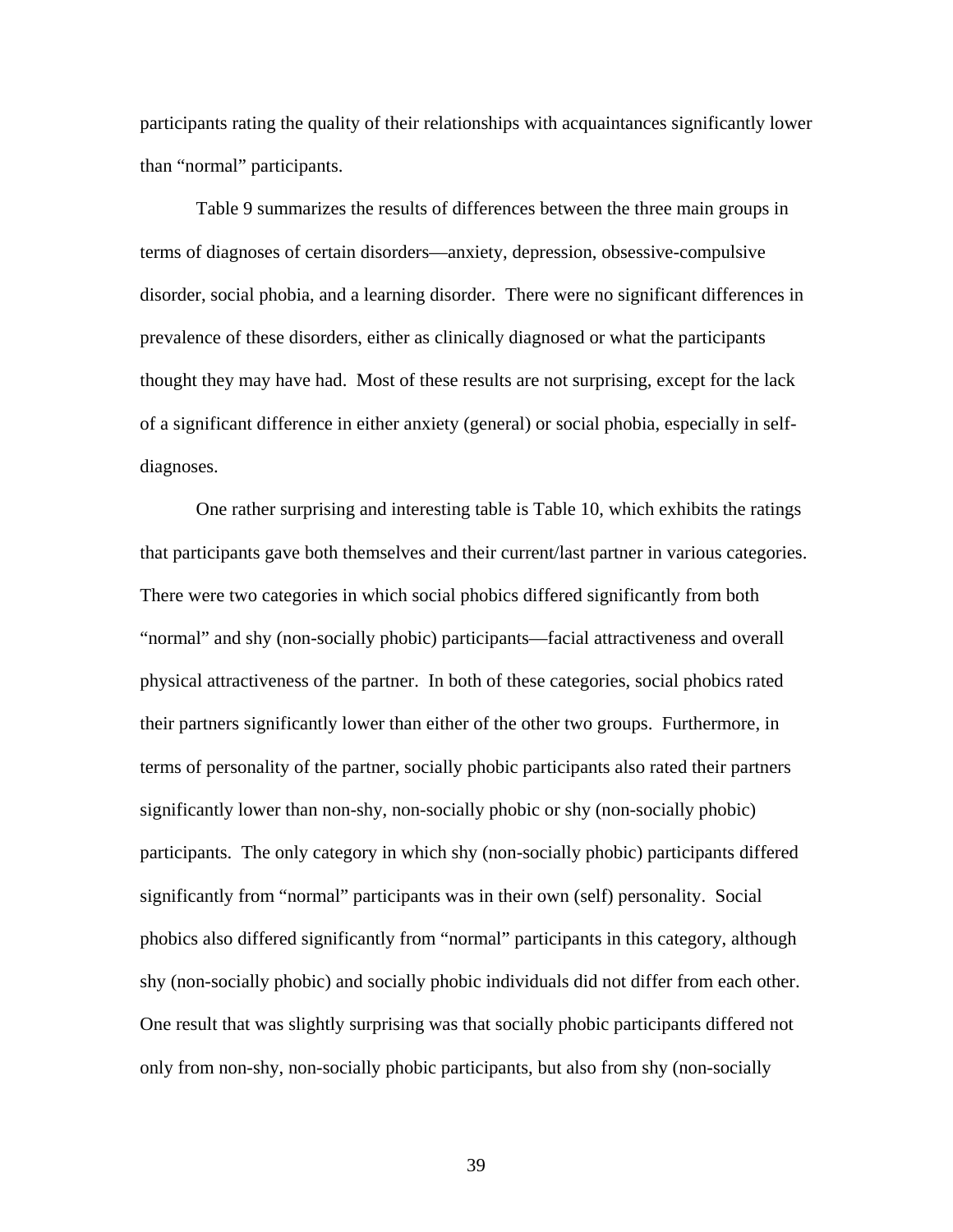phobic) participants in "poise/confidence" of the self, rating themselves significantly lower than either of the other two groups. Finally, social phobics also rated themselves significantly less intelligent and less able to succeed in life than either non-shy, nonsocially phobic or shy but not socially phobic participants.

Table 11 refers to the importance of certain characteristics in casual and serious romantic relationships, and the differences in importance between the three main conditions. There were not many differences found, but those that were found were quite interesting. Perhaps predictable by the significantly lower facial and overall physical attractiveness ratings of their current/last partners, social phobics placed significantly less emphasis on importance of facial attractiveness in a serious relationship than did "normal" participants, and significantly less importance on body attractiveness than either non-shy, non-socially phobic ("normal") participants or shy but not socially phobic participants. This was contrary to our hypothesis that social phobics would put more emphasis on attractiveness in partners than shy or "normal" individuals. Shy participants also rated one quality significantly more important for casual dating than did either of the other two conditions—honesty.

The final table, Table 12, deals with hypothetical situations, in which participants indicated which choices/behaviors they would make in certain (hypothetical) situations. For example, the participants were asked to choose between individuals of varying personalities and degrees of attractiveness to ask to a dance. The results of this section were not as significant as we hypothesized that they would be, yet they were somewhat revealing and enlightening. When participants were given a choice of a difficulty level (with a corresponding grade) for a presentation (all presentations were the same length in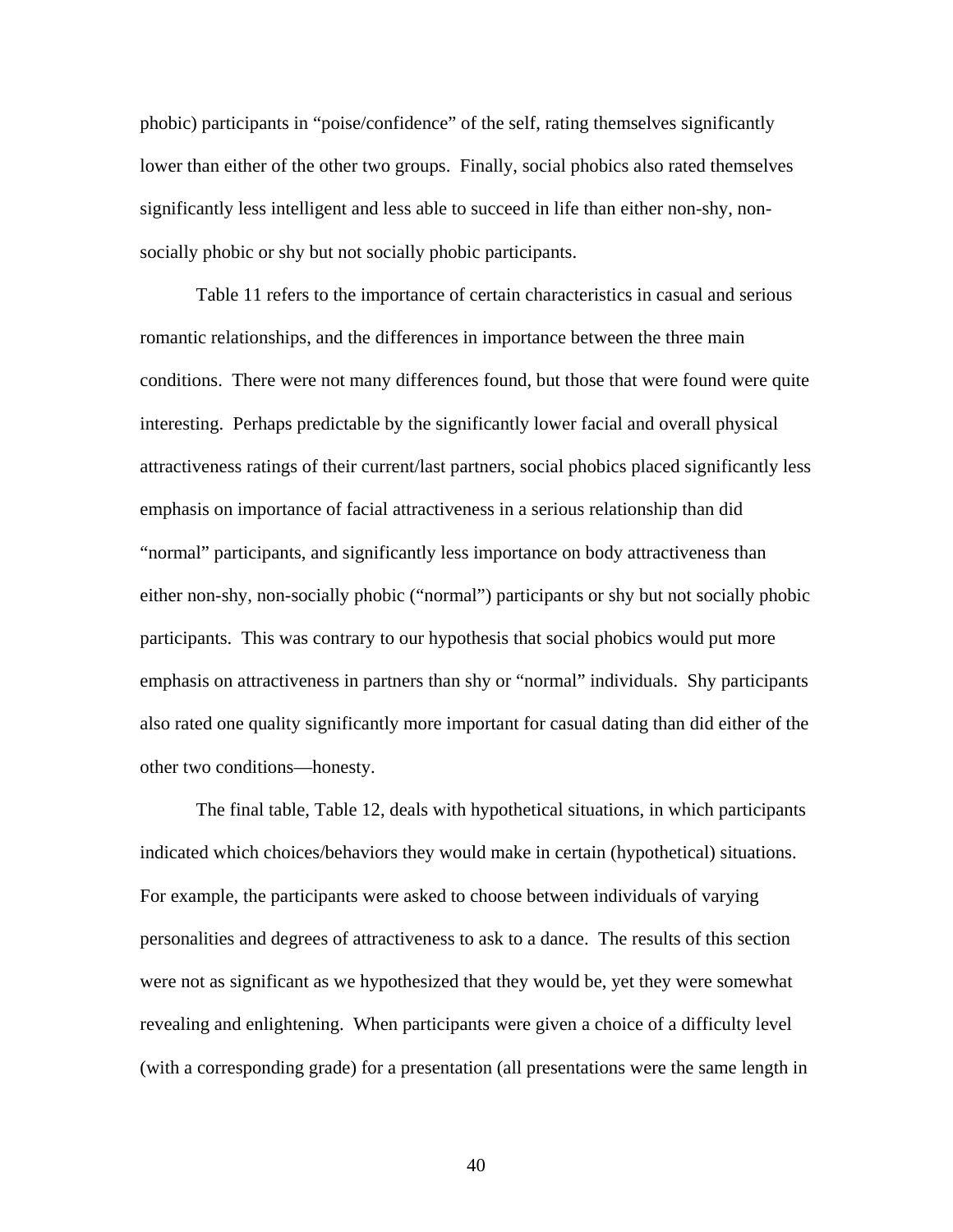this condition), there was a significant difference between socially phobic and "normal" participants. Socially phobic participants had a significantly lower mean "difficulty" than did the "normal" participants. However, there was no significant difference in difficulty choice when a more difficult presentation also meant a longer presentation, which was not in keeping with our hypothesis. Another hypothetical situation was one in which participants had to choose which professor they would ask for a recommendation, with the more prestigious professors being less approachable. Social phobic participants once again differed significantly from "normal" participants, being, as predicted, significantly more likely to ask a professor who was friendlier/more approachable, but less prestigious/affiliated with a lower-ranked school. In contrast with those results, however, socially phobic participants, overall, desired to ask the more prestigious professor than did shy (non-socially phobic) or non-shy, non-socially phobic participants.

#### **Discussion**

This study found that, as hypothesized, social phobics tend to be, overall, more conflicted than either shy or non-shy, non-socially phobic individuals. Thus, we can see that there are several important differences between shy individuals and individuals with social phobia.

Previous research on differences between shyness and social phobia has been rather scarce. Most of the previous literature has identified social phobia as extreme shyness, while very little has been shown about other differences between the two. Other differences that have been found include differences in the severity of functional impairment (Chavira et al., 2002; Turner et al., 1990) and the fact that shy individuals are less likely to exhibit avoidant behaviors, and the course of symptoms appear to be more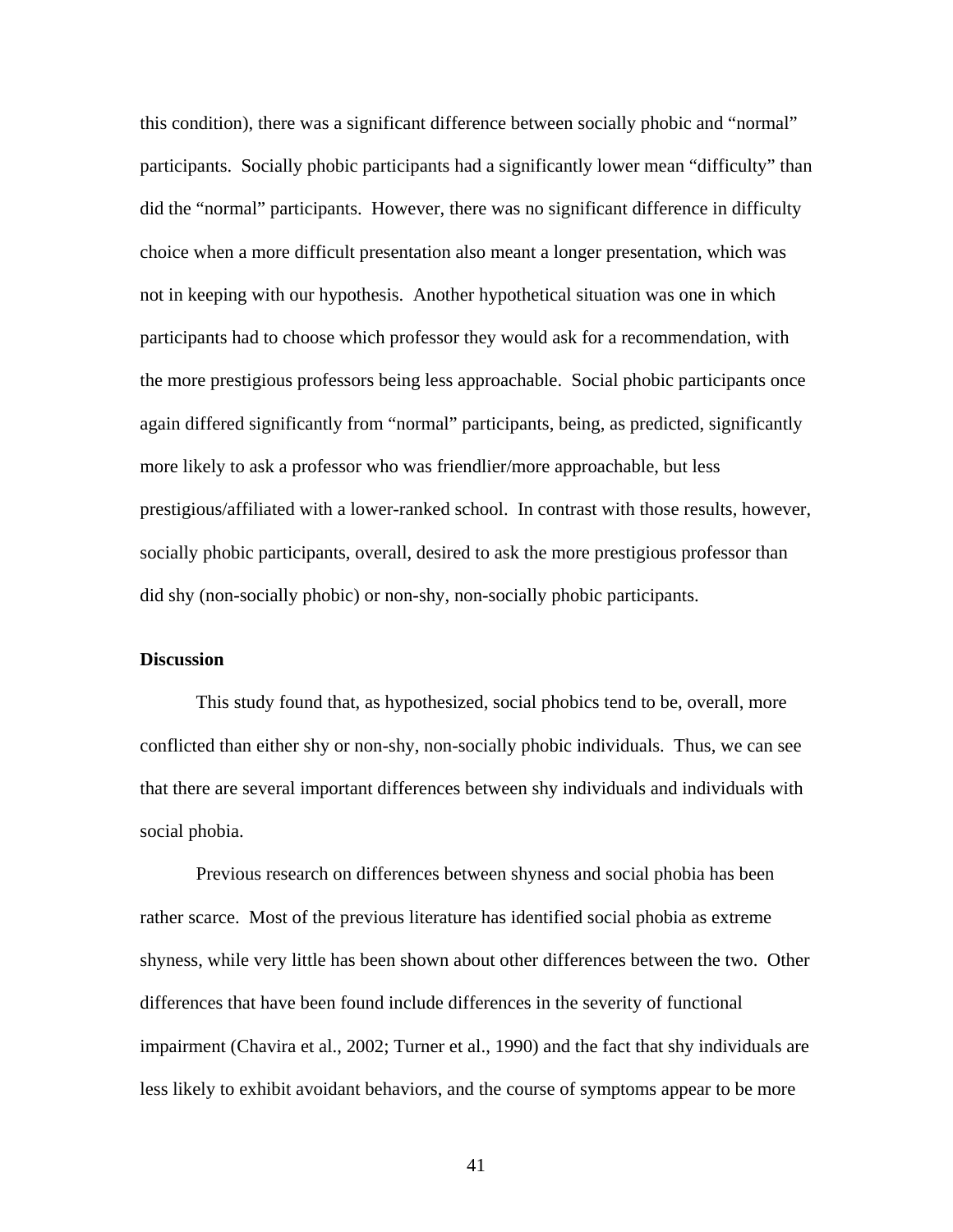transitory than social phobics (Pilkonis, 1977; Schneier, Johnson, Hornig, Liebowitz, & Weissman, 1992; Turner, Beidel, & Larkin, 1986; Wells, Tien, Garrison, & Eaton, 1994).

The results of this study are very relevant, not only to aiding clinicians in recognizing the differences between shy and socially phobic patients, but also in understanding the side effects of social phobia. Understanding these side effects are useful, mainly in that clinicians would know other side effects that they should test for and, if necessary, treat.

We hypothesized that fear of negative evaluations can negatively affect self-esteem, particularly social self-esteem. This fear of negative evaluation is also associated with shyness and social phobia, which was associated with self-esteem. Shyness was associated with lower social self-esteem, while social phobia was associated with lower social and overall self-esteem.

Furthermore, we hypothesized that narcissism, empathy, introspectiveness/selfconsciousness, introversion/extroversion, personality type (Agreeableness, Emotional Stability, Openness), and differences in life orientation were all associated with shyness and social phobia, as well as fear of negative evaluation. This study found that hypersensitive narcissism/self-consciousness, emotional stability, life orientation, shyness, and social phobia were all significantly correlated with fear of negative evaluation (*see Table 3a*). These factors were also hypothesized to be associated with increased shyness and/or social phobia. It was found that hypersensitive/self-conscious narcissism was significantly higher in socially phobic participants than in merely shy participants. However, there was no significant difference in general narcissism. Moreover, social phobics were significantly less emotionally stable than merely shy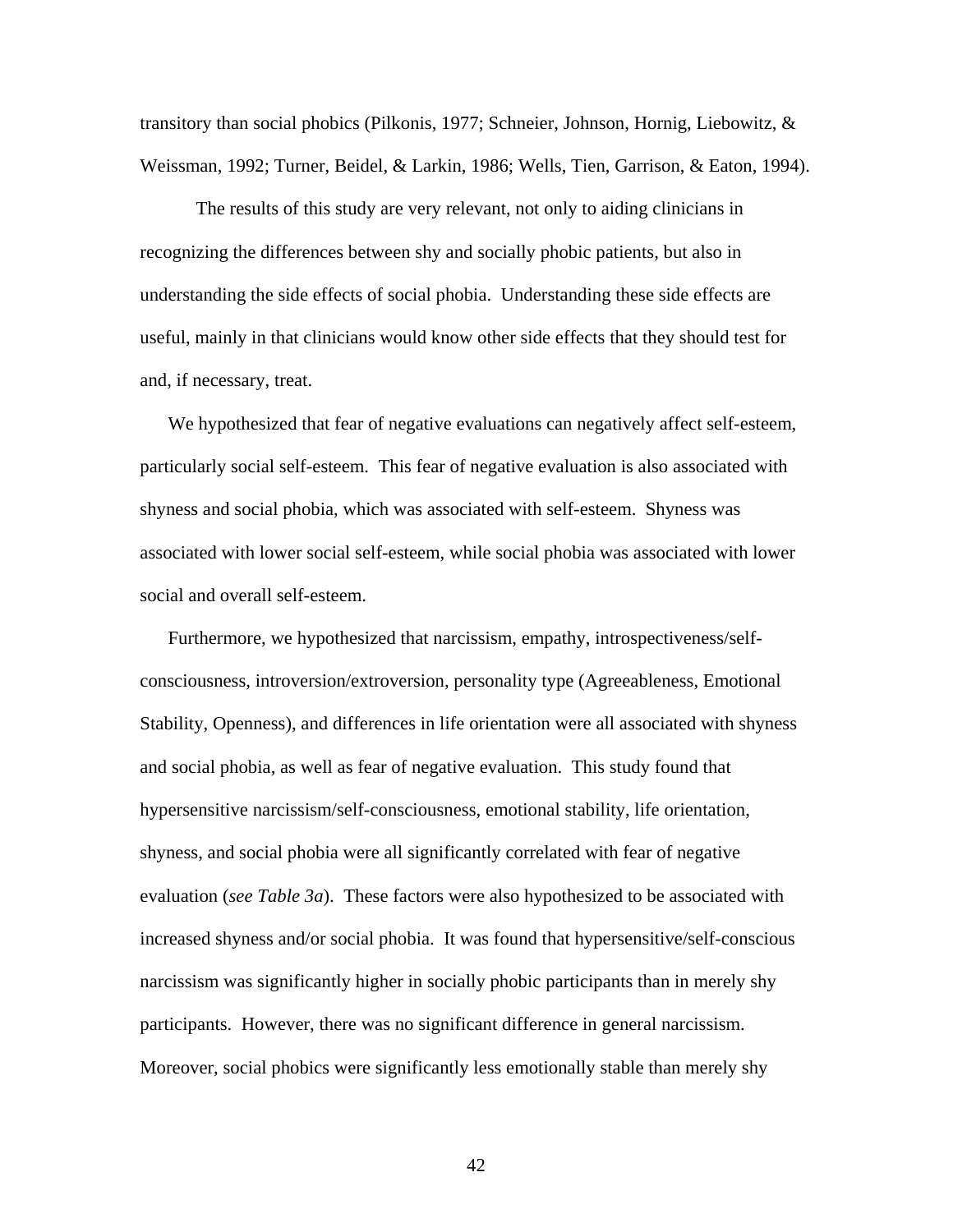participants (or non-shy, non-socially phobic participants). The most interesting, and perhaps explanatory, variable association was with extroversion. This study found that social phobics were significantly more extroverted than shy individuals, and not significantly different from non-shy, non-socially phobic individuals. There were also several variables from which no significant associations were found—introspectiveness, openness, and agreeableness.

Shyness and/or social anxiety were also hypothesized to be associated (separately and differently) with more negative judgments of self and more positive judgments of others, as measured by self-esteem, stability of self, attitudes toward self, social competence, ratings of self and partner attractiveness. Shyness was associated with lower social selfesteem, as well as lower ratings of one's own personality. Social phobics, on the other hand, were associated with lower social *and* overall self-esteem, less emotional stability, more self-criticism and generalization of own mistakes, and significantly lower partner (facial and overall physical attractiveness and personality) and self (poise/confidence, personality, intelligence, and ability to succeed in life) ratings.

Shyness and/or social phobia, and the associated negative self-evaluations, were hypothesized to be associated with the following, with much higher levels found in participants with social phobia: loneliness; attachment problems; dependence; more anxiety/fear/stress; aggression; unwillingness to disclose emotions or feelings; more negative relationships with others. Although significant associations were not found between all of these, several results were quite fitting with our hypotheses. Neither loneliness nor attachment problems/dependence were found to be associated with shyness or social phobia, but aggression was found to be associated with both shyness and social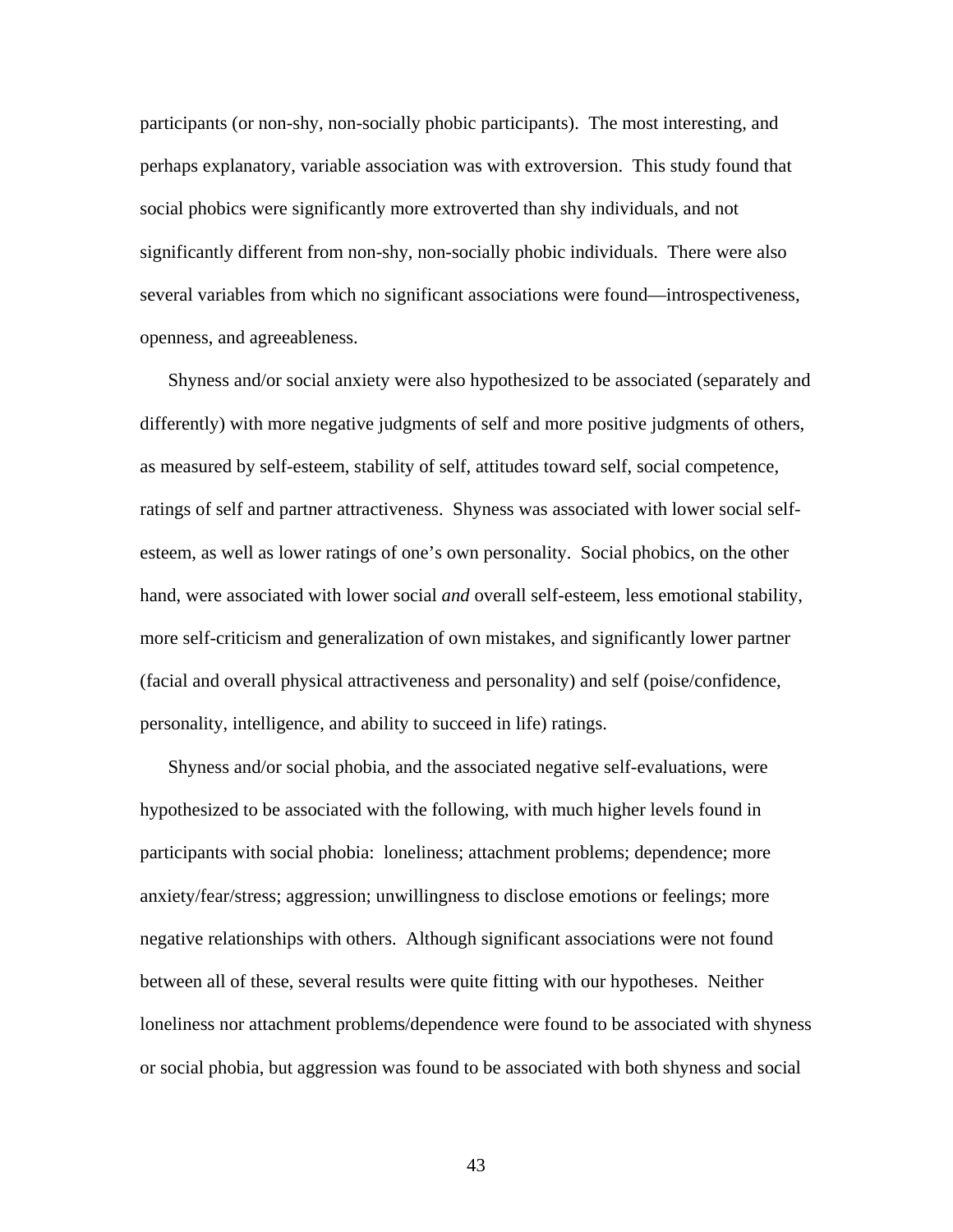phobia. While there was not a significant difference in aggression levels in socially phobic versus shy (non-socially phobic) participants, there was a more significant difference between socially phobic and "normal" participants than between shy (not socially phobic) and "normal" participants. Furthermore, social phobia was associated with higher scores on the Perceived Stress Scale, while shyness was not. Finally, both shy and socially phobic participants were significantly less likely than "normal" participants to disclose jealousy/suspicion and anger/hostility, and social phobics were significantly less likely than non-shy, non-socially phobic individuals to disclose to male friends. In terms of relationships with others, the only significant difference was that shy (non-socially phobic) participants rated their relationships with their acquaintances significantly lower than non-shy, non-socially phobic participants.

We further hypothesized that shyness and social phobia would be associated with students' choices in dates, professor recommendations, and difficulty levels of papers and presentations, as well as the choices of factors that are important in mates for both casual dating and serious relationships. Social phobia was associated with a lower ranking of importance of facial and body attractiveness in serious relationships, and shyness was associated with higher emphasis on honesty in mates whom they will casually date. There were no significant associations in regard to date choices, but social phobics were more likely to choose a less difficult presentation than shy or "normal" participants. Furthermore, in terms of professor recommendations, social phobia was associated with asking a less prestigious, but friendlier, professor for a recommendation, while also being associated with having a higher desire to ask the more prestigious professor.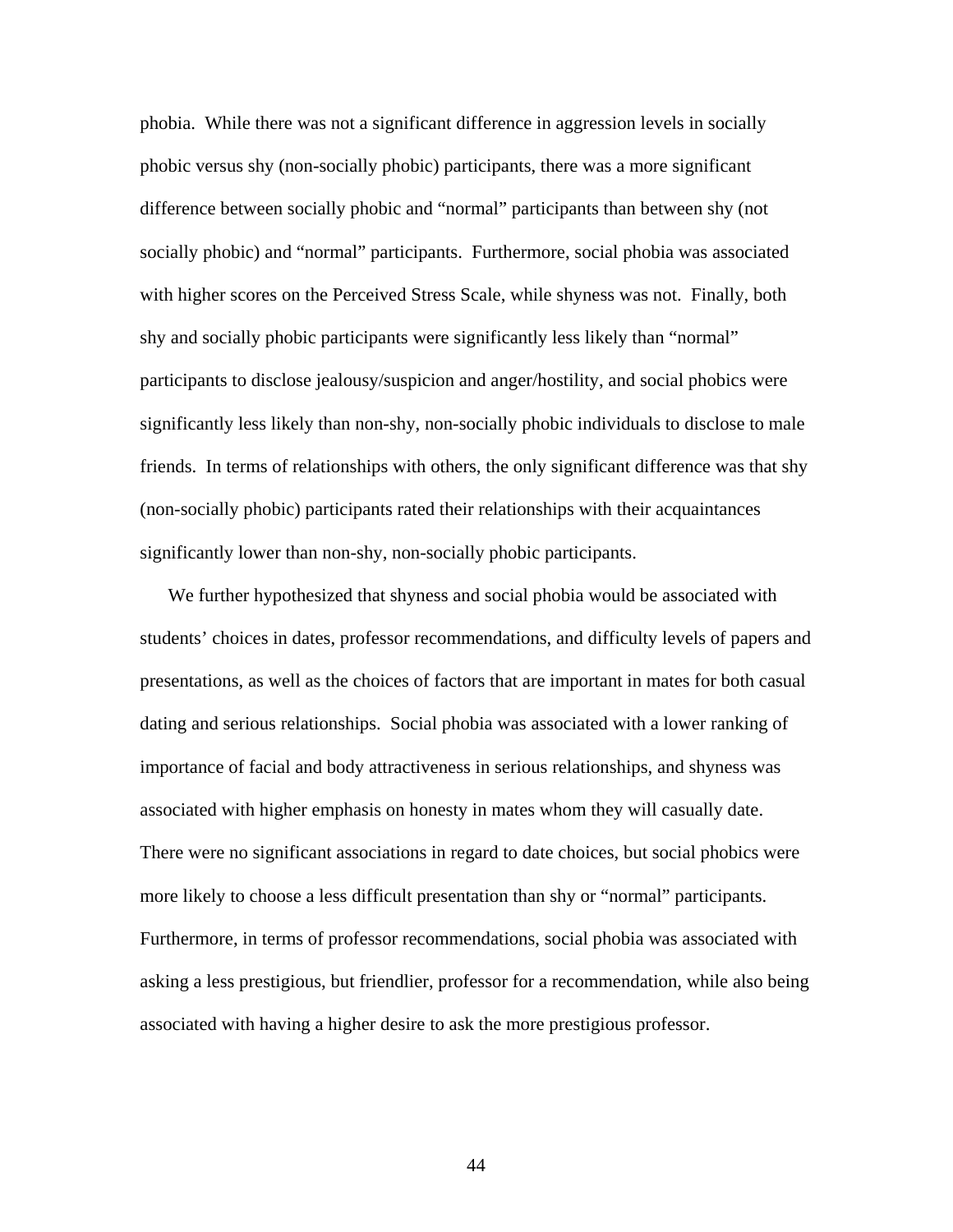Finally, our main hypothesis was that shy and social phobic individuals will differ on several of these characteristics, with social phobics being, overall, much more conflicted than shy individuals. For example, we hypothesized that social phobics desire to be more socially interactive and are actually extraverts, while shy individuals have less desire to be socially interactive (introverts). This did in fact turn out to be true, with social phobics having significantly higher extroversion scores than shy (non socially-phobic) individuals. Overall, there was much evidence found in this study that supports the idea that social phobia and shyness are very different, and, in general, individuals with social phobia are much more conflicted than individuals that are merely shy.

#### **Conclusion**

This study found many interesting results on shyness and social phobia, especially the differences between them. The idea of social phobics being much more conflicted, due to higher levels of fear and extroversion, than shy individuals was also displayed in the results of this study. A limitation of the current study is that it is a correlational study. Future research should focus on a longitudinal analysis of these associations in order to distinguish cause from effect.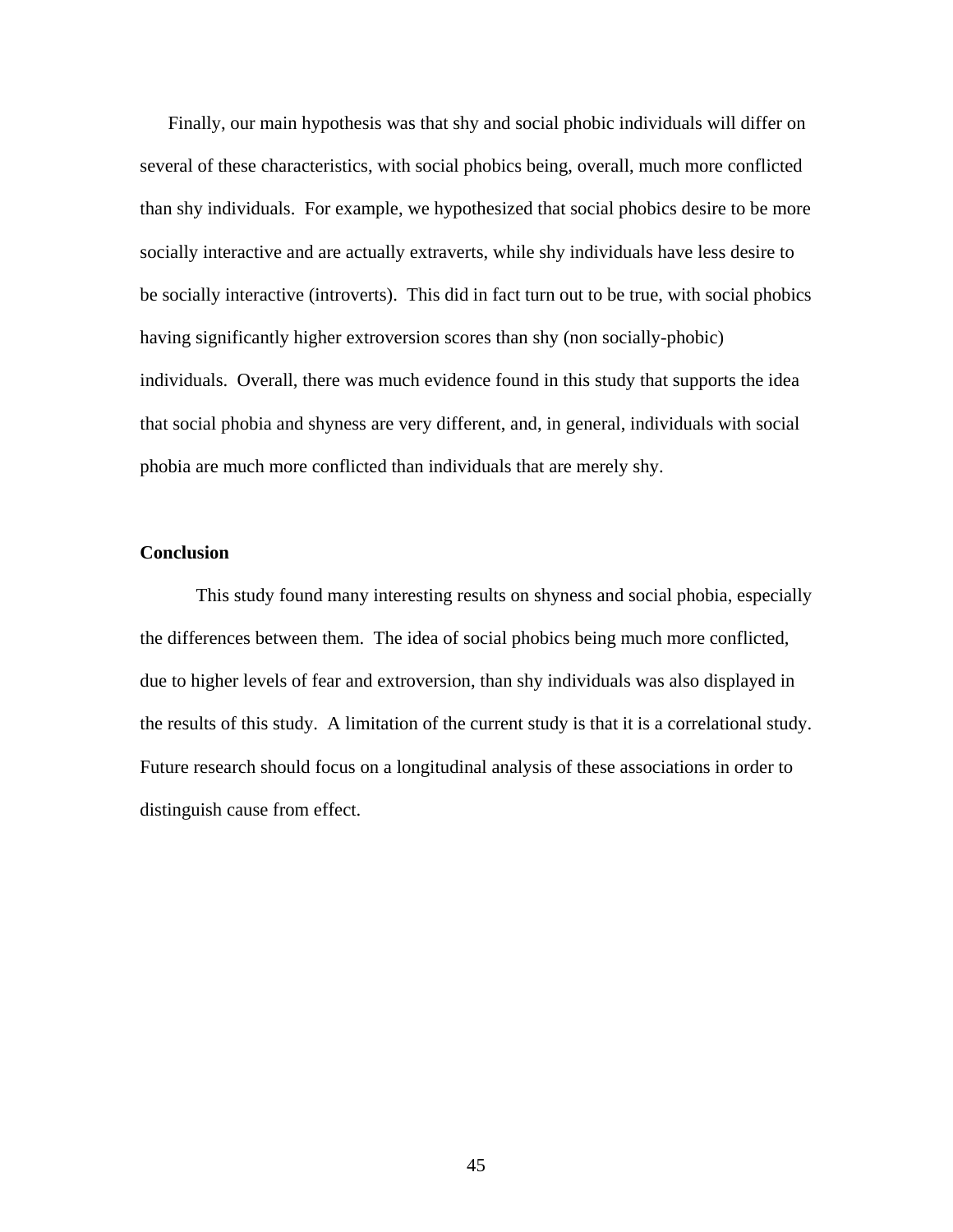#### Bibliography

- Ainsworth, M. D. (1989). Attachments beyond infancy. *American Psychologist, 44*, 709- 716.
- American Psychiatric Association Task Force on DSM-IV. (2000). *Diagnostic and statistical manual of mental disorders : DSM-IV-TR* (4th ed.). Washington, DC: American Psychiatric Association.
- Amies, P. L., Gelder, M. G., & Shaw, P. M. (1983). Social phobia: a comparative clinical study. *The British Journal of Psychiatry, 142*, 174-179.
- Arkin, R. M., Lake, E. A., & Baumgardner, A. B. (1986). Shyness and self-presentation. In W. H. Jones, J. M. Cheek & S. R. Briggs (Eds.), *Shyness: Perspectives on research and treatment* (pp. 189-203). New York: Plenum Press.
- Asendorpf, J. B. (1989). Shyness as a final common pathway for two different kinds of inhibition. *Journal of Personality and Social Psychology, 57*, 481-492.
- Asendorpf, J. B., & van Aken, M. A. G. (1994). Traits and relationship status: Stranger versus peer group inhibition and test intelligence versus peer group competence as early predictors of later self-esteem. *Child Development, 65*, 1786-1798.
- Baumeister, R. E. (1993). *Self-esteem: The puzzle of low self-regard*. New York: Plenum Press.
- Baumeister, R. E., & Scher, S. J. (1988). Self-Defeating Behavior Patterns Among Normal Individuals: Review and Analysis of Common Self-Destructive Tendencies. *Psychological Bulletin, 104*(1), 3-22.
- Baumeister, R. E., & Tice, D. M. (1990). Anxiety and social exclusion. *Journal of Social & Clinical Psychology, 9*, 165-195.
- Baumeister, R. F., & Leary, M. R. (1995). The need to belong: Desire for interpersonal attachments as a fundamental human motivation. *Psychological Bulletin, 117*, 497-529.
- Beck, A. T., Laude, R., & Bohnert, M. (1974). Ideational components of anxiety neurosis. *Archives of General Psychiatry, 31*, 319-325.
- Beidel, D. C., & Morris, T. L. (1995). Social Phobia. In J. S. March (Ed.), *Anxiety Disorders in Children and Adolescents* (pp. 181-211). New York: Guilford Press.
- Beidel, D. C., & Randall, J. (1994). Social phobia. In T. H. Ollendick, N. J. King & W. Yule (Eds.), *International Handbook of Phobic and Anxiety Disorders in Children and Adolescents* (pp. 111-129). New York: Plenum Press.
- Beidel, D. C., Turner, S. M., & Dancu, C. V. (1985). Physiological, cognitive, and behavioral aspects of social anxiety. *Behaviour Research & Therapy, 23*, 109- 117.
- Biederman, J., Rosenbaum, J. F., Hirshfeld, D. R., & Faraone, S. V. (1990). Psychiatric correlates of behavioral inhibition in young children of parents with and without psychiatric disorders. *General Psychiatry, 47*, 21-26.
- Bogels, S. M., & Mansell, W. (2004). Attention processes in the maintenance and treatment of social phobia: hypervigilance, avoidance and self-focused attention. *Clinical Psychology Review, 24*, 827-856.
- Bruch, M. A., Berko, E. H., & Haase, R. F. (1998). Shyness, Masculine ideology, physical attractiveness, and emotional expressiveness: Testing a mediational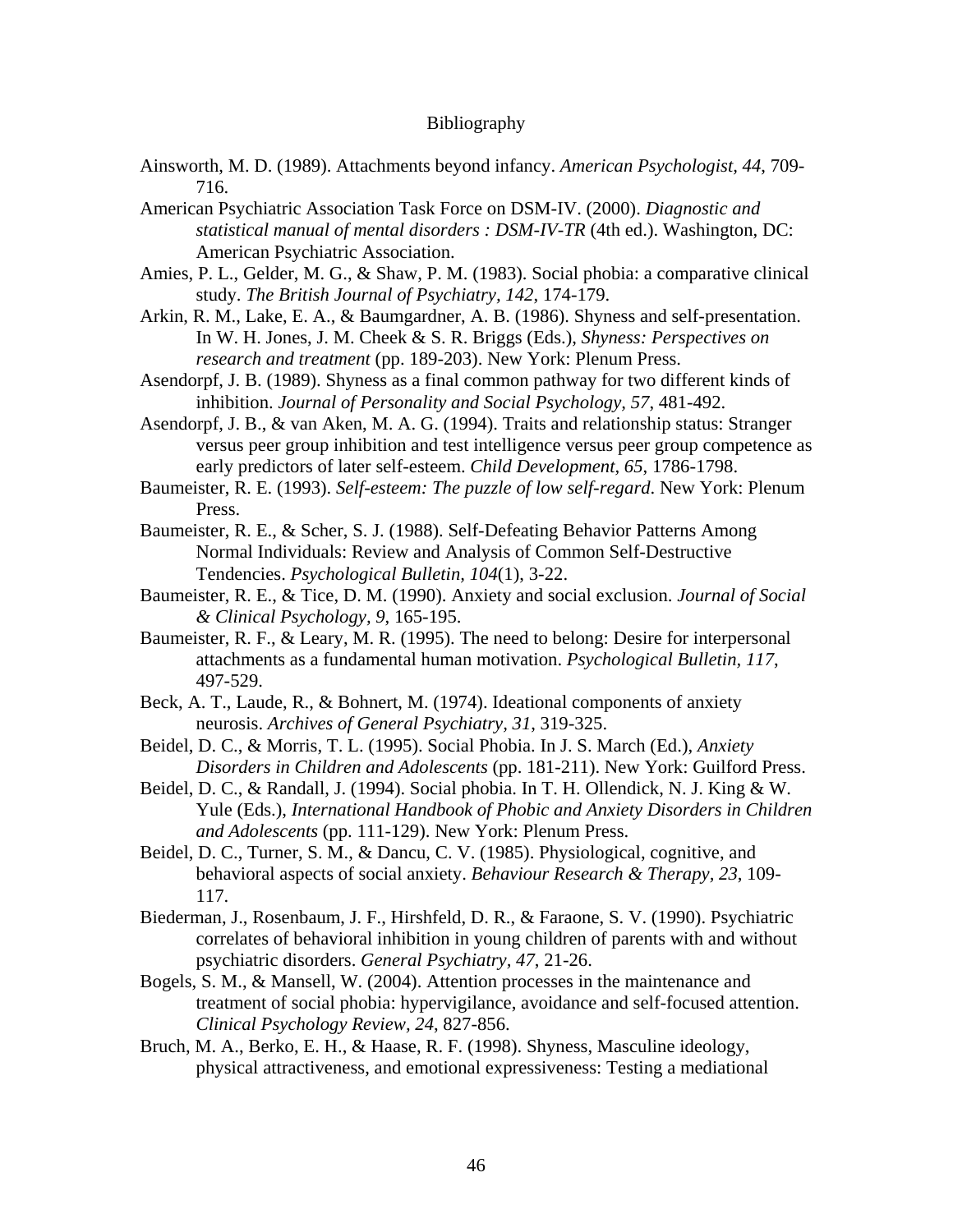model of men's interpersonal competence. *Journal of Consulting Psychology, 45*(1), 84-97.

- Carducci, B. J., & Zimbardo, P. G. (1995). Are you shy? *Psychology Today, November/December*, 34-40, 64, 66, 68.
- Caruso, D. R., & Mayer, J. D. (2000). A Measure of Emotional Empathy for Adolescents and Adults. *Unpublished manuscript: www.unh.edu/emotional\_intelligence/ EI%20Assets/Emapthy%20Scale/Empathy%20Article%202000.doc*
- Chavira, D. A., Stein, M. B., & Malcarne, V. L. (2002). Scrutinizing the relationship between shyness and social phobia. *Anxiety Disorders, 16*, 585-598.
- Cheek, J. M., & Buss, A. H. (1981). Shyness and sociability. *Journal of Personality and Social Psychology, 41*, 330-339.
- Clark, D. M., & Beck, A. T. (1988). Cognitive approaches. In C. Last & M. Herson (Eds.), *Handbook of Anxiety Disorders* (pp. 362-385). New York: Pergamon.
- Clark, D. M., & Wells, A. (1995). A cognitive model of social phobia. In R. G. Heimberg, M. R. Liebowitz, D. A. Hope & F. R. Schneider (Eds.), *Social phobia: Diagnosis, assessment and treatment* (pp. 69-93). New York: Guilford Press.
- Cohen, S., Kamarck, T., & Mermelstein, R. (1983). A global measure of perceived stress. *Journal of Health and Social Behavior, 24*(4), 385-396.
- Cohen, S., Sherrod, D. R., & Clark, M. S. (1986). Social skills and the stress-protective role of social support. *Journal of Personality and Social Psychology, 50*, 963-973.
- Cox, B. J., Fleet, C., & Stein, M. B. (2004). Self-criticism and social phobia in the US national comorbidity survey. *Journal of Affective Disorders, 82*, 227-234.
- Creed, A. T., & Funder, D. C. (1998). Social anxiety: From the inside and outside. *Personality and Individual Differences, 25*, 19-33.
- Crozier, W. R., & Russell, D. (1992). Blushing, embarrassability and self-consciousness. *British Journal of Social Psychology, 31*, 343-349.
- de Silva, P. (1986). Obsessional-compulsive imagery. *Behaviour Research & Therapy, 24*, 333-350.
- Evans, M. A. (1993). Communicative competence as a dimension of shyness. In K. H. Rubin & J. B. Asendorpf (Eds.), *Social withdrawal, inhibition, and shyness in childhood* (pp. 189-213). Hillsdale, NJ: Lawrence Erlbaum.
- Fordham, K., & Stevenson-Hinde, J. (1999). Shyness, friendship quality, and adjustment during middle childhood. *Journal of Child Psychology and Psychiatry, 40*(5), 757-768.
- Gardner, W. L., Pickett, C. L., & Brewer, M. B. (2000). Social exclusion and selective memory: How the need to belong influences memory for social events. *Personality and Social Psychology Bulletin, 26*, 486-496.
- Goffman, E. (1955). On facework. *Psychiatry, 18*, 213-231.
- Gosling, S. D., Rentfrow, P. J., & Swann, W. B., Jr. (2003). A very brief measure of the Big-Five personality domains. *Journal of Research in Personality, 37*, 504-528.
- Greist, J. H., Kobak, K. A., Jefferson, J. W., Katzelnick, D. J., & Chene, R. L. (1995). The clinical interview. In R. G. Heimberg, M. R. Liebowitz, D. A. Hope & S. F. R. (Eds.), *Social phobia: diagnosis, assessment, and treatment* (pp. 185–201). New York: Guilford Press.
- Hackmann, A., Clark, D. M., & McManus, F. (2000). Recurrent images and early memories in social phobia. *Behaviour Research and Therapy, 38*, 601-610.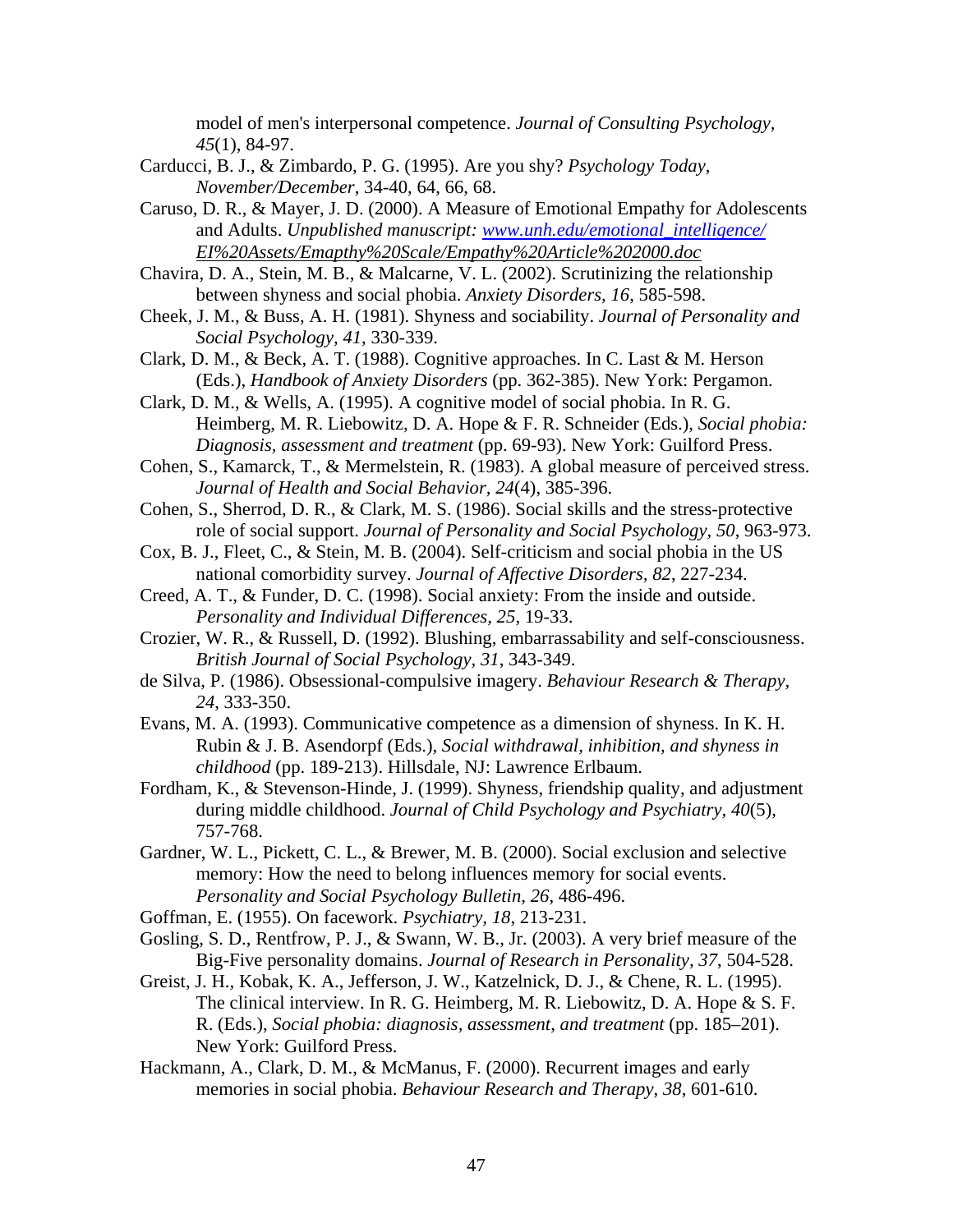- Heimberg, R. G., Hope, D. A., Dodge, C. S., & Becker, R. E. (1990). DSM-III-R subtypes of social phobia: Comparison of generalized social phobics and public speaking phobics *Journal of Nervous and Mental Disease, 178*, 172-179.
- Henderson, L. (1992). Shyness Groups. In M. McKay & K. Paleg (Eds.), *Focal Group Psychotherapy*. Oakland, CA: New Harbinger Press.
- Henderson, L., & Zimbardo, P. Shame and Anger in Chronic Shyness and Social Anxiety Disorder [Electronic Version] from http://www.shyness.com/documents/2001/henderson-zimbardo-shyness.pdf.
- Hendin, H. M., & Cheek, J. M. (1997). Assessing Hypersensitive Narcissism: A Reexamination of Murray's Narcissism Scale. *Journal of Research in Personality, 31*, 588-599.
- Herbert, J. D., Hope, D. A., & Bellack, A. S. (1992). Validity of the distinction between generalized social phobia and avoidant personality disorders. *Journal of Abnormal Psychology, 101*, 332-339.
- Hirsch, C. R., Clark, D. M., Mathews, A., & Williams, R. (2003). Self-images play a causal role in social phobia. *Behaviour Research and Therapy, 41*, 909-921.
- Holt, C. S., Heimberg, R. G., & Hope, D. A. (1992). Avoidant personality disorder and the generalized subtype of social phobia. *Journal of Abnormal Psychology, 101*, 318-325.
- Hyson, M. C., & Van Trieste, K. (1987). The Shy Child [Electronic Version]. *ERIC Clearinghouse on Elementary and Early Childhood Education* from http://www.freenetpages.co.uk/hp/AndyGill/shychild.htm.
- Izgic, F., Akyuz, G., Dogan, O., & Kugu, N. (2004). Social phobia among university students and its relation to self-esteem and body image. *Canadian Journal of Psychiatry, 49*(9), 630-634.
- Johnson, M., & Lydiard, B. (1995). The neurobiology of anxiety disorders. *Psychiatric Clinics of North America, 18*, 681-725.
- Jones, W. H., & Briggs, S. R. (1984). The self-other discrepancy in social shyness. In R. Schwarzer (Ed.), *The self in anxiely, stress and depression* (pp. 93-107). North-Holland: Elsevier Science Publishers.
- Jones, W. H., Cheek, J. M., & Briggs, S. R. (1986). *Shyness: Perspectives on research and treatment*. New York: Plenum Press.
- Jones, W. J., & Carpenter, B. N. (1986). Shyness, social behavior, and relationships. In W. H. Jones, J. M. Cheek & S. R. Briggs (Eds.), *Shyness: Perspectives on research and treatment* (pp. 227-238). New York: Plenum Press.
- Kendler, K. S., Karkowski, L. M., & Prescott, C. A. (1999). Fears and phobias: reliability and heritability. *Psychol Med, 29*(3), 539-553.
- Kendler, K. S., Neale, M. C., Kessler, R. C., Heath, A. C., & Eaves, L. J. (1992). The genetic epidemiology of phobias in women. The interrelationship of agoraphobia, social phobia, situational phobia, and simple phobia. *Arch Gen Psychiatry, 49*(4), 273-281.
- Kessler, R. C., McGonagle, K. A., Zhao, S., Nelson, C. B., Hughes, M., Eshleman, S., et al. (1994). Lifetime and 12-month prevalence of DSM-III-R psychiatric disorders in the United States. Results from the National Comorbidity Survey *Archives of General Psychiatry, 51*, 8-19.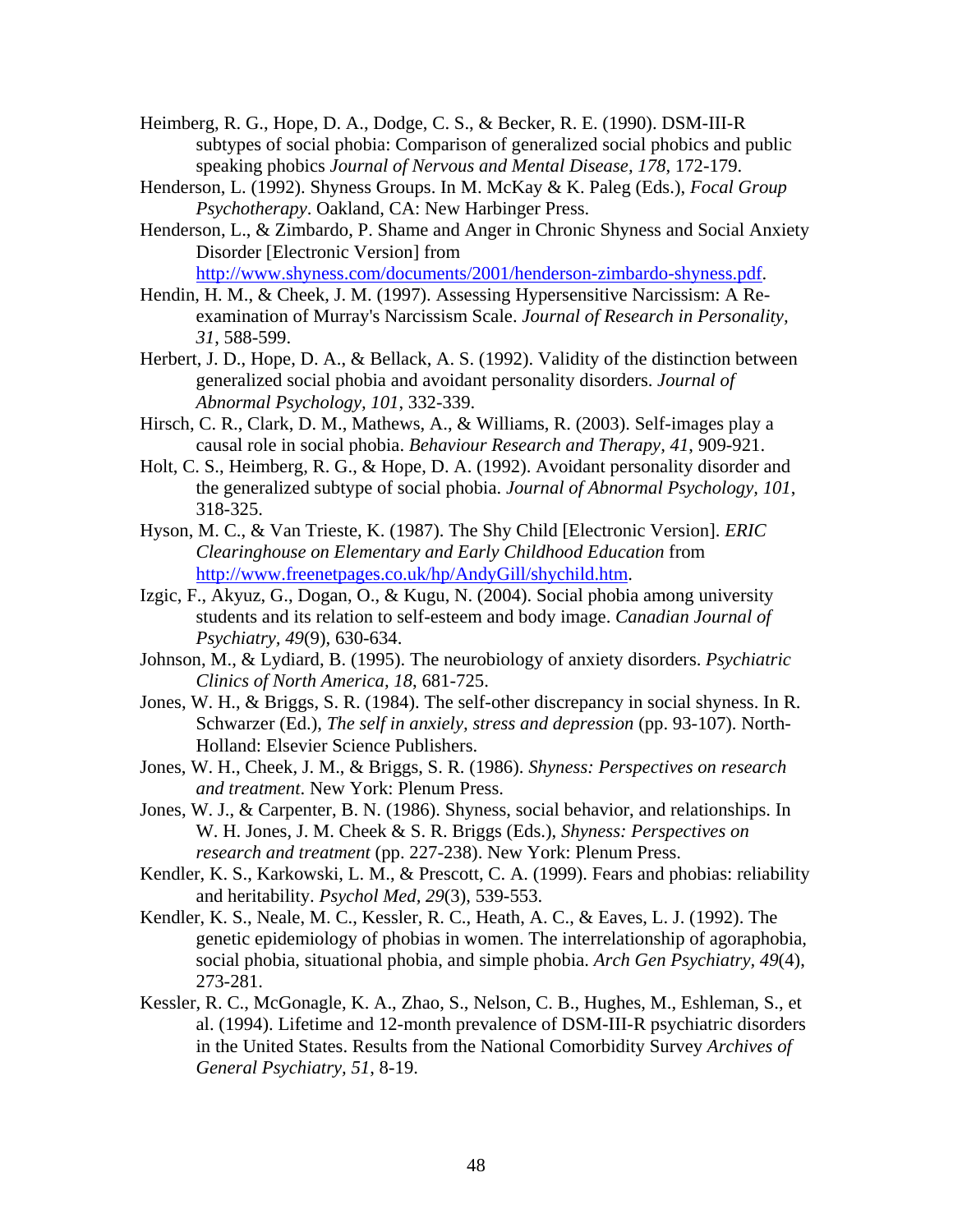- Leary, M. R. (1990). Responses to social exclusion: Social anxiety, jealousy, loneliness, depression and low self-esteem. *Journal of Social & Clinical Psychology, 9*, 221- 229.
- Leary, M. R. (2001). Social anxiety as an early warning system: A refinement and extension of the self-presentation theory of social anxiety. In S. G. Hofmann & P. M. DiBartolo (Eds.), *From Social Anxiety to Social Phobia: Multiple Perspectives* (pp. 321-334). Needham Heights, MA: Allyn & Bacon.
- Leary, M. R., & Downs, D. L. (1995). Interpersonal functions of the self-esteem motive: The self-esteem system as a sociometer. In M. H. Kernis (Ed.), *Efficacy, agency, and self-esteem* (pp. 123-144). New York: Plenum Press.
- Leary, M. R., Haupt, A. L., Strausser, K. S., & Chokel, J. T. (1998). Calibrating the Sociometer: The relationship between interpersonal appraisals and state selfesteem. *Journal of Personality and Social Psychology, 74*(5), 1290-1299.
- Leary, M. R., & Kowalski, R. M. (1995). *Social anxiety*. New York: Guilford Press.
- Meleshko, K. G. A., & Alden, L. E. (1993). Anxiety and self-disclosure: Toward a motivational model. *Journal of Personality and Social Psychology, 64*(6), 1000- 1009.
- Millon, T. (1981). *Disorders of Personality*. New York: John Wiley & Sons.
- Ottaviani, R., & Beck, A. T. (1987). Cognitive aspects of panic disorders. *Journal of Anxiety Disorders, 1*, 15-28.
- Pilkonis, P. A. (1977). The behavioral consequences of shyness. *Journal of Personality, 45*, 596-611.
- Potier, B. (2002). Inhibition in children predicts aggression: GSE research shows surprising findings [Electronic Version]. *Harvard Gazette* from http://www.news.harvard.edu/gazette/2002/09.19/16-violence.html.
- Prior, M., Smart, D., Sanson, A., & Oberklaid, F. (2000). Does shy-inhibited temperament in childhood lead to anxiety problems in adolescence? *J Am Acad Child Adol Psychiatry, 39*(4), 461-468.
- Raskin, R. N., & Hall, C. S. (1979). A Narcissistic Personality Inventory. *Psychological Reports, 45*, 590.
- Raskin, R. N., & Hall, C. S. (1981). The Narcissistic Personality Inventory: Alternate form reliability and further evidence of construct validity. *Journal of Personality Assessment, 45*, 159-162.
- Rosenbaum, J. F., Biederman, J., Pollock, R. A., & Hirshfeld, D. R. (1994). The etiology of social phobia. *Journal of Clinical Psychiatry, 55*(Suppl S), 10-16.
- Rosenberg, M. (1965). *Society and the adolescent self-image*. Princeton, NJ: Princeton University Press.
- Sarafino, E. P. (1986). *The Fears of Childhood*. New York: Human Science Press, Inc., .
- Schlenker, B. R., & Leary, M. R. (1982). Social anxiety and self-presentation: A conceptualization and model. *Psychological Bulletin, 92, 92*, 641-669.
- Schmidt, L. A., & Fox, N. A. (1995). Individual differences in young adults' shyness and sociability: Personality and health correlates. *Personality and Individual Differences, 19*(4), 455-462.
- Schmidt, N., & Sermat, V. (1983). Measuring loneliness in different relationships. *Journal of Personality and Social Psychology, 44*, 1038-1047.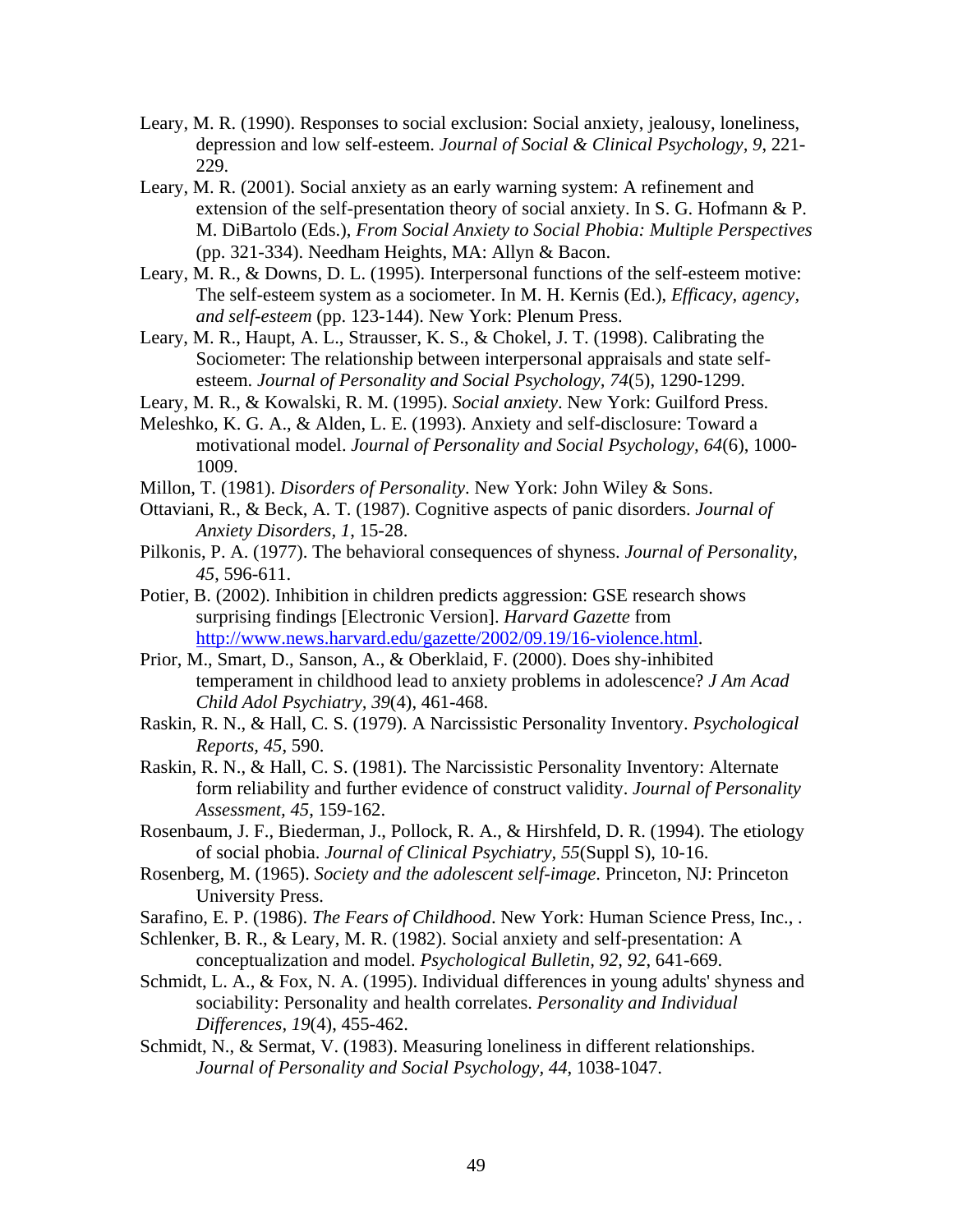- Schneier, F. R., Johnson, J., Hornig, C. D., Liebowitz, M. R., & Weissman, M. (1992). Social phobia: Comorbidity and morbidity in an epidemiologic sample. *Archives of General Psychiatry, 49*, 282-288.
- Schneier, F. R., Spitzer, R. L., Gibbon, M., Fyer, A. J., & Liebowitz, M. R. (1991). The relationship of social phobia subtypes and avoidant personality disorder. *Comprehensive Psychiatry., 32*, 496-502.
- Schurman, C. L. (2001). Social phobia, shame and hypersensitive narcissism. *Dissertation Abstracts International, 61*(9-B), 5004.
- Smith, H., & Betz, N. (2002). Examination of efficacy and esteem pathways to depression. *Journal of Counseling Psychology, 49*, 438-448.
- Stemberger, R. T., Turner, S. M., Beidel, D. C., & Calhoun, K. S. (1995). Social phobia: an analysis of possible developmental factors. *J Abnorm Psychol, 104*(3), 526- 531.
- Taylor, S. E., & Brown, J. D. (1988). Illusion and well-being: A social psychological perspective on mental health. *Psychological Bulletin, 103*, 193-210.
- Turner, S. M., Beidel, D. C., & Larkin, K. T. (1986). Situational determinant of social anxiety in clinic and nonclinic samples: physiological and cognitive correlations. *Journal of Consulting and Clinical Psychology, 54*, 523-527.
- Turner, S. M., Beidel, D. C., & Townsley, R. M. (1990). Social phobia: relationship to shyness. *Behaviour Research & Therapy, 28*, 297-305.
- Turner, S. M., Beidel, D. C., & Townsley, R. M. (1992). Social phobia: A comparison of specific and generalized subtypes and avoidant personality disorder. *Journal of Abnormal Psychology, 101*, 326-331.
- Twenge, J. M., & Baumeister, R. F. (2005). Social exclusion increases aggression and self-defeating behavior while reducing intelligent thought and prosocial behavior. In D. Abrams, M. Hogg & J. M. Marques (Eds.), *The Social Psychology of Inclusion and Exclusion* (pp. 27-46). New York: Psychology Press (Taylor & Francis Books, Inc.).
- Wells, A., & Hackman, A. (1993). Imagery and core beliefs in health anxiety: Content and origins. *Behavioural and Cognitive Psychotherapy, 21*, 265-273.
- Wells, J. C., Tien, A. Y., Garrison, R., & Eaton, W. W. (1994). Risk factors for the incidence of social phobia as determined by the Diagnostic Interview Schedule in a population based study. *Acta Psychiatrica Scandinavica, 90*, 84-90.
- Wilson, J. K., & Rapee, R. M. (2005). The interpretation of negative social events in social phobia: changes during treatment and relationship to outcome. *Behaviour Research and Therapy, 43*, 373-389.
- Zimbardo, P., Pilkonis, P., & Norwood, R. (1974). *The Silent Prison of Shyness*. Stanford, CA: Stanford University.
- Zimbardo, P. G. (1977). *Shyness: What is it, what to do about it*. Reading, MA: Addison-Wesley.
- Zimbardo, P. G., Pilkonis, P., & Norwood, R. (1975). The social disease called shyness. *Psychology Today, 8*, 68-72.
- Zimbardo, P. G., & Radl, S. L. (1981). *The Shy Child: A Parent's Guide to Preventing and Overcoming Shyness from Infancy to Adulthood*. New York: McGraw-Hill.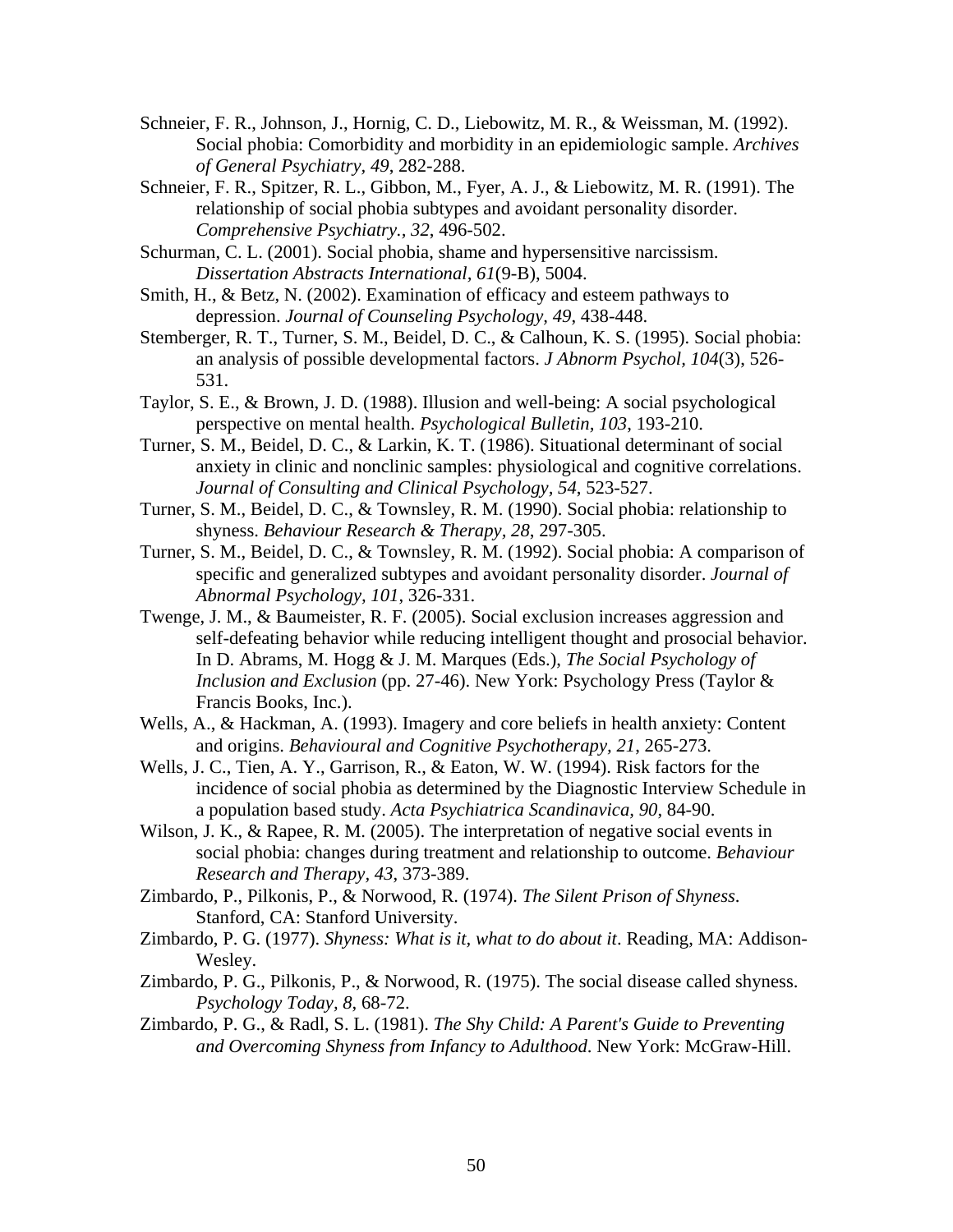|                                                | <b>Male</b> |      | Female |      |            |
|------------------------------------------------|-------------|------|--------|------|------------|
| <b>Scale</b>                                   | mean        | s.d. | mean   | s.d. | $p$ -value |
| Henderson Shyness scale (avg.)                 | 2.40        | 0.45 | 2.52   | 0.50 | 0.38       |
| Social phobia scale (sum)                      | 4.38        | 2.80 | 5.67   | 3.22 | 0.19       |
| Rosenberg self-esteem scale (avg.)             | 2.16        | 0.54 | 2.40   | 0.70 | 0.22       |
| Rosenberg social self-esteem subscale (avg.)   | 2.13        | 0.65 | 2.26   | 0.75 | 0.54       |
| Stability of self scale (sum)                  | 8.76        | 2.66 | 9.17   | 2.53 | 0.60       |
| Hypersensitive Narcissism Scale (avg.)         | 2.77        | 0.42 | 2.84   | 0.54 | 0.61       |
| Narcissistic Personality Inventory (sum)       | 15.52       | 6.83 | 14.88  | 7.96 | 0.77       |
| Perceived stress scale (avg.)                  | 2.89        | 0.50 | 3.22   | 0.76 | 0.09       |
| Loneliness scale (avg.)                        | 0.57        | 0.11 | 0.58   | 0.12 | 0.79       |
| Empathy scale (avg.)                           | 2.34        | 0.38 | 2.12   | 0.28 | 0.03       |
| Use technology to communicate (avg)            | 2.51        | 0.46 | 2.55   | 0.56 | 0.83       |
| Keirsey Temperament Sorter Extraversion (avg)  | 0.66        | 1.96 | 0.54   | 0.21 | 0.07       |
| TIPI Extraversion subscale (avg.)              | 3.00        | 0.71 | 3.39   | 1.01 | 0.15       |
| TIPI Agreeableness subscale (avg.)             | 3.58        | 0.43 | 3.65   | 0.71 | 0.70       |
| TIPI Conscientiousness subscale (avg.)         | 3.36        | 0.85 | 3.57   | 0.84 | 0.45       |
| TIPI Emotional Stability subscale (avg.)       | 3.53        | 0.81 | 3.22   | 0.80 | 0.23       |
| TIPI Openness subscale (avg.)                  | 3.92        | 0.55 | 3.61   | 0.71 | 0.14       |
| Fear of Negative Evaluation (FNE) scale (avg.) | 2.86        | 0.92 | 2.88   | 1.02 | 0.96       |
| FEAR scale (avg.)                              | 2.52        | 0.66 | 2.65   | 0.51 | 0.48       |
| ATS High Standards scale (avg.)                | 3.86        | 0.78 | 3.84   | 0.92 | 0.94       |
| ATS Self-criticism scale (avg.)                | 4.08        | 0.65 | 4.11   | 0.74 | 0.89       |
| ATS Generalization scale (avg.)                | 3.15        | 0.96 | 3.30   | 1.03 | 0.66       |
| Life Orientation Test (avg.)                   | 3.77        | 0.60 | 3.44   | 0.72 | 0.13       |
| Aggression scale (avg.)                        | 2.33        | 0.61 | 2.20   | 0.71 | 0.55       |

**Table 1. Gender differences in Various Characteristics of the Study Population**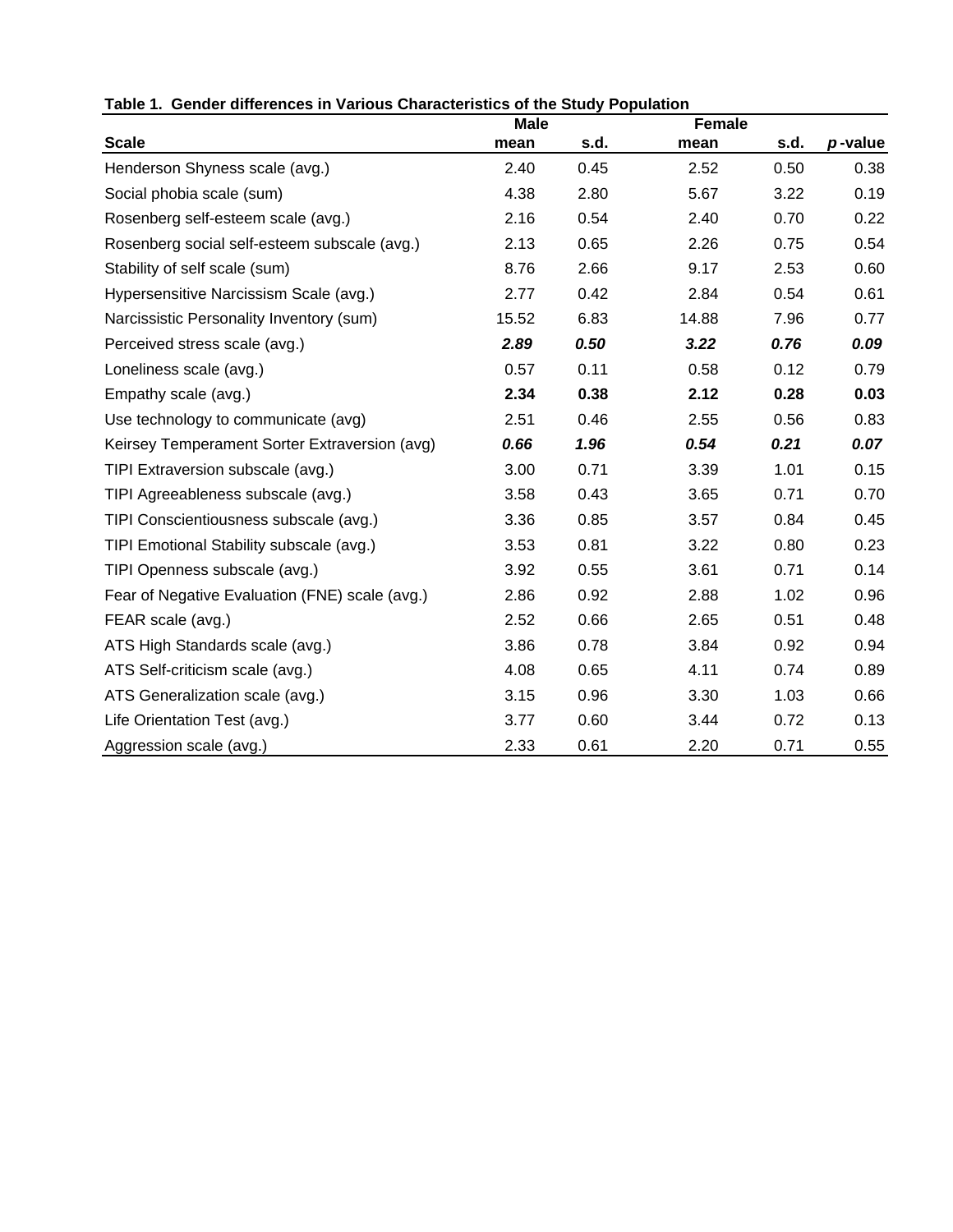|                                                | Score $< 8.0$ |      | Score $>8.0$ |      |         |
|------------------------------------------------|---------------|------|--------------|------|---------|
| Scale                                          | mean          | s.d. | mean         | s.d. | p-value |
| Henderson Shyness scale (avg.)                 | 2.31          | 0.43 | 2.86         | 0.32 | 0.00    |
| Buss & Cheek Shyness scale (avg.)              | 2.41          | 0.58 | 3.10         | 0.53 | 0.00    |
| Social phobia scale (sum)                      | n/a           | n/a  | n/a          | n/a  | n/a     |
| Rosenberg self-esteem scale (avg.)             | 2.07          | 0.52 | 2.82         | 0.60 | 0.00    |
| Rosenberg social self-esteem subscale (avg.)   | 2.02          | 0.67 | 2.65         | 0.57 | 0.00    |
| Stability of self scale (sum)                  | 9.69          | 2.39 | 7.23         | 2.20 | 0.00    |
| Hypersensitive Narcissism Scale (avg.)         | 2.72          | 0.45 | 3.02         | 0.52 | 0.06    |
| Narcissistic Personality Inventory (sum)       | 16.56         | 7.22 | 11.77        | 6.89 | 0.05    |
| Perceived stress scale (avg.)                  | 2.92          | 0.68 | 3.42         | 0.48 | 0.02    |
| Loneliness scale (avg.)                        | 0.56          | 0.12 | 0.61         | 0.10 | 0.22    |
| Empathy scale (avg.)                           | 2.27          | 0.37 | 2.12         | 0.26 | 0.14    |
| Use technology to communicate (avg)            | 2.38          | 0.39 | 2.87         | 0.61 | 0.02    |
| Keirsey Temperament Sorter Extraversion (avg)  | 0.66          | 0.19 | 0.44         | 0.17 | 0.00    |
| TIPI Extraversion subscale (avg.)              | 3.18          | 0.92 | 3.31         | 0.90 | 0.68    |
| TIPI Agreeableness subscale (avg.)             | 3.71          | 0.64 | 3.42         | 0.45 | 0.15    |
| TIPI Conscientiousness subscale (avg.)         | 3.63          | 0.82 | 3.15         | 0.83 | 0.10    |
| TIPI Emotional Stability subscale (avg.)       | 3.57          | 0.73 | 2.88         | 0.79 | 0.01    |
| TIPI Openness subscale (avg.)                  | 3.96          | 0.56 | 3.27         | 0.60 | 0.00    |
| Fear of Negative Evaluation (FNE) scale (avg.) | 2.63          | 0.89 | 3.42         | 0.94 | 0.02    |
| FEAR scale (avg.)                              | 2.48          | 0.60 | 2.85         | 0.45 | 0.07    |
| ATS High Standards scale (avg.)                | 3.96          | 0.69 | 3.59         | 1.12 | 0.29    |
| ATS Self-criticism scale (avg.)                | 3.96          | 0.67 | 4.42         | 0.67 | 0.06    |
| ATS Generalization scale (avg.)                | 2.90          | 0.94 | 4.00         | 0.60 | 0.00    |
| Life Orientation Test (avg.)                   | 3.78          | 0.54 | 3.13         | 0.77 | 0.02    |
| Aggression scale (avg.)                        | 2.07          | 0.54 | 2.68         | 0.73 | 0.01    |

**Table 2. Differences in Characteristics of the Study Population by Social Phobia Scale Scores**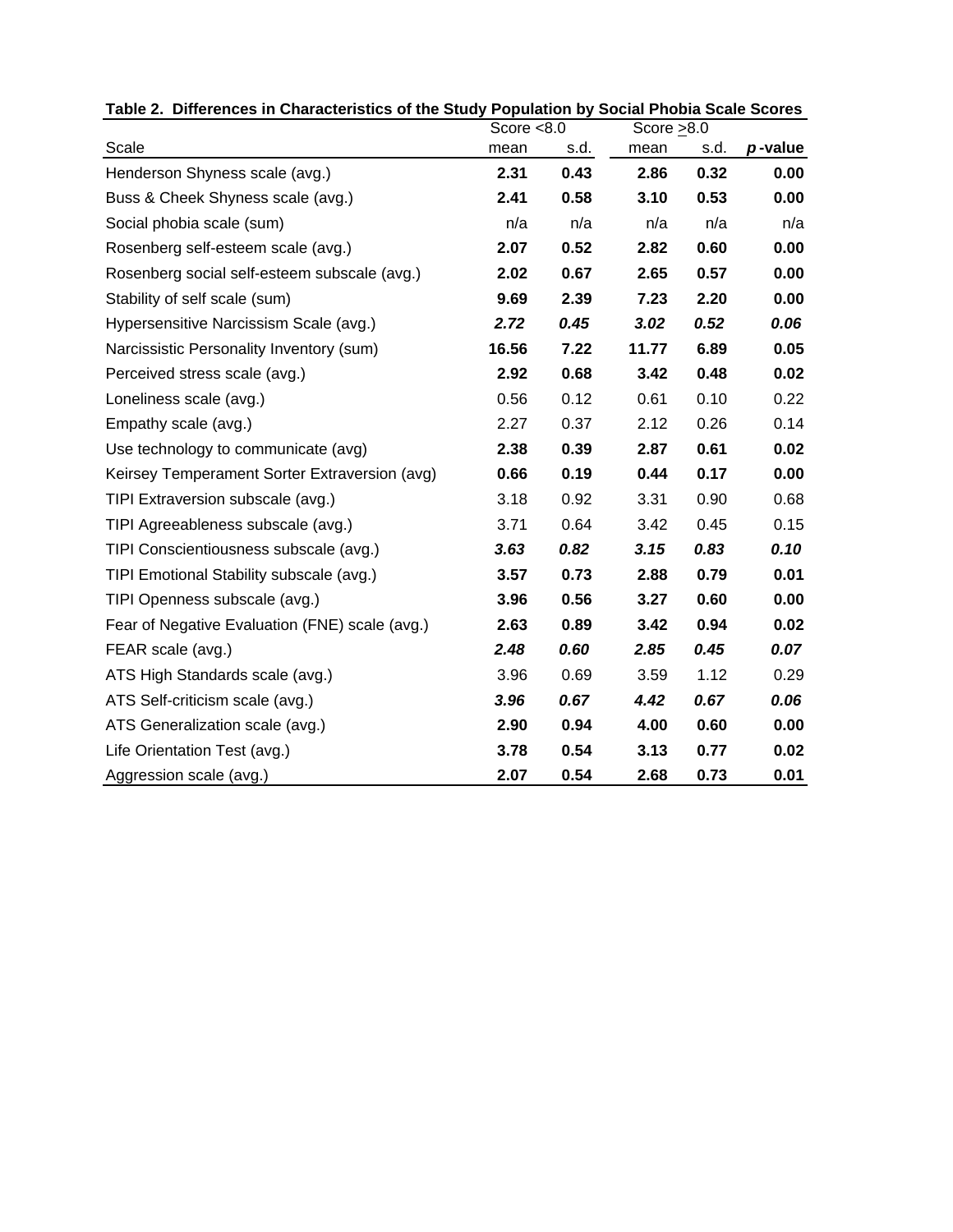|                                        |    |       |               | Not shy or     |               | Shy but not |               |              |                 |       |                 |                      |               |        |
|----------------------------------------|----|-------|---------------|----------------|---------------|-------------|---------------|--------------|-----------------|-------|-----------------|----------------------|---------------|--------|
|                                        |    |       |               | socially       |               | socially    |               | Socially     |                 |       |                 |                      | 0 v.          |        |
|                                        |    | Total |               | phobic (0)     |               | phobic (1)  |               | phobic (2)   |                 |       |                 | 0 v. 1               | 2             | 1 v. 2 |
|                                        |    |       |               |                |               |             |               |              |                 |       | overall Sig. (p | $p-$                 | p-            | p-     |
| <b>Psychological Scale</b>             | n  | mean  | s.d.          | mean           | s.d.          | mean        | s.d.          | mean         | s.d.            |       | F value)        | value value          |               | value  |
| <b>Hypersensitive Narcissism scale</b> | 45 | 2.81  | (0.48)        |                | 2.60(0.41)    |             | 2.95(0.44)    |              | $3.02$ (0.52)   | 4.00  | 0.03            | $0.05$ 0.01          |               | 0.71   |
| Fear of Negative Evaluation            | 40 | 2.87  | (0.96)        |                | 2.21(0.70)    |             | 3.40(0.63)    |              | 3.42(0.93)      | 12.09 | 0.00            | 0.00                 | 0.00          | 0.96   |
| Rosenberg self-esteem scale            | 45 | 2.29  | (0.63)        |                | 2.03(0.54)    |             | 2.16(0.46)    |              | 2.82(0.59)      | 8.95  | 0.00            |                      | $0.52$ 0.00   | 0.01   |
| Rev. Rosenberg social self-esteem      | 45 | 2.20  | (0.70)        |                | 1.86(0.66)    |             | 2.31(0.60)    |              | $2.65$ (0.56)   | 6.65  | 0.00            | 0.06                 | 0.00          | 0.18   |
| Stability of self scale                | 45 | 8.98  | (2.57)        | $10.05$ (2.35) |               |             | 9.00(2.40)    |              | 7.23(2.20)      | 5.89  | 0.01            |                      | $0.23$ 0.00   | 0.07   |
| Narcissistic Personality Inventory     | 45 | 15.18 | (7.38)        | 18.43(7.14)    |               | 13.00(6.18) |               | 11.77 (6.89) |                 | 4.53  | 0.02            | 0.04                 | 0.01          | 0.66   |
| Perceived stress scale                 | 44 | 3.07  | (0.66)        |                | 2.85(0.70)    |             | 3.08(0.63)    |              | 3.42(0.48)      | 3.33  | 0.05            |                      | $0.35$ 0.01   | 0.20   |
| Loneliness scale                       | 44 | 0.58  | (0.11)        |                | 0.57(0.09)    |             | 0.55(0.15)    |              | $0.61$ $(0.10)$ | 0.93  | 0.40            | 0.59                 | 0.34          | 0.20   |
| Empathy scale                          | 44 | 2.22  | (0.34)        |                | 2.27(0.41)    |             | 2.26(0.26)    |              | 2.12(0.25)      | 0.85  | 0.44            | 0.94                 | 0.22          | 0.34   |
| Use technology to communicate          | 39 | 2.53  | (0.51)        |                | 2.30(0.35)    |             | 2.53(0.42)    |              | 2.87(0.60)      | 5.31  | 0.01            |                      | 0.22 0.00     | 0.10   |
| <b>TIPI Extraversion</b>               | 41 | 3.22  | (0.90)        |                | 3.50(0.89)    |             | 2.60(0.65)    |              | 3.31(0.90)      | 3.74  | 0.03            | 0.01                 | 0.54          | 0.05   |
| <b>TIPI Agreeableness</b>              | 41 | 3.62  | (0.59)        |                | 3.61(0.67)    |             | 3.90(0.56)    |              | 3.42(0.44)      | 1.87  | 0.17            | 0.22                 | 0.38          | 0.06   |
| <b>TIPI Conscientiousness</b>          | 41 | 3.48  | (0.84)        |                | 3.44(0.70)    |             | 3.95(0.95)    |              | $3.15$ (0.82)   | 2.76  | 0.08            |                      | $0.12$ $0.33$ | 0.03   |
| <b>TIPI Emotional Stability</b>        | 41 | 3.35  | (0.80)        |                | $3.67$ (0.70) |             | 3.40(0.77)    |              | $2.88$ (0.79)   | 4.11  | 0.02            | 0.37                 | 0.01          | 0.11   |
| <b>TIPI Openness</b>                   | 41 | 3.74  | (0.65)        |                | 4.06 (0.59)   |             | 3.80(0.48)    |              | 3.27(0.59)      | 7.24  | 0.00            |                      | $0.26$ 0.00   | 0.03   |
| <b>FEAR</b> scale                      | 40 | 2.59  | (0.57)        | 2.58           | (0.59)        |             | 2.30(0.59)    | 2.85         | (0.45)          | 2.64  | 0.08            | 0.21                 | 0.21          | 0.03   |
| <b>ATS High Standards scale</b>        | 40 | 3.85  | (0.84)        |                | 4.00(0.51)    |             | 3.90(0.96)    |              | 3.58(1.12)      | 0.89  | 0.42            | 0.77                 | 0.20          | 0.39   |
| <b>ATS Self-Criticism scale</b>        | 40 | 4.10  | (0.69)        |                | $3.86$ (0.74) |             | 4.15 $(0.47)$ |              | 4.42(0.66)      | 2.55  | 0.09            |                      | $0.28$ 0.03   | 0.36   |
| <b>ATS Generalization</b>              | 40 | 3.23  | (0.98)        |                | 2.75(0.97)    |             | 3.18(0.87)    |              | 4.00 $(0.60)$   | 7.77  | 0.00            |                      | $0.21$ 0.00   | 0.03   |
| <b>Life Orientation Test</b>           | 40 | 3.59  | (0.67)        |                | 3.96(0.51)    |             | 3.46(0.46)    |              | 3.13(0.77)      | 7.25  | 0.00            |                      | $0.04$ 0.00   | 0.21   |
| Aggression scale                       | 39 |       | $2.26$ (0.66) |                | 1.91(0.49)    |             | 2.34(0.52)    |              | $2.68$ (0.72)   | 6.30  |                 | $0.00$ $0.07$ $0.00$ |               | 0.18   |

### **Table 3. Differences in Mean Values on Psychological Scales by Shyness/Phobia Group**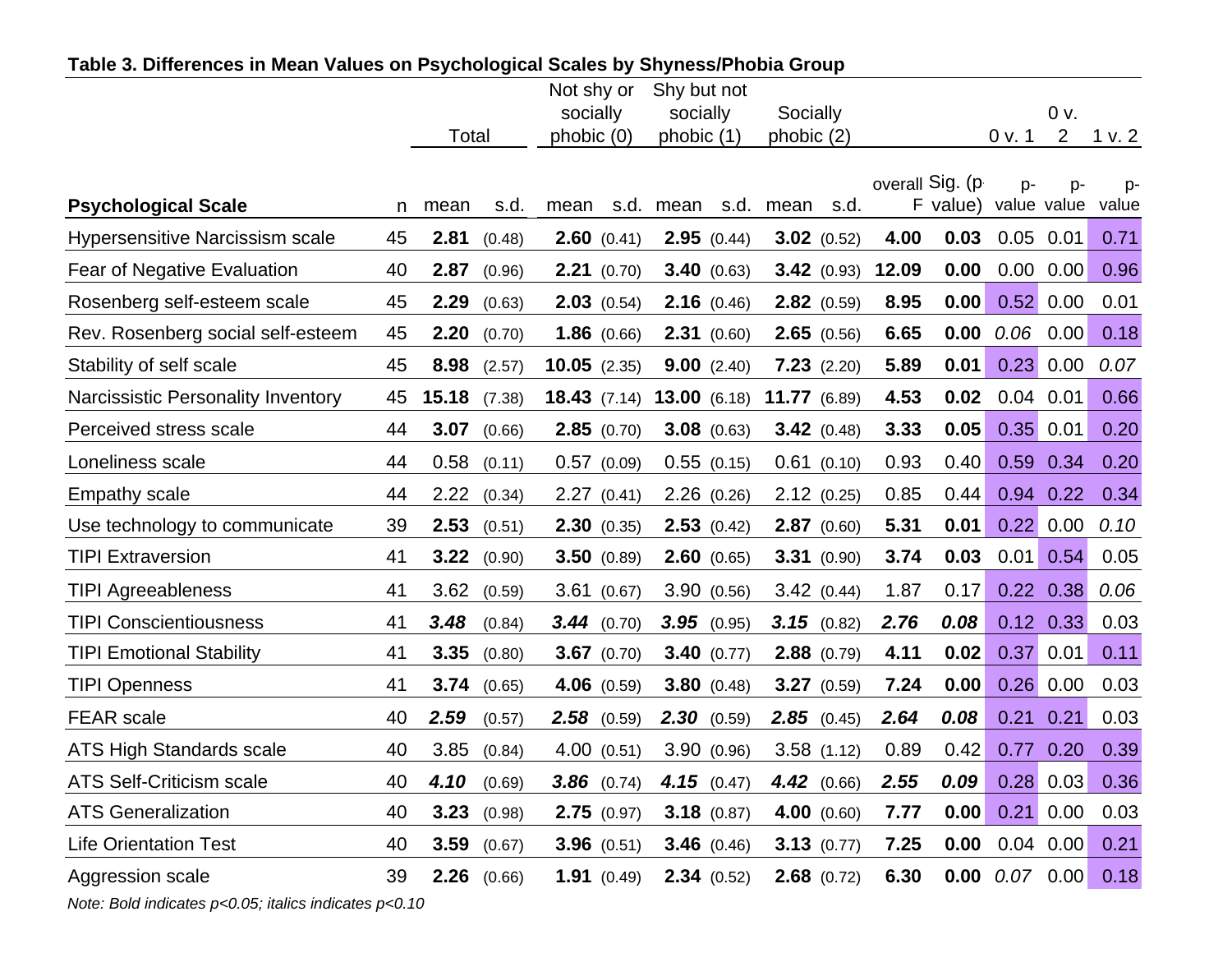#### **Table 3a. Correlations among Psychological Scales**

|                      |            |             |            | Extra-   |          |          |          |          |                                                        |          |                      |
|----------------------|------------|-------------|------------|----------|----------|----------|----------|----------|--------------------------------------------------------|----------|----------------------|
|                      | <b>FNE</b> | <b>HSNS</b> | <b>NPI</b> |          |          |          |          |          | version Empathy Agreeable Conscient Emot Stab Openness |          | <b>LOT</b> Henderson |
| <b>FNE</b>           | 1.000      |             |            |          |          |          |          |          |                                                        |          |                      |
| <b>HSNS</b>          | 0.583      | 1.000       |            |          |          |          |          |          |                                                        |          |                      |
| <b>NPI</b>           | $-0.225$   | $-0.220$    | 1.000      |          |          |          |          |          |                                                        |          |                      |
| <b>Extraversion</b>  | $-0.151$   | $-0.164$    | 0.508      | 1.000    |          |          |          |          |                                                        |          |                      |
| <b>Empathy</b>       | $-0.278$   | 0.003       | $-0.028$   | $-0.420$ | 1.000    |          |          |          |                                                        |          |                      |
| Agreeable            | $-0.046$   | $-0.187$    | $-0.139$   | $-0.236$ | $-0.265$ | 1.000    |          |          |                                                        |          |                      |
| <b>Conscient</b>     | $-0.061$   | 0.149       | 0.088      | $-0.157$ | 0.122    | 0.204    | 1.000    |          |                                                        |          |                      |
| <b>EmotStab</b>      | $-0.467$   | $-0.546$    | 0.297      | 0.037    | 0.050    | 0.257    | 0.132    | 1.000    |                                                        |          |                      |
| <b>Openness</b>      | $-0.225$   | $-0.122$    | 0.352      | 0.225    | $-0.237$ | 0.257    | 0.113    | 0.389    | 1.000                                                  |          |                      |
| <b>LOT</b>           | $-0.509$   | $-0.509$    | 0.414      | 0.252    | 0.050    | 0.112    | 0.093    | 0.674    | 0.461                                                  | 1.000    |                      |
| <b>Henderson</b>     | 0.769      | 0.590       | $-0.453$   | $-0.275$ | $-0.198$ | $-0.001$ | 0.031    | $-0.378$ | $-0.359$                                               | $-0.635$ | 1.000                |
| <b>Social Phobia</b> | 0.567      | 0.595       | $-0.366$   | $-0.205$ | $-0.072$ | $-0.120$ | $-0.112$ | $-0.473$ | $-0.488$                                               | $-0.582$ | 0.722                |

*Note:* **Bold** *indicates p<0.05; italics indicates p<0.10*

FNE <sup>=</sup>Fear of Negative Evaluation scale

HSNS <sup>=</sup>Hypersensitive Narcissism scale

NPI <sup>=</sup>Narcissistic Personality Inventory

Extraversion=TIPI Extraversion subscale

Empathy <sup>=</sup>Empathy Scale

Agreeable <sup>=</sup>TIPI Agreeableness subscale

Conscient =TIPI Conscientiousness subscale

EmotStab <sup>=</sup>TIPI Emotional Stability subscale

Openness <sup>=</sup>TIPI Openness subscale LOT=Life Orientation Test

Henderson <sup>=</sup>Henderson Shyness Scale

Social Phobia =Social phobia scale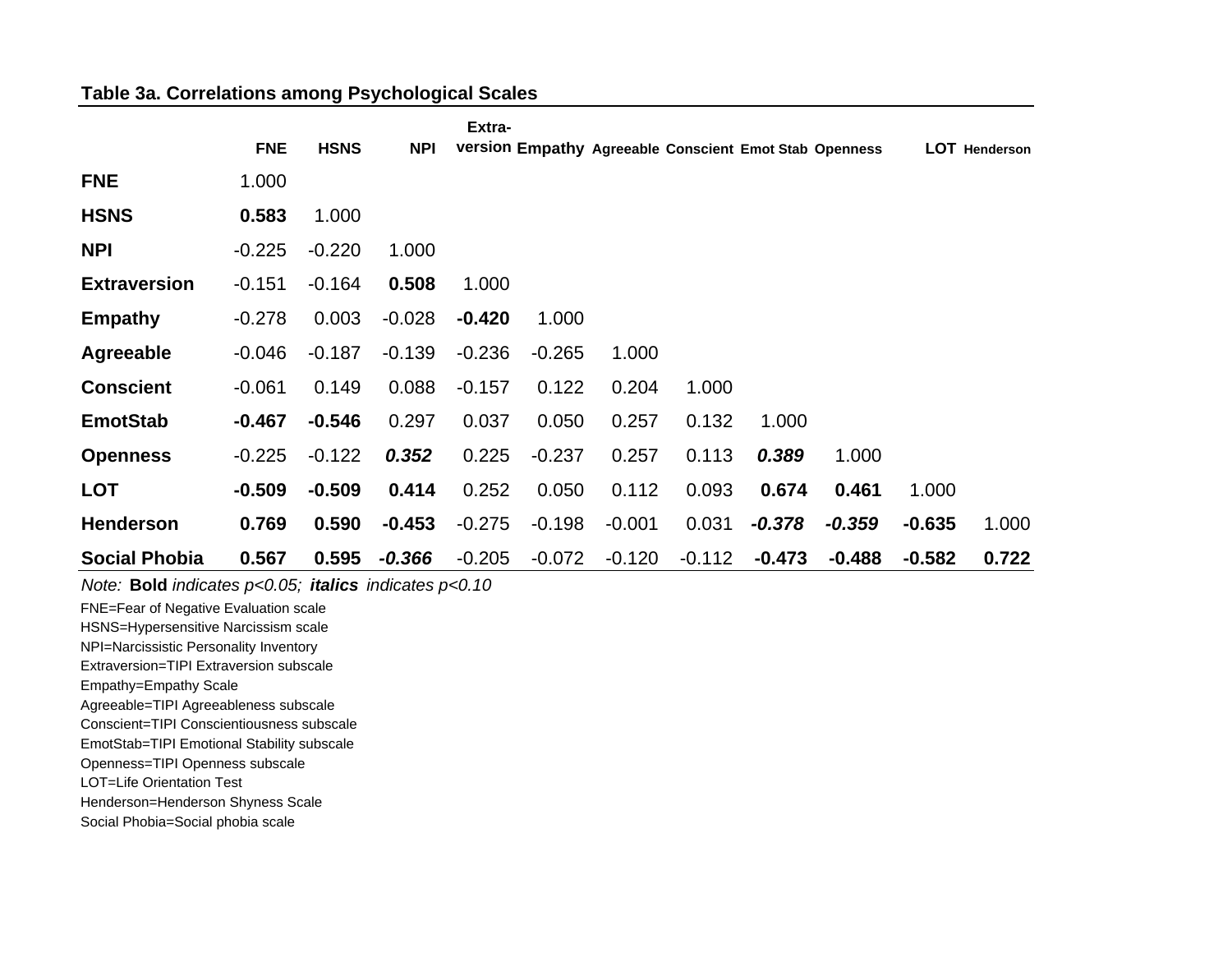|                                          |       |                      | Not shy or |        | Shy but not |        |            |        |      |                             |                     |                |             |
|------------------------------------------|-------|----------------------|------------|--------|-------------|--------|------------|--------|------|-----------------------------|---------------------|----------------|-------------|
|                                          |       |                      | socially   |        | socially    |        | Socially   |        |      |                             |                     | 0 <sub>v</sub> |             |
|                                          | Total |                      | phobic (0) |        | phobic (1)  |        | phobic (2) |        |      |                             | 0 v. 1              | $\overline{2}$ | 1 v. 2      |
|                                          | mean  | s.d.                 | mean       |        | s.d. mean   |        | s.d. mean  | s.d.   |      | overall Sig. (p<br>F value) | $p-$<br>value value | p-             | p-<br>value |
| <b>Willingness to disclose emotions:</b> |       |                      |            |        |             |        |            |        |      |                             |                     |                |             |
| Depression/sadness (avg.)                |       | 3.41(0.87)           | 3.53       | (1.01) | 3.11        | (0.87) | 3.49       | (0.66) | 0.76 | 0.48                        |                     | $0.25$ 0.90    | 0.33        |
| Happiness/delight (avg.)                 |       | 4.43(0.51)           | 4.44       | (0.57) | 4.39        | (0.58) | 4.45       | (0.37) | 0.05 | 0.95                        |                     | 0.80 0.96      | 0.78        |
| Jealousy/suspicion (avg.)                |       | $3.04$ (0.87)        | 3.38       | (0.92) | 2.79        | (0.77) | 2.76       | (0.76) | 2.51 | 0.10                        | 0.09                | 0.06           | 0.94        |
| Anger/hostility (avg.)                   |       | <b>3.52</b> $(0.59)$ | 3.79       | (0.49) | 3.36        | (0.63) | 3.27       | (0.58) | 3.46 | 0.04                        |                     | $0.07$ 0.02    | 0.71        |
| Fear/worry (avg.)                        |       | $3.55$ $(0.86)$      | 3.67       | (1.04) | 3.33        | (0.62) | 3.55       | (0.77) | 0.48 | 0.62                        |                     | $0.33 \ 0.73$  | 0.56        |
| Pessimism/discouragement (avg.)          |       | $3.52$ $(0.73)$      | 3.67       | (0.76) | 3.38        | (0.77) | 3.43       | (0.67) | 0.63 | 0.54                        |                     | $0.32$ 0.40    | 0.87        |
| Envy/resentment (avg.)                   |       | 2.93(0.90)           | 3.18       | (0.94) | 2.85        | (1.05) | 2.64       | (0.66) | 1.36 | 0.27                        |                     | $0.36$ 0.12    | 0.58        |
| To parents (avg.)                        |       | 3.30(0.85)           | 3.39       | (0.93) | 3.09        | (0.77) | 3.36       | (0.84) | 0.42 | 0.66                        |                     | 0.39 0.93      | 0.47        |
| To male friends (avg.)                   |       | 3.19(0.71)           | 3.45       | (0.85) | 3.05        | (0.48) | 2.93       | (0.58) | 2.22 | 0.12                        |                     | $0.16$ 0.06    | 0.69        |
| To female friends (avg.)                 |       | $3.68$ $(0.82)$      | 3.89       | (0.86) | 3.39        | (0.96) | 3.62       | (0.57) | 1.28 | 0.29                        |                     | $0.13$ 0.38    | 0.50        |
| To partner/spouse (avg.)                 | 3.73  | (0.75)               | 3.87       | (0.98) | 3.74        | (0.62) | 3.49       | (0.31) | 0.85 | 0.44                        |                     | $0.65$ 0.20    | 0.47        |

## **Table 4. Willingness to disclose emotions by Shyness//Phobia**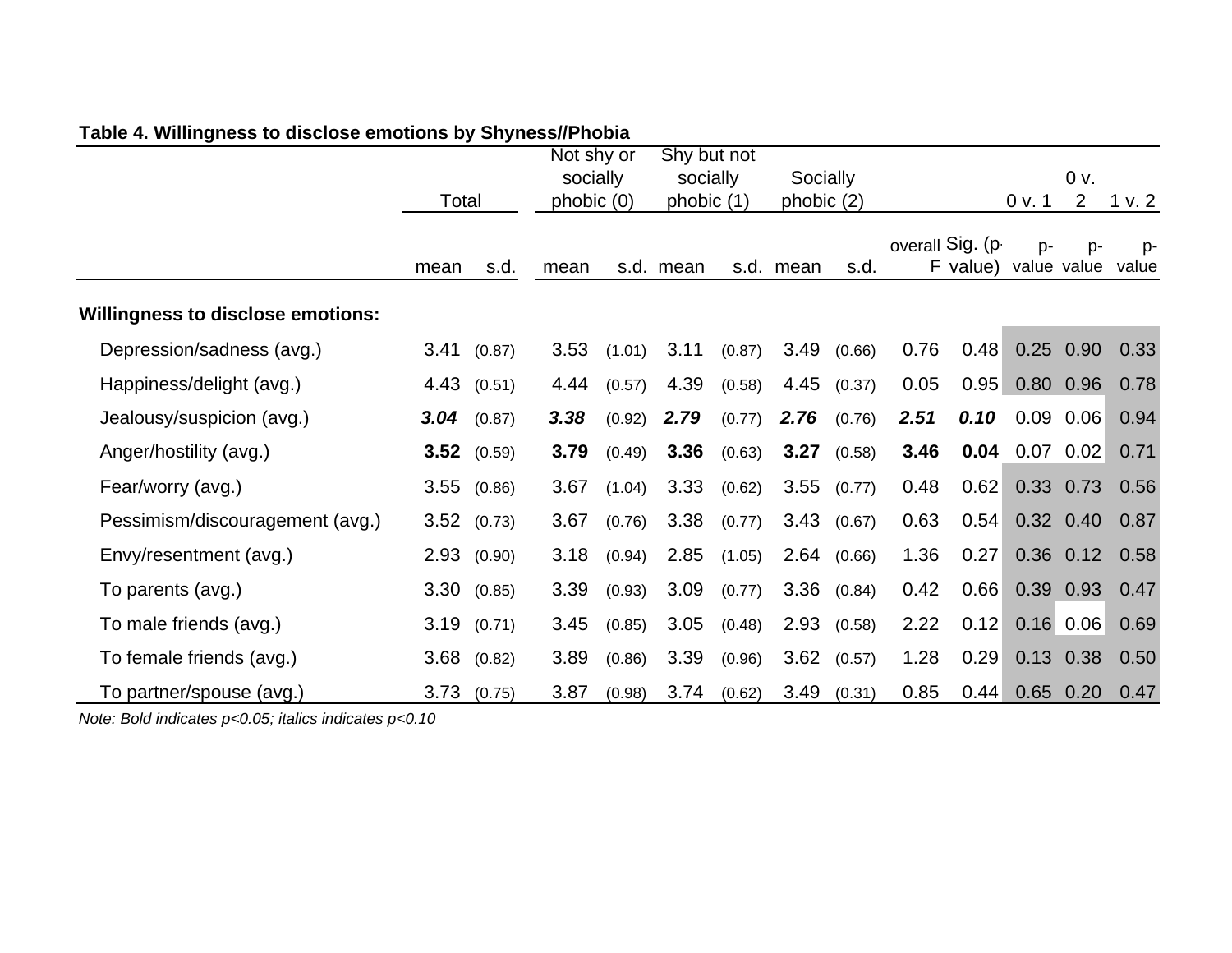|                                                     | Total   |        | Not shy or<br>socially<br>phobic (0) |        | Shy but not<br>socially<br>phobic (1) |        | Socially<br>phobic (2) |        |       |                           | 0 v. 1               | 0 v.<br>$\overline{2}$ | 1 v.2       |
|-----------------------------------------------------|---------|--------|--------------------------------------|--------|---------------------------------------|--------|------------------------|--------|-------|---------------------------|----------------------|------------------------|-------------|
|                                                     | mean    | s.d.   | mean                                 | s.d.   | mean                                  | s.d.   | mean                   | s.d.   | F     | overall Sig. (p<br>value) | $D -$<br>value value | D-                     | p-<br>value |
| % Want to talk to Friends in large groups           | 77.00   | (21.1) | 79.06                                | (18.1) | 78.61                                 | (22.1) | 71.72                  | (26.4) | 0.37  | 0.70                      | 0.96                 | 0.42                   | 0.50        |
| % Actually talk to Friends in large groups          | 73.39   | (21.3) | 79.67                                | (14.7) | 70.56                                 | (26.3) | 65.78                  | (24.5) | 1.32  | 0.28                      | $0.32 -$             | 0.13                   | 0.64        |
| % Want to talk to Friends in small groups           | 92.85   | (11.3) | 90.59                                | (14.6) | 95.00                                 | (6.49) | 94.72                  | (8.51) | 0.58  | 0.57                      | 0.37                 | 0.40                   | 0.96        |
| % Actually talk to Friends in small groups          | 102.71  | (66.1) | 90.67                                | (14.1) | 135.22                                | (123.) | 90.28                  | (12.7) | 1.55  | 0.23                      |                      | $0.12$ 0.99            | 0.15        |
| % Want to talk to Acquaintances in large groups     | 59.85   | (22.7) | 61.09                                | (18.8) | 64.44                                 | (31.3) | 53.06                  | (20.2) | 0.59  | 0.56                      | 0.73                 | 0.41                   | 0.30        |
| % Actually talk to Acquaintances in large groups    | 57.42   | (23.6) | 66.83                                | (20.1) | 55.72                                 | (28.8) | 43.44                  | (17.6) | 3.14  | 0.06                      |                      | $0.25$ 0.02            | 0.25        |
| % Want to talk to Acquaintances in small groups     | 71.91   | (22.4) | 73.59                                | (22.8) | 75.28                                 | (21.4) | 65.56                  | (24.0) | 0.49  | 0.62                      | 0.86                 | 0.40                   | 0.37        |
| % Actually talk to Acquaintances in small groups    | 69.07   | (21.2) | 76.72                                | (18.3) | 66.22                                 | (17.7) | 58.33                  | (25.4) | 2.48  | 0.10                      |                      | $0.22 \ 0.04$          | 0.42        |
| % Want to talk to Strangers in large groups         | 42.26   | (28.6) | 45.38                                | (32.7) | 44.83                                 | (27.9) | 34.17                  | (22.2) | 0.47  | 0.63                      | 0.97                 | 0.36                   | 0.44        |
| % Actually talk to Strangers in large groups        | 38.22   | (26.4) | 47.91                                | (27.8) | 35.61                                 | (25.2) | 23.61                  | (18.9) | 2.75  | 0.08                      | 0.25                 | 0.03                   | 0.32        |
| % Want to talk to Strangers in small groups         | 50.51   | (26.1) | 62.66                                | (23.2) | 41.39                                 | (24.7) | 38.06                  | (24.8) | 3.88  | 0.03                      | 0.04                 | 0.02                   | 0.77        |
| % Actually talk to Strangers in small groups        | 41.18   | (25.0) | 58.83                                | (18.8) | 28.33                                 | (21.9) | 24.61                  | (18.0) | 11.34 | 0.00                      | 0.00                 | 0.00                   | 0.69        |
| % Want to talk to Service Staff                     | 53.60   | (23.9) | 60.16                                | (24.4) | 46.67                                 | (19.6) | 48.89                  | (26.4) | 1.16  | 0.33                      | 0.19                 | 0.27                   | 0.85        |
| % Actually talk to Service Staff                    | 49.35   | (26.6) | 61.50                                | (25.1) | 39.17                                 | (22.3) | 39.28                  | (26.6) | 3.28  | 0.05                      | 0.04                 | 0.04                   | 0.99        |
| Diff in % want to v. actually talk to Friends       | $-3.58$ | (33.3) | $-1.35$                              | (6.03) | $-16.08$                              | (63.9) | 5.19                   | (6.22) | 0.97  | 0.39                      | 0.30                 | 0.65                   | 0.19        |
| Diff in % want to v. actually talk to Acquaintances | 2.60    | (12.6) | $-4.22$                              | (11.9) | 8.89                                  | (13.2) | 8.42                   | (6.25) | 5.65  | 0.01                      | 0.01                 | 0.01                   | 0.93        |
| Diff in % want to v. actually talk to Strangers     | 7.55    | (19.2) | 4.16                                 | (27.1) | 9.93                                  | (9.89) | 11.20                  | (3.11) | 0.46  | 0.63                      | 0.49                 | 0.40                   | 0.89        |

## **Table 5. Percent Want to v. Actually Talk to Friends, Acquaintances, and Strangers**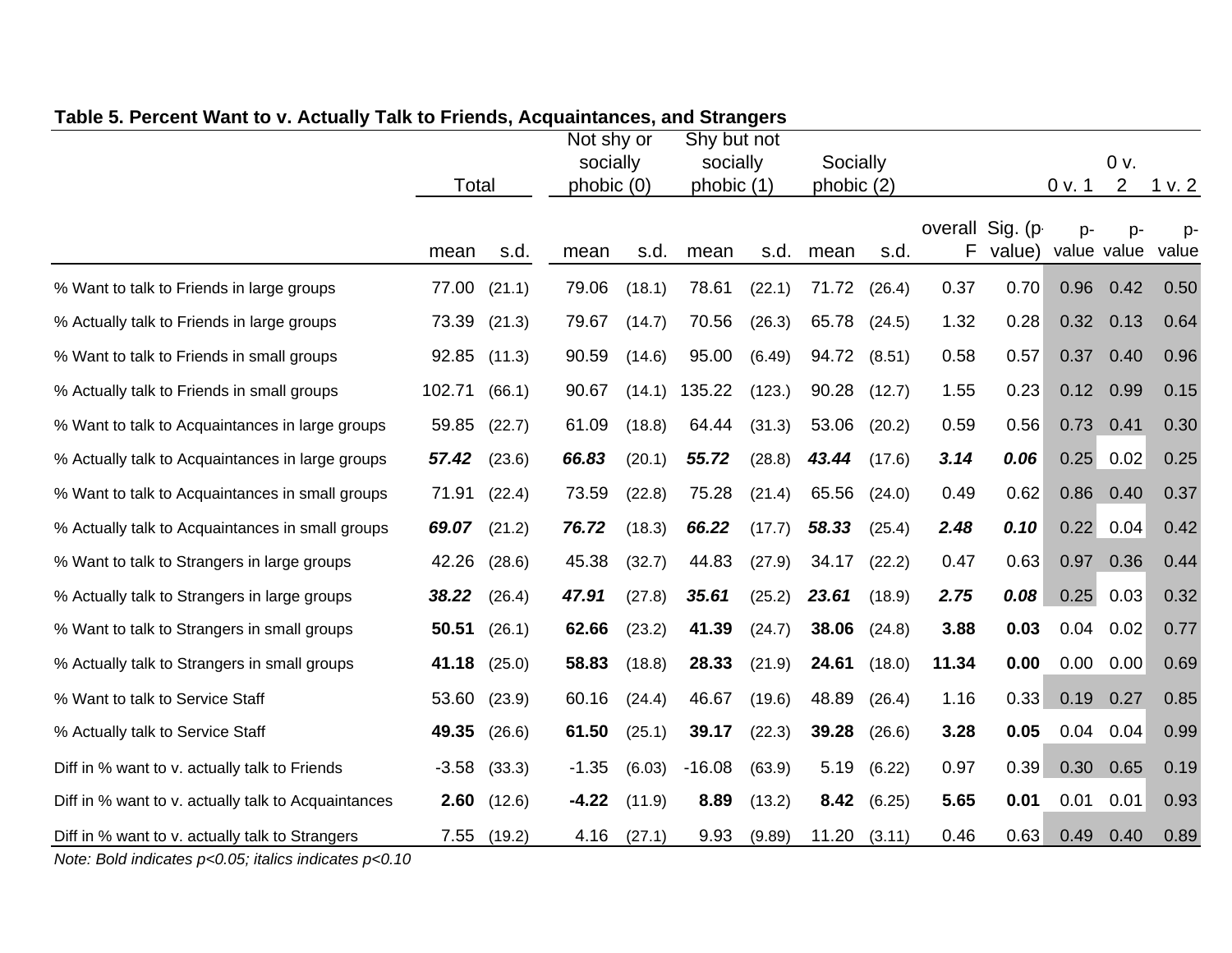# **Table 6. . Self Perceptions by Shyness//Phobia Group**

|                                    | Total |        |      | Not shy or<br>socially<br>phobic (0) |      | Shy but not<br>socially<br>phobic (1) |      | Socially<br>phobic (2) |      |      |                            | 0 v. 1        | 0 v. 2      | 1 v. 2      |
|------------------------------------|-------|--------|------|--------------------------------------|------|---------------------------------------|------|------------------------|------|------|----------------------------|---------------|-------------|-------------|
|                                    |       | n mean | s.d. | mean                                 |      | s.d. mean                             |      | s.d. mean              | s.d. | F.   | overall Sig. (p-<br>value) | $p-$<br>value | p-<br>value | p-<br>value |
| How see self?                      |       |        |      |                                      |      |                                       |      |                        |      |      |                            |               |             |             |
| <b>Extravert</b>                   | 37    | 2.46   | 0.96 | 1.94                                 | 0.85 | 3.00                                  | 0.82 | 2.73                   | 0.90 | 5.46 | 0.01                       | 0.00          | 0.03        | 0.47        |
| Introvert                          | 37    | 2.89   | 1.07 | 3.31                                 | 1.08 | 2.20                                  | 0.92 | 2.91                   | 0.94 | 3.82 | 0.32                       | 0.01          | 0.31        | 0.11        |
| High self-esteem                   | 37    | 2.59   | 1.04 | 2.12                                 | 0.81 | 2.60                                  | 0.70 | 3.27                   | 1.27 | 4.81 | 0.01                       | 0.22          | 0.00        | 0.11        |
| Shy                                | 37    | 2.86   | 1.13 | 3.62                                 | 1.09 | 2.10                                  | 0.74 | 2.45                   | 0.82 | 9.81 | 0.00                       | 0.00          | 0.00        | 0.39        |
| Self-absorbed                      | 37    | 3.30   | 1.13 | 3.25                                 | 0.86 | 3.60                                  | 1.26 | 3.09                   | 1.38 | 0.55 | 0.59                       | 0.45          | 0.72        | 0.32        |
| Other-focused                      | 37    | 2.76   | 0.89 | 2.88                                 | 0.96 | 2.70                                  | 1.06 | 2.64                   | 0.67 | 0.25 | 0.78                       | 0.64          | 0.51        | 0.87        |
| Low self-esteem                    | 37    | 3.32   | 1.23 | 3.81                                 | 1.11 | 3.28                                  | 1.03 | 2.73                   | 1.35 | 2.90 | 0.07                       | 0.20          | 0.02        | 0.36        |
| Envious                            | 37    | 3.11   | 1.13 | 3.62                                 | 1.02 | 3.00                                  | 1.25 | 2.45                   | 0.82 | 4.24 | 0.02                       | 0.14          | 0.01        | 0.24        |
| Calm                               | 37    | 2.19   | 0.84 | 2.00                                 | 0.52 | 1.80                                  | 0.42 | 2.82                   | 1.17 | 5.69 | 0.01                       | 0.51          | 0.01        | 0.00        |
| Easily agitated                    | 37    | 3.35   | 1.16 | 3.69                                 | 1.01 | 3.50                                  | 1.18 | 3.73                   | 1.19 | 2.55 | 0.09                       | 0.68          | 0.03        | 0.12        |
| Very proud                         | 37    | 2.97   | 0.93 | 2.56                                 | 0.89 | 3.00                                  | 0.82 | 3.55                   | 0.82 | 4.35 | 0.02                       | 0.21          | 0.01        | 0.15        |
| Very organized                     | 37    | 3.19   | 1.22 | 3.31                                 | 1.08 | 2.80                                  | 1.32 | 3.36                   | 1.36 | 0.69 | 0.51                       | 0.31          | 0.92        | 0.30        |
| Perfectionist                      | 37    | 2.84   | 1.28 | 3.25                                 | 1.06 | 2.40                                  | 1.26 | 2.64                   | 1.50 | 1.60 | 0.22                       | 0.10          | 0.22        | 0.67        |
| "Cool"                             | 37    | 2.68   | 0.94 | 2.25                                 | 0.86 | 2.70                                  | 0.82 | 3.27                   | 0.90 | 4.59 | 0.02                       | 0.20          | 0.01        | 0.14        |
| Introspective                      | 37    | 2.22   | 1.08 | 2.19                                 | 1.11 | 2.00                                  | 0.82 | 2.45                   | 1.29 | 0.46 | 0.64                       | 0.68          | 0.54        | 0.35        |
| Fantasize re: entering competition | 37    | 3.41   | 1.17 | 2.94                                 | 1.39 | 3.80                                  | 0.92 | 3.73                   | 0.79 | 2.47 | 0.10                       | 0.07          | 0.08        | 0.88        |
| Would actually enter competition   | 37    | 3.59   | 1.17 | 3.31                                 | 1.35 | 3.90                                  | 1.20 | 3.73                   | 0.79 | 0.88 | 0.43                       | 0.22          | 0.37        | 0.74        |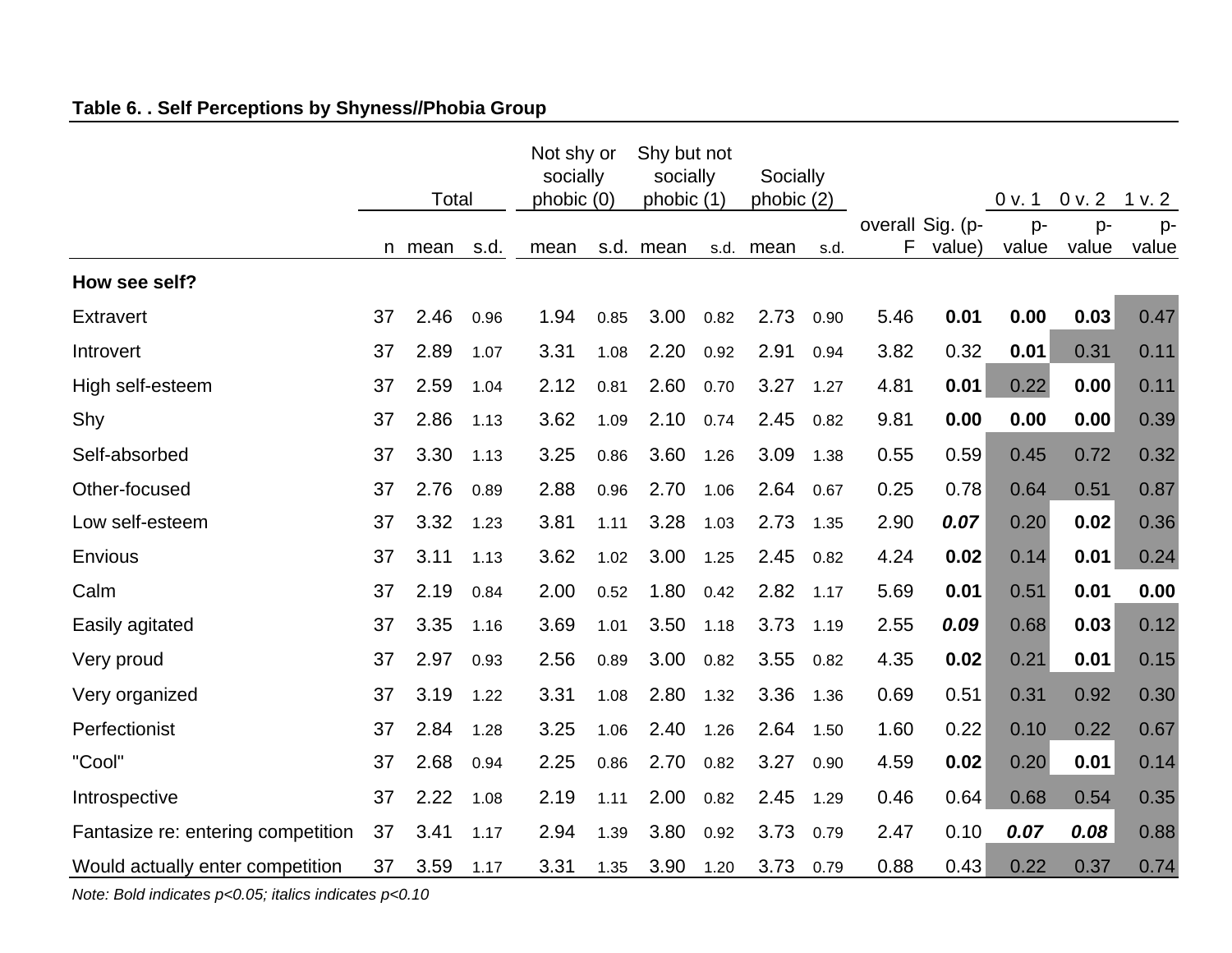|                                    | Total |        |      | Not shy or<br>socially<br>phobic (0) |      | Shy but not<br>socially<br>phobic (1) |      | Socially<br>phobic $(2)$ |      |      |                            | 0 v. 1      | 0 v. 2      | 1 v. 2      |
|------------------------------------|-------|--------|------|--------------------------------------|------|---------------------------------------|------|--------------------------|------|------|----------------------------|-------------|-------------|-------------|
|                                    |       | n mean | s.d. | mean                                 |      | s.d. mean                             | s.d. | mean                     | s.d. | F    | overall Sig. (p-<br>value) | p-<br>value | p-<br>value | p-<br>value |
| How others see you?                |       |        |      |                                      |      |                                       |      |                          |      |      |                            |             |             |             |
| <b>Extravert</b>                   | 37    | 2.54   | 1.07 | 2.31                                 | 1.14 | 3.10                                  | 0.88 | 2.36                     | 1.03 | 1.99 | 0.15                       | 0.07        | 0.90        | 0.12        |
| Introvert                          | 37    | 3.05   | 1.20 | 3.25                                 | 1.34 | 2.30                                  | 0.67 | 3.45                     | 1.13 | 3.13 | 0.06                       | 0.05        | 0.65        | 0.03        |
| High self-esteem                   | 37    | 2.08   | 0.80 | 1.81                                 | 0.75 | 2.00                                  | 0.67 | 2.54                     | 0.82 | 3.19 | 0.05                       | 0.54        | 0.02        | 0.11        |
| Shy                                | 37    | 3.41   | 1.23 | 3.80                                 | 1.37 | 3.30                                  | 1.06 | 3.00                     | 1.10 | 1.45 | 0.25                       | 0.32        | 0.11        | 0.58        |
| Self-absorbed                      | 37    | 3.38   | 1.11 | 3.25                                 | 1.29 | 3.50                                  | 0.84 | 3.45                     | 1.13 | 0.18 | 0.83                       | 0.59        | 0.65        | 0.93        |
| Other-focused                      | 37    | 2.70   | 0.88 | 2.56                                 | 0.89 | 2.80                                  | 0.92 | 2.82                     | 0.87 | 0.35 | 0.71                       | 0.51        | 0.47        | 0.96        |
| Low self-esteem                    | 37    | 3.62   | 0.89 | 4.00                                 | 0.82 | 3.60                                  | 0.70 | 3.09                     | 0.94 | 3.93 | 0.03                       | 0.24        | 0.01        | 0.17        |
| Envious                            | 37    | 3.59   | 0.90 | 3.75                                 | 1.00 | 3.70                                  | 0.67 | 3.27                     | 0.90 | 1.02 | 0.37                       | 0.89        | 0.18        | 0.28        |
| Calm                               | 37    | 2.22   | 0.98 | 1.94                                 | 0.68 | 1.80                                  | 0.79 | 3.00                     | 1.10 | 6.74 | 0.00                       | 0.69        | 0.00        | 0.00        |
| Easily agitated                    | 37    | 3.32   | 1.20 | 3.38                                 | 1.31 | 3.80                                  | 0.92 | 2.82                     | 1.17 | 1.85 | 0.17                       | 0.38        | 0.24        | 0.06        |
| Very proud                         | 37    | 2.89   | 1.13 | 2.38                                 | 1.09 | 3.10                                  | 1.29 | 3.45                     | 0.69 | 3.73 | 0.03                       | 0.10        | 0.01        | 0.44        |
| Very organized                     | 37    | 2.97   | 1.30 | 3.13                                 | 1.26 | 2.60                                  | 1.35 | 3.09                     | 1.38 | 0.55 | 0.58                       | 0.33        | 0.95        | 0.40        |
| Perfectionist                      | 37    | 2.95   | 1.13 | 3.19                                 | 1.05 | 2.70                                  | 1.16 | 2.82                     | 1.25 | 0.66 | 0.52                       | 0.30        | 0.41        | 0.81        |
| "Cool"                             | 37    | 2.38   | 1.01 | 1.94                                 | 0.93 | 2.50                                  | 0.85 | 2.91                     | 1.04 | 3.56 | 0.04                       | 0.15        | 0.01        | 0.33        |
| Introspective                      | 37    | 2.49   | 0.90 | 2.31                                 | 1.08 | 2.30                                  | 0.67 | 2.91                     | 0.70 | 1.80 | 0.18                       | 0.97        | 0.09        | 0.12        |
| Fantasize re: entering competition | 37    | 3.27   | 1.39 | 3.00                                 | 1.55 | 3.60                                  | 1.35 | 3.36                     | 1.21 | 0.60 | 0.56                       | 0.30        | 0.51        | 0.70        |
| Would actually enter competition   | 37    | 3.32   | 1.31 | 3.00                                 | 1.41 | 3.60                                  | 1.51 | 3.55                     | 0.93 | 0.86 | 0.43                       | 0.27        | 0.30        | 0.93        |

# **Table 7. Perceptions of How Others See You by Shyness//Social Phobia Group**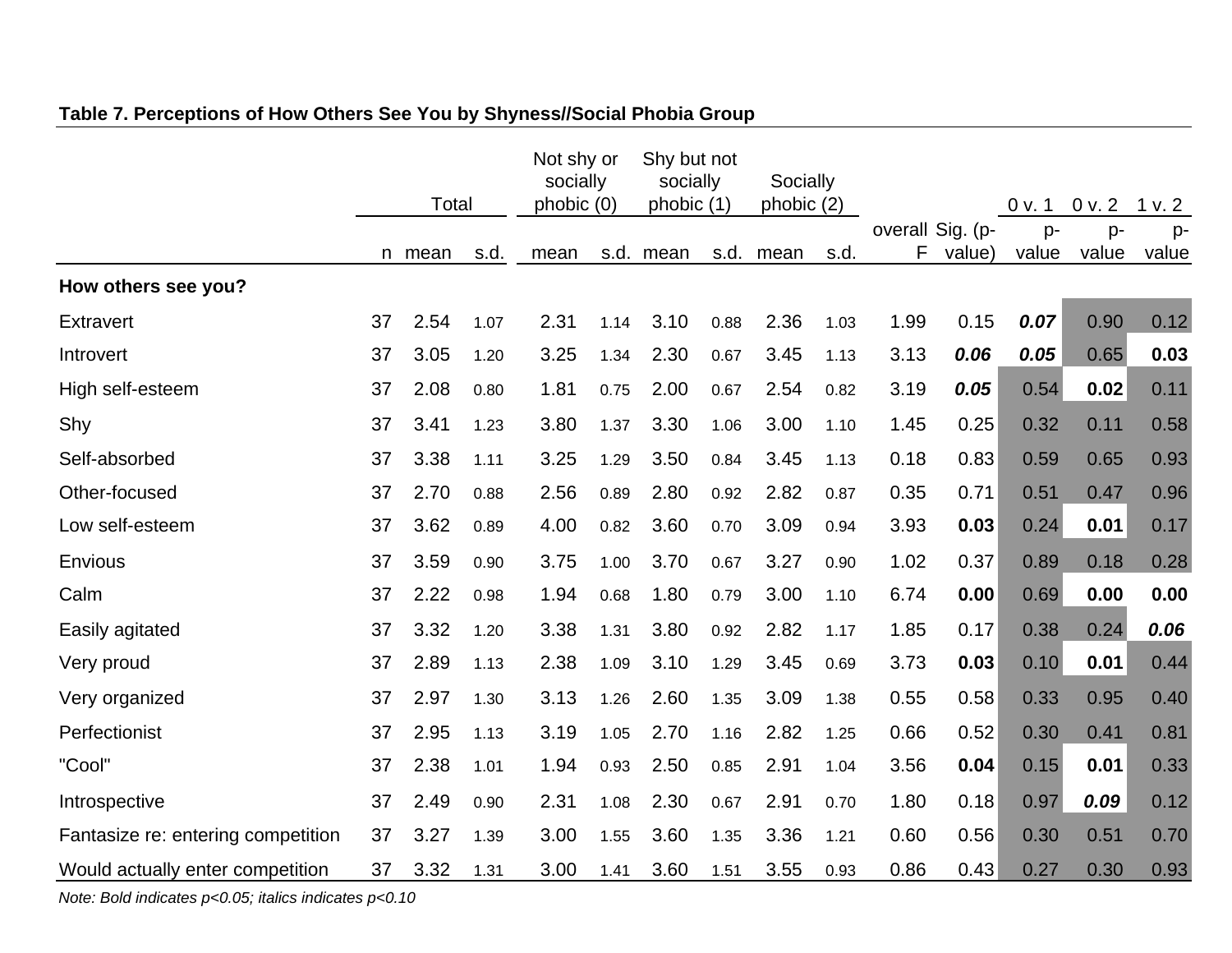# **Table 8. Relationships by Shyness//Phobia Group**

|                                        |    | Total  | $n = 45$ | Not shy or<br>socially<br>phobic (0) |      | Shy but not<br>socially<br>phobic (1) |      | Socially<br>phobic (2) |      |      |                            | 0 v. 1      | 0 v. 2      | 1 v.2       |
|----------------------------------------|----|--------|----------|--------------------------------------|------|---------------------------------------|------|------------------------|------|------|----------------------------|-------------|-------------|-------------|
|                                        |    | n mean | s.d.     | mean                                 | s.d. | mean                                  |      | s.d. mean              | s.d. | F.   | overall Sig. (p-<br>value) | p-<br>value | p-<br>value | p-<br>value |
| Use of technology to communicate       |    |        |          |                                      |      |                                       |      |                        |      |      |                            |             |             |             |
| Text message more than friends         | 37 | 2.03   | 1.26     | 2.06                                 | 1.48 | 1.90                                  | 0.88 | 2.09                   | 1.30 | 0.07 | 0.94                       | 0.76        | 0.96        | 0.74        |
| Text message to avoid calls            | 37 | 2.32   | 1.40     | 1.69                                 | 1.01 | 2.40                                  | 1.35 | 3.18                   | 1.54 | 4.49 | 0.02                       | 0.18        | 0.01        | 0.17        |
| Call when no one home                  | 37 | 2.16   | 1.26     | 1.69                                 | 1.14 | 2.20                                  | 1.03 | 2.82                   | 1.40 | 2.92 | 0.07                       | 0.30        | 0.02        | 0.25        |
| IM to communicate with friends         | 37 | 2.73   | 1.37     | 2.38                                 | 1.50 | 3.00                                  | 1.25 | 3.00                   | 1.26 | 0.95 | 0.40                       | 0.27        | 0.25        | 1.00        |
| IM to contact social contact           | 37 | 2.35   | 1.34     | 1.81                                 | 1.47 | 2.40                                  | 1.07 | 3.09                   | 1.04 | 3.38 | 0.05                       | 0.25        | 0.01        | 0.22        |
| Told addicted to IM                    | 37 | 1.78   | 1.13     | 1.88                                 | 1.36 | 1.60                                  | 0.84 | 1.82                   | 1.08 | 0.18 | 0.84                       | 0.56        | 0.90        | 0.67        |
| Used Internet to meet people           | 37 | 1.57   | 1.09     | 1.69                                 | 1.25 | 1.70                                  | 1.06 | 1.27                   | 0.90 | 0.56 | 0.58                       | 0.98        | 0.35        | 0.38        |
| <b>Current relationships</b>           |    |        |          |                                      |      |                                       |      |                        |      |      |                            |             |             |             |
| Currently in relationship (Y/N)        | 37 | 1.70   | 0.46     | 1.63                                 | 0.50 | 1.70                                  | 0.48 | 1.82                   | 0.40 | 0.55 | 0.58                       | 0.69        | 0.30        | 0.57        |
| Unwilling to take steps to start relat | 37 | 1.30   | 0.46     | 1.44                                 | 0.51 | 1.20                                  | 0.42 | 1.18                   | 0.40 | 1.32 | 0.28                       | 0.21        | 0.16        | 0.93        |
| <b>Quality of relationships</b>        |    |        |          |                                      |      |                                       |      |                        |      |      |                            |             |             |             |
| Parents/guardians                      | 37 | 4.30   | 0.78     | 4.44                                 | 0.73 | 4.10                                  | 0.88 | 4.27                   | 0.79 | 0.58 | 0.57                       | 0.29        | 0.60        | 0.62        |
| Siblings                               | 37 | 4.17   | 0.82     | 4.31                                 | 0.87 | 4.22                                  | 0.83 | 3.90                   | 0.74 | 0.79 | 0.46                       | 0.80        | 0.23        | 0.40        |
| Close friends                          | 37 | 4.51   | 0.56     | 4.50                                 | 0.63 | 4.60                                  | 0.52 | 4.45                   | 0.52 | 0.18 | 0.84                       | 0.67        | 0.84        | 0.56        |
| Acquaintances                          | 37 | 3.58   | 0.65     | 3.81                                 | 0.66 | 3.30                                  | 0.67 | 3.50                   | 0.53 | 2.17 | 0.13                       | 0.05        | 0.23        | 0.48        |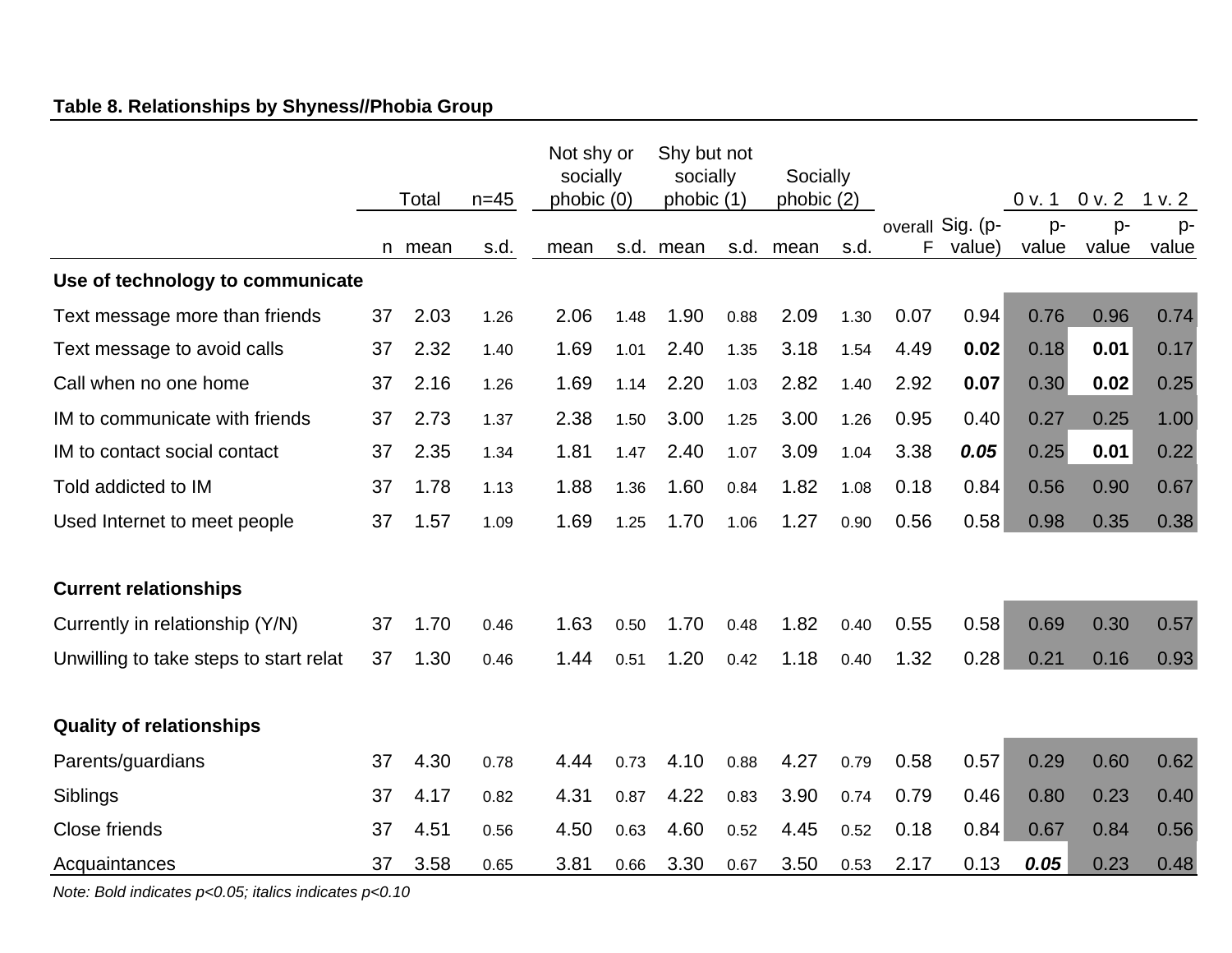# **Table 9. Psychiatric Diagnoses by Shyness/Phobia Group**

|                                  |    | Total |                          | Not shy or<br>socially phobic<br>(0) |                          | Shy but not<br>socially<br>phobic (1) |                                               | Socially<br>phobic (2) |      |      |                            | 0 v. 1      | 0 v. 2      | v.2         |
|----------------------------------|----|-------|--------------------------|--------------------------------------|--------------------------|---------------------------------------|-----------------------------------------------|------------------------|------|------|----------------------------|-------------|-------------|-------------|
|                                  | n. | mean  | s.d.                     | mean                                 |                          | s.d. mean                             | s.d.                                          | mean                   | s.d. | F    | overall Sig. (p-<br>value) | p-<br>value | p-<br>value | p-<br>value |
| Diagnosed with any of following: |    |       |                          |                                      |                          |                                       |                                               |                        |      |      |                            |             |             |             |
| <b>ADD</b>                       | 36 | 0.08  | 0.28                     | 0.06                                 | 0.25                     | 0.20                                  | 0.42                                          | 0.00                   | 0.00 | 1.38 | 0.27                       | 0.23        | 0.58        | 0.12        |
| Depression                       | 36 | 0.11  | 0.32                     | 0.13                                 | 0.34                     | 0.10                                  | 0.32                                          | 0.10                   | 0.32 | 0.03 | 0.98                       | 0.85        | 0.85        | 1.00        |
| Anxiety                          | 36 | 0.14  | 0.35                     | 0.13                                 | 0.34                     | 0.10                                  | 0.32                                          | 0.20                   | 0.42 | 0.22 | 0.81                       | 0.86        | 0.61        | 0.54        |
| Social Phobia                    | 35 | 0.00  | $\overline{\phantom{m}}$ | 0.00                                 | ۰.                       | 0.00                                  | $\mathord{\hspace{1pt}\text{--}\hspace{1pt}}$ | 0.00                   | $-$  |      | --                         |             |             |             |
| <b>Learning Disability</b>       | 36 | 0.00  | $-$                      | 0.00                                 | $\overline{\phantom{a}}$ | 0.00                                  | $\mathord{\hspace{1pt}\text{--}\hspace{1pt}}$ | 0.00                   | --   |      | --                         |             |             |             |
| <b>OCD</b>                       | 36 | 0.03  | 0.17                     | 0.00                                 | 0.00                     | 0.00                                  | 0.00                                          | 0.10                   | 0.32 | 1.32 | 0.28                       | 1.00        | 0.14        | 0.19        |
| Believe you have:                |    |       |                          |                                      |                          |                                       |                                               |                        |      |      |                            |             |             |             |
| <b>ADD</b>                       | 36 | 0.25  | 0.44                     | 0.13                                 | 0.34                     | 0.30                                  | 0.48                                          | 0.40                   | 0.52 | 1.32 | 0.28                       | 0.33        | 0.13        | 0.61        |
| Depression                       | 36 | 0.19  | 0.40                     | 0.06                                 | 0.25                     | 0.30                                  | 0.48                                          | 0.30                   | 0.48 | 1.61 | 0.22                       | 0.15        | 0.15        | 1.00        |
| Anxiety                          | 36 | 0.25  | 0.44                     | 0.19                                 | 0.40                     | 0.20                                  | 0.42                                          | 0.40                   | 0.52 | 0.80 | 0.46                       | 0.94        | 0.24        | 0.32        |
| Social Phobia                    | 36 | 0.03  | 0.17                     | 0.06                                 | 0.25                     | 0.00                                  | 0.00                                          | 0.00                   | 0.00 | 0.61 | 0.55                       | 0.36        | 0.36        | 1.00        |
| <b>Learning Disability</b>       | 36 | 0.03  | 0.17                     | 0.00                                 | 0.00                     | 0.10                                  | 0.32                                          | 0.00                   | 0.00 | 1.32 | 0.28                       | 0.14        | 1.00        | 0.19        |
| <b>OCD</b>                       | 36 | 0.14  | 0.35                     | 0.13                                 | 0.34                     | 0.10                                  | 0.32                                          | 0.20                   | 0.42 | 0.22 | 0.81                       | 0.86        | 0.61        | 0.54        |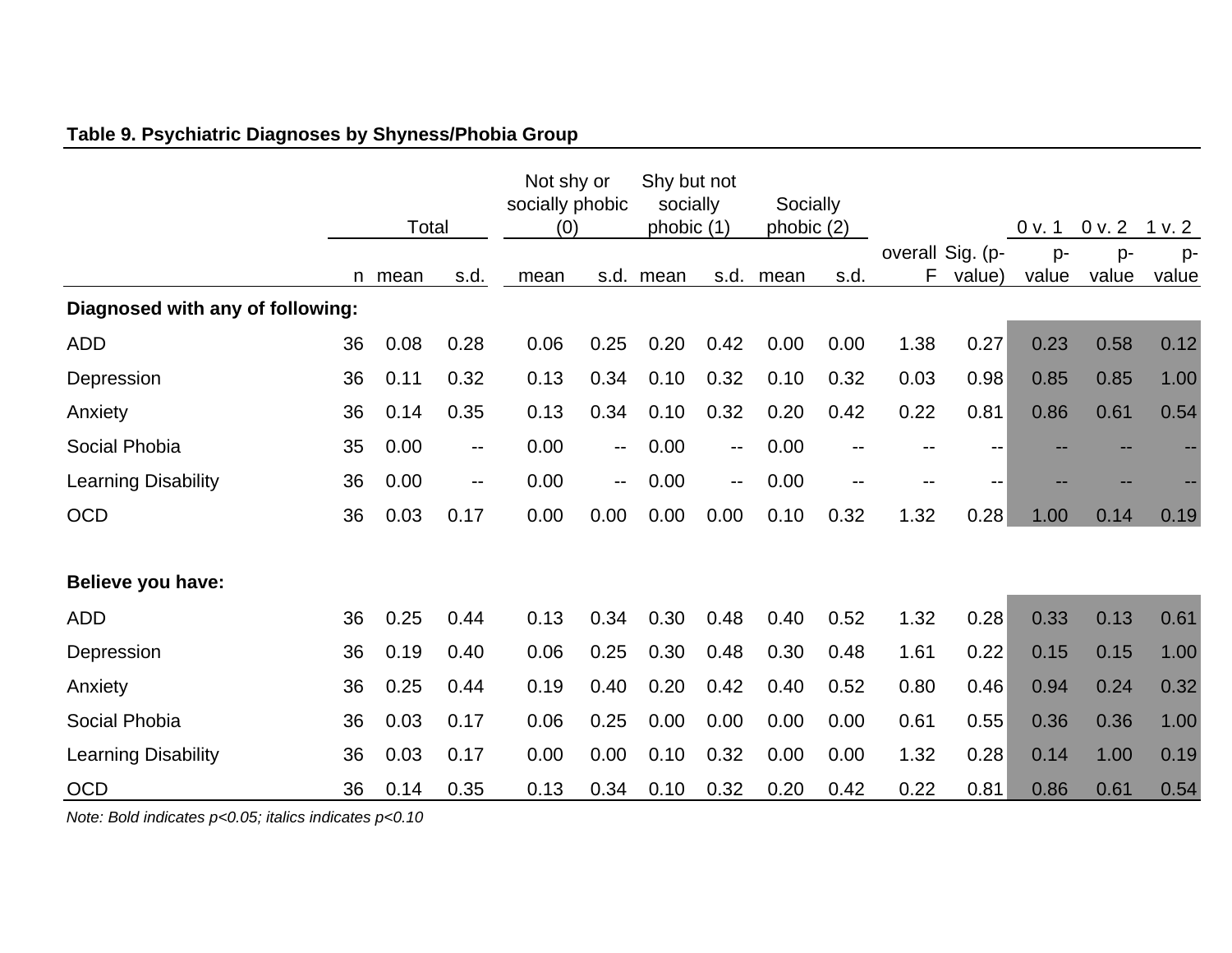|                                              |    | Total |      | Not shy or<br>socially<br>phobic (0) |      | Shy but not<br>socially<br>phobic (1) |      | Socially<br>phobic (2) |      |      |                            | 0 v. 1      | 0 v. 2      | 1 v. 2        |
|----------------------------------------------|----|-------|------|--------------------------------------|------|---------------------------------------|------|------------------------|------|------|----------------------------|-------------|-------------|---------------|
|                                              | n  | mean  | s.d. | mean                                 | s.d. | mean                                  | s.d. | mean                   | s.d. | F    | overall Sig. (p-<br>value) | p-<br>value | p-<br>value | $p-$<br>value |
| <b>Ratings of self and partner qualities</b> |    |       |      |                                      |      |                                       |      |                        |      |      |                            |             |             |               |
| Facial attractiveness--self                  | 34 | 6.59  | 1.83 | 6.88                                 | 1.59 | 6.56                                  | 2.01 | 6.11                   | 2.15 | 0.49 | 0.62                       | 0.68        | 0.33        | 0.62          |
| Facial attractiveness--partner               | 31 | 7.55  | 1.26 | 7.73                                 | 1.33 | 8.25                                  | 0.71 | 6.50                   | 0.93 | 5.39 | 0.01                       | 0.30        | 0.02        | 0.00          |
| Body attractiveness--self                    | 34 | 6.44  | 1.65 | 6.81                                 | 1.47 | 6.44                                  | 1.81 | 5.78                   | 1.79 | 1.14 | 0.33                       | 0.60        | 0.14        | 0.40          |
| Body attractiveness--partner                 | 31 | 7.39  | 1.43 | 7.80                                 | 1.74 | 7.25                                  | 1.16 | 6.75                   | 0.71 | 1.51 | 0.24                       | 0.38        | 0.10        | 0.48          |
| Physical attractivness--self                 | 34 | 6.82  | 1.60 | 7.25                                 | 1.29 | 6.67                                  | 1.80 | 6.22                   | 1.86 | 1.26 | 0.30                       | 0.39        | 0.13        | 0.56          |
| Physical attractivness--partner              | 31 | 7.64  | 1.17 | 7.87                                 | 1.25 | 8.00                                  | 1.07 | 6.88                   | 0.83 | 2.63 | 0.09                       | 0.79        | 0.05        | 0.05          |
| Personality--self                            | 34 | 8.24  | 1.18 | 8.75                                 | 1.00 | 7.78                                  | 0.97 | 7.78                   | 1.39 | 3.26 | 0.05                       | 0.04        | 0.04        | 1.00          |
| Personality--partner                         | 31 | 7.32  | 1.62 | 7.60                                 | 1.40 | 7.75                                  | 1.67 | 6.38                   | 1.77 | 1.99 | 0.16                       | 0.83        | 0.09        | 0.09          |
| Poise--self                                  | 34 | 7.35  | 1.63 | 8.12                                 | 1.15 | 7.33                                  | 1.22 | 6.00                   | 1.94 | 6.53 | 0.00                       | 0.19        | 0.00        | 0.05          |
| Poise--partner                               | 31 | 7.45  | 1.79 | 7.73                                 | 1.03 | 7.88                                  | 2.03 | 6.50                   | 2.45 | 1.61 | 0.22                       | 0.86        | 0.12        | 0.13          |
| Intelligence--self                           | 34 | 8.29  | 1.40 | 8.69                                 | 1.14 | 8.33                                  | 1.00 | 7.56                   | 1.94 | 1.99 | 0.15                       | 0.54        | 0.06        | 0.24          |
| Intelligence--partner                        | 31 | 8.03  | 1.33 | 7.87                                 | 1.13 | 8.39                                  | 1.88 | 8.00                   | 1.85 | 0.37 | 0.70                       | 0.40        | 0.82        | 0.59          |
| Ability to succeed--self                     | 34 | 8.47  | 1.40 | 9.06                                 | 0.77 | 8.22                                  | 0.97 | 7.67                   | 2.12 | 3.54 | 0.04                       | 0.13        | 0.02        | 0.37          |
| Ability to succeed--partner                  | 31 | 8.39  | 1.48 | 8.53                                 | 1.41 | 8.63                                  | 1.41 | 7.88                   | 1.73 | 0.64 | 0.53                       | 0.89        | 0.32        | 0.32          |

# **Table 10. Ratings of self and partner qualities by Shyness/Social Phobia group**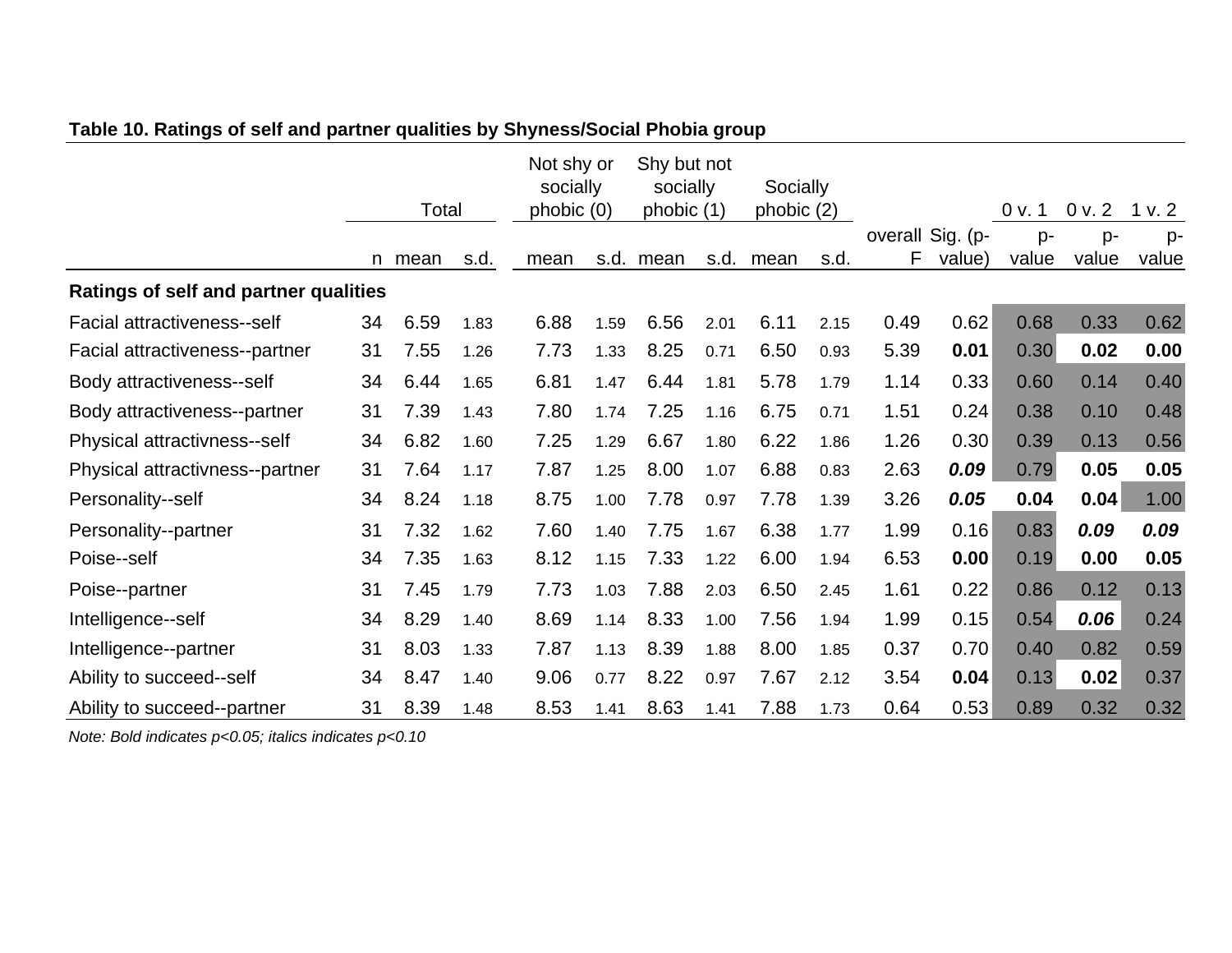|                                |    |       |      | Not shy or |      | Shy but not |      |           |      |      |                  |        |        |        |
|--------------------------------|----|-------|------|------------|------|-------------|------|-----------|------|------|------------------|--------|--------|--------|
|                                |    |       |      | socially   |      | socially    |      | Socially  |      |      |                  |        |        |        |
|                                |    | Total |      | phobic (0) |      | phobic (1)  |      | phobic(2) |      |      |                  | 0 v. 1 | 0 v. 2 | 1 v. 2 |
|                                |    |       |      |            |      |             |      |           |      |      | overall Sig. (p- | p-     | p-     | p-     |
| <b>Characteristic</b>          | n  | mean  | s.d. | mean       |      | s.d. mean   | s.d. | mean      | s.d. | F    | value)           | value  | value  | value  |
| Face--casual                   | 33 | 3.33  | 0.74 | 3.40       | 0.74 | 3.44        | 0.73 | 3.11      | 0.78 | 0.56 | 0.58             | 0.89   | 0.37   | 0.35   |
| Face--serious                  | 34 | 3.26  | 0.99 | 3.56       | 1.09 | 3.22        | 0.83 | 2.78      | 0.83 | 1.90 | 0.41             | 0.41   | 0.06   | 0.34   |
| Body--casual                   | 33 | 3.24  | 0.90 | 3.27       | 0.80 | 3.56        | 1.01 | 2.89      | 0.93 | 1.26 | 0.45             | 0.45   | 0.33   | 0.13   |
| Body--serious                  | 33 | 3.18  | 0.98 | 3.40       | 0.99 | 3.44        | 0.73 | 2.56      | 1.01 | 2.80 | 0.91             | 0.91   | 0.04   | 0.05   |
| Kindness--casual               | 34 | 3.88  | 0.98 | 3.88       | 1.15 | 3.67        | 0.71 | 4.11      | 0.93 | 0.45 | 0.62             | 0.62   | 0.57   | 0.35   |
| Kindness--serious              | 34 | 4.65  | 0.65 | 4.69       | 0.79 | 4.67        | 0.50 | 4.56      | 0.51 | 0.12 | 0.74             | 0.94   | 0.64   | 0.73   |
| Easy to talk to--casual        | 34 | 4.03  | 0.94 | 4.13       | 1.02 | 3.89        | 0.93 | 4         | 0.87 | 0.18 | 0.84             | 0.56   | 0.76   | 0.81   |
| Easy to talk to--serious       | 34 | 4.76  | 0.65 | 4.75       | 0.77 | 4.89        | 0.33 | 4.67      | 0.71 | 0.26 | 0.78             | 0.62   | 0.77   | 0.49   |
| Warm--casual                   | 34 | 3.85  | 0.82 | 3.81       | 0.83 | 3.67        | 0.87 | 4.11      | 0.78 | 0.68 | 0.51             | 0.68   | 0.39   | 0.26   |
| Warm--serious                  | 34 | 4.56  | 0.70 | 4.50       | 0.82 | 4.67        | 0.50 | 4.56      | 0.73 | 0.15 | 0.86             | 0.58   | 0.86   | 0.75   |
| Talkative--casual              | 34 | 3.38  | 1.07 | 3.31       | 1.30 | 33.22       | 0.83 | 3.67      | 0.87 | 0.43 | 0.65             | 0.84   | 0.44   | 0.40   |
| Talkative--serious             | 34 | 3.68  | 1.09 | 3.44       | 1.21 | 3.67        | 1.12 | 4.11      | 0.78 | 1.10 | 0.35             | 0.62   | 0.15   | 0.39   |
| Poise--casual                  | 34 | 3.32  | 1.07 | 3.25       | 1.29 | 3.33        | 0.71 | 3.44      | 1.01 | 0.09 | 0.91             | 0.86   | 0.67   | 0.83   |
| Poise--serious                 | 34 | 3.65  | 1.04 | 3.63       | 1.15 | 3.56        | 0.73 | 3.78      | 1.20 | 0.10 | 0.90             | 0.88   | 0.73   | 0.66   |
| Ability to succeed--casual     | 34 | 2.85  | 1.02 | 2.69       | 1.08 | 2.89        | 0.93 | 3.11      | 1.05 | 0.49 | 0.62             | 0.64   | 0.33   | 0.65   |
| Ability to succeed--serious    | 34 | 3.85  | 1.13 | 3.88       | 1.31 | 3.67        | 0.87 | 4         | 1.12 | 0.19 | 0.83             | 0.67   | 0.80   | 0.55   |
| Sense of humor--casual         | 34 | 3.97  | 0.94 | 4.19       | 0.91 | 3.67        | 1.00 | 3.89      | 0.93 | 0.93 | 0.40             | 0.19   | 0.45   | 0.62   |
| Sense of humor--serious        | 34 | 4.41  | 0.74 | 4.56       | 0.63 | 4.44        | 0.88 | 4.11      | 0.78 | 1.08 | 0.35             | 0.71   | 0.15   | 0.35   |
| Honesty--casual                | 34 | 3.97  | 0.97 | 4.19       | 0.91 | 3.44        | 0.73 | 4.11      | 1.17 | 1.93 | 0.16             | 0.07   | 0.85   | 0.14   |
| Honesty--serious               | 34 | 4.88  | 0.33 | 4.81       | 0.40 | 4.89        | 0.33 | 5         | 0.00 | 0.95 | 0.40             | 0.58   | 0.18   | 0.48   |
| Religion--casual               | 34 | 1.85  | 1.35 | 2.19       | 1.52 | 1.56        | 1.33 | 1.56      | 1.01 | 0.92 | 0.41             | 0.27   | 0.27   | 1.00   |
| Religion--serious              | 34 | 2.38  | 1.50 | 2.43       | 1.59 | 2.22        | 1.30 | 2.44      | 1.67 | 0.07 | 0.94             | 0.74   | 0.99   | 0.76   |
| Popularity with peers--casual  | 34 | 2.68  | 1.01 | 2.81       | 1.33 | 2.33        | 0.71 | 2.78      | 0.44 | 0.70 | 0.50             | 0.27   | 0.94   | 0.36   |
| Popularity with peers--serious | 34 | 2.68  | 0.98 | 2.63       | 1.15 | 2.67        | 1.00 | 2.78      | 0.67 | 0.07 | 0.94             | 0.92   | 0.72   | 0.82   |

## **Table 11. Importance of characteristics in casual and serious relationships by Shyness/Social Phobia group**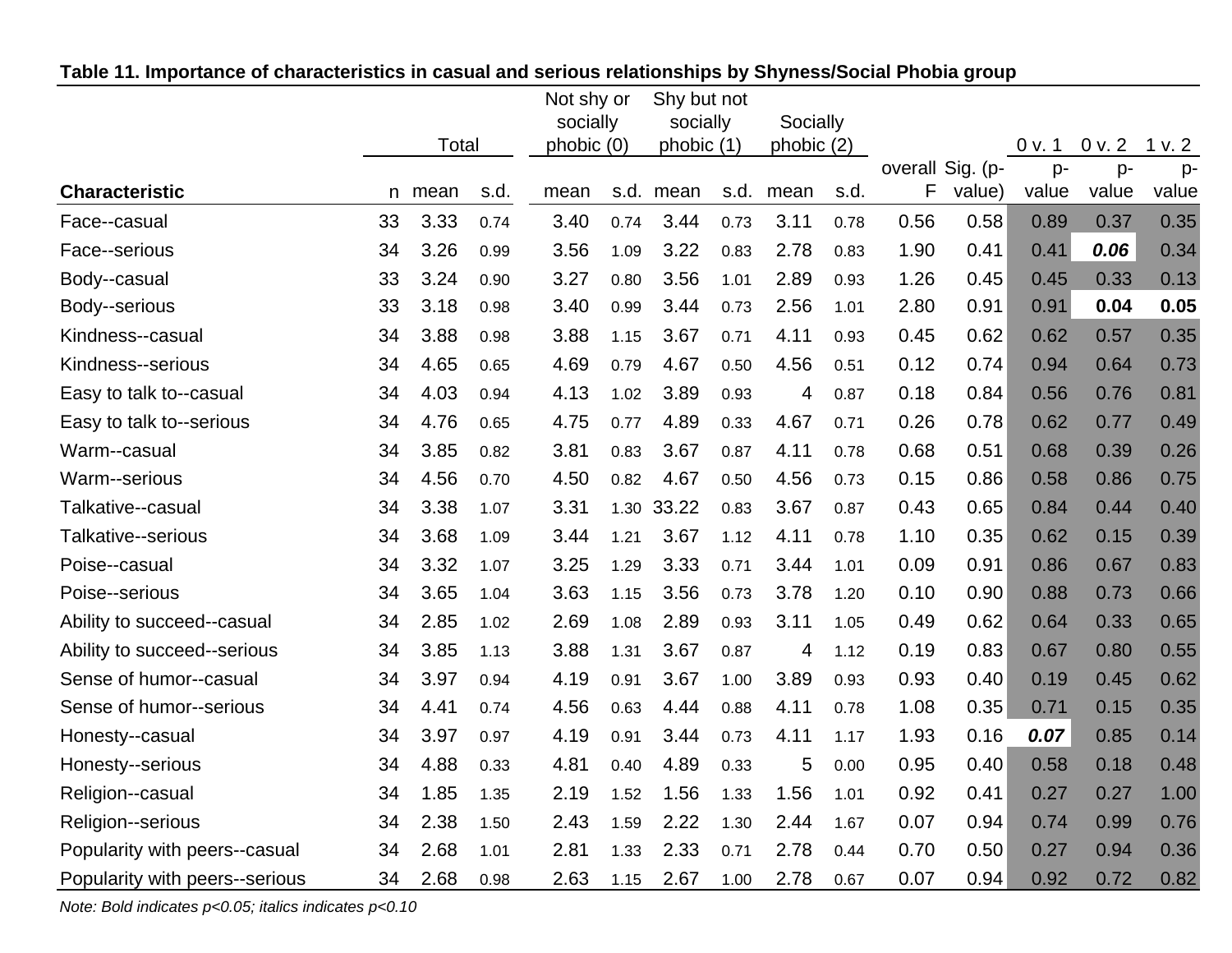| ╯                                                      |    |        |      | Not shy or<br>socially phobic |      | Shy but not<br>socially |      | Socially   |      |      |                            |             |             |               |
|--------------------------------------------------------|----|--------|------|-------------------------------|------|-------------------------|------|------------|------|------|----------------------------|-------------|-------------|---------------|
|                                                        |    | Total  |      | (0)                           |      | phobic (1)              |      | phobic (2) |      |      |                            | 0 v. 1      | 0 v. 2      | 1 v. 2        |
|                                                        |    | n mean | s.d. | mean                          | s.d. | mean                    | s.d. | mean       | s.d. | F    | overall Sig. (p-<br>value) | p-<br>value | p-<br>value | $p-$<br>value |
| <b>Hypothetical homecoming</b><br>dance choice         |    |        |      |                               |      |                         |      |            |      |      |                            |             |             |               |
| <b>Situation 1</b>                                     | 41 | 2.17   | 0.63 | 2.10                          | 0.72 | 2.40                    | 0.52 | 2.09       | 0.54 | 0.88 | 0.43                       | 0.23        | 0.97        | 0.27          |
| <b>Situation 2</b>                                     | 41 | 3.44   | 0.71 | 3.50                          | 0.89 | 3.40                    | 0.52 | 3.36       | 0.50 | 0.15 | 0.87                       | 0.72        | 0.62        | 0.91          |
| Situation 1 go                                         | 41 | 2.29   | 0.70 | 2.40                          | 0.82 | 2.10                    | 0.32 | 2.27       | 0.65 | 0.64 | 0.53                       | 0.27        | 0.62        | 0.57          |
| Situation 2 go                                         | 42 | 3.55   | 0.77 | 3.45                          | 0.94 | 3.70                    | 0.67 | 3.58       | 0.51 | 0.36 | 0.70                       | 0.42        | 0.64        | 0.73          |
| <b>Hypothetical paper choice</b>                       |    |        |      |                               |      |                         |      |            |      |      |                            |             |             |               |
| Paper 1                                                | 42 | 1.57   | 0.70 | 1.50                          | 0.61 | 1.90                    | 0.99 | 1.41       | 0.51 | 1.52 | 0.23                       | 0.15        | 0.74        | 0.11          |
| Paper 2                                                | 41 | 1.51   | 0.71 | 1.30                          | 0.47 | 1.67                    | 0.71 | 1.75       | 0.97 | 1.85 | 0.17                       | 0.20        | 0.09        | 0.79          |
| Paper 3                                                | 42 | 1.90   | 0.88 | 1.85                          | 0.81 | 2.00                    | 0.94 | 1.92       | 1.00 | 0.09 | 0.91                       | 0.67        | 0.84        | 0.83          |
| <b>Hypothetical professor</b><br>recommendation choice |    |        |      |                               |      |                         |      |            |      |      |                            |             |             |               |
| Professor--ask                                         | 42 | 1.67   | 0.75 | 1.45                          | 0.69 | 1.80                    | 0.92 | 1.92       | 0.67 | 1.70 | 0.20                       | 0.23        | 0.09        | 0.72          |
| Professor--like to ask                                 | 42 | 1.55   | 0.80 | 1.55                          | 0.83 | 1.90                    | 0.99 | 1.25       | 0.45 | 1.87 | 0.17                       | 0.26        | 0.30        | 0.06          |
| Professor--when ask                                    | 40 | 1.65   | 0.70 | 1.58                          | 0.69 | 1.90                    | 0.74 | 1.55       | 0.69 | 0.85 | 0.44                       | 0.25        | 0.90        | 0.26          |

## **Table 12. Hypothetical Situation Choices by Shyness/Social Phobia Group**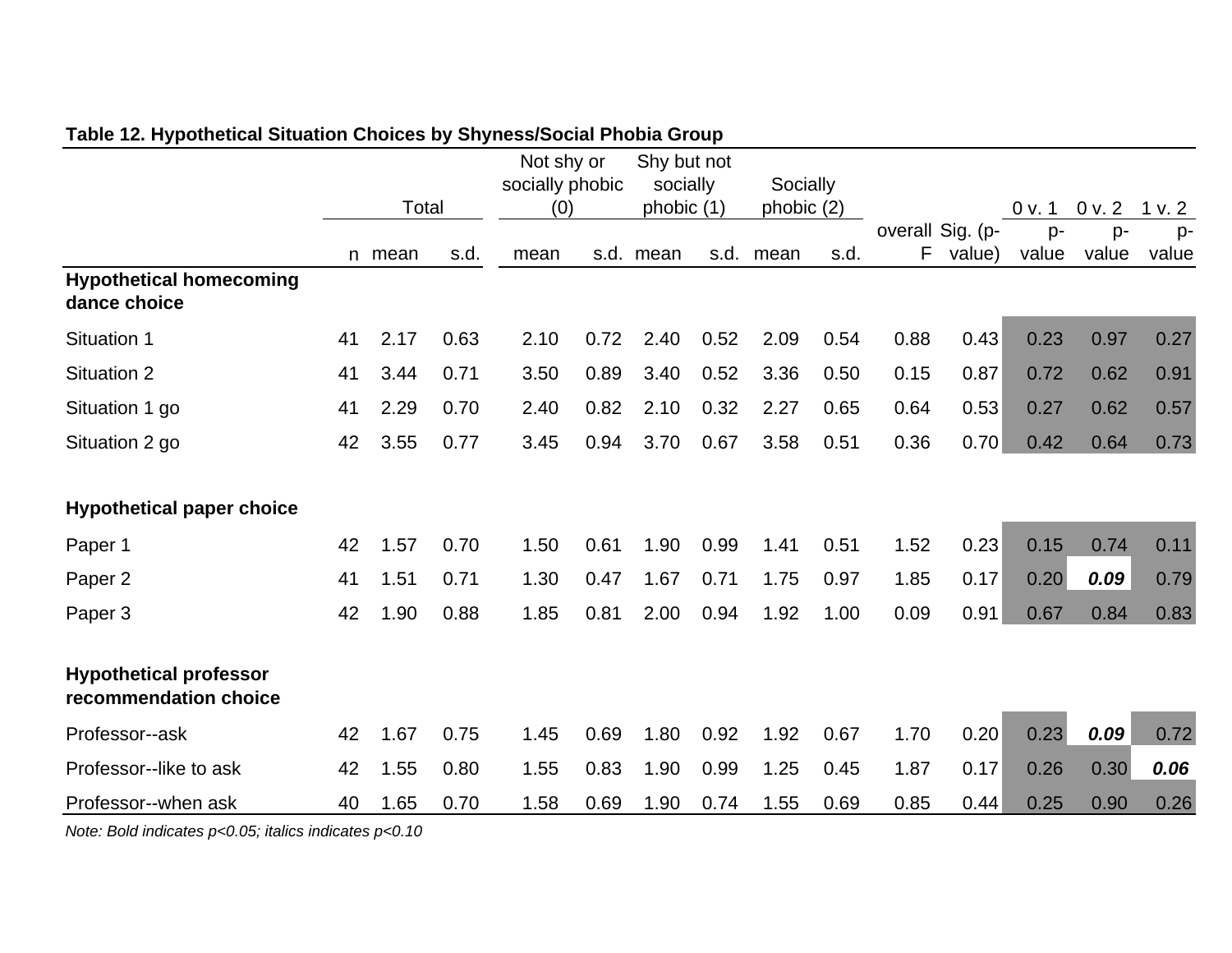## **PLEASE ANSWER THE FOLLOWING QUESTIONS ON THE SCANTRON SHEETS THAT HAVE BEEN PROVIDED**

| 1. | Are you:<br>Male<br>$\mathbf{A}$                                   | <sub>B</sub> | Female |  |  |
|----|--------------------------------------------------------------------|--------------|--------|--|--|
|    | 2. Year in college:<br>Freshman B Sophomore C Junior D Senior<br>A |              |        |  |  |

**Henderson/Zimbardo Shyness Questionnaire (Henderson and Zimbardo 2000, 2002; Bortnik et al. 2002)** 

*This scale has excellent psychometric properties, including an internal consistency of 0.92 for six samples and a test-retest reliability for two weeks of 0.87.* 

ID #

Please indicate in the box to the right how characteristic each statement is of you:

| A          |          |                                                             |      |                       |
|------------|----------|-------------------------------------------------------------|------|-----------------------|
| Not at all | Somewhat | Often                                                       | Verv | <b>Extremely</b>      |
|            |          | Characteristic Characteristic Characteristic Characteristic |      | <b>Characteristic</b> |

- 3. I am afraid of looking foolish in social situations.
- 4. I often feel insecure in social situations.
- 5. Other people appear to have more fun in social situations than I do.
- 6. If someone rejects me I assume that I have done something wrong.
- 7. It is hard for me to approach people who are having a conversation.
- 8. I feel lonely a good deal of the time.
- 9. I tend to be more critical of other people than I appear to be.
- 10. It is hard for me to say "no" to unreasonable requests.
- 11. I do more than my share on projects because I can't say no.

#### *12. I find it easy to ask for what I want from other people.*

- 13. I do not let others know I am frustrated or angry.
- 14. I find it hard to ask someone for a date.
- 15. It is hard for me to express my real feelings to others.
- 16. I tend to be suspicious of other people's intentions toward me.
- 17. I am bothered when others make demands on me.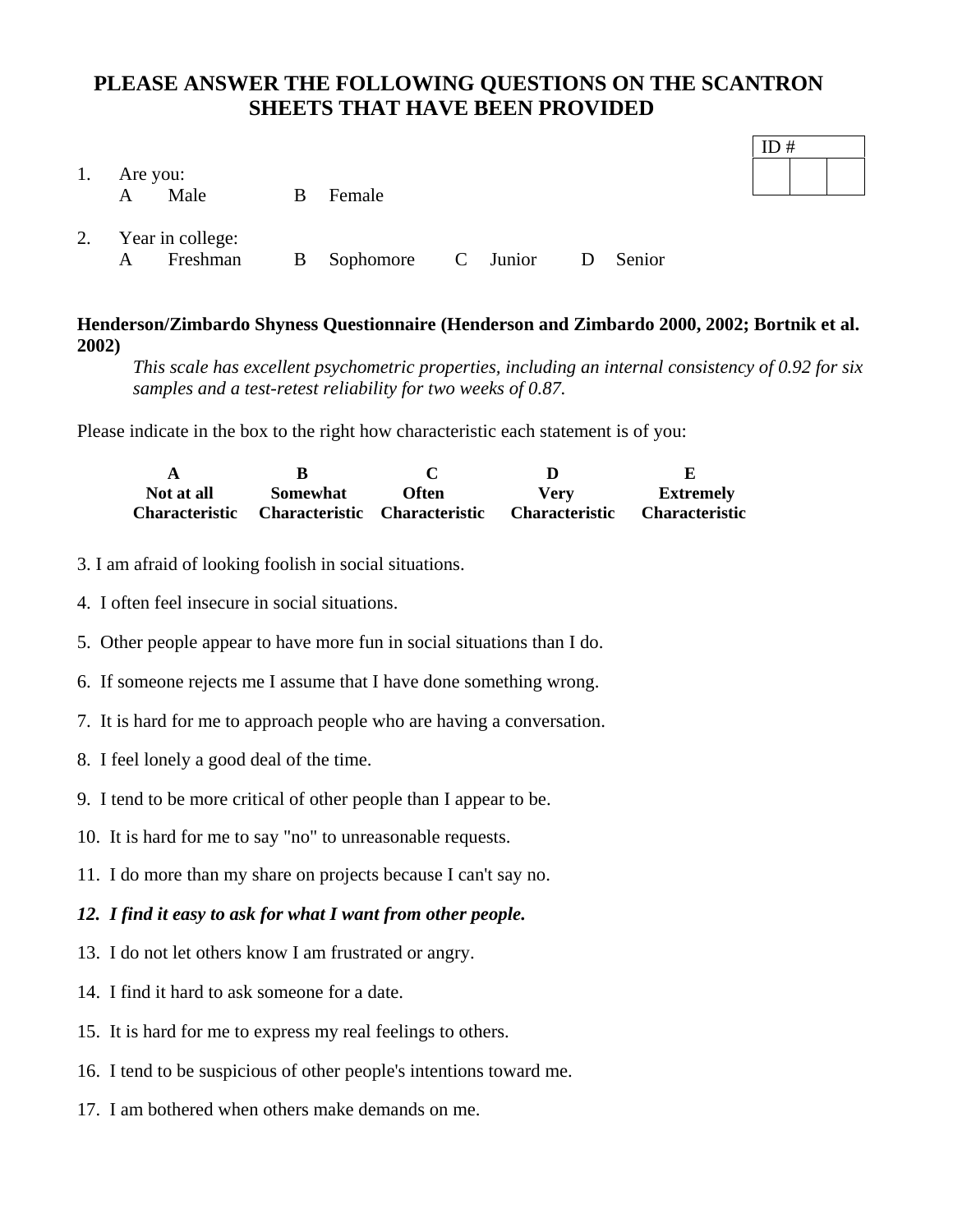- 18. It is easy for me to sit back in a group discussion and observe rather than participate.
- 19. I find myself unable to enter new social situations without fearing rejection or not being noticed.
- 20. I worry about being a burden on others.
- 21. Personal questions from others make me feel anxious.
- 22. I let others take advantage of me.
- 23. I judge myself negatively when I think others have negative reactions to me.
- 24. I try to figure out what is expected in a given situation and then act that way.
- 25. I feel embarrassed when I look or seem different from other people.
- 26. I am disappointed in myself.
- 27. I blame myself when things do not go the way I want them to.
- 28. I sometimes feel ashamed after social situations.
- 29. I am usually aware of my feelings, even if I do not know what prompted them.
- 30. I am frequently concerned about others' approval.
- *31. I like taking risks in social situations.*

#### *32. If someone is critical of me I am likely to assume that they are having a bad day.*

- 33. If I let people know too much about me they will gossip about me.
- 34. I think it is important to please others.
- 35. People feel superior when someone is socially anxious.
- 36. I spend a lot of time thinking about my social performance after I spend time with people.
- *37. I am satisfied with my level of social support.*

#### **The 14-item Revised Cheek and Buss Scale (Crozier 2005)**

*The alpha coefficient is 0.86 for the scale.* 

Please fill in the letter corresponding to how characteristic each statement is of you:

| Verv                     | Uncharacteristic | <b>Neutral</b> | <b>Characteristic</b> | <b>Extremely</b>      |
|--------------------------|------------------|----------------|-----------------------|-----------------------|
| Uncharacteristic,        |                  |                |                       | Characteristic,       |
| <b>Strongly Disagree</b> |                  |                |                       | <b>Strongly Agree</b> |

38. I feel tense when I'm with people I don't know well.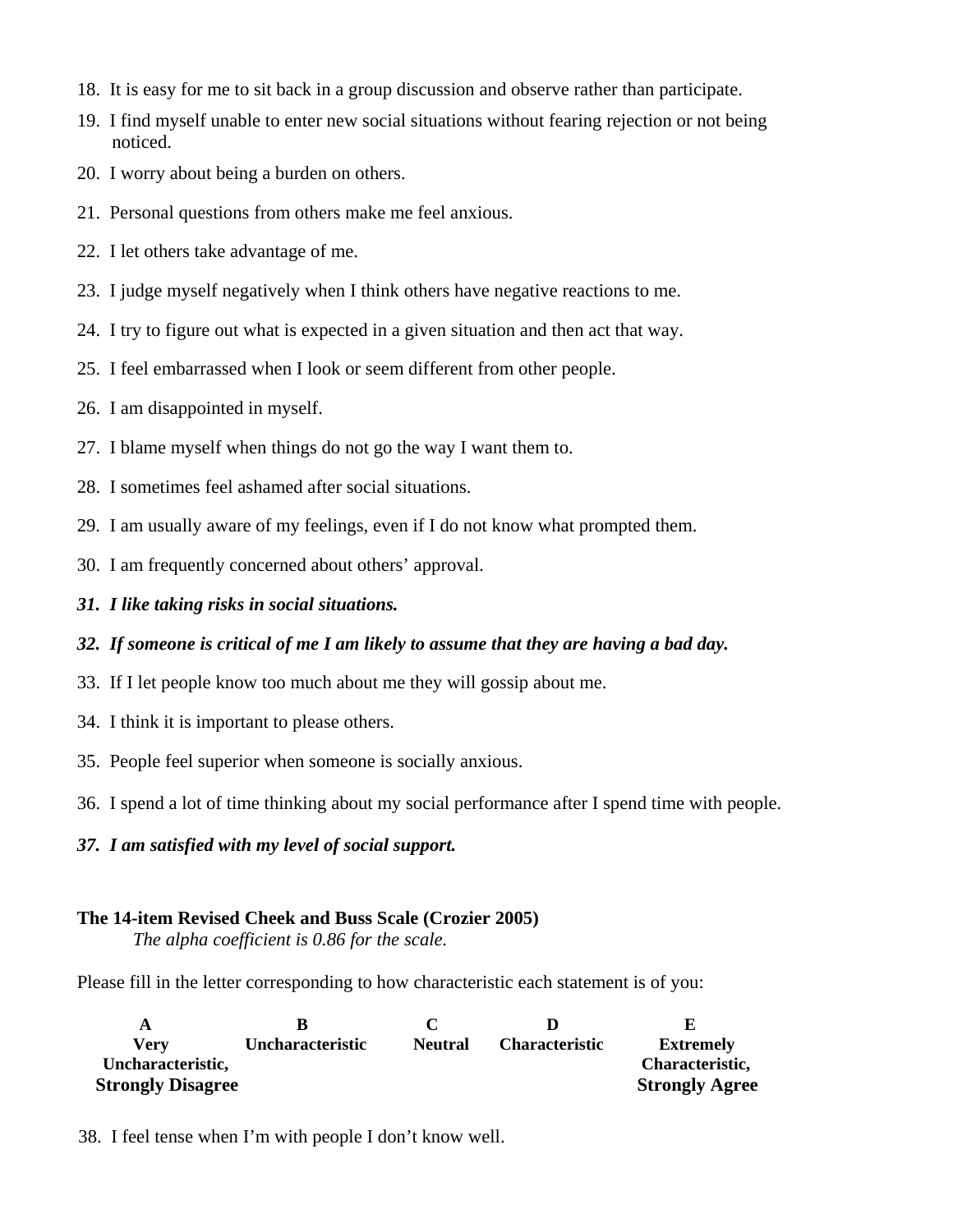39. I am socially somewhat awkward

### *40. I do not find it difficult to ask other people for information.*

- 41. I am often uncomfortable at parties and other social gatherings.
- 42. When in a group of people, I have trouble thinking of the right things to talk about.

### *43. It does not take me long to overcome my shyness in a new situation.*

- 44. It is hard for me to act natural when I am meeting new people.
- 45. I feel nervous when speaking to someone in authority.

#### *46. I have no doubts about my social competence.*

- 47. I have trouble looking someone right in the eye.
- 48. I feel inhibited in social situations.

### *49. I do not find it hard to talk to strangers.*

50. I am more shy with members of the opposite sex.

51. During conversations with new acquaintances, I worry about saying something foolish.

Next, please mark **A for "Yes" or B for "No"** to indicate whether each of the following items pertains to you:

|                                                                                               | $A=Yes$ | $B=No$ |
|-----------------------------------------------------------------------------------------------|---------|--------|
| 52. I am afraid of people in authority.                                                       | A       | B      |
| 53. I am bothered by blushing in front of people.                                             | A       | B      |
| 54. Parties and social events scare me.                                                       | A       | B      |
| 55. I avoid talking to people I don't know.                                                   | A       | B      |
| 56. Being criticized scares me a lot.                                                         | A       | B      |
| 57. Fear of embarrassment causes me to avoid doing things or speaking to people.              | A       | B      |
| 58. Sweating in front of people causes me distress.                                           | A       | B      |
| 59. I avoid going to parties.                                                                 | A       | B      |
| 60. I avoid activities in which I am the center of attention.                                 | A       | B      |
| 61. Talking to strangers scares me.                                                           | A       | B      |
| 62. I avoid having to give speeches.                                                          | A       | B      |
| 63. I would do anything to avoid being criticized.                                            | A       | B      |
| 64. Heart palpitations bother me when I am around people.                                     | A       | B      |
| 65. I am afraid of doing things when people might be watching.                                | A       | B      |
| 66. Being embarrassed or looking stupid are my worst fears.                                   | A       | B      |
| 67. I avoid speaking to anyone in authority.                                                  | A       | B      |
| 68. Trembling or shaking in front of others is distressing to me.                             | A       | B      |
| 69. I have used alcohol or tranquilizers to calm my nerves before interacting with<br>others. | A       | B      |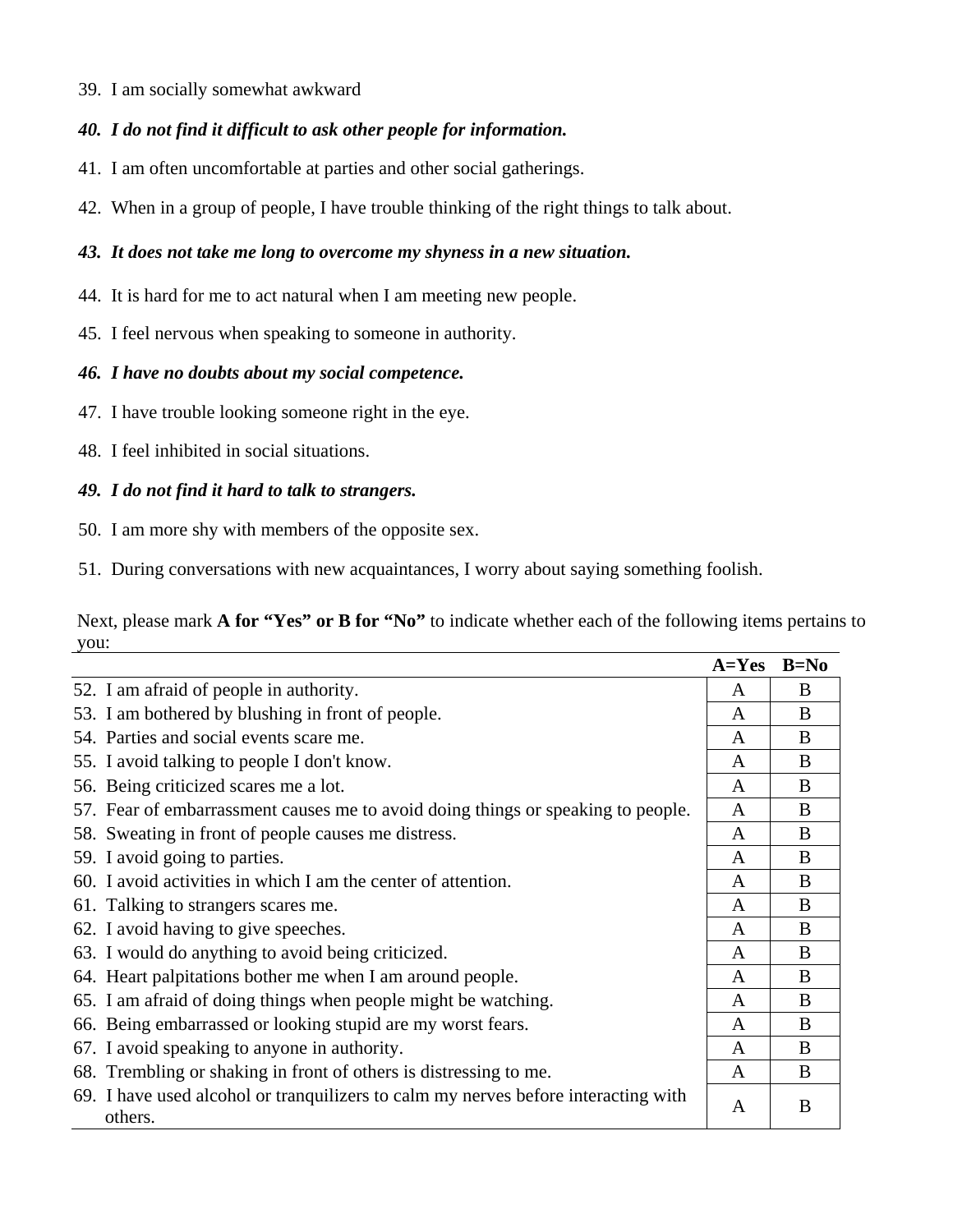#### **The Rosenberg Self-Esteem Scale (Rosenberg 1965)**

*Rosenberg found reproducibility of 0.92 and scalability of 0.72 among more than 5,000 high school students.* 

On a scale from **A (Strongly Agree) to E (Strongly Disagree)**, please indicate whether you agree or disagree with each of the following statements: (*Please note change in direction of scale)* 

|                                        | A<br><b>Strongly</b>                                                           | B<br>Agree | <b>Neither</b>                                             | D<br><b>Disagree</b> | E<br><b>Strongly</b> |  |  |  |
|----------------------------------------|--------------------------------------------------------------------------------|------------|------------------------------------------------------------|----------------------|----------------------|--|--|--|
|                                        | Agree                                                                          |            | agree nor disagree                                         |                      | <b>Disagree</b>      |  |  |  |
|                                        | 70. On the whole, I am satisfied with myself.                                  |            |                                                            |                      |                      |  |  |  |
|                                        | 71. At times I think I am no good at all.                                      |            |                                                            |                      |                      |  |  |  |
|                                        | 72. I feel that I have a number of good qualities.                             |            |                                                            |                      |                      |  |  |  |
|                                        | 73. I am able to do things as well as most other people.                       |            |                                                            |                      |                      |  |  |  |
|                                        | 74. I feel I do not have much to be proud of.                                  |            |                                                            |                      |                      |  |  |  |
| 75. I certainly feel useless at times. |                                                                                |            |                                                            |                      |                      |  |  |  |
|                                        | 76. I feel that I'm a person of worth, at least on an equal plane with others. |            |                                                            |                      |                      |  |  |  |
|                                        | 77. I wish I could have more respect for myself.                               |            |                                                            |                      |                      |  |  |  |
|                                        |                                                                                |            | 78. All in all, I am inclined to feel that I am a failure. |                      |                      |  |  |  |
|                                        | 79. I take a positive attitude toward myself.                                  |            |                                                            |                      |                      |  |  |  |

### *Respond to the following questions in regard to specific abilities::*

80. I am satisfied with my athletic ability.

81. I am satisfied with my academic achievements.

82. I am satisfied with my intelligence.

### *Respond to the following questions in terms of your social life:*

83. I am satisfied with my social life.

*84. At times I think I have no friends at all.* 

85. I feel that I have a number of good social skills.

86. I have just as good of a social life as most other people.

87. I feel that I have a worthwhile social life, at least on an equal plane with others.

*88. I wish I could have more respect for myself/my social abilities.* 

*89. All in all, I am inclined to feel that I am a failure in my social life.* 

90. I take a positive attitude toward my social life/abilities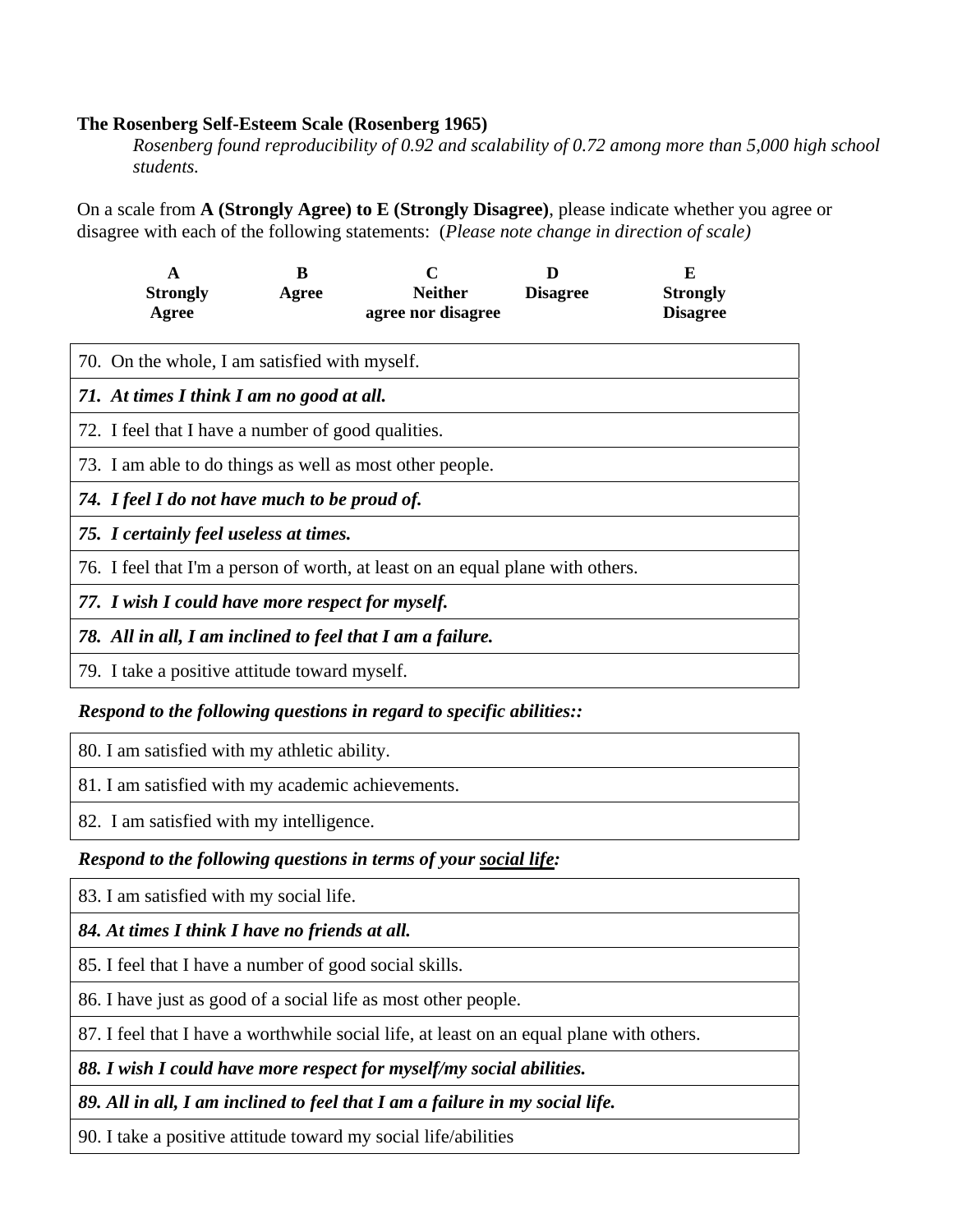#### **Stability of Self Scale**

*Reproducibility: 94%; Scalability (items): 77%; Scalability (individuals): 77%* 

91. Does your opinion of yourself tend to change a good deal, or does it always continue to remain the same?

- A. Changes a great deal.
- B. Changes somewhat.
- C. Changes very little.
- D. Does not change at all.

92. Do you ever find that on one day you have one opinion of yourself and on another day you have a different opinion?

- A. Yes, this happens often.
- B. Yes, this happens sometimes.
- C. Yes, this happens rarely.
- D. No, this never happens.

93. I have noticed that my ideas about myself seem to change very quickly.

- A. Agree
- B. Disagree

94. Some days I have a very good opinion of myself; other days I have a very poor opinion of myself.

- A. Agree
- B. Disagree

### *95. I feel that nothing, or almost nothing, can change the opinion I currently hold of myself.*

- *A. Agree*
- *B. Disagree*

#### **The Hypersensitive Narcissism Scale (HSNS) (Hendin and Cheek 1997)**

*The HSNS had an alpha coefficient of 0.72 to 0.75 among female students and 0.62 to 0.76 among male students.* 

Please answer the following questions by deciding to what extent each item is characteristic of your feelings or behavior.

| Verv                     | <b>Uncharacteristic</b> | <b>Neutral</b> | <b>Characteristic</b> | <b>Extremely</b>      |
|--------------------------|-------------------------|----------------|-----------------------|-----------------------|
| Uncharacteristic,        |                         |                |                       | Characteristic,       |
| <b>Strongly Disagree</b> |                         |                |                       | <b>Strongly Agree</b> |

96. I can become entirely absorbed in thinking about my personal affairs, my health, my cares or my relations to others.

97. My feelings are easily hurt by ridicule or the slighting remarks of others.

98. When I enter a room I often become self-conscious and feel that the eyes of others are upon me.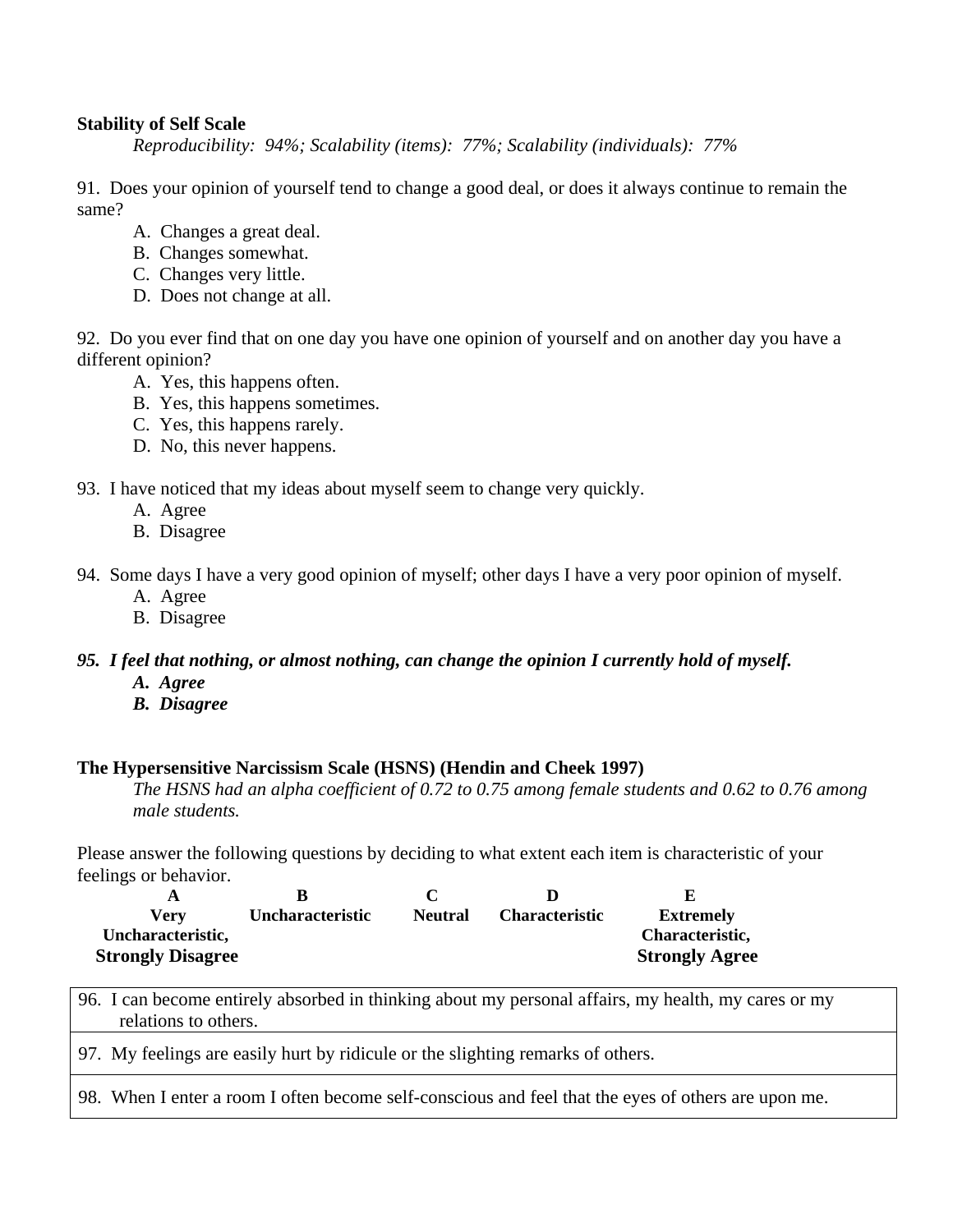99. I dislike sharing the credit of an achievement with others.

100. I feel that I have enough on my hands without worrying about other people's troubles

101. I feel that I am temperamentally different from most people.

102. I often interpret the remarks of others in a personal way.

103. I easily become wrapped up in my own interests and forget the existence of others.

104. I dislike being with a group unless I know that I am appreciated by at least one of those present.

105. I am secretly "put out" or annoyed when other people come to me with their troubles, asking for my time and sympathy.

# **NPI**

Instructions: In each of the following pairs of attitudes, choose the one with which you MOST AGREE. Mark your answer by marking **EITHER A or B** on the answer sheet. Mark only ONE ANSWER for each attitude pair, and please DO NOT skip any items.

|             |                  | cach attitude pair, and picase DO TOT $\sup$ any nems.        |
|-------------|------------------|---------------------------------------------------------------|
| 106.        | A                | I have a natural talent for influencing people.               |
|             | B                | I am not good at influencing people.                          |
| 107.        | A                | Modesty doesn't become me.                                    |
|             | B                | I am essentially a modest person.                             |
| 108.        | A                | I would do almost anything on a dare.                         |
|             | B                | I tend to be a fairly cautious person.                        |
| 109.        | $\boldsymbol{A}$ | When people compliment me I sometimes get embarrassed.        |
|             | B                | I know that I am good because everybody keeps telling me so.  |
| <i>110.</i> | $\boldsymbol{A}$ | The thought of ruling the world frightens the hell out of me. |
|             | $\boldsymbol{B}$ | If I ruled the world it would be a better place.              |
| 111.        | A                | I can usually talk my way out of anything.                    |
|             | B                | I try to accept the consequences of my behavior.              |
| 112.        | $\boldsymbol{A}$ | I prefer to blend in with the crowd.                          |
|             | B                | I like to be the center of attention.                         |
| 113.        | A                | I will be a success.                                          |
|             | B                | I am not too concerned about success.                         |
| 114.        | $\boldsymbol{A}$ | I am no better or no worse than most people.                  |
|             | B                | I think I am a special person.                                |
| 115.        | A                | I am not sure if I would make a good leader.                  |
|             | B                | I see myself as a good leader.                                |
| 116.        | $\mathsf{A}$     | I am assertive.                                               |
|             | B                | I wish I were more assertive.                                 |
| 117.        | $\mathbf{A}$     | I like having authority over other people.                    |
|             | B                | I don't mind following orders.                                |
| 118.        | A                | I find it easy to manipulate people.                          |
|             | B                | I don't like it when I find myself manipulating people.       |
| 119.        | $\mathbf{A}$     | I insist upon getting the respect that is due me.             |
|             | B                | I usually get the respect that I deserve.                     |
|             |                  |                                                               |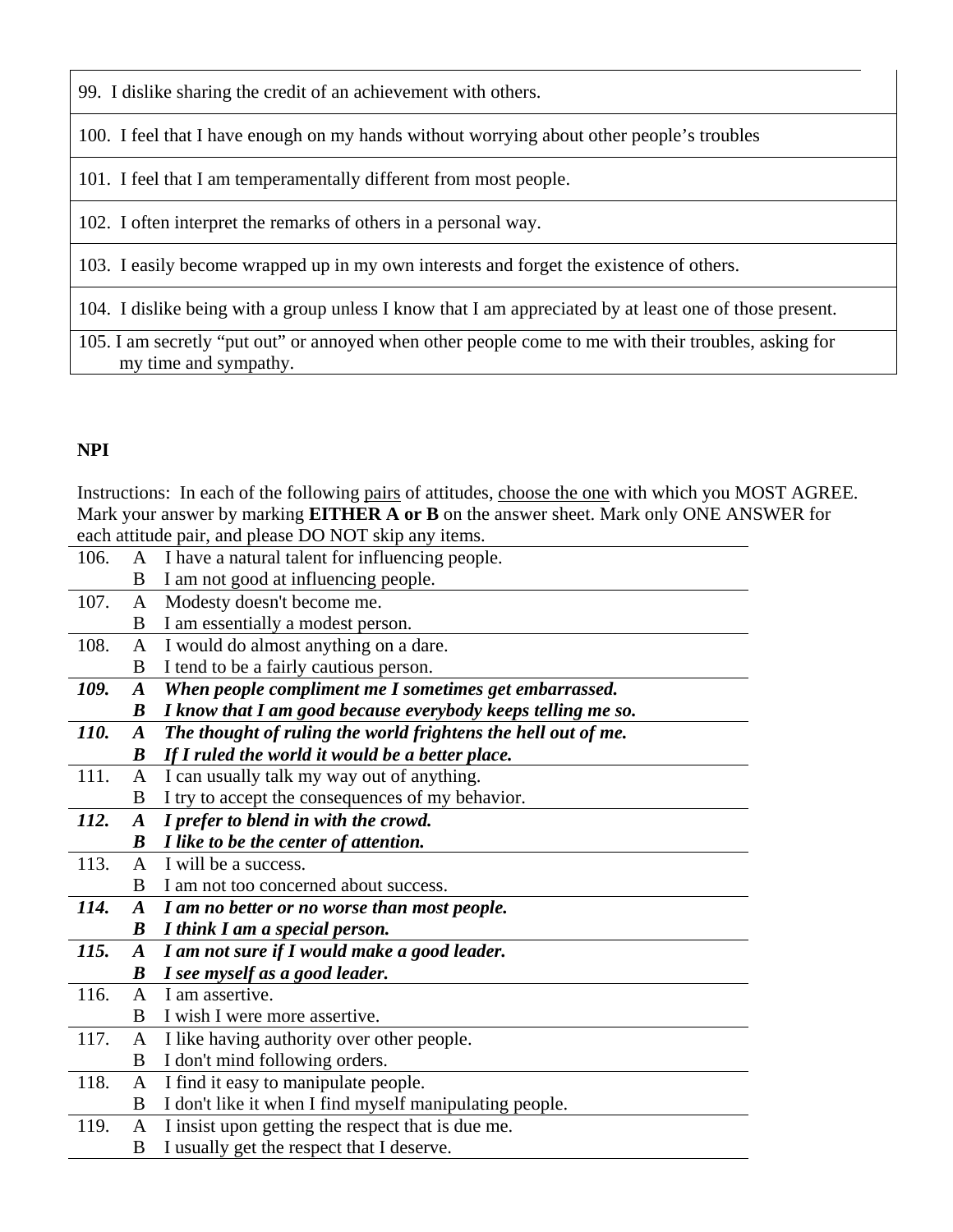| 120. | $\boldsymbol{A}$ | I don't particularly like to show off my body.                                                                                            |
|------|------------------|-------------------------------------------------------------------------------------------------------------------------------------------|
|      | B                | I like to show off my body.                                                                                                               |
| 121. | A                | I can read people like a book.                                                                                                            |
|      | B                | People are sometimes hard to understand.                                                                                                  |
| 122. | $\boldsymbol{A}$ | If I feel competent I am willing to take responsibility for making decisions.                                                             |
|      | B                | I like to take responsibility for making decisions.                                                                                       |
| 123. | $\boldsymbol{A}$ | I just want to be reasonably happy.                                                                                                       |
|      | B                | I want to amount to something in the eyes of the world.                                                                                   |
| 124. | $\boldsymbol{A}$ | My body is nothing special.                                                                                                               |
|      | $\boldsymbol{B}$ | I like to look at my body.                                                                                                                |
| 125. | $\boldsymbol{A}$ | I try not to be a show off.                                                                                                               |
|      | B                | I will usually show off if I get the chance.                                                                                              |
| 126. | A                | I always know what I am doing.                                                                                                            |
|      | B                | Sometimes I am not sure of what I am doing.                                                                                               |
| 127. | $\boldsymbol{A}$ | I sometimes depend on people to get things done.                                                                                          |
|      | B                | I rarely depend on anyone else to get things done.                                                                                        |
| 128. | $\boldsymbol{A}$ | Sometimes I tell good stories.                                                                                                            |
|      | B                | <b>Everybody likes to hear my stories.</b>                                                                                                |
| 129. | A                | I expect a great deal from other people.                                                                                                  |
|      | В                | I like to do things for other people.                                                                                                     |
| 130. | A                | I will never be satisfied until I get all that I deserve.                                                                                 |
|      | B                | I take my satisfactions as they come.                                                                                                     |
| 131. | $\boldsymbol{A}$ | Compliments embarrass me.                                                                                                                 |
|      | $\boldsymbol{B}$ | I like to be complimented.                                                                                                                |
| 132. | A                | I have a strong will to power.                                                                                                            |
|      | В                | Power for its own sake doesn't interest me.                                                                                               |
| 133. | $\boldsymbol{A}$ | I don't care about new fads and fashions.                                                                                                 |
|      | B                | I like to start new fads and fashions.                                                                                                    |
| 134. | A                | I like to look at myself in the mirror.                                                                                                   |
|      | B                | I am not particularly interested in looking at myself in the mirror.                                                                      |
| 135. | A                | I really like to be the center of attention.                                                                                              |
|      | B                | It makes me uncomfortable to be the center of attention.                                                                                  |
| 136. | A                | I can live my life in anyway I want to.                                                                                                   |
|      | В                | People can't always live their lives in terms of what they want.                                                                          |
| 137. | $\boldsymbol{A}$ | Being an authority doesn't mean that much to me.                                                                                          |
|      | $\boldsymbol{B}$ | People always seem to recognize my authority.                                                                                             |
| 138. | A                | I would prefer to be a leader.                                                                                                            |
|      | B                | It makes little difference to me whether I am a leader or not.                                                                            |
| 139. | A                | I am going to be a great person.                                                                                                          |
|      | B                | I hope I am going to be successful.                                                                                                       |
| 140. | $\boldsymbol{A}$ | People sometimes believe what I tell them.                                                                                                |
|      | $\boldsymbol{B}$ | I can make anybody believe anything I want them to.                                                                                       |
| 141. | A                | I am a born leader.                                                                                                                       |
|      |                  |                                                                                                                                           |
|      | B                | Leadership is a quality that takes a long time to develop.                                                                                |
| 142. | A                | I wish someone would someday write my biography.                                                                                          |
|      | В                | I don't like people to pry into my life for any reason.                                                                                   |
| 143. | A<br>B           | I get upset when people don't notice how I look when I go out in public.<br>I don't mind blending into the crowd when I go out in public. |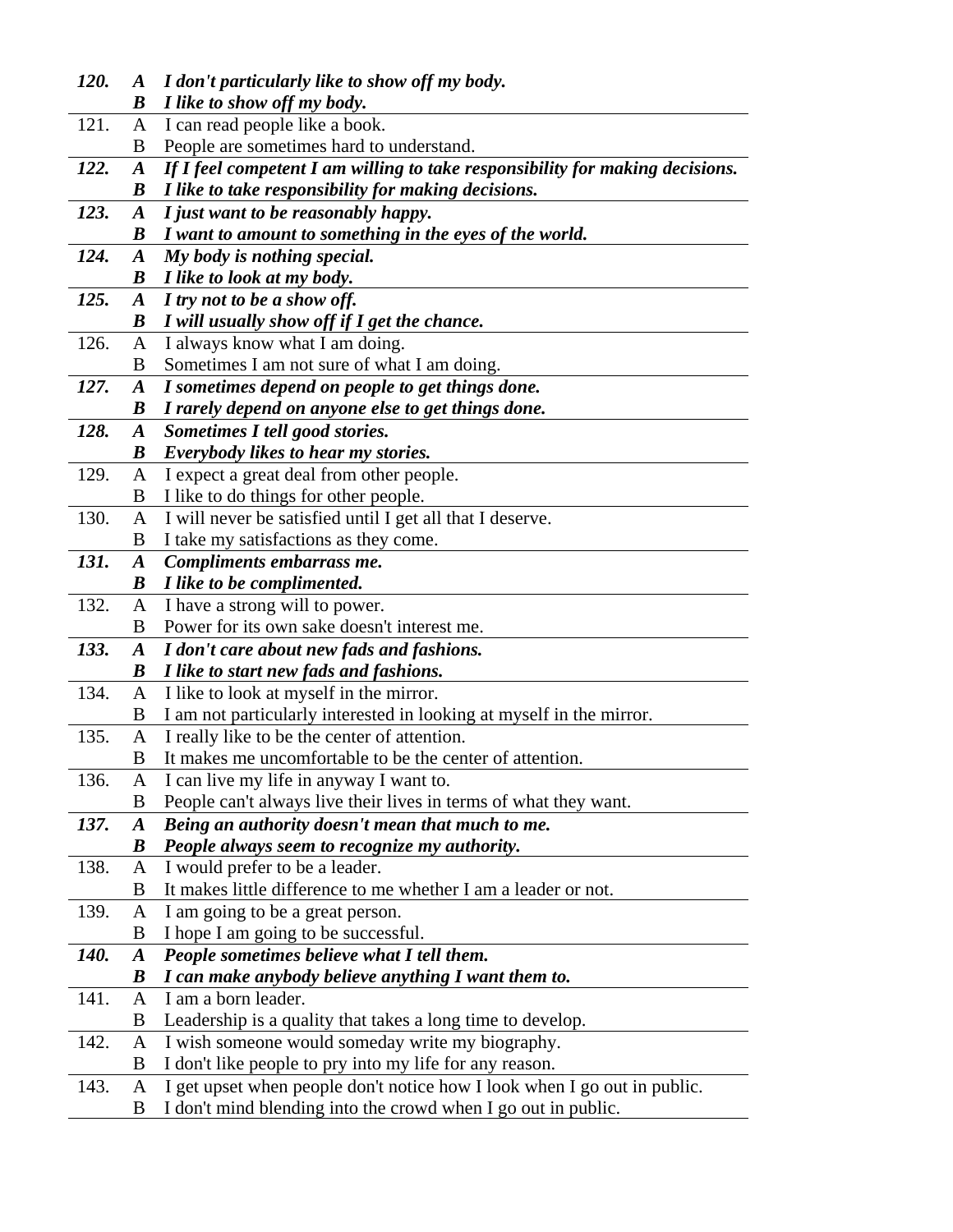144. A I am more capable than other people.

- B There is a lot that I can learn from other people.<br>145. A I am much like everybody else.
- *145. A I am much like everybody else. B I am an extraordinary person.*

# **The Keirsey Temperament Sorter**

*The scale "sorts" subjects into Guardian, Artist, Idealist, or Rational temperaments. WE INCLUDE ONLY THE EXTRAVERSION/INTROVERSION SECTION OF THE SORTER.*

|                | 146. At a party do you:                           |
|----------------|---------------------------------------------------|
| A.             | Interact with many, including strangers           |
| <b>B.</b>      | Interact with a few, known to you                 |
| 147.           | At parties do you:                                |
|                | Stay late, with increasing energy<br>A.           |
| <b>B.</b>      | Leave early, with decreased energy                |
| 148.           | In your social groups do you:                     |
| A.             | Keep abreast of other's happenings                |
| <b>B.</b>      | Get behind on the news                            |
| 149.           | In phoning do you:                                |
| A.             | Rarely question that it will all be said          |
| B <sub>1</sub> | Rehearse what you'll say                          |
| 150.           | In company do you:                                |
| A.             | Initiate conversation                             |
| <b>B.</b>      | Wait to be approached                             |
| 151.           | Does new and non-routine interaction with others: |
| A <sub>1</sub> | Stimulate and energize you                        |
| B <sub>1</sub> | Tax your reserves                                 |
| 152.           | Do you prefer:                                    |
| A <sub>1</sub> | Many friends with brief contact                   |
| <b>B.</b>      | A few friends with more lengthy contact           |
| 153.           | Do you:                                           |
| A.             | Speak easily and at length with strangers         |
| <b>B.</b>      | Find little to say to strangers                   |
| 154.           | When the phone rings do you:                      |
| A.             | Hasten to get to it first                         |
| B <sub>1</sub> | Hope someone else will answer                     |
| 155.           | Are you more inclined to be:                      |
| A.             | Easy to approach                                  |
| <b>B.</b>      | Somewhat reserved                                 |
|                |                                                   |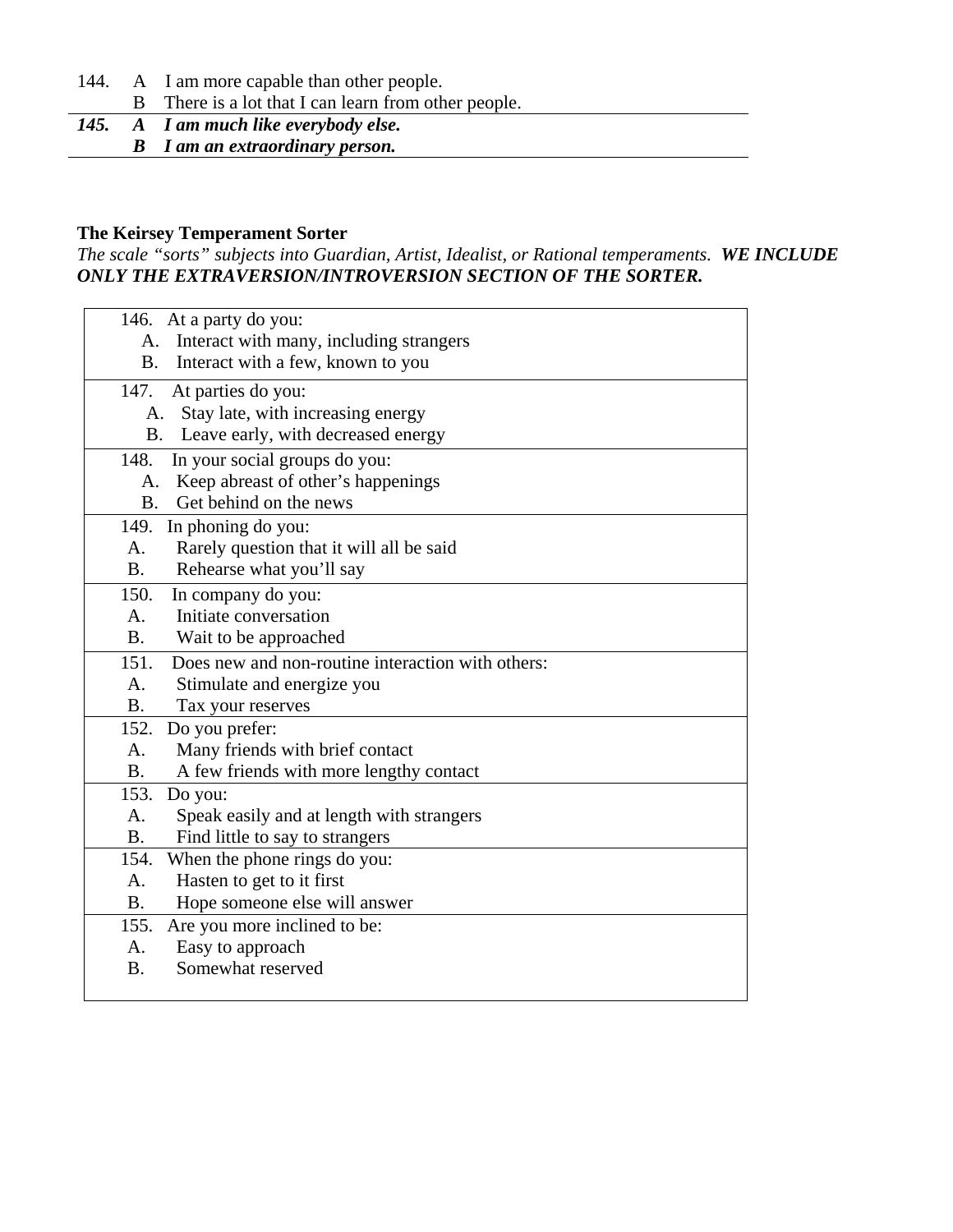# *Questions taken from* **"The Perceived Stress Scale (PSS)" (Cohen, S., Kamarck, T., Mermelstein, R. 1983)**

*Alpha coefficients of reliability ranged from 0.84 to 0.86 among three samples of college students (Cohen et al 1983). The test-retest correlation was 0.85 for two days and 0.55 for six weeks.* 

The questions in this scale ask you about your feelings and thoughts **during the last month**. In each case, please indicate how often you felt or thought a certain way. If you ever felt that way during the last month, also indicate how upset you were because of it.

| <b>Never</b> | <b>Almost never</b> | <b>Sometimes</b> | <b>Fairly often</b> | <b>Very often</b> |
|--------------|---------------------|------------------|---------------------|-------------------|

- 156. In the last month, how often have you been upset because of something that happened unexpectedly?
- 157. In the last month, how often have you felt that you were unable to control the important things in your life?
- 158. In the last month, how often have you felt nervous and "stressed"?
- 159. In the last month, how often have you felt confident about your ability to handle your personal problems?

# **The Differential Loneliness Scale – short version (Schmidt and Sermat 1983)**

Instructions: For each statement below, decide whether it describes you or your situation or not. If it does seem to describe you or your situation, mark **A (TRUE)**. If not, mark it **B (FALSE)**. If an item does not seem applicable to you because you are currently not involved in the situation it depicts, e.g., a current romantic or marital relationship, then mark it **B (FALSE)**. In these questions, you can think of Boston College as your "community" and your hallmates/roommates as your "neighbors."

|                                                                                                                                    | A            | B                 |
|------------------------------------------------------------------------------------------------------------------------------------|--------------|-------------------|
|                                                                                                                                    |              | <b>True False</b> |
| 160. I feel close to members of my family.                                                                                         | A            | B                 |
| 161. I have a lover or spouse (boyfriend girlfriend husband or wife) with whom I can discuss<br>my important problems and worries. | A            | B                 |
| 162. I feel I do not have much in common with the larger community in which I live                                                 | $\mathbf{A}$ | B                 |
| 163. I have little contact with members of my family.                                                                              | A            | B                 |
| 164. I do not get along very well with my family.                                                                                  | A            | B                 |
| 165. I am now involved in a romantic or marital relationship in which both of us are making a<br>genuine effort at cooperation.    | $\mathbf{A}$ | B                 |
| 166. I have a good relationship with most members of my immediate family.                                                          | A            | B                 |
| 167. I do not feel that I can turn to my friends living around me for help when I need it.                                         | A            | B                 |
| 168. No one in the community where I live seems to care much about me.                                                             | A            | B                 |
| 169. I allow myself to become close to my friends.                                                                                 | A            | B                 |
| 170. I seldom get the emotional security I need from a good romantic or sexual relationship.                                       | A            | B                 |
| 171. I feel that I have "roots" (a sense of belonging) in the larger community or neighborhood I<br>live in.                       | $\mathsf{A}$ | B                 |
| 172. I do not have many friends in the city where I live.                                                                          | A            | B                 |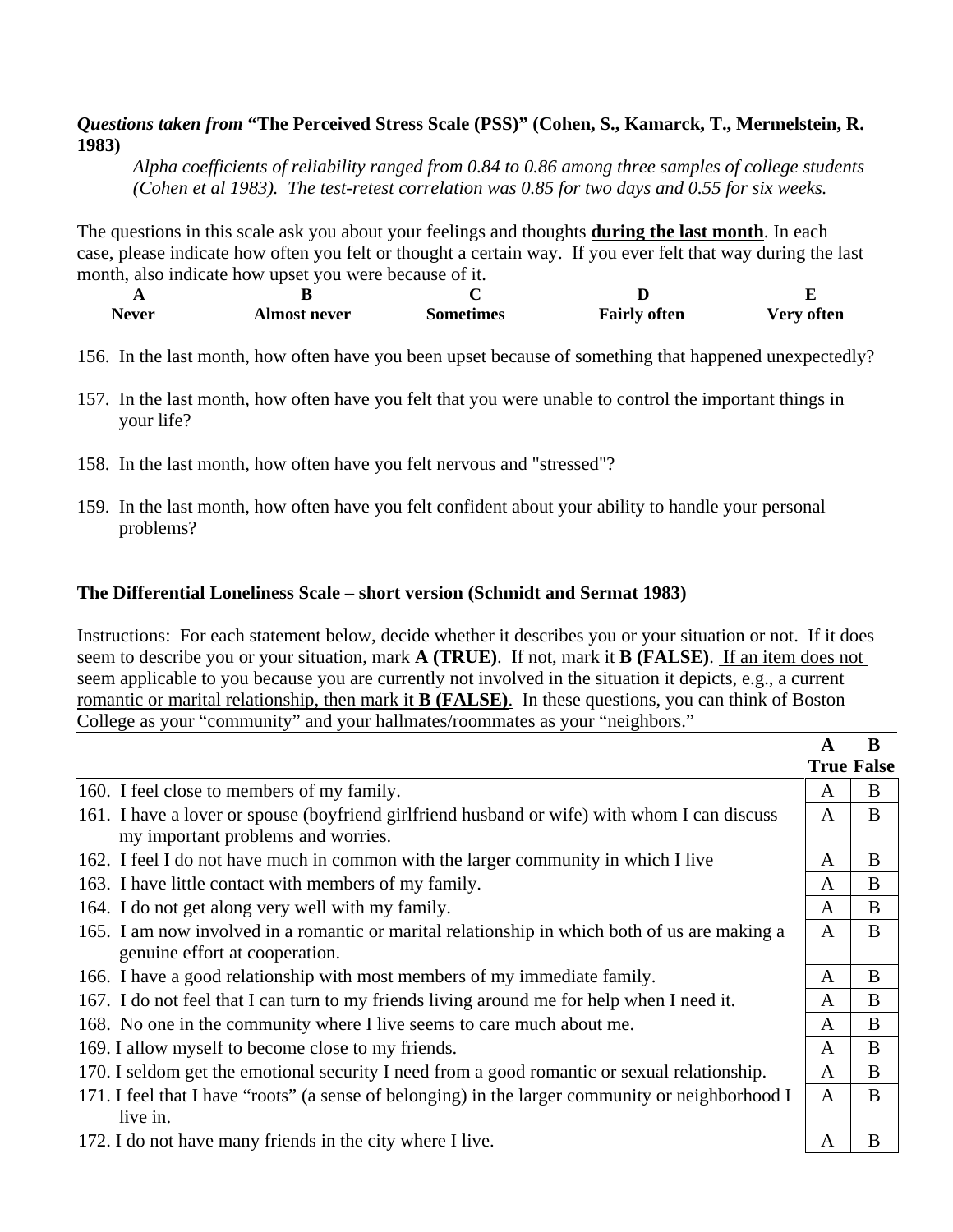| 173. I do not have any neighbors who would help me out in a time of need.         | A | В |
|-----------------------------------------------------------------------------------|---|---|
| 174. I get plenty of help and support from my friends.                            | A | B |
| 175. My family seldom really listens to what I say.                               | A | B |
| 176. Few of my friends understand me the way I want to be understood.             | A | в |
| 177. My lover or spouse senses when I am troubled and encourages me.              | A | B |
| 178. I feel valued and respected in my current romantic or marital relationship.  | A |   |
| 179. I know people in my community who understand and share my views and beliefs. | A |   |

# **Caruso & Mayer (1998)—Emotional Empathy Scale**

*Principal components analysis was used to identify six distinct factors. The alpha reliability coefficient for the total scale was 0.88 (Caruso & Mayer 1998). The six factor scales were Empathetic Suffering, Positive Sharing, Responsive Crying, Emotional Attention, Feeling for Others, and Emotional Contagion.* 

For each of the following statements, please mark the letter that corresponds to how strongly you agree or disagree with each.

|      | $\mathbf{A}$                                                                                                 | B                                                | $\mathbf C$                                                         | D | E               |
|------|--------------------------------------------------------------------------------------------------------------|--------------------------------------------------|---------------------------------------------------------------------|---|-----------------|
|      | <b>Neither</b><br><b>Strongly</b><br><b>Disagree</b><br>Agree                                                |                                                  |                                                                     |   | <b>Strongly</b> |
|      | Agree                                                                                                        |                                                  |                                                                     |   | <b>Disagree</b> |
| 180. |                                                                                                              | I feel like crying when watching a sad movie.    |                                                                     |   |                 |
| 181. |                                                                                                              | Certain pieces of music can really move me.      |                                                                     |   |                 |
| 182. |                                                                                                              |                                                  | Seeing a hurt animal by the side of the road is very upsetting.     |   |                 |
| 183. |                                                                                                              | I don't give others' feelings much thought.      |                                                                     |   |                 |
| 184. |                                                                                                              |                                                  |                                                                     |   |                 |
| 185. | It makes me happy when I see people being nice to each other.<br>The suffering of others deeply disturbs me. |                                                  |                                                                     |   |                 |
| 186. |                                                                                                              |                                                  | I always try to tune in to the feelings of those around me.         |   |                 |
| 187. | I get very upset when I see a young child who is being treated meanly.                                       |                                                  |                                                                     |   |                 |
| 188. |                                                                                                              |                                                  | Too much is made of the suffering of pets or animals.               |   |                 |
| 189. |                                                                                                              | If someone is upset I get upset, too.            |                                                                     |   |                 |
| 190. | When I'm with other people who are laughing I join in.                                                       |                                                  |                                                                     |   |                 |
| 191. | It makes me mad to see someone treated unjustly.                                                             |                                                  |                                                                     |   |                 |
| 192. | I rarely take notice when people treat each other warmly.                                                    |                                                  |                                                                     |   |                 |
| 193. |                                                                                                              |                                                  | I feel happy when I see people laughing and enjoying themselves.    |   |                 |
| 194. | It's easy for me to get carried away by other people's emotions.                                             |                                                  |                                                                     |   |                 |
| 195. |                                                                                                              |                                                  | My feelings are my own and don't reflect how others feel.           |   |                 |
| 196. |                                                                                                              | If a crowd gets excited about something so do I. |                                                                     |   |                 |
| 197. | I feel good when I help someone out or do something nice for someone.                                        |                                                  |                                                                     |   |                 |
| 198. | I feel deeply for others.                                                                                    |                                                  |                                                                     |   |                 |
| 199. | I don't cry easily.                                                                                          |                                                  |                                                                     |   |                 |
| 200. | I feel other people's pain.                                                                                  |                                                  |                                                                     |   |                 |
| 201. | Seeing other people smile makes me smile.                                                                    |                                                  |                                                                     |   |                 |
| 202. |                                                                                                              |                                                  | Being around happy people makes me feel happy, too.                 |   |                 |
| 203. |                                                                                                              |                                                  | TV or news stories about injured or sick children greatly upset me. |   |                 |
| 204. |                                                                                                              | I cry at sad parts of the books I read.          |                                                                     |   |                 |
| 205. |                                                                                                              |                                                  | Being around people who are depressed brings my mood down.          |   |                 |
| 206. |                                                                                                              | I find it annoying when people cry in public.    |                                                                     |   |                 |
| 207. |                                                                                                              | It hurts to see another person in pain.          |                                                                     |   |                 |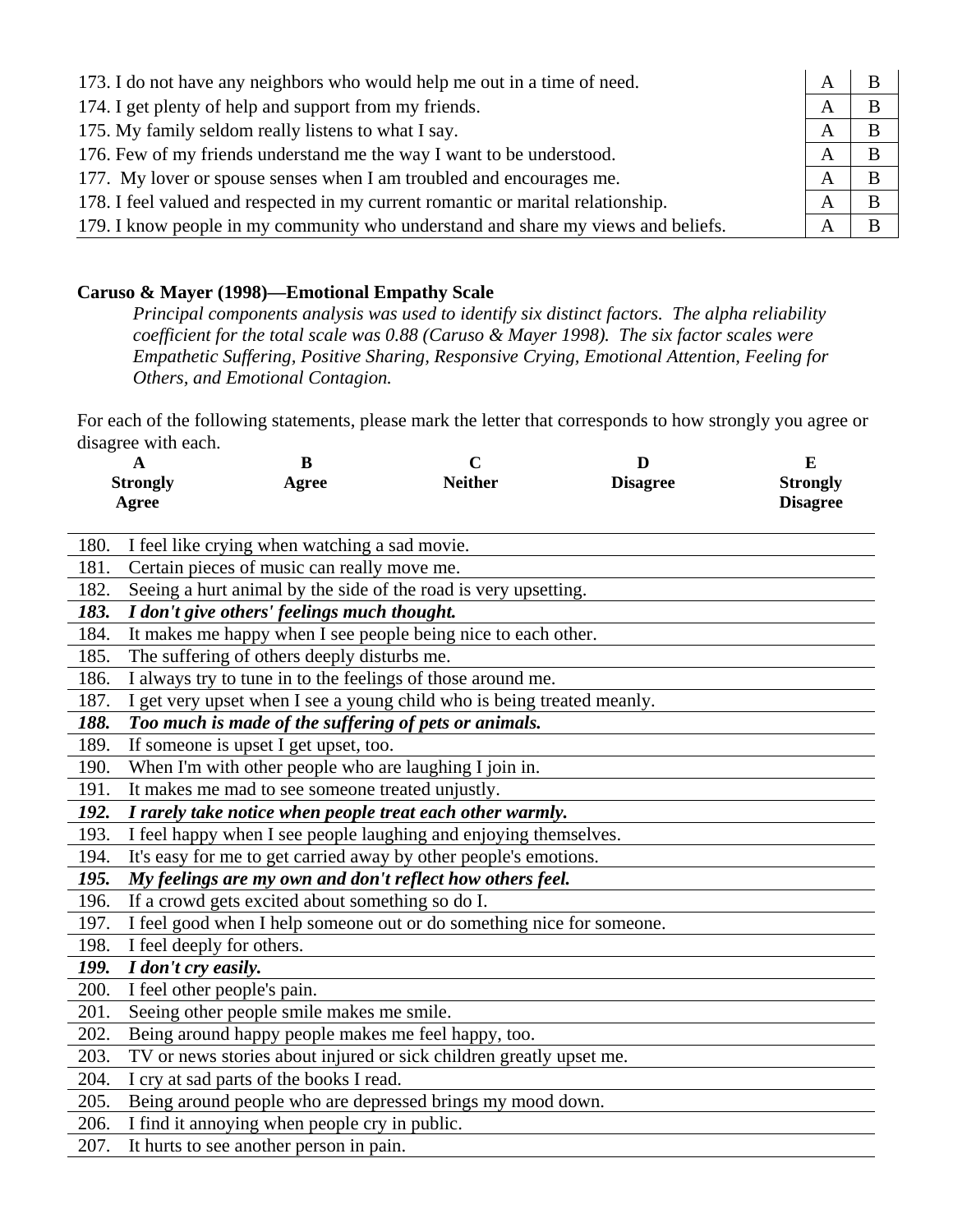| 208.<br>I get a warm feeling for someone if I see them helping another person. |
|--------------------------------------------------------------------------------|
|--------------------------------------------------------------------------------|

| 209. I feel other people's joy. |  |
|---------------------------------|--|

#### **Gosling, Rentfrow, & Swann (2003)—measure of the Big-Five personality domains**

*Convergent correlations between the TIPI and the larger Big-Five inventory for each of the five domains—Extraversion, Agreeableness, Conscientiousness, Emotional Stability, and Openness to Experience—ranged from 0.65 for Openness to 0.87 for Extraversion (Gosling, Rentfrow & Swann 2003). (RATED ON 5-POINT RATHER THAN 7-POINT SCALE)*

Here are a number of personality traits that may or may not apply to you. Please mark the letter that indicates the extent to which you agree or disagree with that statement. You should rate the extent to which the pair of traits applies to you, even if one characteristics applies more strongly than the other.

| $\bf{B}$<br>A<br><b>Strongly</b><br>Agree<br>Agree |                                  | $\mathbf C$<br><b>Neither</b> | D<br><b>Disagree</b> | E<br><b>Strongly</b><br><b>Disagree</b> |
|----------------------------------------------------|----------------------------------|-------------------------------|----------------------|-----------------------------------------|
| I see myself as:                                   |                                  |                               |                      |                                         |
| 210.                                               | Extraverted, enthusiastic        |                               |                      |                                         |
| 211.                                               | Critical, quarrelsome            |                               |                      |                                         |
| 212.                                               | Dependable, self-disciplined     |                               |                      |                                         |
| 213.                                               | Anxious, easily upset            |                               |                      |                                         |
| 214.                                               | Open to new experiences, complex |                               |                      |                                         |
| 215.                                               | Reserved, quiet                  |                               |                      |                                         |
| 216.                                               | Sympathetic, warm                |                               |                      |                                         |
| 217.                                               | Disorganized, careless           |                               |                      |                                         |
| 218.                                               | Calm, emotionally stable         |                               |                      |                                         |
| 219.                                               | Conventional, uncreative         |                               |                      |                                         |

#### *Questions taken from* **"The Fear of Negative Evaluation Scale" (Leary 1983)**

*Cronbach alpha coefficients for internal reliability were found to be 0.91 (Gilbert and Meyer 2005).*

Instructions: For each of the following statements, mark the letter on the answer sheet corresponding to the ext to which you agree with the item. If any of the items concern something that is not part of your experience, answer on the basis of how you think you might feel *if you had* such an experience. Otherwise, answer all questions on the basis of your own experience.

| D<br>Very much<br><b>Very Little</b><br><b>Much</b><br>A Little<br><b>Some</b> |                                                       |  |  |  |  |
|--------------------------------------------------------------------------------|-------------------------------------------------------|--|--|--|--|
|                                                                                | 220. I am afraid that people will find fault with me. |  |  |  |  |
| 221.                                                                           | I am afraid that others will not approve of me.       |  |  |  |  |

222. I am frequently afraid of other people noticing my shortcomings.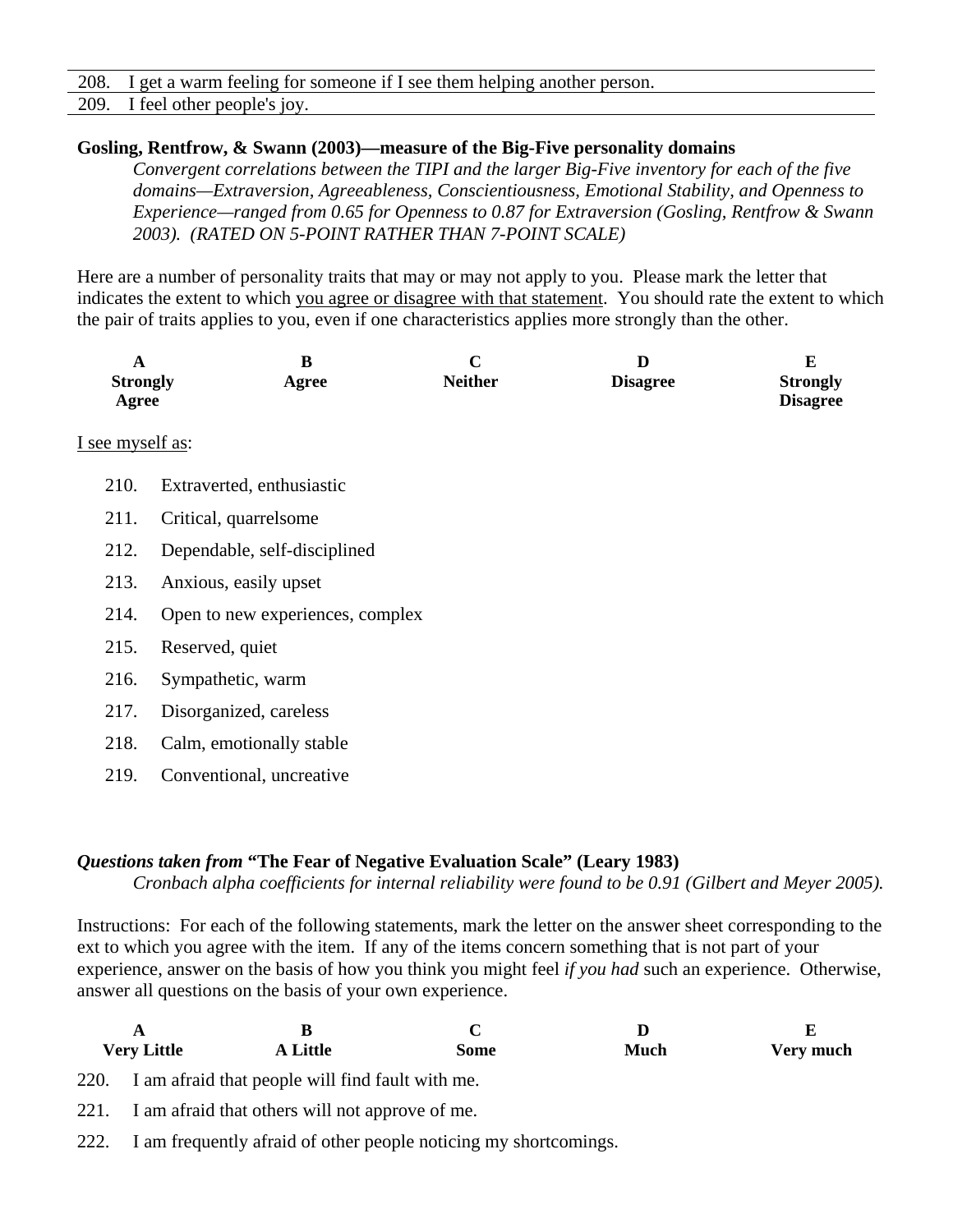223. It bothers me when people form an unfavorable opinion of me.

# *Questions taken from* **the "FEAR Scale"**

For each of the following items, please rate **how much fear they make you feel, in general**. Please provide a rating from A (No fear at all) to E (Extreme fear), using the following scale.

|      | A<br>No fear                    | B<br>A little fear | C<br><b>Moderate fear</b> | D<br>A lot of fear | Е<br><b>Extreme fear</b> |  |
|------|---------------------------------|--------------------|---------------------------|--------------------|--------------------------|--|
| 224. | Injury or death of a loved one. |                    |                           |                    |                          |  |
| 225. | Your own early death.           |                    |                           |                    |                          |  |
| 226. | Spiders/Snakes                  |                    |                           |                    |                          |  |
| 227. | Unemployment                    |                    |                           |                    |                          |  |
| 228. | Heights                         |                    |                           |                    |                          |  |
| 229. | Small, enclosed places          |                    |                           |                    |                          |  |

# *Questions taken from* **"The Attitudes Toward Self (ATS)"**

Respond to each of the following statements by marking the letter on the answer sheet corresponding to how much you agree with it. Do not leave any items blank. Please be as honest as you can throughout, and try not to let your answer to one item influence your answers to other items. There are no correct or incorrect answers. You are simply to express your own personal feelings. For each statement, indicate how much you agree or disagree with it, by choosing one of the following responses:

| A       |          |                    |            |            |
|---------|----------|--------------------|------------|------------|
| l agree | 1 agree  | I neither          | I DISagree | I DISagree |
| a lot   | a little | agree nor disagree | a little   | a lot      |

- 230. Compared to other people, I expect a lot from myself.
- 231. When even one thing goes wrong I begin to wonder if I can do well at anything at all.
- 232. When it comes to setting standards for my behavior, I aim higher than most people.
- 233. I hardly ever let unhappiness over one bad time influence my feelings about other parts of my life.
- 234. When I don't do as well as I hoped to, I often get upset with myself.
- 235. If I notice one fault of mine, it makes me think about my other faults.
- 236. I get unhappy with anything less than what I expected of myself.
- 237. A single failure can change me from feeling OK to seeing only the bad in myself.

# *Questions taken from* **"The Life Orientation Test-Revised"**

#### *238. In uncertain times, I usually expect the best.*

- 239. If something can go wrong for me, it will.
- 240. I hardly ever expect things to go my way.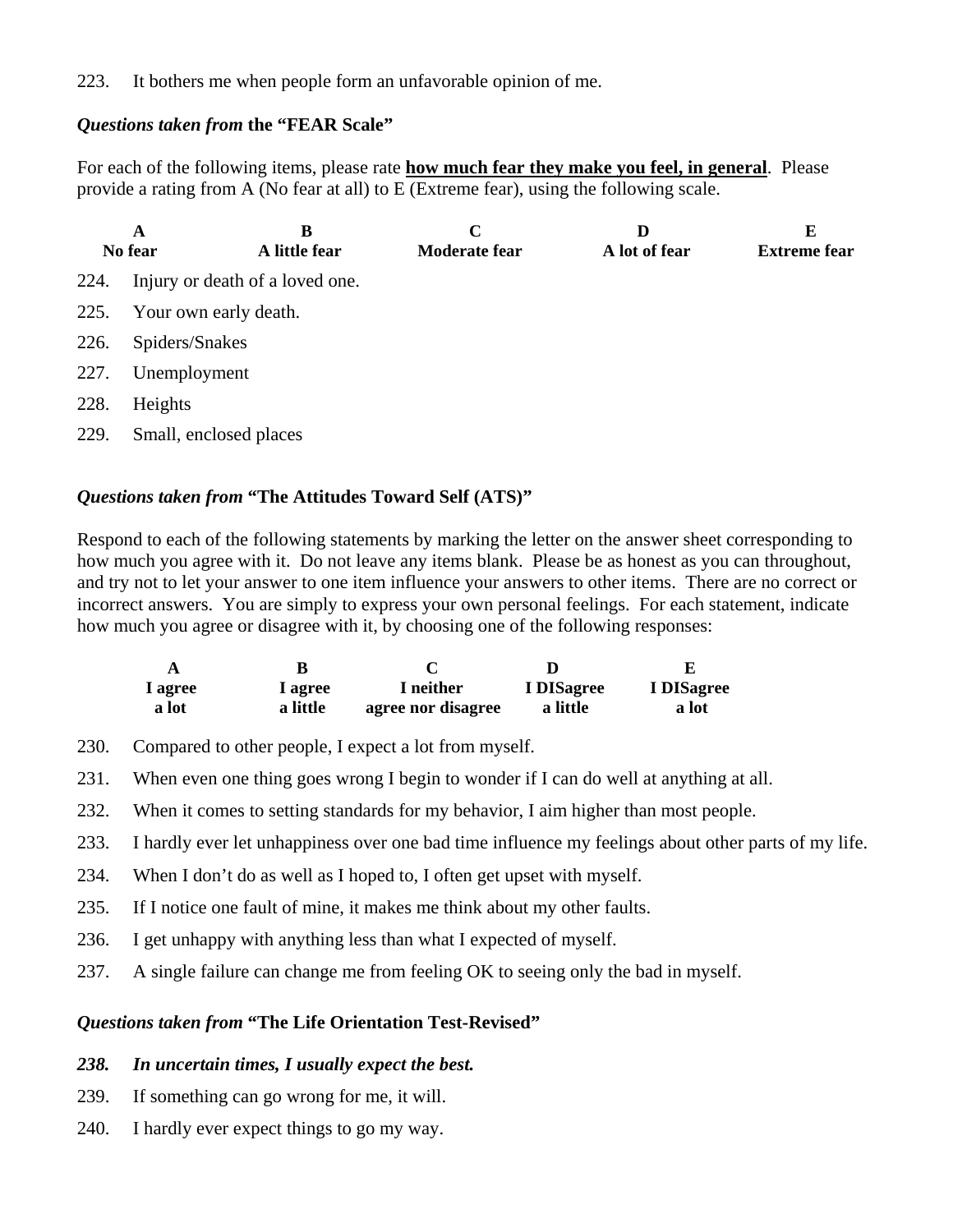### *241. I don't get upset too easily.*

#### *242. Overall, I expect more good things to happen to me than bad.*

#### **Attachment 3**

243. Choose one of the following which best describes you:

a) I find it relatively easy to get close to others and am comfortable depending on them and having them depend on me. I don't often worry about being abandoned or about someone getting too close to me.

b) I am somewhat uncomfortable being close to others; I find it difficult to trust them completely, difficult to allow myself to depend on them. I am nervous when anyone gets too close, and often, love partners want me to be more intimate than I feel comfortable being.

c) I find that others are reluctant to get as close as I would like. I often worry that my partner doesn't really love me or won't want to stay with me. I want to merge completely with another person, and this desire sometimes scares people away.

Using the following scale and referring to the above descriptions:

| Not at all |         | Somewhat Moderately Much Very much |         |         |
|------------|---------|------------------------------------|---------|---------|
| like me    | like me | like me                            | like me | like me |

244. To what extent does (a) apply to you?

245. To what extent does (b) apply to you?

246. To what extent does (c) apply to you?

#### *Questions taken from* **"Aggression Questionnaire" (Buss and Perry 1992)**

*This scale has four subscales measuring four dimensions—Verbal aggression, Anger, Physical aggression, and Hostility. It is one of the most widely used scales in studies of aggression and violence. All of these dimensions have good internal consistency and validity over time (Gilbert and Miles 2000). Coefficient alphas for these subscales range from 0.74 to 0.84 (Gilbert and Miles 2000).* 

Using the 5-point scale below, indicate how uncharacteristic or characteristic each of the following statements is in describing you. Mark your response on the answer sheet.

| A                | К                                                               | $\mathbf{C}$            |                 | ю                     |
|------------------|-----------------------------------------------------------------|-------------------------|-----------------|-----------------------|
| <b>Extremely</b> | Somewhat                                                        | <b>Neither</b>          | <b>Somewhat</b> | <b>Extremely</b>      |
|                  | Uncharacteristic Uncharacteristic Characteristic Characteristic |                         |                 | <b>Characteristic</b> |
| of me            | of me                                                           | nor                     | of me           | of me                 |
|                  |                                                                 | <b>Uncharacteristic</b> |                 |                       |

247. Some of my friends think I am a hothead.

248. I have become so mad that I have broken things.

249. I wonder why sometimes I feel so bitter about things.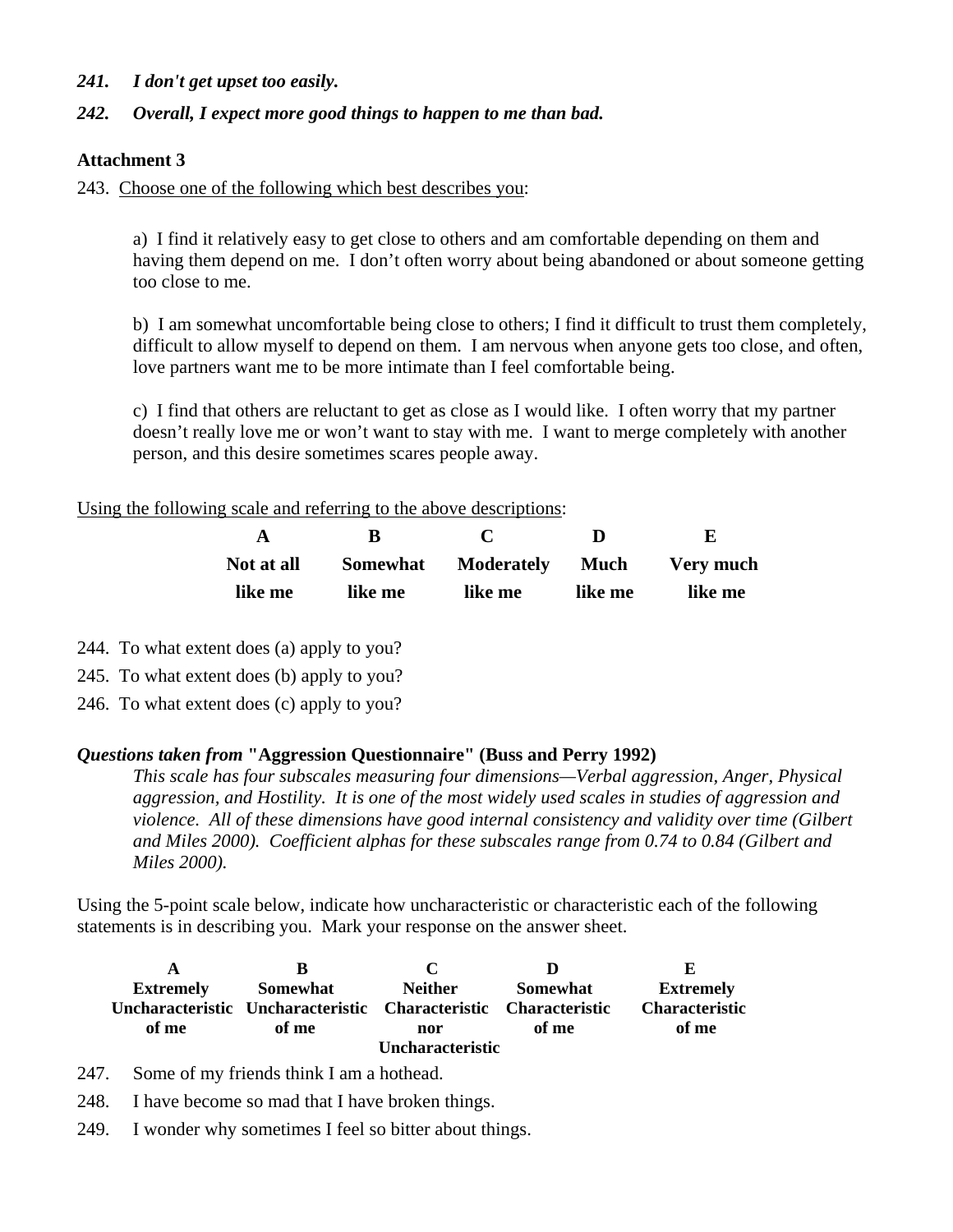- 250. Once in a while, I feel a strong urge to strike another person.
- 251. *I am an even-tempered person.*
- 252. I flare up quickly but get over it quickly.
- 253. Given enough provocation, I may hit another person.
- 254. I am sometimes eaten up with jealousy.
- 255. At times I feel I have gotten a raw deal out of life.
- 256. I have trouble controlling my temper.
- 257. I sometimes feel like a powder keg ready to explode.
- 258. Other people always seem to get the breaks.
- 259. Sometimes I fly off the handle for no good reason.
- 260. I get into fights a little more than the average person.

## **The Emotional Self-Disclosure scale**

*This was developed by Snell, Miller, and Belk (1988) to measure an individual's willingness to disclose personal feelings to friends of the same and opposite sex, and to spouses/partners (Snell et al. 1988). We added parents as another potential target of disclosures. There are eight subscales in this instrument—depression, happiness, jealousy, anxiety, anger, calmness, apathy, and fear. Coefficients of internal reliability ranged from 0.83 to 0.95.* 

Please indicate how willing you would be to discuss each of the following with a) parents, b) male friends, c) female friends, and d) spouse/partner/boyfriend/girlfriend *(leave blank if N/A)*

|         | $\mathbf A$<br>Not at all<br>willing to discuss |         | B<br><b>Somewhat</b><br>willing to discuss | $\mathbf C$<br>Uncertain                 | D<br>Quite<br>willing to discuss | E<br><b>Very</b><br>willing to discuss |
|---------|-------------------------------------------------|---------|--------------------------------------------|------------------------------------------|----------------------------------|----------------------------------------|
| With    | With                                            | With    | With                                       |                                          |                                  |                                        |
| parents | male                                            | female  | spouse/                                    |                                          |                                  |                                        |
|         | friends                                         | friends | partner                                    |                                          |                                  |                                        |
| 261.    | 262.                                            | 263.    | 264.                                       | Times when you are <b>depressed</b> .    |                                  |                                        |
| 265.    | 266.                                            | 267.    | 268.                                       | Times when you felt happy.               |                                  |                                        |
| 269.    | 270.                                            | 271.    | 272.                                       | Times when you felt jealous.             |                                  |                                        |
| 273.    | 274.                                            | 275.    | 276.                                       | Times when you felt <b>angry</b> .       |                                  |                                        |
| 277.    | 278.                                            | 279.    | 280.                                       | Times when you felt afraid.              |                                  |                                        |
| 281.    | 282.                                            | 283.    | 284.                                       | Times when you felt <b>discouraged</b> . |                                  |                                        |
| 285.    | 286.                                            | 287.    | 288.                                       | Times when you felt <b>pessimistic</b> . |                                  |                                        |
| 289.    | 290.                                            | 291.    | 292.                                       | Times when you felt envious.             |                                  |                                        |
| 293.    | 294.                                            | 295.    | 296.                                       | Times when you felt worried.             |                                  |                                        |
| 297.    | 298.                                            | 299.    | 300.                                       | Times when you felt sad.                 |                                  |                                        |
| 301.    | 302.                                            | 303.    | 304.                                       | Times when you felt delighted.           |                                  |                                        |
| 305.    | 306.                                            | 307.    | 308.                                       | Times when you felt suspicious.          |                                  |                                        |
| 309.    | 310.                                            | 311.    | 312.                                       | Times when you felt <b>hostile</b> .     |                                  |                                        |
| 313.    | 314.                                            | 315.    | 316.                                       | Times when you felt resentful.           |                                  |                                        |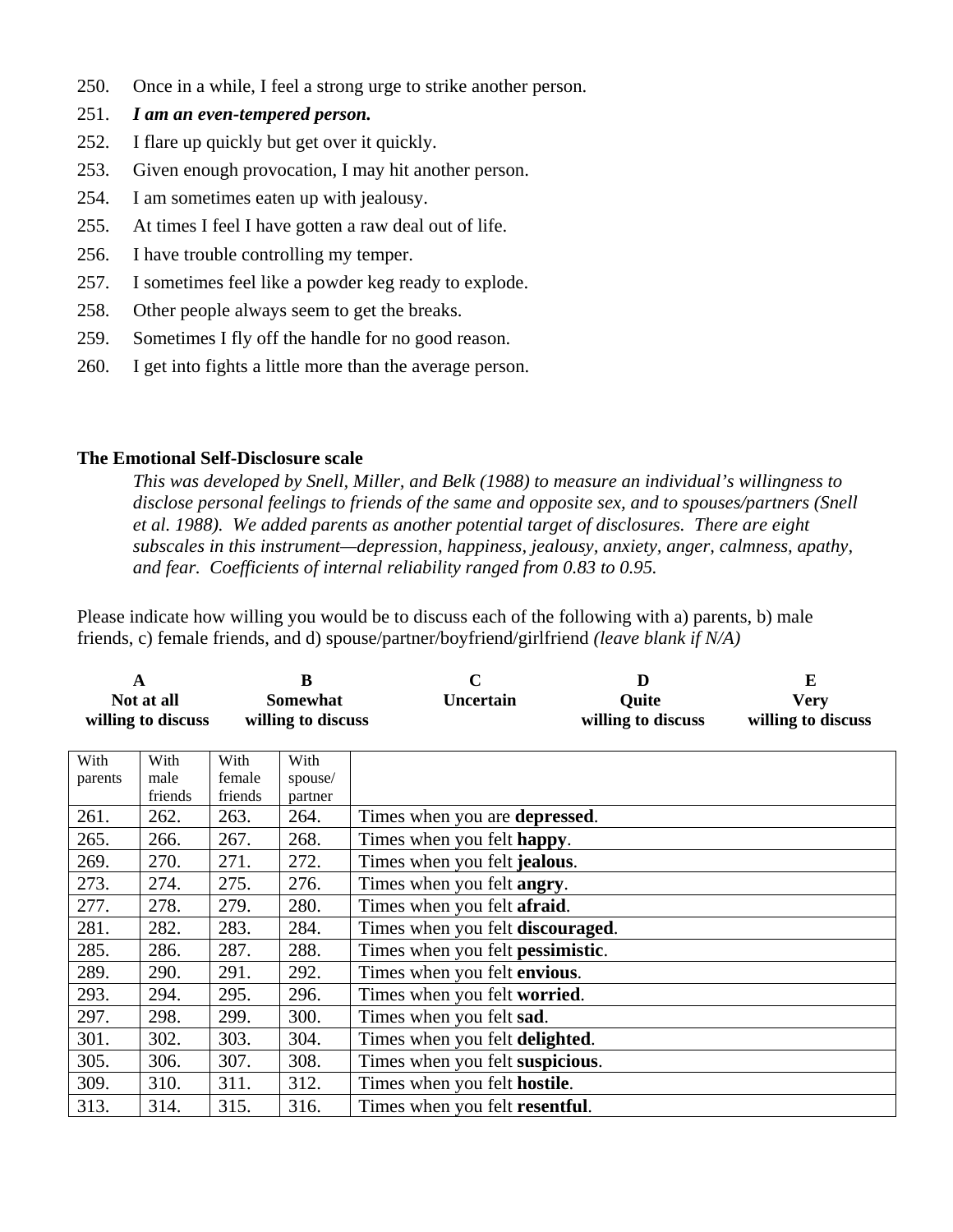|          | $\mathbf A$<br><b>Strongly</b><br>Agree                                          | $\bf{B}$<br>Agree | $\mathbf C$<br><b>Neither</b> | D<br><b>Disagree</b> | ${\bf E}$<br><b>Strongly</b><br><b>Disagree</b> |
|----------|----------------------------------------------------------------------------------|-------------------|-------------------------------|----------------------|-------------------------------------------------|
|          | To what extent do you see yourself this way:                                     |                   |                               |                      |                                                 |
|          | 317. An extravert                                                                |                   |                               |                      |                                                 |
|          | 318. An introvert                                                                |                   |                               |                      |                                                 |
|          | 319. Have high self-esteem                                                       |                   |                               |                      |                                                 |
| 320. Shy |                                                                                  |                   |                               |                      |                                                 |
|          | 321. Self-absorbed                                                               |                   |                               |                      |                                                 |
|          | 322. Other-focused                                                               |                   |                               |                      |                                                 |
|          | 323. Have low self-esteem                                                        |                   |                               |                      |                                                 |
|          | 324. Often envious of others                                                     |                   |                               |                      |                                                 |
|          | 325. Calm                                                                        |                   |                               |                      |                                                 |
|          | 326. Easily agitated                                                             |                   |                               |                      |                                                 |
|          | 327. Very proud                                                                  |                   |                               |                      |                                                 |
|          | 328. Very organized                                                              |                   |                               |                      |                                                 |
|          | 329. A perfectionist                                                             |                   |                               |                      |                                                 |
|          | 330. "Cool"                                                                      |                   |                               |                      |                                                 |
|          | 331. Introspective                                                               |                   |                               |                      |                                                 |
|          | 332. Fantasize about running for office or entering some such public competition |                   |                               |                      |                                                 |

333. Would actually enter such a competition

# To what extent do **others see you** this way:

- 334. An extravert
- 335. An introvert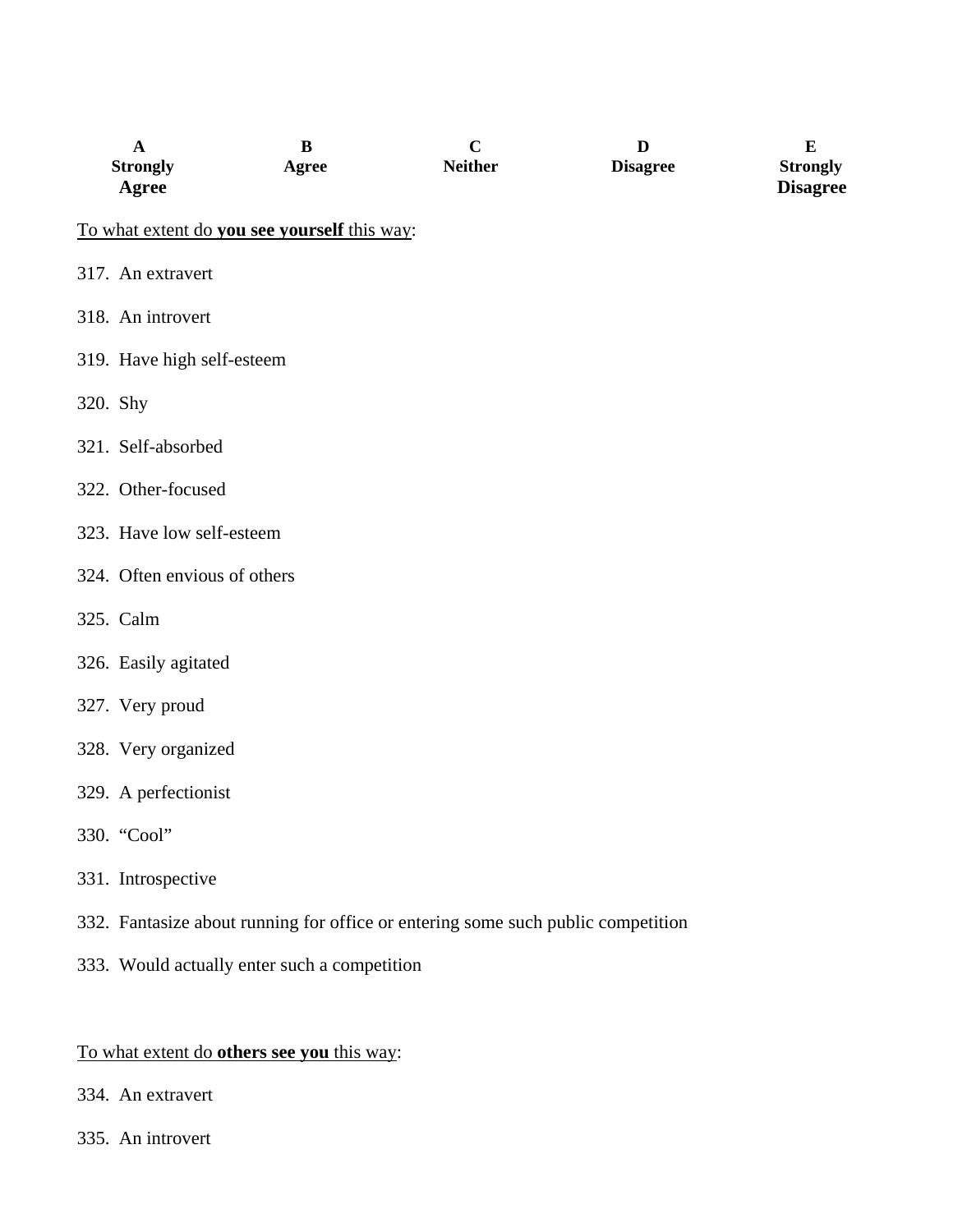- 336. Have high self-esteem
- 337. Shy
- 338. Self-absorbed
- 339. Other-focused
- 340. Having low self-esteem
- 341. Often envious of others
- 342. Calm
- 343. Easily agitated
- 344. Very proud
- 345. Very organized
- 346. A perfectionist
- 347. "Cool"
- 348. Introspective
- 349. Fantasize about running for office or entering some such public competition
- 350. Would actually enter such a competition.

#### **How characteristic are the following of you:**

|            |                 |            |         | H.        |
|------------|-----------------|------------|---------|-----------|
| Not at all | <b>Somewhat</b> | Moderately | Much    | Very much |
| like me    | like me         | like me    | like me | like me   |

- 351. I send more text messages than my friends.
- 352. I often use text messages to avoid making a real phone call.
- 353. I often make a phone call when I know that no one will be home/answer the phone.
- 354. Instant Messenger is how I communicate with all of my friends.
- 355. Instant Messenger is necessary to get in contact with all of my social contacts.
- 356. I have been told I am addicted to Instant Messenger.
- 357. I have used the Internet to meet new people.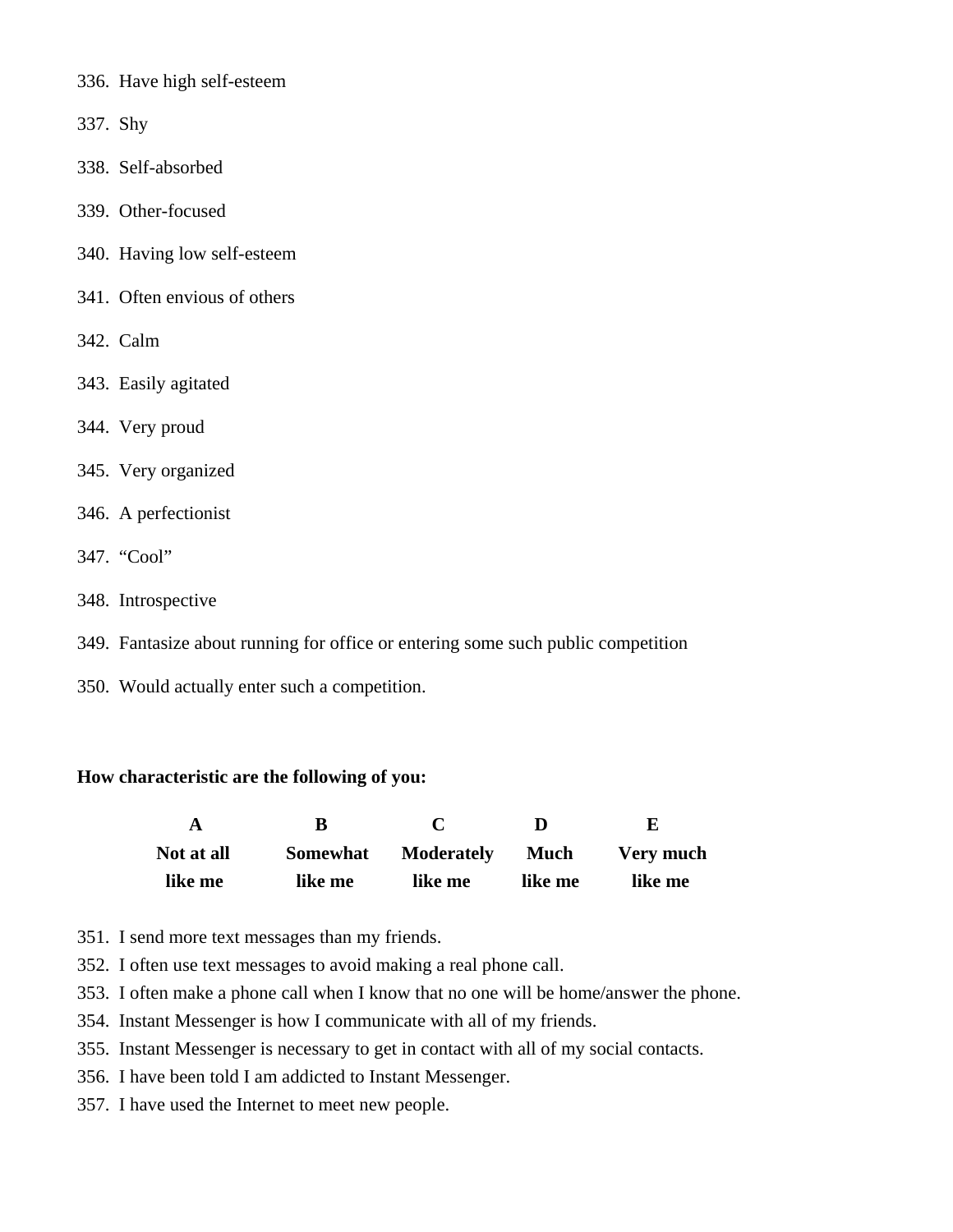- 358. Are you currently in a relationship?  $A = Yes$   $B = No$
- 359. Have you ever wanted to date someone but been unwilling/unable to take the necessary steps to initiate a relationship?  $A = Yes$   $B = No$

On a scale of **A=Very Poor to E=Excellent**, how would you rate the quality of your relationship with each of the following:

| Very poor                       | B<br><b>Poor</b> |   | C<br>Fair |   | Good      | E<br><b>Excellent</b>      |
|---------------------------------|------------------|---|-----------|---|-----------|----------------------------|
|                                 | Very poor        |   |           |   | Excellent |                            |
| 360. Your<br>parents/guardians? | A                | B | C         | D | E         |                            |
| 361. Your siblings?             | A                | B | C         | D | E         | (leave blank if<br>$N/A$ ) |
| 362. Close friends?             | A                | B | C         | D | E         |                            |
| 363. Acquaintances?             | A                | B | C         |   | Е         |                            |

Have you ever been diagnosed with any of the following:

|                             | $A = Yes$ | $B=No$ |
|-----------------------------|-----------|--------|
| 364. ADD/ADHD?              | A         | B      |
| 365. Depression?            | A         | В      |
| 366. Anxiety?               | A         | B      |
| 367. Social phobia?         | A         | В      |
| 368. Learning disabilities? | A         | В      |
| 369. OCD?                   |           |        |

Do YOU think that you have any of the following:

|                             | $A = Yes$ | $B=No$ |
|-----------------------------|-----------|--------|
| $370.$ ADD/ADHD?            |           |        |
| 371. Depression?            |           |        |
| 372. Anxiety?               |           |        |
| 373. Social phobia?         |           |        |
| 374. Learning disabilities? |           |        |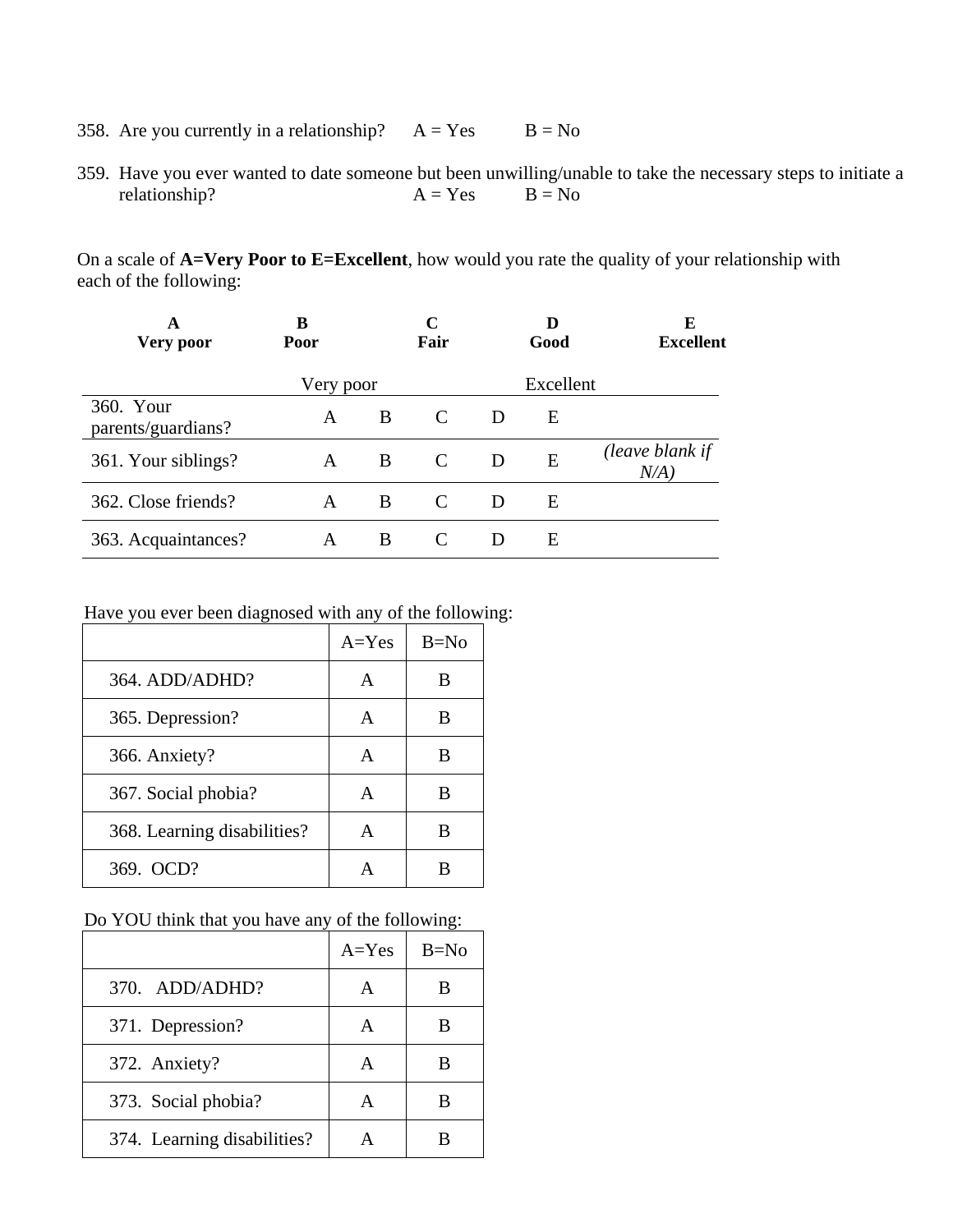# **PLEASE ANSWER THE REMAINING QUESTIONS DIRECTLY ON THE FORM**

Next, I'd like to ask you to rate the following qualities in yourself and your current (or last) partner. Please rate each quality on a scale from 1 (Not at all attractive, pleasant, etc.) to 10 (Extremely attractive, pleasant, etc.). Write the number corresponding to your rating in the box next to each item.

|                                                | 1=Not at all attractive to                   |  |
|------------------------------------------------|----------------------------------------------|--|
|                                                | 10=Extremely attractive                      |  |
| Your overall facial attractiveness             |                                              |  |
| Your partner's facial attractiveness           |                                              |  |
|                                                | 1=Not at all attractive to                   |  |
|                                                | 10=Extremely attractive                      |  |
| Your overall body attractiveness               |                                              |  |
| Your partner's body attractiveness             |                                              |  |
|                                                | $1 = Not$ at all attractive to               |  |
|                                                | 10=Extremely attractive                      |  |
| Your overall physical attractiveness           |                                              |  |
| Your partner's overall physical attractiveness |                                              |  |
|                                                | 1=Very unpleasant personality to             |  |
|                                                | 10=Extremely good personality                |  |
| Your personality                               |                                              |  |
| Your partner's personality                     |                                              |  |
|                                                | 1=Not at all confident to                    |  |
|                                                | 10=Extremely confident                       |  |
| Your confidence/poise                          |                                              |  |
| Your partner's confidence/poise                |                                              |  |
|                                                | 1=Very low intellectual capacity to          |  |
|                                                | 10=Extremely high intellectual capacity      |  |
| Your intellectual capacity                     |                                              |  |
| Your partner's intellectual capacity           |                                              |  |
|                                                | $1=$ Very low ability to succeed in life to  |  |
|                                                | 10=Extremely high ability to succeed in life |  |
| Your ability to succeed in life                |                                              |  |
| Your partner's ability to succeed in life      |                                              |  |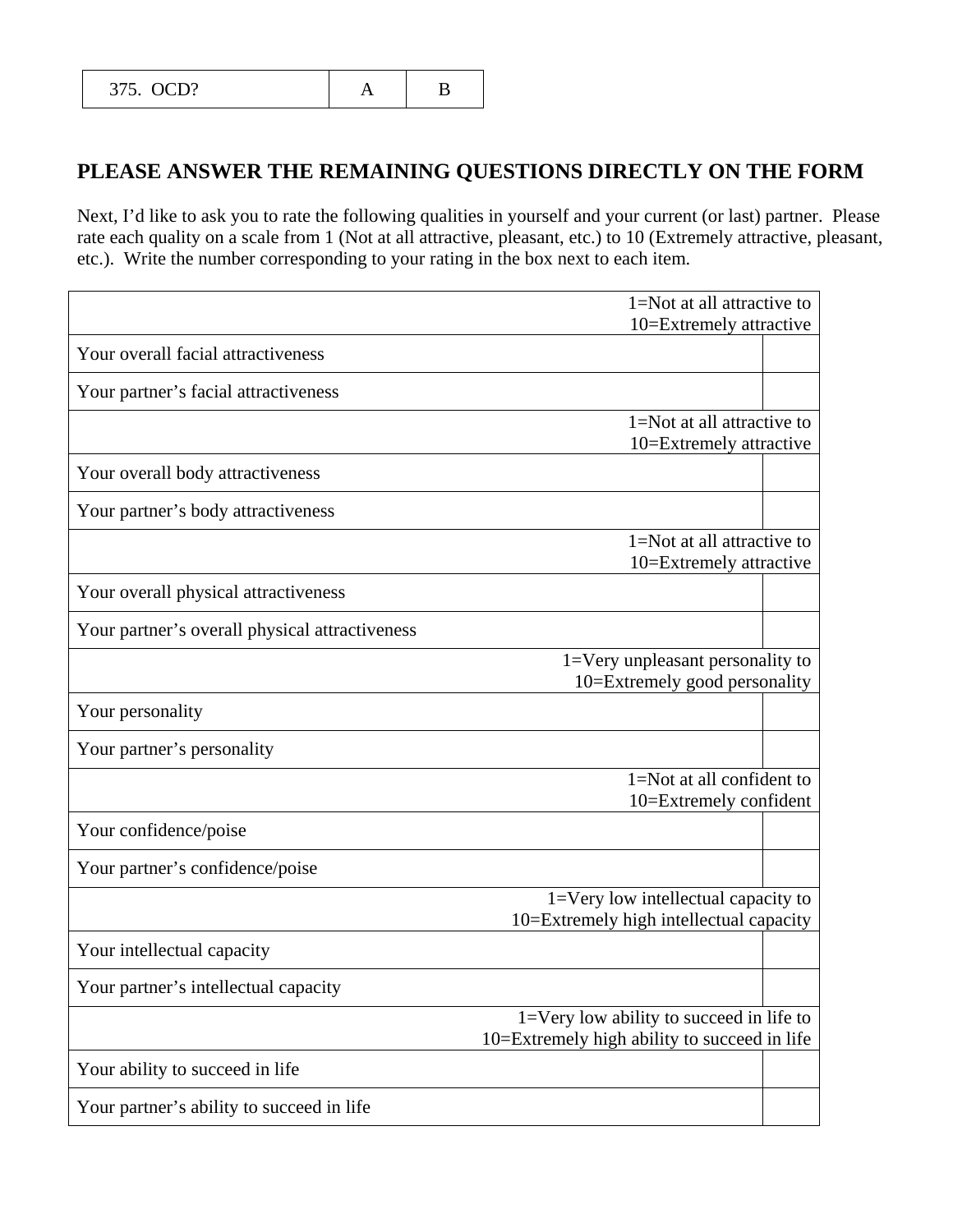For each of the situations below in which a person might choose to communicate or not, please indicate the percentage of time **(from 0=never to 100=always)** you would a) want to communicate and b) actually communicate in each situation. Write the percentage (%) of time you would want to talk in the first column to the right of the item, and write the % of time you would actually talk in the second column.

|     |                                                  | % of time    | % of time     |
|-----|--------------------------------------------------|--------------|---------------|
|     |                                                  | you would    | you would     |
|     |                                                  | want to talk | actually talk |
| 1.  | Present a talk to a group of strangers           |              |               |
| 2.  | Talk with an acquaintance while standing in line |              |               |
| 3.  | Talk with a salesperson in a store               |              |               |
| 4.  | Talk in a large meeting of friends               |              |               |
| 5.  | Talk in a small group of strangers               |              |               |
| 6.  | Talk with a friend while standing in line        |              |               |
| 7.  | Talk with a waiter/waitress in a restaurant      |              |               |
| 8.  | Talk in a large meeting of acquaintances         |              |               |
| 9.  | Talk with a stranger while standing in line      |              |               |
| 10. | Present a talk to a group of friends             |              |               |
| 11. | Talk in a small group of acquaintances           |              |               |
| 12. | Talk in a large meeting of strangers             |              |               |
| 13. | Talk in a small group of friends                 |              |               |
| 14. | Present a talk to a group of acquaintances       |              |               |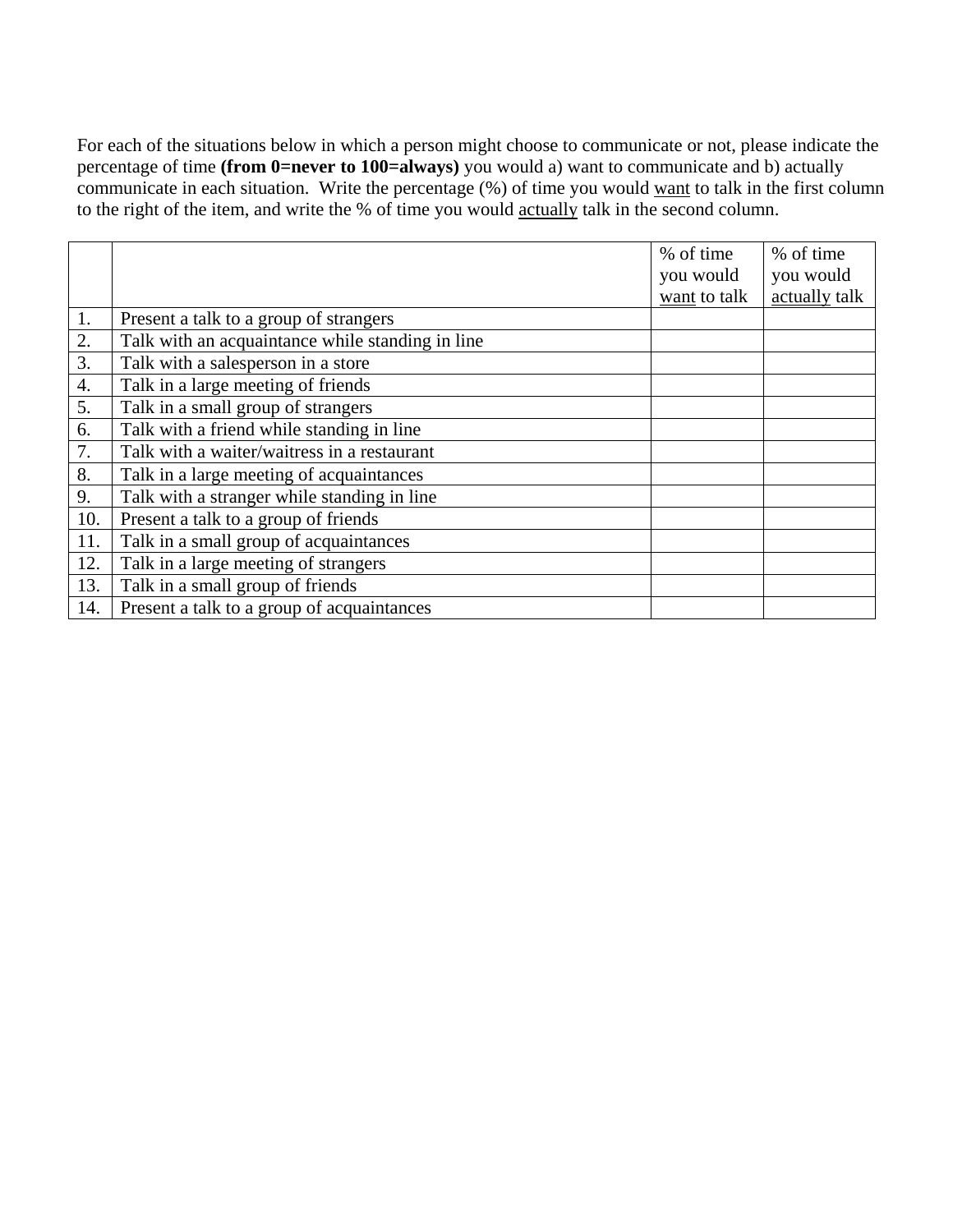# DATE CHOICES:

How important are of each of the following characteristics when deciding to:

- a) casually date someone
- b) enter into a serious relationship with someone.

| $\mathbf A$<br>Not at all<br>Important | B<br><b>Somewhat</b><br>Important | $\mathbf C$<br><b>Moderately</b><br>Important | D<br>Quite<br>Important | $\bf{E}$<br><b>Extremely</b><br>Important |
|----------------------------------------|-----------------------------------|-----------------------------------------------|-------------------------|-------------------------------------------|
| Casually<br>Date                       | Serious<br>Relationship           |                                               |                         |                                           |
|                                        |                                   | <b>Facial attractiveness</b>                  |                         |                                           |
|                                        |                                   | Attractive body type                          |                         |                                           |
|                                        |                                   | Kind; nice; caring                            |                         |                                           |
|                                        |                                   | Easy to talk to                               |                         |                                           |
|                                        |                                   | Warm; welcoming; open                         |                         |                                           |
|                                        |                                   | Talkative; gets along with everyone           |                         |                                           |
|                                        |                                   | Poise/confidence                              |                         |                                           |
|                                        |                                   | Ability to succeed in life                    |                         |                                           |
|                                        |                                   | Sense of humor                                |                         |                                           |
|                                        |                                   | Honesty/Trustworthiness                       |                         |                                           |
|                                        |                                   | Religious background                          |                         |                                           |
|                                        |                                   | Popularity with peers                         |                         |                                           |

How much does your sense of self-worth depend on how attractive your partner is? (Circle your answer)

| Very much | Somewhat | Not too much | Not at all |
|-----------|----------|--------------|------------|

How embarrassed would you be to be seen (publicly) in a romantic situation with someone who you really liked but who was physically unattractive? (Circle your answer)

| Very embarrassed | Somewhat | Not too embarrassed | Not at all embarrassed |
|------------------|----------|---------------------|------------------------|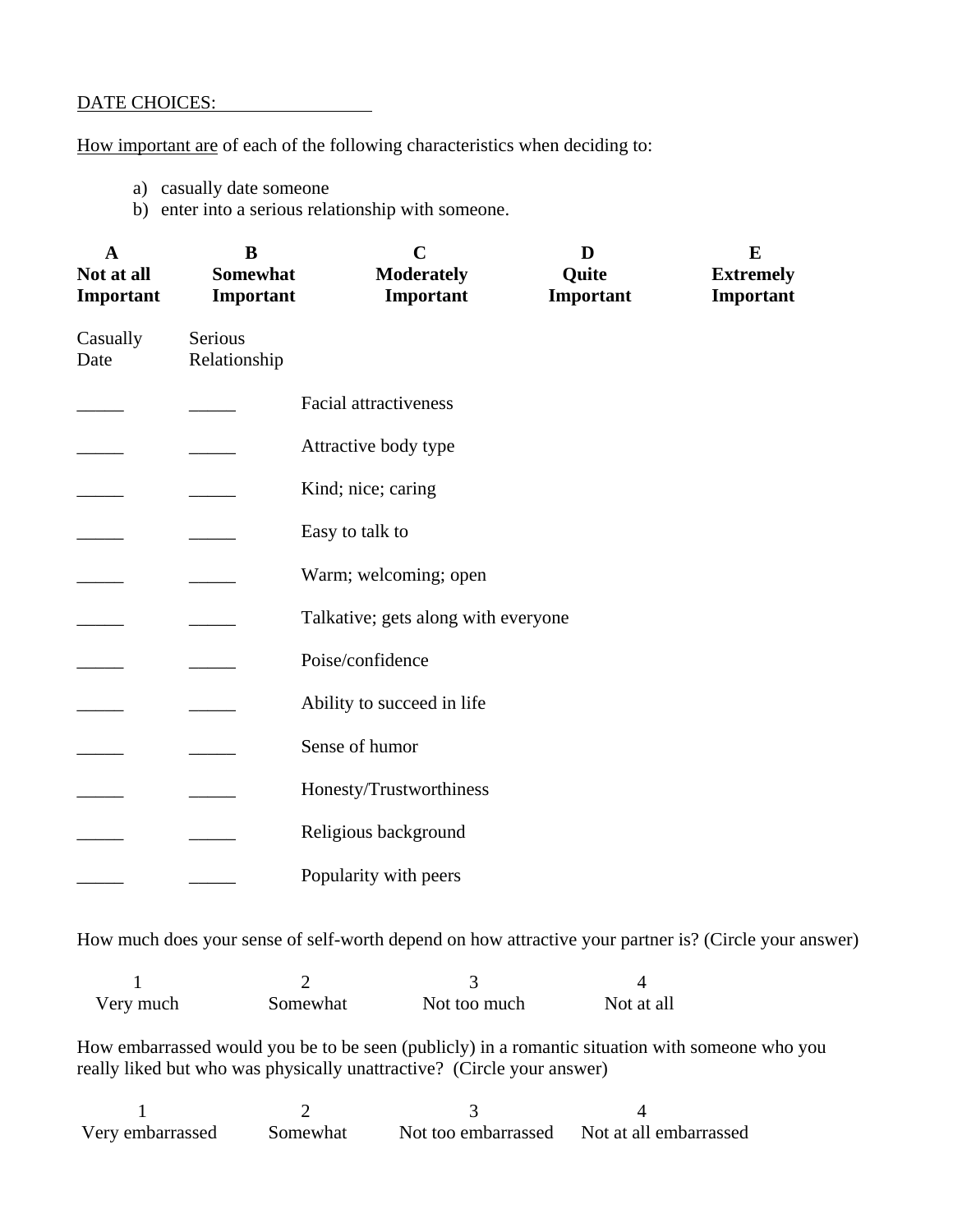Imagine that there is a Homecoming dance approaching that everyone is going to, and you would really like to invite a date to go with you.

If you knew of four people (A, B, C and D) with differing degrees of pleasing personalities and attractiveness (as described in the Situations below), which person would you be most likely to invite?

| Situation 1<br><b>Person</b> | <b>Personality Rank</b>           | <i><b>Attractiveness</b></i> | Which person<br>would you invite? |
|------------------------------|-----------------------------------|------------------------------|-----------------------------------|
| A                            | great personality                 | not at all attractive        |                                   |
| B                            | good personality                  | fairly attractive            |                                   |
| $\mathsf{C}$                 | fair personality                  | somewhat attractive          |                                   |
| D                            | unpleasant personality            | very attractive              |                                   |
|                              | How would you invite this person? |                              |                                   |
|                              | In nerson                         |                              |                                   |

- A In person
- B Through a friend/mutual acquaintance
- C By phone
- D Through Instant Messenger<br>E In an e-mail
- In an e-mail

# Situation 2

| <b>Person</b> | <b>Personality Rank</b> | <b>Attractiveness Rank</b> | Which person<br>would you invite? |
|---------------|-------------------------|----------------------------|-----------------------------------|
| A             | pleasing personality    | not at all attractive      |                                   |
| B             | pleasing personality    | fairly attractive          |                                   |
| C             | pleasing personality    | somewhat attractive        |                                   |
|               | pleasing personality    | very attractive            |                                   |

How would you invite this person?

- A In person
- B Through a friend
- C By phone
- D Through Instant Messenger
- E In an e-mail

If the same four people (A, B, C and D) *invited you* to the dance, which person would you be most likely to go with?

| Situation 1<br><b>Person</b> | <b>Personality Rank</b> | <i><b>Attractiveness</b></i> | Which person<br>would you go |
|------------------------------|-------------------------|------------------------------|------------------------------|
| A                            | great personality       | not at all attractive        | with?                        |
| B                            | good personality        | fairly attractive            |                              |
| $\mathsf{C}$                 | fair personality        | somewhat attractive          |                              |
|                              | unpleasant personality  | very attractive              |                              |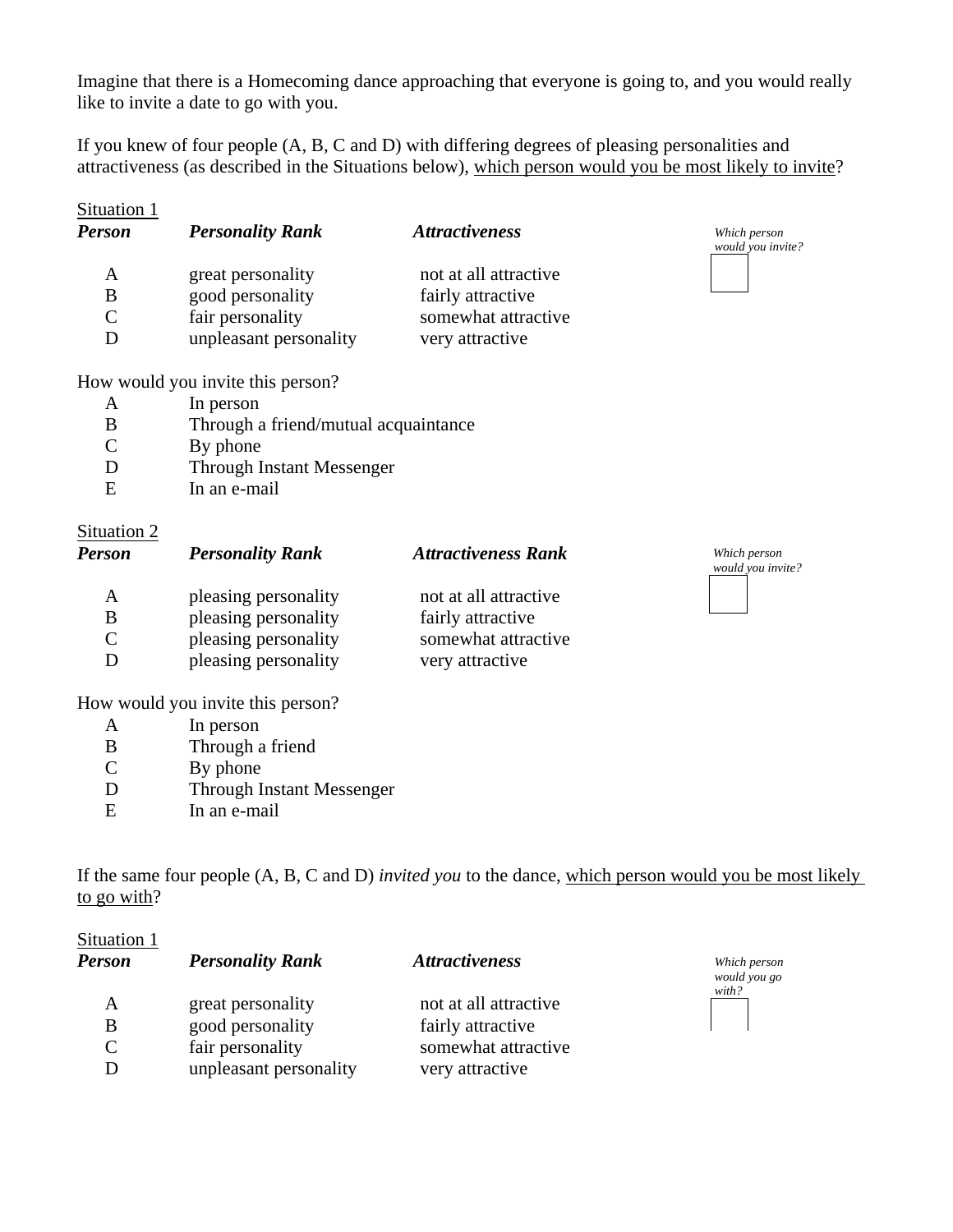| Situation 2<br><b>Person</b> | <b>Personality Rank</b> | <b>Attractiveness Rank</b> | Which person<br>would you go<br>with? |
|------------------------------|-------------------------|----------------------------|---------------------------------------|
| A                            | pleasing personality    | not at all attractive      |                                       |
| B                            | pleasing personality    | fairly attractive          |                                       |
|                              | pleasing personality    | somewhat attractive        |                                       |
|                              | pleasing personality    | very attractive            |                                       |

# PROFESSOR RECOMMENDATION CHOICES:

It is two weeks before applications to graduate school/medical school are due and you have not yet asked a professor for a recommendation. You must choose a professor and ask him/her for the recommendation immediately. The first professor (Professor A) has connections with your top choice school (to which you have a fairly good chance of being accepted), but is extremely cold and reserved. The second professor choice (Professor B) is friendlier than Professor A, but is still rather intimidating to approach. Professor B also has connections with a school, but it is with a middle-tier school, not your top choice. Finally, your third professor choice (Professor C) only has connections to a low-ranked school, one of your safety schools that you would prefer not to attend. However, he/she is extremely friendly, helpful, and accommodating and most students would feel completely comfortable asking this professor for a recommendation. If you were in this decision, and had to ask for a recommendation immediately, which professor would you actually to ask? Is this the professor you would most like to ask?

- *Prof A:* connections with top choice school; very cold, reserved, etc. *Prof B:* connections with a middle tier school; friendlier than Prof. A
- *Prof C:* connections with a lower-ranked school; very friendly, helpful, and accommodating





Have you ever been in a situation similar to this in which you had to ask a professor for a recommendation at the last minute? If so, who did you choose?

Why did you wait until the last minute?

Would it make a difference if you felt like all of your chances for success depended on this recommendation?

If you had three months to obtain the recommendation, when would you ask the professor? In the first month? In the second month? In the third month?